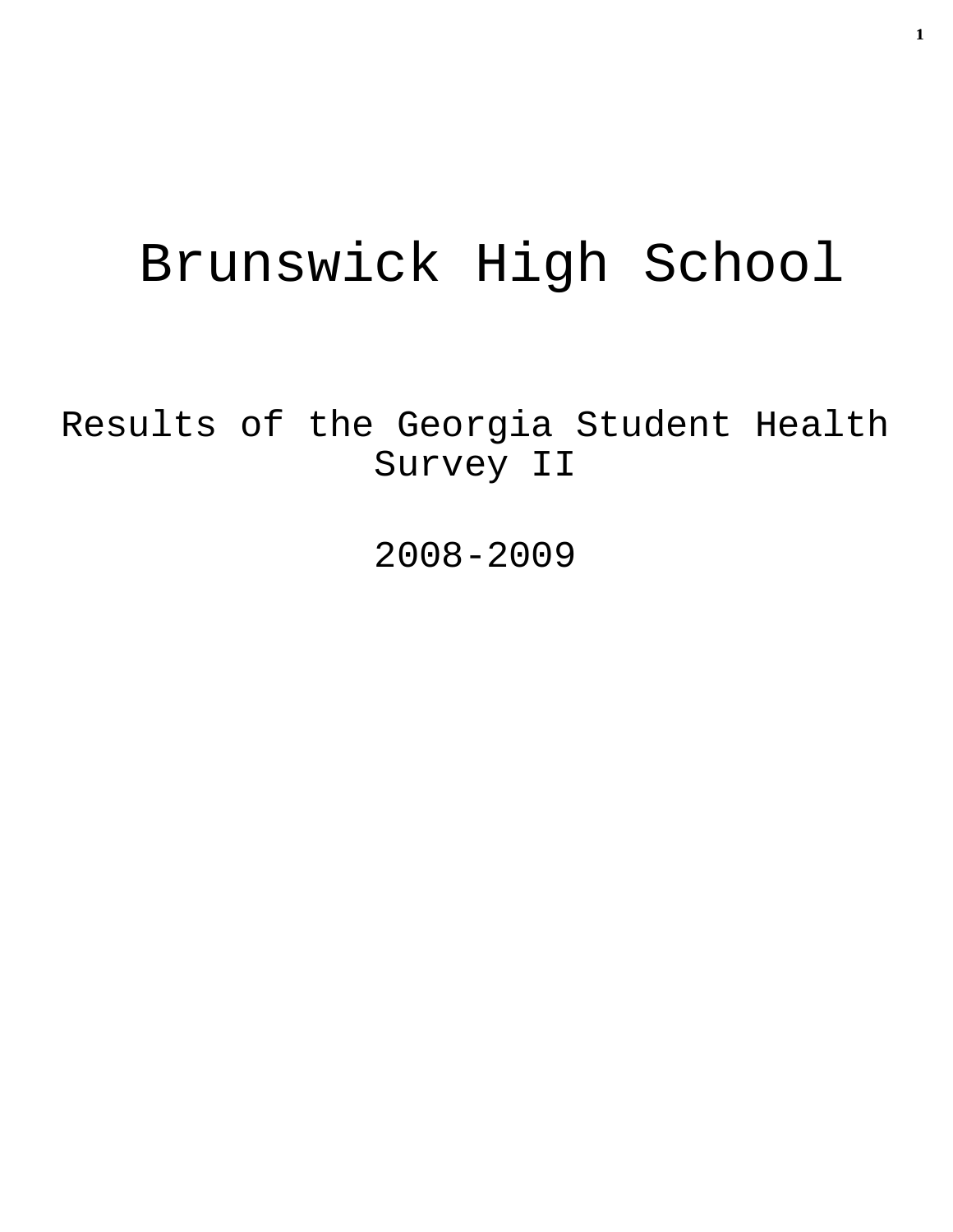# *Demographics* **2**

| Grade                  |     |  |  |  |
|------------------------|-----|--|--|--|
| <b>Grade Frequency</b> |     |  |  |  |
| 10                     | 582 |  |  |  |
| 12                     | 454 |  |  |  |

| <b>Frequency</b> | <b>Table of Gender by Grade</b> |              |              |              |  |  |
|------------------|---------------------------------|--------------|--------------|--------------|--|--|
| <b>Col Pct</b>   |                                 | Grade(Grade) |              |              |  |  |
|                  | Gender(Gender)                  | 10           | 12           | <b>Total</b> |  |  |
|                  | <b>Female</b>                   | 304<br>52.23 | 275<br>60.57 | 579          |  |  |
|                  | <b>Male</b>                     | 278<br>47.77 | 179<br>39.43 | 457          |  |  |
|                  | <b>Total</b>                    | 582          | 454          | 1036         |  |  |

| <b>Frequency</b><br>Col Pct |
|-----------------------------|

| <b>Table of Ethnicity by Grade</b> |              |              |              |  |  |  |
|------------------------------------|--------------|--------------|--------------|--|--|--|
|                                    | Grade(Grade) |              |              |  |  |  |
| <b>Ethnicity</b> (Ethnicity)       | 10           | 12           | <b>Total</b> |  |  |  |
| <b>Black</b>                       | 207<br>35.57 | 146<br>32.16 | 353          |  |  |  |
| <b>Hispanic</b>                    | 24<br>4.12   | 20<br>4.41   | 44           |  |  |  |
| <b>White</b>                       | 315<br>54.12 | 255<br>56.17 | 570          |  |  |  |
| <b>Asian</b>                       | 8<br>1.37    | 12<br>2.64   | 20           |  |  |  |
| <b>Other</b>                       | 28<br>4.81   | 21<br>4.63   | 49           |  |  |  |
| <b>Total</b>                       | 582          | 454          | 1036         |  |  |  |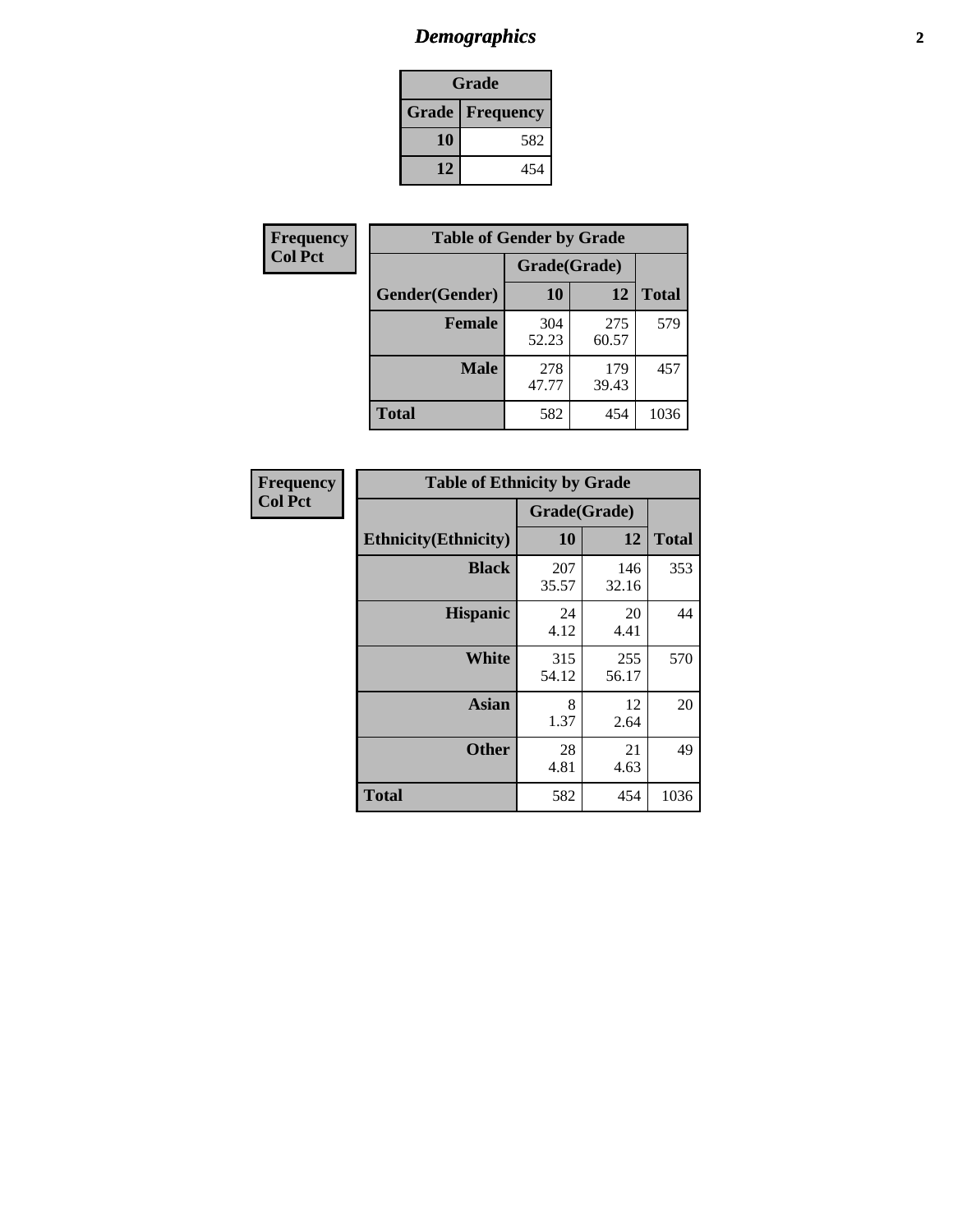### *Title IV, Part A, Schedule A* **3** *Goal 1: Ensure that all schools are drug-free Baseline Data: Year 2008-2009 Prevalence of Drug Use*

| Frequency<br><b>Col Pct</b> | <b>Table of AlcoholAlt by Grade</b> |              |              |              |  |  |
|-----------------------------|-------------------------------------|--------------|--------------|--------------|--|--|
|                             | AlcoholAlt(Alcohol                  | Grade(Grade) |              |              |  |  |
|                             | use, past 30 days)                  | 10           | 12           | <b>Total</b> |  |  |
|                             | Yes                                 | 131<br>22.51 | 182<br>40.09 | 313          |  |  |
|                             | N <sub>0</sub>                      | 451<br>77.49 | 272<br>59.91 | 723          |  |  |
|                             | <b>Total</b>                        | 582          | 454          | 1036         |  |  |

| Frequency      | <b>Table of TobaccoAny by Grade</b> |              |              |              |  |
|----------------|-------------------------------------|--------------|--------------|--------------|--|
| <b>Col Pct</b> | <b>TobaccoAny(Tobacco</b>           | Grade(Grade) |              |              |  |
|                | use, past 30 days)                  | 10           | 12           | <b>Total</b> |  |
|                | Yes                                 | 101<br>17.35 | 111<br>24.45 | 212          |  |
|                | N <sub>0</sub>                      | 481<br>82.65 | 343<br>75.55 | 824          |  |
|                | <b>Total</b>                        | 582          | 454          | 1036         |  |

| Frequency      | <b>Table of MarijuanaAlt by Grade</b> |              |              |              |  |
|----------------|---------------------------------------|--------------|--------------|--------------|--|
| <b>Col Pct</b> | MarijuanaAlt(Marijuana                | Grade(Grade) |              |              |  |
|                | use, past 30 days)                    | 10           | 12           | <b>Total</b> |  |
|                | <b>Yes</b>                            | 74<br>12.71  | 87<br>19.16  | 161          |  |
|                | N <sub>0</sub>                        | 508<br>87.29 | 367<br>80.84 | 875          |  |
|                | <b>Total</b>                          | 582          | 454          | 1036         |  |

| Frequency<br><b>Col Pct</b> | <b>Table of OtherDrugAny by Grade</b>  |              |              |              |  |
|-----------------------------|----------------------------------------|--------------|--------------|--------------|--|
|                             | <b>OtherDrugAny(Other</b><br>drug use, | Grade(Grade) |              |              |  |
|                             | past 30 days)                          | 10           | 12           | <b>Total</b> |  |
|                             | Yes                                    | 55<br>9.45   | 45<br>9.91   | 100          |  |
|                             | N <sub>0</sub>                         | 527<br>90.55 | 409<br>90.09 | 936          |  |
|                             | <b>Total</b>                           | 582          | 454          | 1036         |  |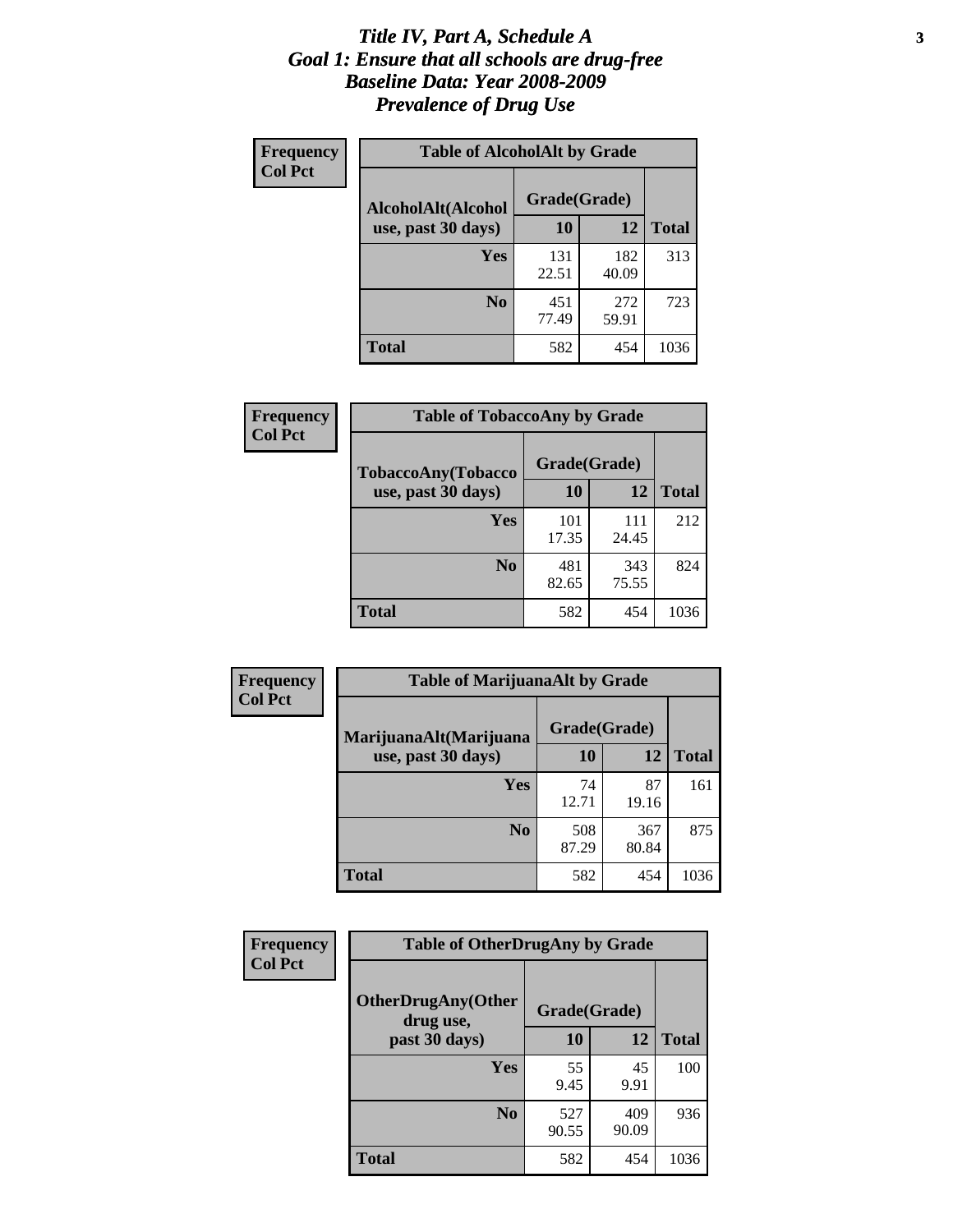### *Average Age of Onset of Use* **4** *Results for "Average Age of Onset of Use" questions exclude students who said they did not use that substance*

| <b>Variable</b>    | Label                                                              | <b>Mean</b> |
|--------------------|--------------------------------------------------------------------|-------------|
| Alcoholinit2       | I started using alcohol when I was                                 | 13.78       |
| Cigarettesinit2    | I started smoking tobacco when I was                               | 13.72       |
| Smokelessinit2     | I started chewing tobacco when I was                               | 13.65       |
| Marijuanainit2     | I started using marijuana when I was                               | 13.75       |
| Cocaineinit2       | I started using cocaine when I was                                 | 12.83       |
| Inhalantsinit2     | I started using inhalants when I was                               | 10.70       |
| Steroidsinit2      | I started using steroids when I was                                | 11.41       |
| Ecstasyinit2       | I started using ecstasy when I was                                 | 14.35       |
| Methinit2          | I started using methamphetamines when I was                        | 11.90       |
| Hallucinogensinit2 | I started using hallucinogens when I was                           | 13.43       |
| Prescriptioninit2  | I started using prescription drugs not prescribed to me when I was | 13.75       |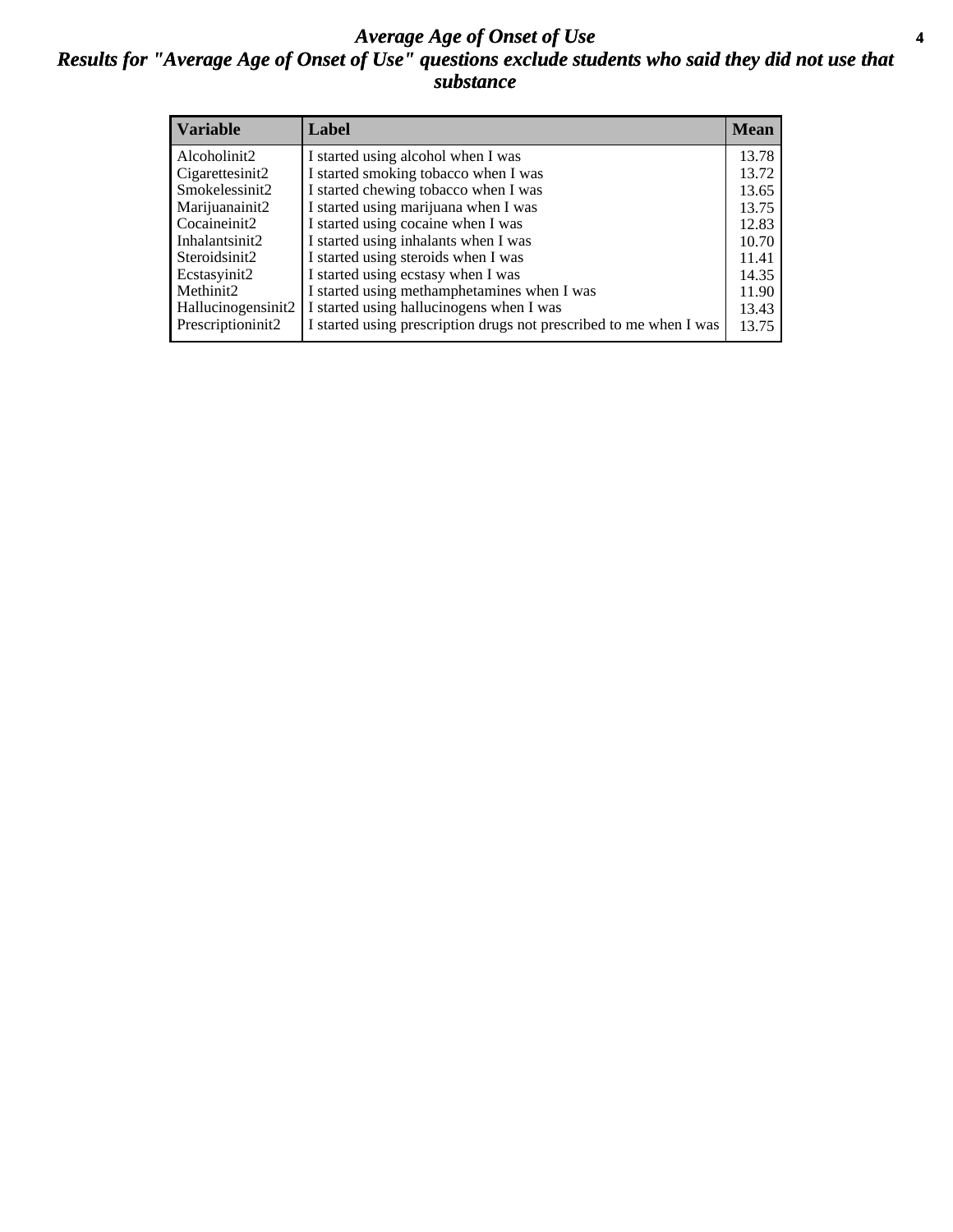# *Perception of Health Risk* **5**

| Frequency      | <b>Table of Alcoholharmdich by Grade</b> |              |              |              |  |
|----------------|------------------------------------------|--------------|--------------|--------------|--|
| <b>Col Pct</b> | Alcoholharmdich(I<br>think alcohol is    | Grade(Grade) |              |              |  |
|                | harmful)                                 | 10           | 12           | <b>Total</b> |  |
|                | <b>Yes</b>                               | 446<br>76.63 | 345<br>75.99 | 791          |  |
|                | N <sub>0</sub>                           | 136<br>23.37 | 109<br>24.01 | 245          |  |
|                | <b>Total</b>                             | 582          | 454          | 1036         |  |

| Frequency      | <b>Table of Tobaccoharmdich by Grade</b> |              |              |              |  |
|----------------|------------------------------------------|--------------|--------------|--------------|--|
| <b>Col Pct</b> | Tobaccoharmdich(I<br>think tobacco is    | Grade(Grade) |              |              |  |
|                | harmful)                                 | 10           | 12           | <b>Total</b> |  |
|                | Yes                                      | 528<br>90.72 | 431<br>94.93 | 959          |  |
|                | N <sub>0</sub>                           | 54<br>9.28   | 23<br>5.07   | 77           |  |
|                | <b>Total</b>                             | 582          | 454          | 1036         |  |

| Frequency      | <b>Table of Marijuanaharmdich by Grade</b> |              |              |              |  |  |
|----------------|--------------------------------------------|--------------|--------------|--------------|--|--|
| <b>Col Pct</b> | Marijuanaharmdich(I<br>think marijuana is  | Grade(Grade) |              |              |  |  |
|                | harmful)                                   | 10           | 12           | <b>Total</b> |  |  |
|                | Yes                                        | 446<br>76.63 | 335<br>73.79 | 781          |  |  |
|                | N <sub>0</sub>                             | 136<br>23.37 | 119<br>26.21 | 255          |  |  |
|                | <b>Total</b>                               | 582          | 454          | 1036         |  |  |

| <b>Frequency</b> | <b>Table of Otherdrugharmdich by Grade</b>                   |              |              |              |  |  |  |  |
|------------------|--------------------------------------------------------------|--------------|--------------|--------------|--|--|--|--|
| <b>Col Pct</b>   | Otherdrugharmdich(I<br>Grade(Grade)<br>think other drugs are |              |              |              |  |  |  |  |
|                  | harmful)                                                     | 10           | 12           | <b>Total</b> |  |  |  |  |
|                  | <b>Yes</b>                                                   | 534<br>91.75 | 436<br>96.04 | 970          |  |  |  |  |
|                  | N <sub>0</sub>                                               | 48<br>8.25   | 18<br>3.96   | 66           |  |  |  |  |
|                  | <b>Total</b>                                                 | 582          | 454          | 1036         |  |  |  |  |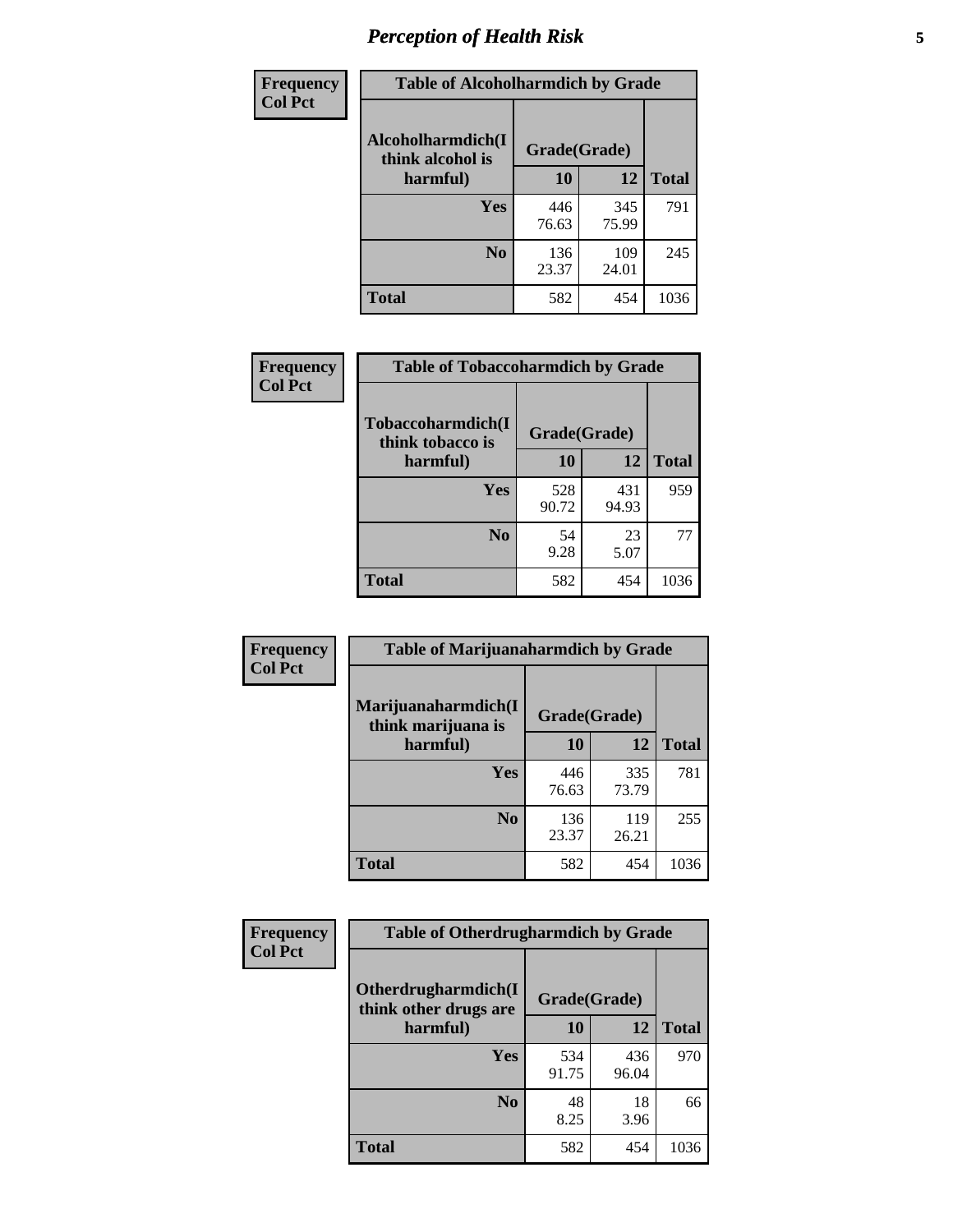# *Social Disapproval* **6**

| Frequency      | <b>Table of Alcoholpeerdich by Grade</b>                    |              |              |              |  |  |  |
|----------------|-------------------------------------------------------------|--------------|--------------|--------------|--|--|--|
| <b>Col Pct</b> | Alcoholpeerdich(My<br>friends would<br>disapprove if I used |              | Grade(Grade) |              |  |  |  |
|                | alcohol)                                                    | 10           | 12           | <b>Total</b> |  |  |  |
|                | <b>Yes</b>                                                  | 261<br>44.85 | 154<br>33.92 | 415          |  |  |  |
|                | N <sub>0</sub>                                              | 321<br>55.15 | 300<br>66.08 | 621          |  |  |  |
|                | <b>Total</b>                                                | 582          | 454          | 1036         |  |  |  |

| <b>Frequency</b> |
|------------------|
| <b>Col Pct</b>   |

| <b>Table of Tobaccopeerdich by Grade</b>                    |              |              |              |  |  |  |
|-------------------------------------------------------------|--------------|--------------|--------------|--|--|--|
| Tobaccopeerdich(My<br>friends would<br>disapprove if I used | Grade(Grade) |              |              |  |  |  |
| tobacco)                                                    | 10           | 12           | <b>Total</b> |  |  |  |
| Yes                                                         | 323<br>55.50 | 238<br>52.42 | 561          |  |  |  |
| N <sub>0</sub>                                              | 259<br>44.50 | 216<br>47.58 | 475          |  |  |  |
| <b>Total</b>                                                | 582          | 454          | 1036         |  |  |  |

| <b>Frequency</b> | <b>Table of Marijuanapeerdich by Grade</b>                    |              |              |              |  |  |  |  |
|------------------|---------------------------------------------------------------|--------------|--------------|--------------|--|--|--|--|
| <b>Col Pct</b>   | Marijuanapeerdich(My<br>friends would<br>disapprove if I used | Grade(Grade) |              |              |  |  |  |  |
|                  | marijuana)                                                    | 10           | 12           | <b>Total</b> |  |  |  |  |
|                  | <b>Yes</b>                                                    | 322<br>55.33 | 236<br>51.98 | 558          |  |  |  |  |
|                  | N <sub>0</sub>                                                | 260<br>44.67 | 218<br>48.02 | 478          |  |  |  |  |
|                  | <b>Total</b>                                                  | 582          | 454          | 1036         |  |  |  |  |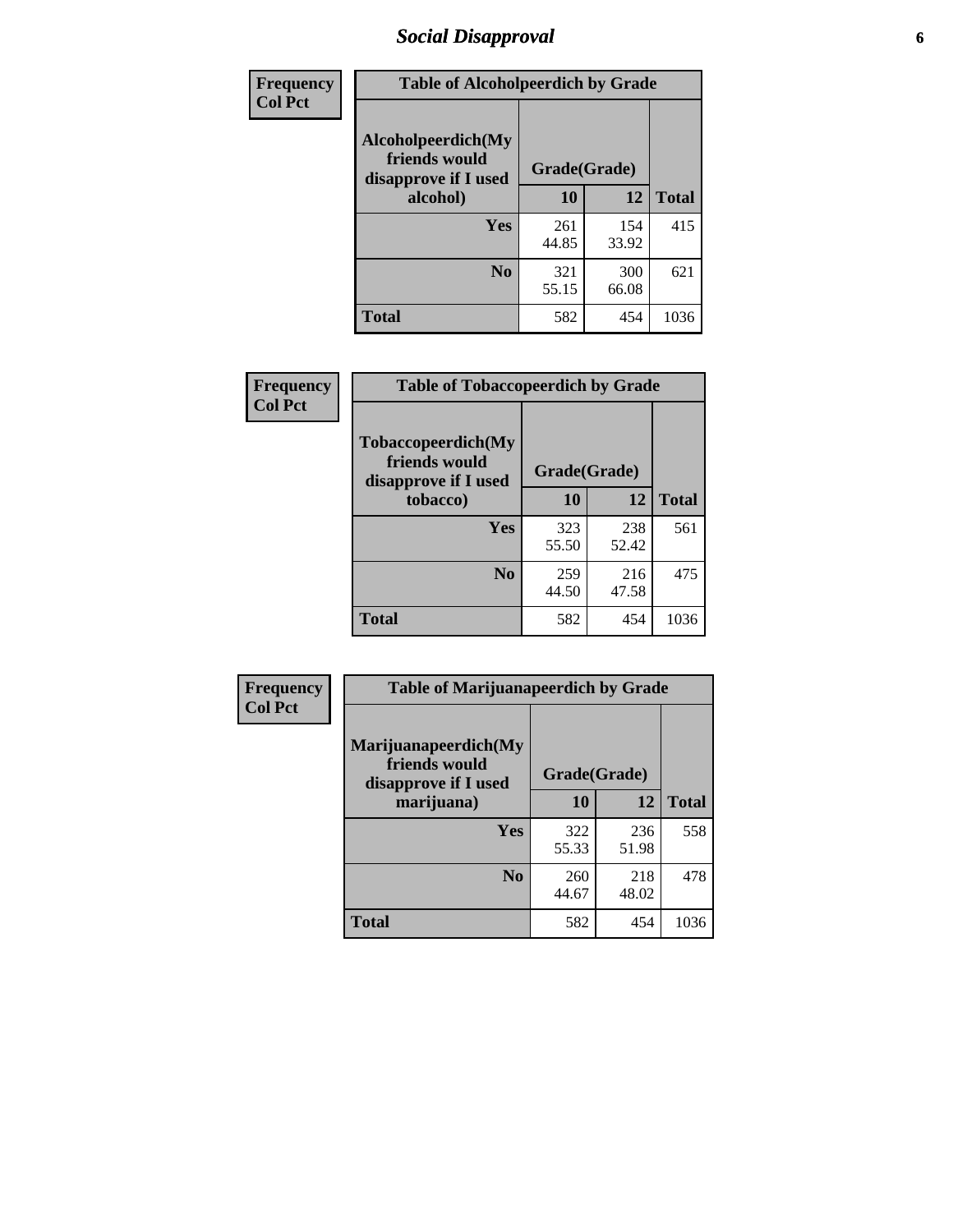# *Social Disapproval* **7**

| Frequency      | <b>Table of Otherdrugpeerdich by Grade</b>                    |              |              |              |  |  |  |  |
|----------------|---------------------------------------------------------------|--------------|--------------|--------------|--|--|--|--|
| <b>Col Pct</b> | Otherdrugpeerdich(My<br>friends would<br>disapprove if I used | Grade(Grade) |              |              |  |  |  |  |
|                | other drugs)                                                  | 10           | 12           | <b>Total</b> |  |  |  |  |
|                | Yes                                                           | 387<br>66.49 | 327<br>72.03 | 714          |  |  |  |  |
|                | N <sub>0</sub>                                                | 195<br>33.51 | 127<br>27.97 | 322          |  |  |  |  |
|                | <b>Total</b>                                                  | 582          | 454          | 1036         |  |  |  |  |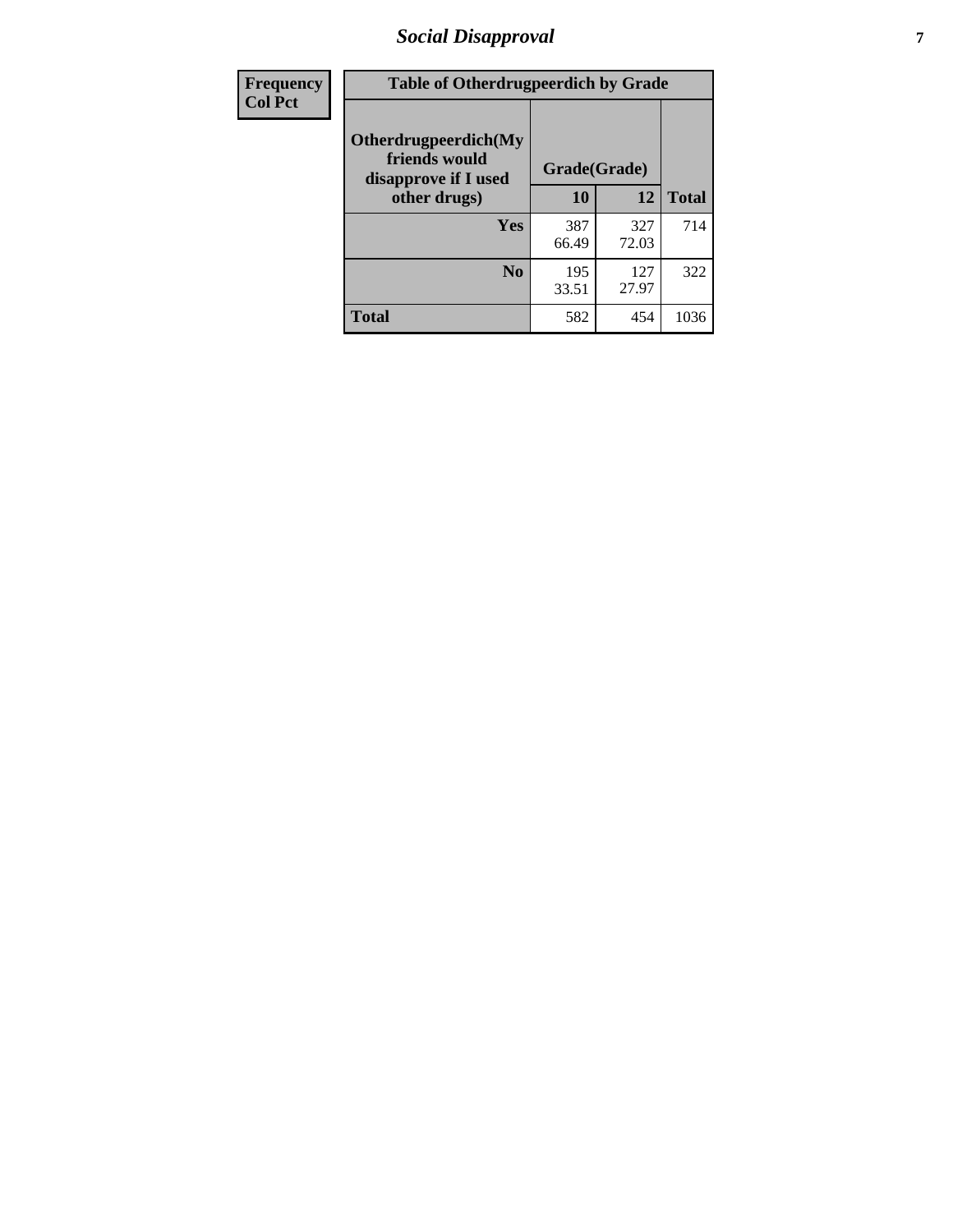### Title IV, Part A, Schedule A **8** *Goal 2: To help ensure that all schools are safe and disciplined Baseline Data: Year 2008-2009 Student Involvement in Gang Activity*

| Frequency      | <b>Table of Gangself by Grade</b>                                                                 |                    |              |              |
|----------------|---------------------------------------------------------------------------------------------------|--------------------|--------------|--------------|
| <b>Col Pct</b> | Gangself(I<br>have<br>participated<br>in illegal<br>gang<br>activities in<br>the past 30<br>days) | Grade(Grade)<br>10 | 12           | <b>Total</b> |
|                | Yes                                                                                               | 36<br>6.19         | 26<br>5.73   | 62           |
|                | N <sub>0</sub>                                                                                    | 546<br>93.81       | 428<br>94.27 | 974          |
|                | Total                                                                                             | 582                | 454          | 1036         |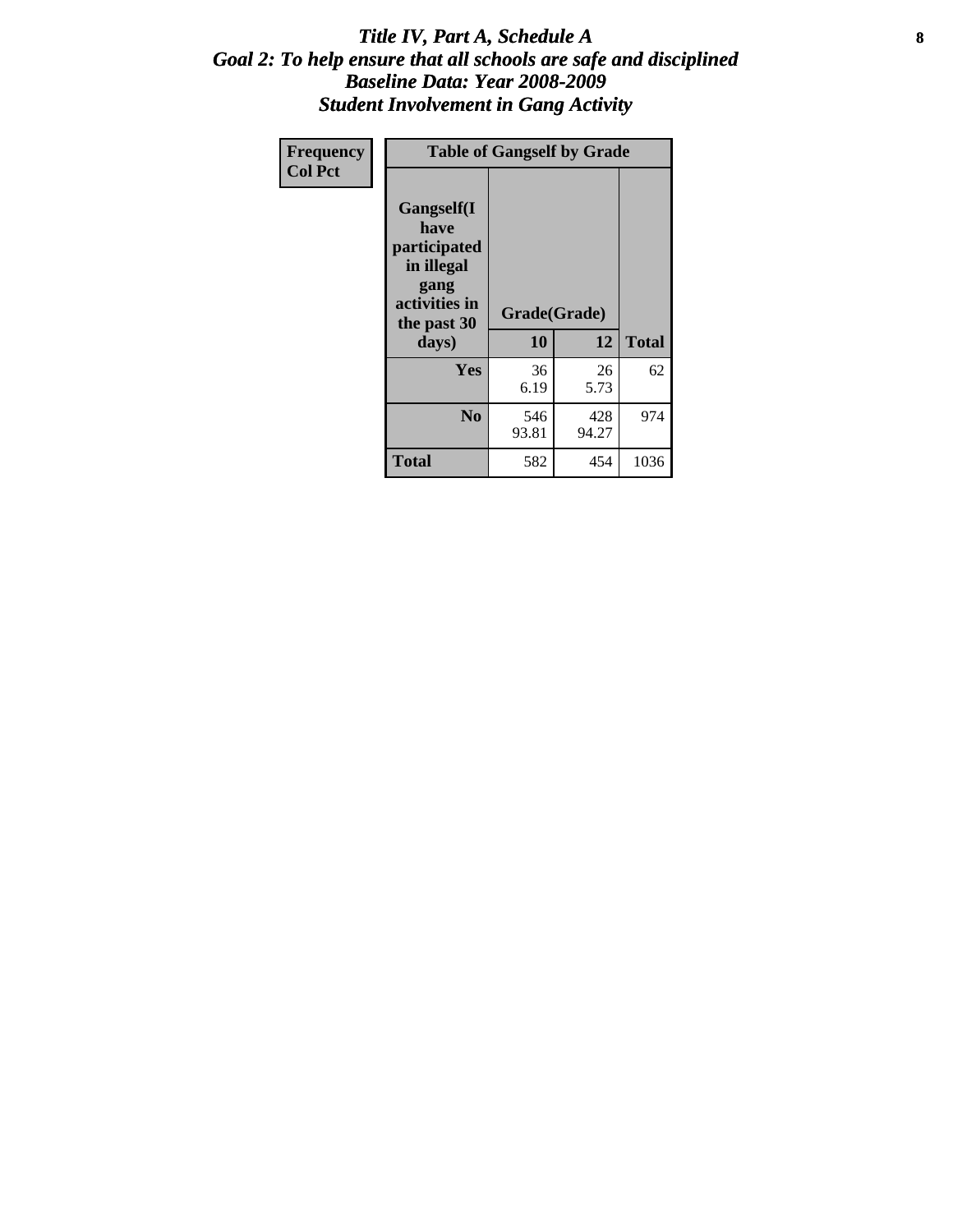# *Student Perception of School Safety* **9**

| <b>Frequency</b><br>Row Pct |
|-----------------------------|
|                             |

| <b>Table of Grade by Safeschool</b> |                                                        |                          |                                    |                                    |              |  |  |
|-------------------------------------|--------------------------------------------------------|--------------------------|------------------------------------|------------------------------------|--------------|--|--|
|                                     | Safeschool (School is a place at which I feel<br>safe) |                          |                                    |                                    |              |  |  |
| Grade(Grade)                        | <b>Strongly</b><br>Agree                               | <b>Somewhat</b><br>Agree | <b>Somewhat</b><br><b>Disagree</b> | <b>Strongly</b><br><b>Disagree</b> | <b>Total</b> |  |  |
| 10                                  | 74<br>12.71                                            | 293<br>50.34             | 127<br>21.82                       | 88<br>15.12                        | 582          |  |  |
| 12                                  | 58<br>12.78                                            | 237<br>52.20             | 104<br>22.91                       | 55<br>12.11                        | 454          |  |  |
| <b>Total</b>                        | 132                                                    | 530                      | 231                                | 143                                | 1036         |  |  |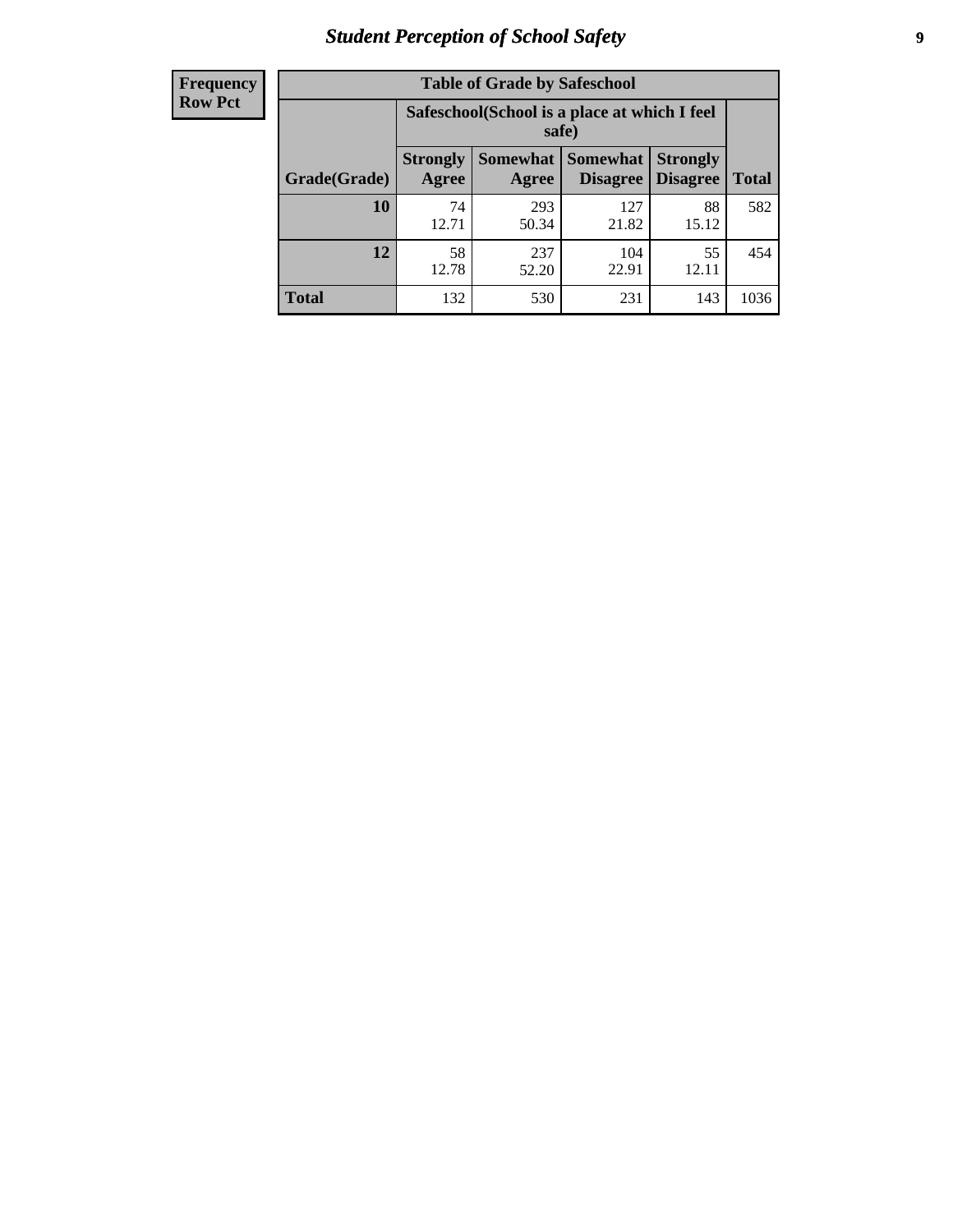### *Students Who Have Been Bullied* **10**

| <b>Frequency</b> |
|------------------|
| Row Pct          |

| <b>Table of Grade by Bullied</b> |                            |                                                                               |                              |                   |                        |                        |                          |       |
|----------------------------------|----------------------------|-------------------------------------------------------------------------------|------------------------------|-------------------|------------------------|------------------------|--------------------------|-------|
|                                  |                            | <b>Bullied</b> (I have been bullied by other<br>students in the past 30 days) |                              |                   |                        |                        |                          |       |
| Grade(Grade)                     | $\mathbf 0$<br><b>Days</b> | 1 or<br>2<br>days                                                             | 3 <sub>to</sub><br>5<br>days | 6 to<br>9<br>days | 10<br>to<br>19<br>days | 20<br>to<br>29<br>days | All<br><b>30</b><br>days | Total |
| 10                               | 499<br>85.74               | 25<br>4.30                                                                    | 14<br>2.41                   | 7<br>1.20         | 16<br>2.75             | 7<br>1.20              | 14<br>2.41               | 582   |
| 12                               | 403<br>88.77               | 18<br>3.96                                                                    | 11<br>2.42                   | 3<br>0.66         | 3<br>0.66              | 2<br>0.44              | 14<br>3.08               | 454   |
| <b>Total</b>                     | 902                        | 43                                                                            | 25                           | 10                | 19                     | 9                      | 28                       | 1036  |

 $\blacksquare$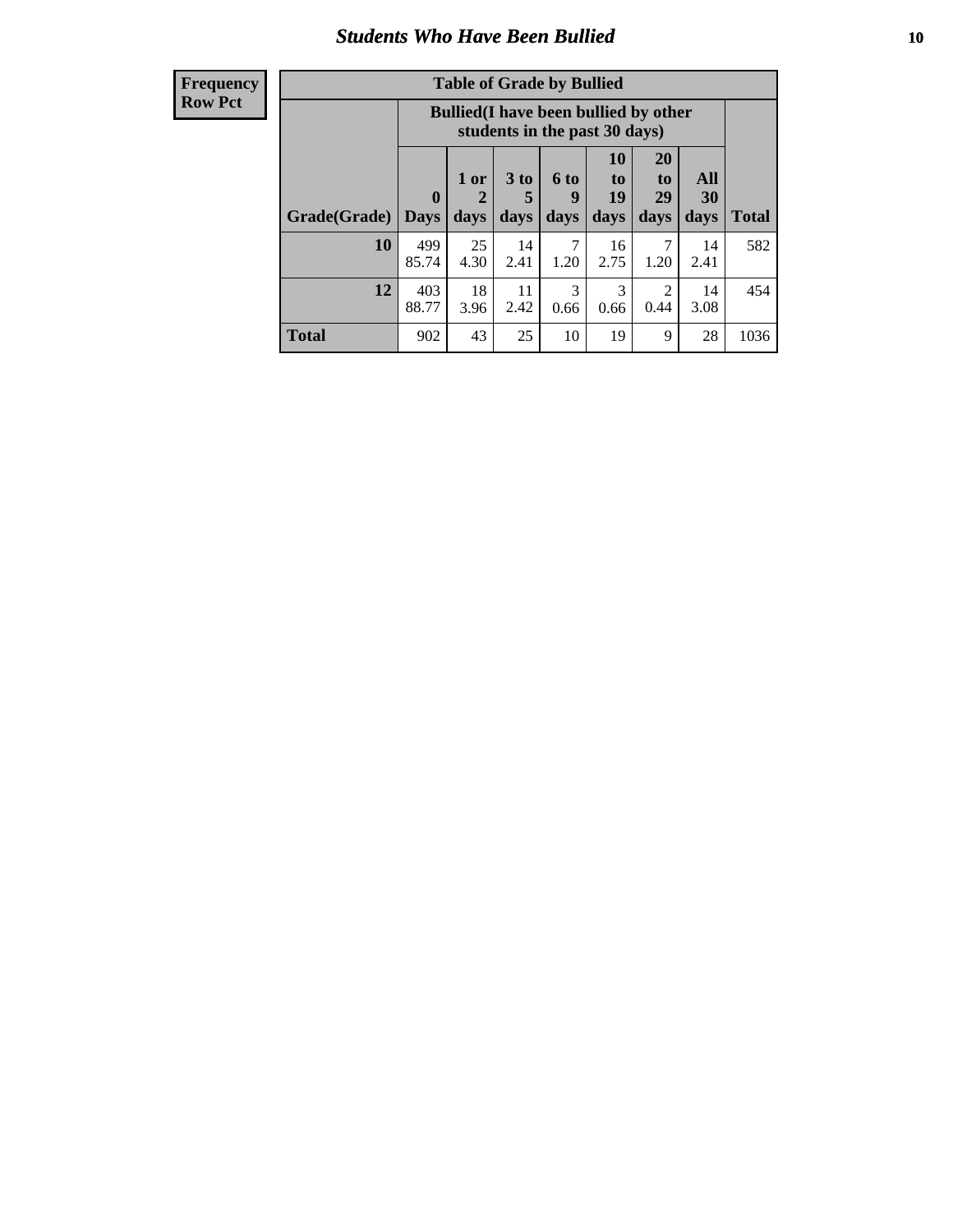### *School Climate* **11**

| <b>Frequency</b> | <b>Table of SchoolClimate1 by Grade</b> |                    |              |              |  |  |
|------------------|-----------------------------------------|--------------------|--------------|--------------|--|--|
| <b>Col Pct</b>   | SchoolClimate1(I<br>like school)        | Grade(Grade)<br>10 | 12           | <b>Total</b> |  |  |
|                  | <b>Strongly Agree</b>                   | 96<br>16.49        | 68<br>14.98  | 164          |  |  |
|                  | <b>Somewhat Agree</b>                   | 376<br>64.60       | 271<br>59.69 | 647          |  |  |
|                  | <b>Somewhat Disagree</b>                | 71<br>12.20        | 58<br>12.78  | 129          |  |  |
|                  | <b>Strongly Disagree</b>                | 39<br>6.70         | 57<br>12.56  | 96           |  |  |
|                  | <b>Total</b>                            | 582                | 454          | 1036         |  |  |

| Frequency<br>Col Pct |
|----------------------|

| <b>Table of SchoolClimate2 by Grade</b>           |                    |              |              |  |  |
|---------------------------------------------------|--------------------|--------------|--------------|--|--|
| SchoolClimate2(I<br>feel successful at<br>school) | Grade(Grade)<br>10 | 12           | <b>Total</b> |  |  |
| <b>Strongly Agree</b>                             | 161<br>27.66       | 140<br>30.84 | 301          |  |  |
| <b>Somewhat Agree</b>                             | 353<br>60.65       | 273<br>60.13 | 626          |  |  |
| <b>Somewhat Disagree</b>                          | 57<br>9.79         | 23<br>5.07   | 80           |  |  |
| <b>Strongly Disagree</b>                          | 11<br>1.89         | 18<br>3.96   | 29           |  |  |
| <b>Total</b>                                      | 582                | 454          | 1036         |  |  |

| Frequency      | <b>Table of SchoolClimate3 by Grade</b>                      |                          |              |              |
|----------------|--------------------------------------------------------------|--------------------------|--------------|--------------|
| <b>Col Pct</b> | <b>SchoolClimate3(My</b><br>school has high<br>standards for | Grade(Grade)<br>10<br>12 |              |              |
|                | achievement)                                                 |                          |              | <b>Total</b> |
|                | <b>Strongly Agree</b>                                        | 191<br>32.82             | 93<br>20.48  | 284          |
|                | <b>Somewhat Agree</b>                                        | 273<br>46.91             | 237<br>52.20 | 510          |
|                | <b>Somewhat Disagree</b>                                     | 82<br>14.09              | 84<br>18.50  | 166          |
|                | <b>Strongly Disagree</b>                                     | 36<br>6.19               | 40<br>8.81   | 76           |
|                | Total                                                        | 582                      | 454          | 1036         |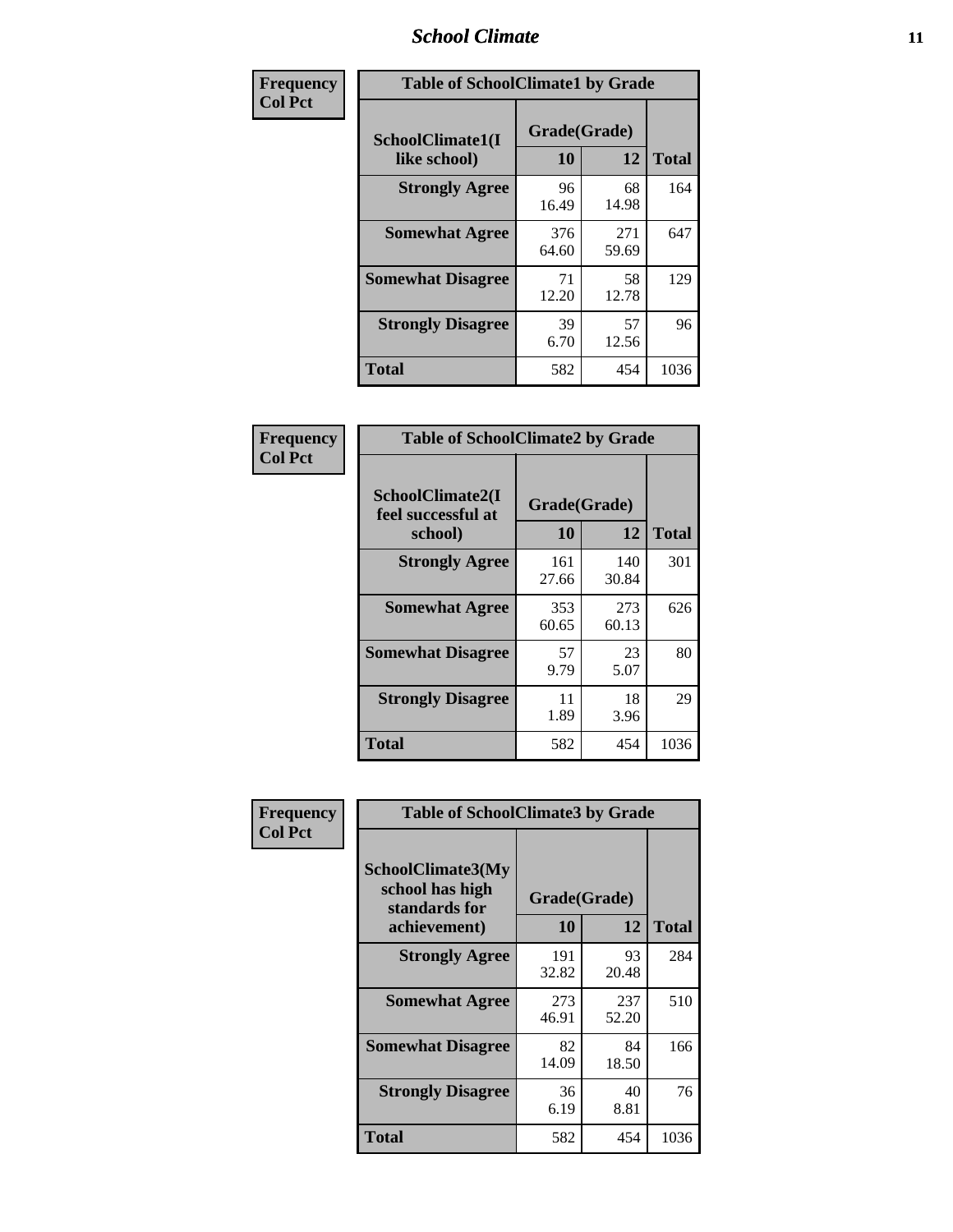### *School Climate* **12**

| Frequency      | <b>Table of SchoolClimate4 by Grade</b>                              |                    |              |              |  |
|----------------|----------------------------------------------------------------------|--------------------|--------------|--------------|--|
| <b>Col Pct</b> | <b>SchoolClimate4(My</b><br>school sets clear<br>rules for behavior) | Grade(Grade)<br>10 | 12           | <b>Total</b> |  |
|                | <b>Strongly Agree</b>                                                | 270<br>46.39       | 193<br>42.51 | 463          |  |
|                | <b>Somewhat Agree</b>                                                | 196<br>33.68       | 192<br>42.29 | 388          |  |
|                | <b>Somewhat Disagree</b>                                             | 91<br>15.64        | 45<br>9.91   | 136          |  |
|                | <b>Strongly Disagree</b>                                             | 25<br>4.30         | 24<br>5.29   | 49           |  |
|                | <b>Total</b>                                                         | 582                | 454          | 1036         |  |

| <b>Table of SchoolClimate5 by Grade</b>                   |              |              |              |  |  |
|-----------------------------------------------------------|--------------|--------------|--------------|--|--|
| SchoolClimate5(I<br>know what to do in<br>an emergency at | Grade(Grade) |              |              |  |  |
| school)                                                   | 10           | 12           | <b>Total</b> |  |  |
| <b>Strongly Agree</b>                                     | 303<br>52.06 | 191<br>42.07 | 494          |  |  |
| <b>Somewhat Agree</b>                                     | 195<br>33.51 | 178<br>39.21 | 373          |  |  |
| <b>Somewhat Disagree</b>                                  | 52<br>8.93   | 59<br>13.00  | 111          |  |  |
| <b>Strongly Disagree</b>                                  | 32<br>5.50   | 26<br>5.73   | 58           |  |  |
| Total                                                     | 582          | 454          | 1036         |  |  |

| Frequency      | <b>Table of SchoolClimate6 by Grade</b>                  |                    |              |              |  |
|----------------|----------------------------------------------------------|--------------------|--------------|--------------|--|
| <b>Col Pct</b> | <b>SchoolClimate6(Teachers</b><br>treat me with respect) | Grade(Grade)<br>10 | 12           | <b>Total</b> |  |
|                | <b>Strongly Agree</b>                                    | 166<br>28.52       | 119<br>26.21 | 285          |  |
|                | <b>Somewhat Agree</b>                                    | 257<br>44.16       | 210<br>46.26 | 467          |  |
|                | <b>Somewhat Disagree</b>                                 | 103<br>17.70       | 78<br>17.18  | 181          |  |
|                | <b>Strongly Disagree</b>                                 | 56<br>9.62         | 47<br>10.35  | 103          |  |
|                | <b>Total</b>                                             | 582                | 454          | 1036         |  |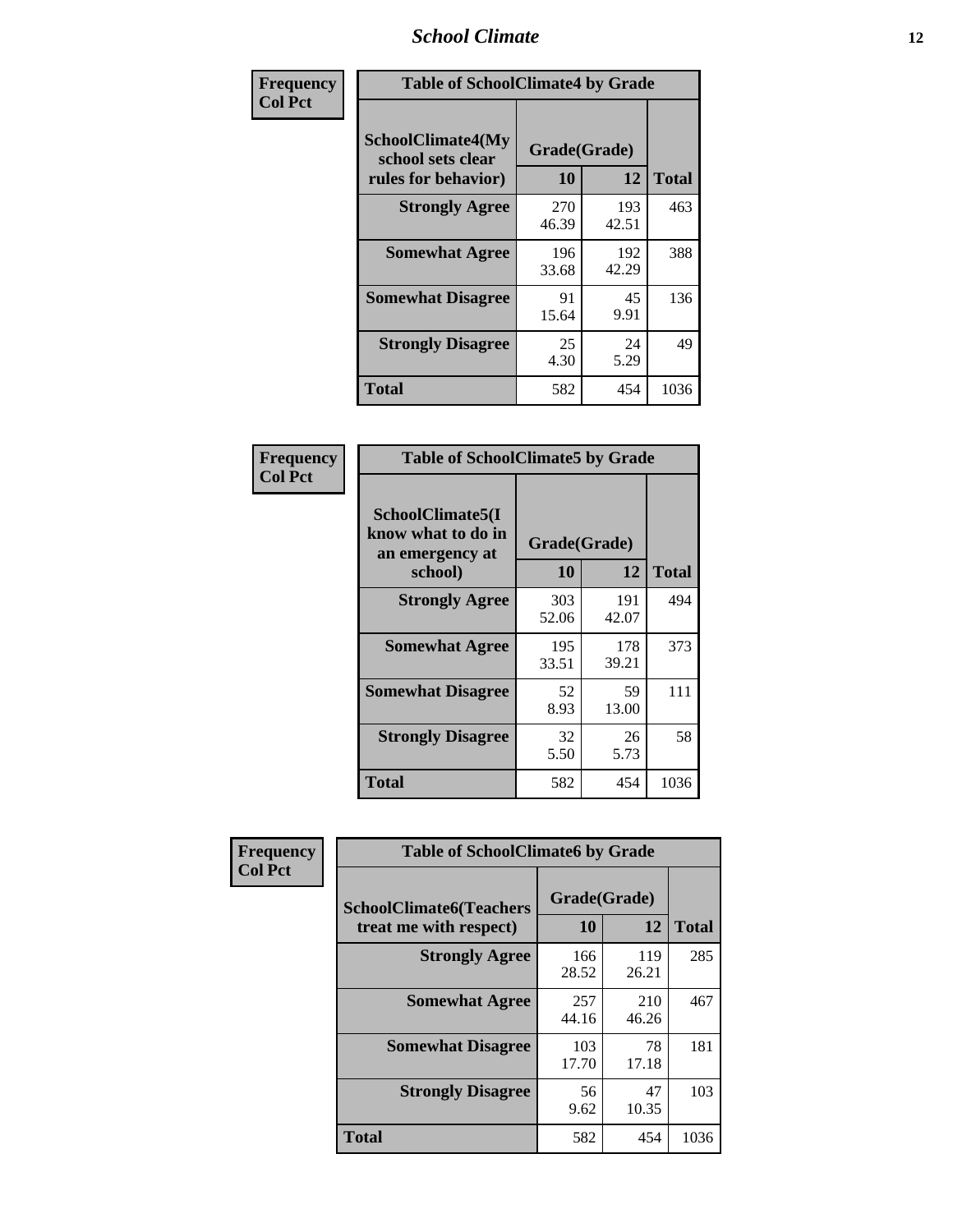### *School Climate* **13**

| Frequency      | <b>Table of SchoolClimate7 by Grade</b>                                       |                    |              |              |  |
|----------------|-------------------------------------------------------------------------------|--------------------|--------------|--------------|--|
| <b>Col Pct</b> | <b>SchoolClimate7(Behaviors</b><br>in my class allow the<br>teacher to teach) | Grade(Grade)<br>10 | 12           | <b>Total</b> |  |
|                | <b>Strongly Agree</b>                                                         | 112<br>19.24       | 95<br>20.93  | 207          |  |
|                | <b>Somewhat Agree</b>                                                         | 266<br>45.70       | 220<br>48.46 | 486          |  |
|                | <b>Somewhat Disagree</b>                                                      | 136<br>23.37       | 87<br>19.16  | 223          |  |
|                | <b>Strongly Disagree</b>                                                      | 68<br>11.68        | 52<br>11.45  | 120          |  |
|                | <b>Total</b>                                                                  | 582                | 454          | 1036         |  |

| Frequency      | <b>Table of SchoolClimate8 by Grade</b>                                              |                    |              |              |  |  |
|----------------|--------------------------------------------------------------------------------------|--------------------|--------------|--------------|--|--|
| <b>Col Pct</b> | <b>SchoolClimate8(Students</b><br>are frequently<br>recognized for good<br>behavior) | Grade(Grade)<br>10 | 12           | <b>Total</b> |  |  |
|                | <b>Strongly Agree</b>                                                                | 82<br>14.09        | 56<br>12.33  | 138          |  |  |
|                | <b>Somewhat Agree</b>                                                                | 203<br>34.88       | 163<br>35.90 | 366          |  |  |
|                | <b>Somewhat Disagree</b>                                                             | 195<br>33.51       | 160<br>35.24 | 355          |  |  |
|                | <b>Strongly Disagree</b>                                                             | 102<br>17.53       | 75<br>16.52  | 177          |  |  |
|                | <b>Total</b>                                                                         | 582                | 454          | 1036         |  |  |

| Frequency      | <b>Table of SchoolClimate9 by Grade</b>                                           |                    |              |              |  |
|----------------|-----------------------------------------------------------------------------------|--------------------|--------------|--------------|--|
| <b>Col Pct</b> | SchoolClimate9(School<br>counselor would be<br>helpful if I needed<br>assistance) | Grade(Grade)<br>10 | 12           | <b>Total</b> |  |
|                | <b>Strongly Agree</b>                                                             | 250<br>42.96       | 154<br>33.92 | 404          |  |
|                | <b>Somewhat Agree</b>                                                             | 219<br>37.63       | 144<br>31.72 | 363          |  |
|                | <b>Somewhat Disagree</b>                                                          | 71<br>12.20        | 65<br>14.32  | 136          |  |
|                | <b>Strongly Disagree</b>                                                          | 42<br>7.22         | 91<br>20.04  | 133          |  |
|                | Total                                                                             | 582                | 454          | 1036         |  |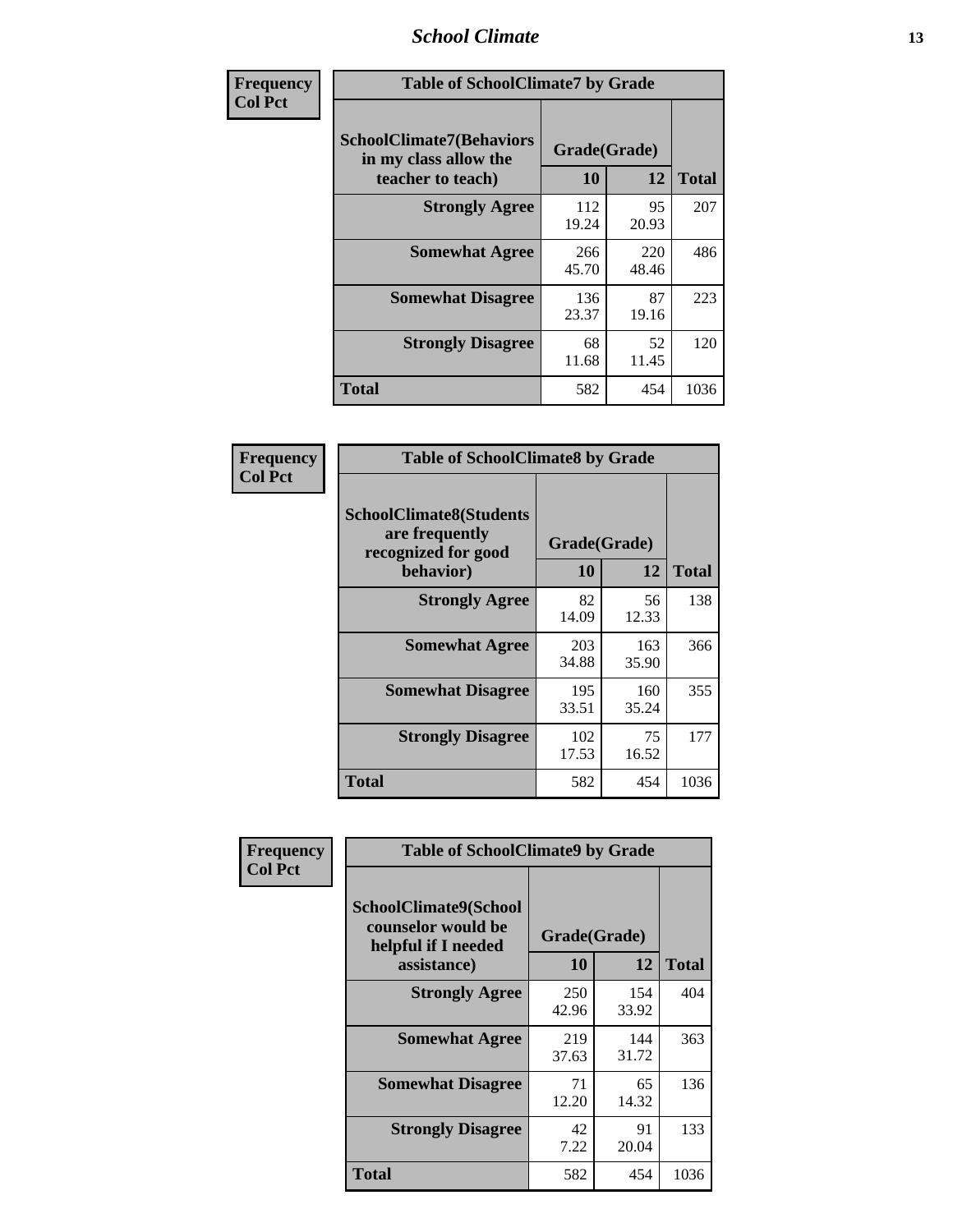### *Reasons for Dropping Out* **14**

| Frequency      | <b>Table of Dropoutreason by Grade</b>                                   |                    |              |              |  |
|----------------|--------------------------------------------------------------------------|--------------------|--------------|--------------|--|
| <b>Col Pct</b> | Dropoutreason(If<br>I dropped out the<br>reason would<br>most likely be) | Grade(Grade)<br>10 | 12           | <b>Total</b> |  |
|                | <b>Won't Drop out</b>                                                    | 313<br>53.78       | 258<br>56.83 | 571          |  |
|                | <b>Bored</b>                                                             | 87<br>14.95        | 60<br>13.22  | 147          |  |
|                | <b>Family Reasons</b>                                                    | 50<br>8.59         | 46<br>10.13  | 96           |  |
|                | <b>Being Bullied</b>                                                     | 14<br>2.41         | 12<br>2.64   | 26           |  |
|                | <b>Other</b>                                                             | 118<br>20.27       | 78<br>17.18  | 196          |  |
|                | <b>Total</b>                                                             | 582                | 454          | 1036         |  |

| Frequency      |                                                                        | <b>Table of Dropout by Grade</b> |              |      |
|----------------|------------------------------------------------------------------------|----------------------------------|--------------|------|
| <b>Col Pct</b> | Dropout(I<br>have<br>thought<br>about<br>dropping<br>out of<br>school) | Grade(Grade)<br>10               | <b>Total</b> |      |
|                |                                                                        |                                  | 12           |      |
|                | Yes                                                                    | 170<br>29.21                     | 142<br>31.28 | 312  |
|                | N <sub>0</sub>                                                         | 412<br>70.79                     | 312<br>68.72 | 724  |
|                | <b>Total</b>                                                           | 582                              | 454          | 1036 |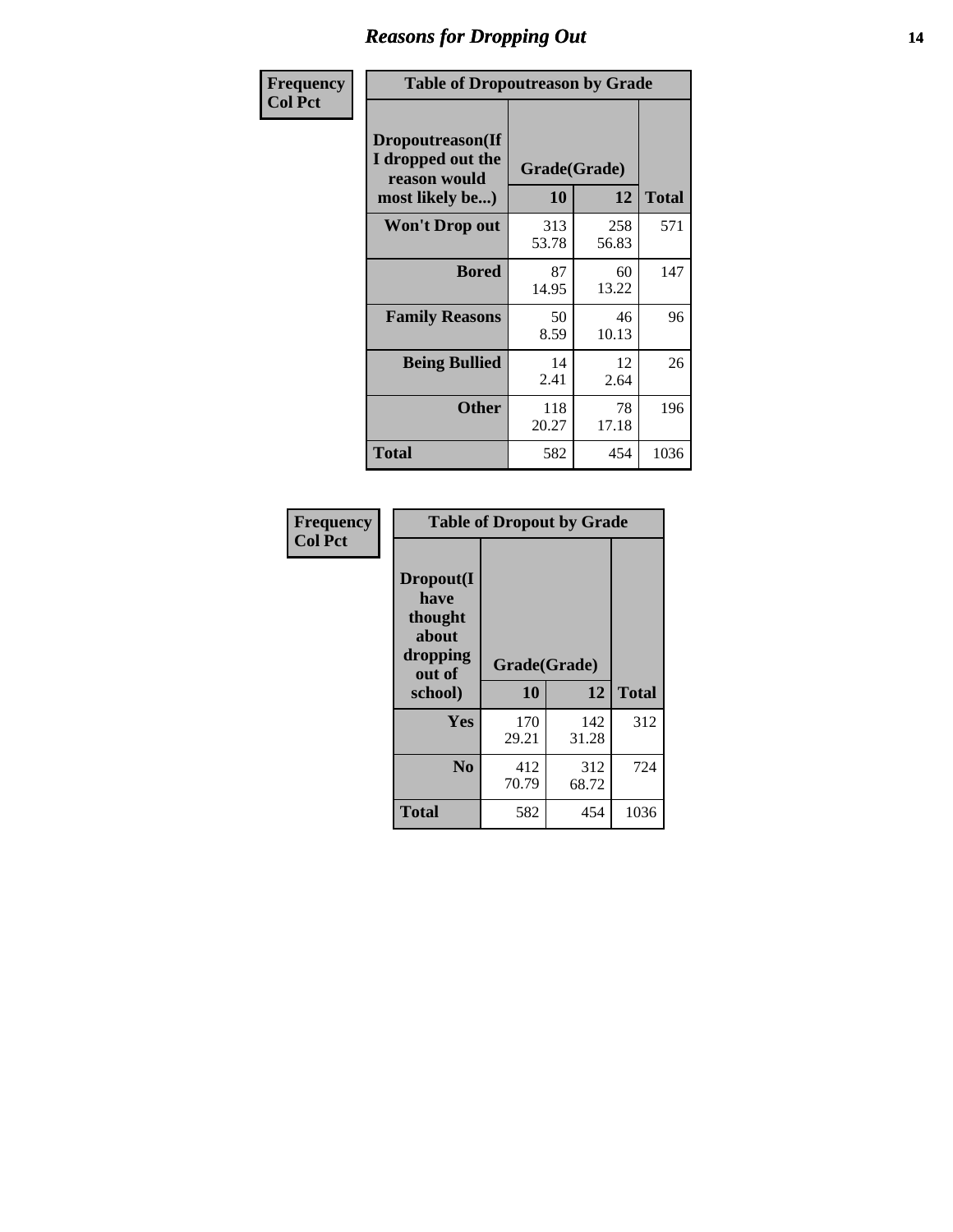*School Safety* **15**

| Frequency      | <b>Table of Gangself by Grade</b>                                                                 |                    |              |              |
|----------------|---------------------------------------------------------------------------------------------------|--------------------|--------------|--------------|
| <b>Col Pct</b> | Gangself(I<br>have<br>participated<br>in illegal<br>gang<br>activities in<br>the past 30<br>days) | Grade(Grade)<br>10 | 12           | <b>Total</b> |
|                | Yes                                                                                               | 36<br>6.19         | 26<br>5.73   | 62           |
|                | N <sub>o</sub>                                                                                    | 546<br>93.81       | 428<br>94.27 | 974          |
|                | <b>Total</b>                                                                                      | 582                | 454          | 1036         |

| Frequency<br><b>Col Pct</b> |                                                                                                                                | <b>Table of Gangpeers by Grade</b> |              |              |  |  |  |  |  |  |  |
|-----------------------------|--------------------------------------------------------------------------------------------------------------------------------|------------------------------------|--------------|--------------|--|--|--|--|--|--|--|
|                             | <b>Gangpeers</b> (I<br>have friends<br>who have<br>participated<br>in illegal<br>gang<br>activities in<br>the past 30<br>days) | Grade(Grade)<br>10                 | 12           | <b>Total</b> |  |  |  |  |  |  |  |
|                             | <b>Yes</b>                                                                                                                     | 145<br>24.91                       | 82<br>18.06  | 227          |  |  |  |  |  |  |  |
|                             | N <sub>0</sub>                                                                                                                 | 437<br>75.09                       | 372<br>81.94 | 809          |  |  |  |  |  |  |  |
|                             | <b>Total</b>                                                                                                                   | 582                                | 454          | 1036         |  |  |  |  |  |  |  |

| Frequency      | <b>Table of Pickedon by Grade</b>                                  |              |             |              |
|----------------|--------------------------------------------------------------------|--------------|-------------|--------------|
| <b>Col Pct</b> | <b>Pickedon(I have</b><br>been picked on or<br>teased at school in | Grade(Grade) |             |              |
|                | the past 30 days)                                                  | 10           | 12          | <b>Total</b> |
|                | <b>Strongly Agree</b>                                              | 86<br>14.78  | 38<br>8.37  | 124          |
|                | <b>Somewhat Agree</b>                                              | 101<br>17.35 | 68<br>14.98 | 169          |
|                | <b>Somewhat Disagree</b>                                           | 82<br>14.09  | 53<br>11.67 | 135          |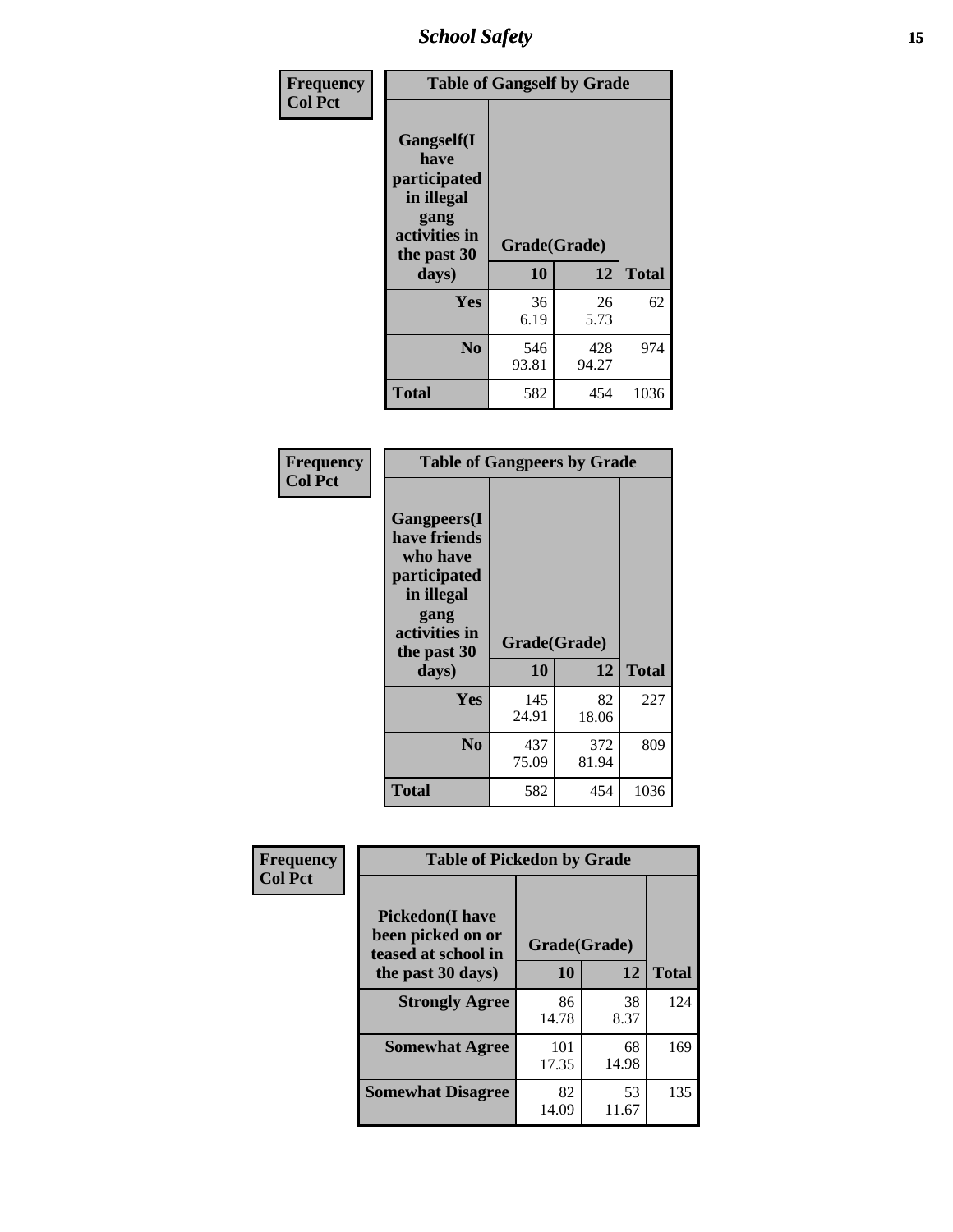# *School Safety* **16**

| <b>Frequency</b> | <b>Table of Pickedon by Grade</b>                                                        |                    |              |              |
|------------------|------------------------------------------------------------------------------------------|--------------------|--------------|--------------|
| <b>Col Pct</b>   | <b>Pickedon</b> (I have<br>been picked on or<br>teased at school in<br>the past 30 days) | Grade(Grade)<br>10 | 12           | <b>Total</b> |
|                  | <b>Strongly Disagree</b>                                                                 | 313<br>53.78       | 295<br>64.98 | 608          |
|                  | Total                                                                                    | 582                | 454          | 1036         |

| Frequency      | <b>Table of Safeschool by Grade</b>                      |                    |              |              |
|----------------|----------------------------------------------------------|--------------------|--------------|--------------|
| <b>Col Pct</b> | Safeschool(School<br>is a place at which I<br>feel safe) | Grade(Grade)<br>10 | 12           | <b>Total</b> |
|                | <b>Strongly Agree</b>                                    | 74<br>12.71        | 58<br>12.78  | 132          |
|                | <b>Somewhat Agree</b>                                    | 293<br>50.34       | 237<br>52.20 | 530          |
|                | <b>Somewhat Disagree</b>                                 | 127<br>21.82       | 104<br>22.91 | 231          |
|                | <b>Strongly Disagree</b>                                 | 88<br>15.12        | 55<br>12.11  | 143          |
|                | <b>Total</b>                                             | 582                | 454          | 1036         |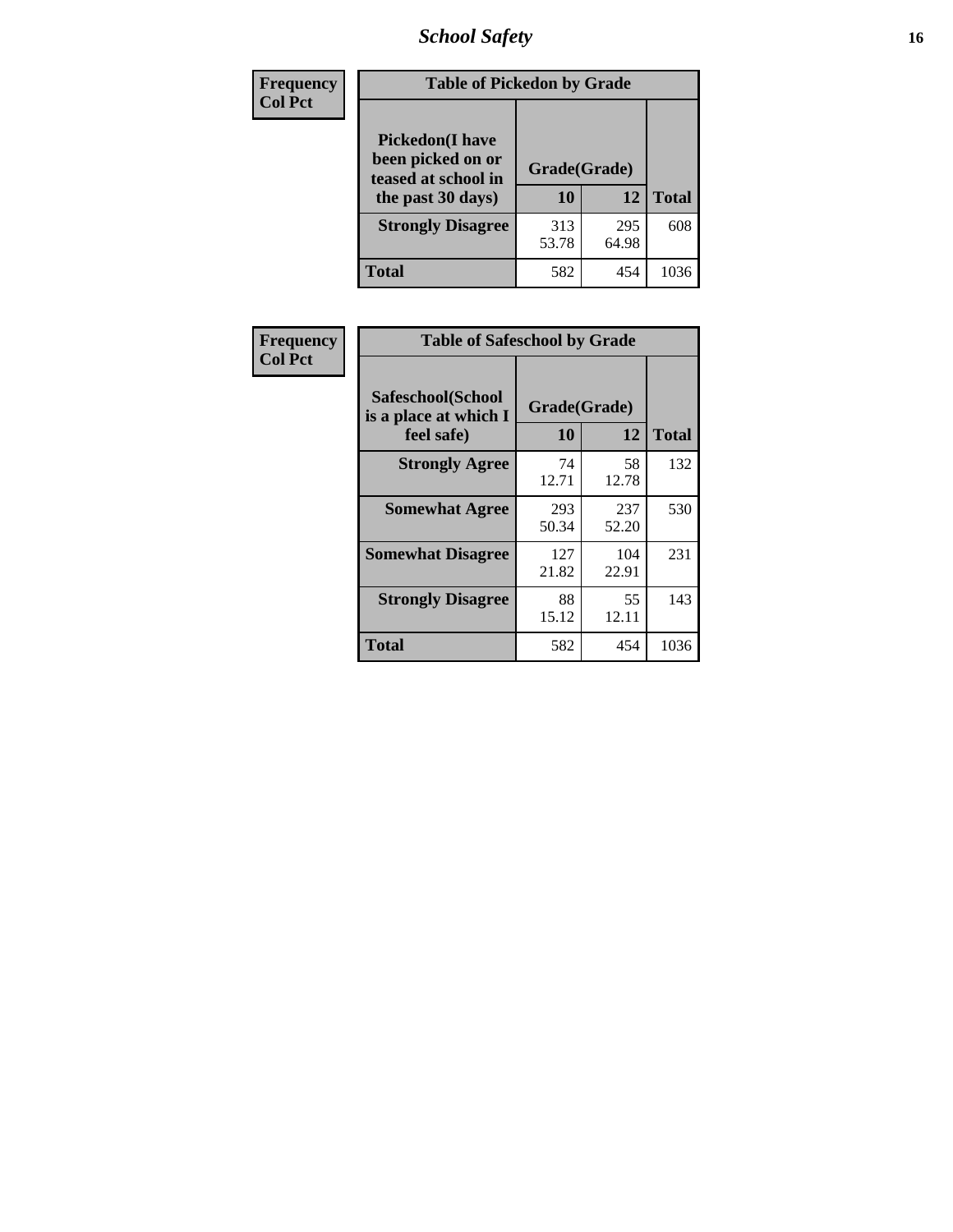*School Safety* **17**

| <b>Table of Grade by Bullied</b>                                                                                                                                                                                           |              |                                                                               |            |           |            |           |            |       |  |  |  |  |
|----------------------------------------------------------------------------------------------------------------------------------------------------------------------------------------------------------------------------|--------------|-------------------------------------------------------------------------------|------------|-----------|------------|-----------|------------|-------|--|--|--|--|
|                                                                                                                                                                                                                            |              | <b>Bullied</b> (I have been bullied by other<br>students in the past 30 days) |            |           |            |           |            |       |  |  |  |  |
| 20<br>10<br>All<br>3 <sub>to</sub><br>$1$ or $ $<br>6 to<br>to<br>to<br>29<br>$\mathbf{0}$<br>19<br><b>30</b><br>5<br>$\overline{2}$<br>9<br>Grade(Grade)  <br>days<br>days<br>days<br>days<br>days<br><b>Days</b><br>days |              |                                                                               |            |           |            |           |            | Total |  |  |  |  |
| 10                                                                                                                                                                                                                         | 499<br>85.74 | 25<br>4.30                                                                    | 14<br>2.41 | 7<br>1.20 | 16<br>2.75 | 7<br>1.20 | 14<br>2.41 | 582   |  |  |  |  |
| 12                                                                                                                                                                                                                         | 403<br>88.77 | 18<br>3.96                                                                    | 11<br>2.42 | 3<br>0.66 | 3<br>0.66  | 2<br>0.44 | 14<br>3.08 | 454   |  |  |  |  |
| <b>Total</b>                                                                                                                                                                                                               | 902          | 43                                                                            | 25         | 10        | 19         | 9         | 28         | 1036  |  |  |  |  |

| Frequency      | <b>Table of Grade by Bulliedothers</b> |                                                                         |              |                         |                          |                               |                               |                   |              |  |
|----------------|----------------------------------------|-------------------------------------------------------------------------|--------------|-------------------------|--------------------------|-------------------------------|-------------------------------|-------------------|--------------|--|
| <b>Row Pct</b> |                                        | <b>Bulliedothers</b> (I bullied others in the past<br>$30 \text{ days}$ |              |                         |                          |                               |                               |                   |              |  |
|                | Grade(Grade)   Days                    | $\mathbf 0$                                                             | 1 or<br>days | 3 <sub>to</sub><br>days | <b>6 to</b><br>9<br>days | <b>10</b><br>to<br>19<br>days | <b>20</b><br>to<br>29<br>days | All<br>30<br>days | <b>Total</b> |  |
|                | 10                                     | 512<br>87.97                                                            | 34<br>5.84   | 5<br>0.86               | 2<br>0.34                | 10<br>1.72                    | 7<br>1.20                     | 12<br>2.06        | 582          |  |
|                | 12                                     | 410<br>90.31                                                            | 13<br>2.86   | 10<br>2.20              | 0.22                     | 5<br>1.10                     | $\overline{2}$<br>0.44        | 13<br>2.86        | 454          |  |
|                | <b>Total</b>                           | 922                                                                     | 47           | 15                      | 3                        | 15                            | 9                             | 25                | 1036         |  |

| Frequency      | <b>Table of Grade by Weaponschool</b> |              |           |                |                                                                    |                  |                |           |              |  |  |
|----------------|---------------------------------------|--------------|-----------|----------------|--------------------------------------------------------------------|------------------|----------------|-----------|--------------|--|--|
| <b>Row Pct</b> |                                       |              |           |                | Weaponschool (I brought a weapon to<br>school in the past 30 days) |                  |                |           |              |  |  |
|                |                                       | $\mathbf 0$  | 1 or      | 3 to           | <b>6 to</b><br>9                                                   | 10<br>to<br>19   | 20<br>to<br>29 | All<br>30 |              |  |  |
|                | Grade(Grade)                          | <b>Days</b>  | days      | days           | days                                                               | days             | days           | days      | <b>Total</b> |  |  |
|                | 10                                    | 554<br>95.19 | 8<br>1.37 | 0.17           | 0.17                                                               | 3<br>0.52        | 7<br>1.20      | 8<br>1.37 | 582          |  |  |
|                | 12                                    | 437<br>96.26 | 7<br>1.54 | 0.22           | $\Omega$<br>0.00                                                   | $\Omega$<br>0.00 | 3<br>0.66      | 6<br>1.32 | 454          |  |  |
|                | <b>Total</b>                          | 991          | 15        | $\overline{c}$ |                                                                    | 3                | 10             | 14        | 1036         |  |  |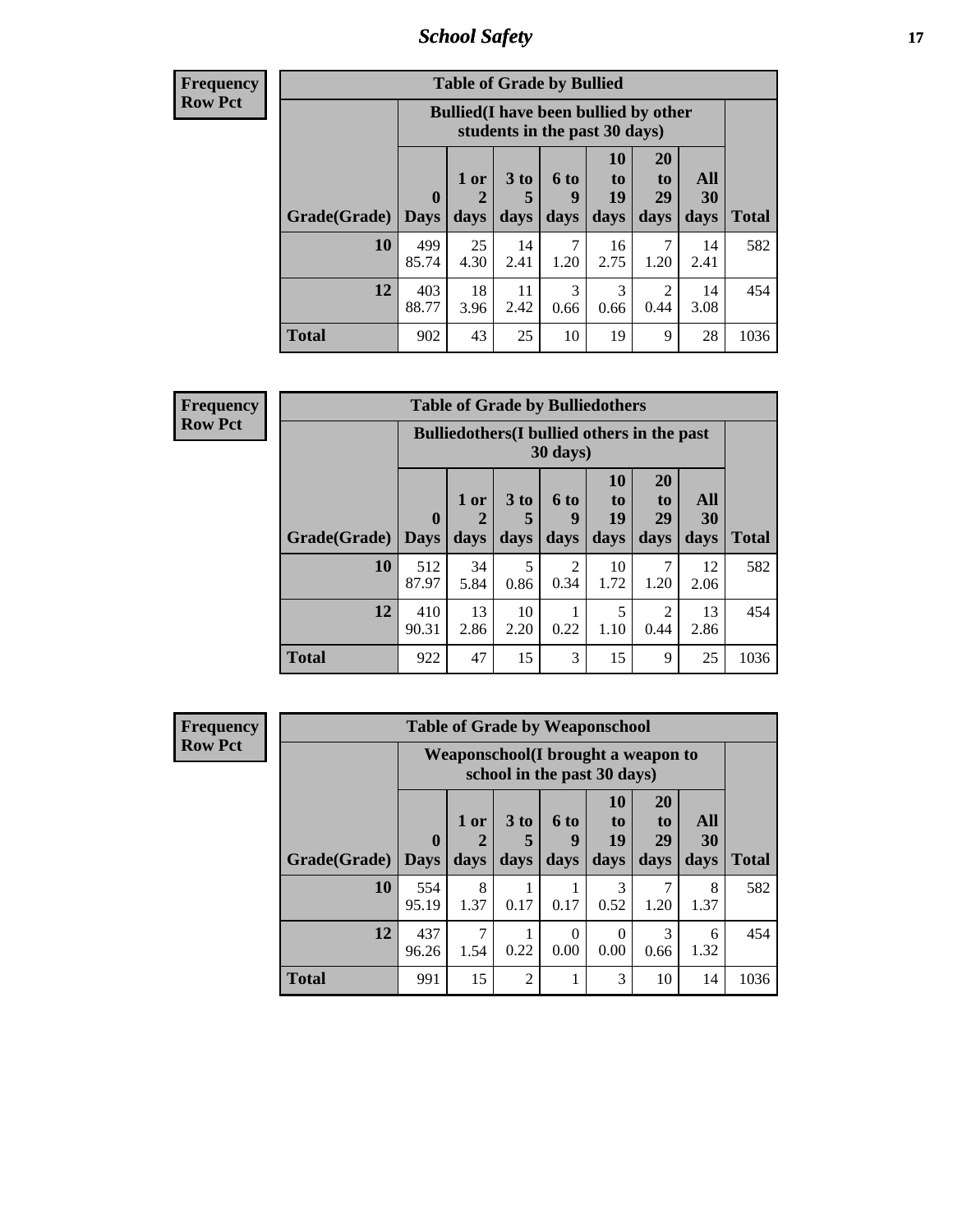*School Safety* **18**

| <b>Frequency</b> |              | <b>Table of Grade by Absentunsafe</b> |                                                                                 |                      |             |                                 |                       |           |              |  |
|------------------|--------------|---------------------------------------|---------------------------------------------------------------------------------|----------------------|-------------|---------------------------------|-----------------------|-----------|--------------|--|
| Row Pct          |              |                                       | Absentunsafe(I have missed school<br>because I felt unsafe in the past 30 days) |                      |             |                                 |                       |           |              |  |
|                  |              | $\boldsymbol{0}$                      | 1 or<br>2                                                                       | 3 <sub>to</sub><br>5 | <b>6 to</b> | <b>10</b><br>$\mathbf{t}$<br>19 | <b>20</b><br>to<br>29 | All<br>30 |              |  |
|                  | Grade(Grade) | <b>Days</b>                           | days                                                                            | days                 | days        | days                            | days                  | days      | <b>Total</b> |  |
|                  | <b>10</b>    | 549<br>94.33                          | 15<br>2.58                                                                      | 5<br>0.86            | 2<br>0.34   | 0.17                            | 7<br>1.20             | 3<br>0.52 | 582          |  |
|                  | 12           | 439<br>96.70                          | 4<br>0.88                                                                       | 2<br>0.44            | 0.22        | 2<br>0.44                       | 0.22                  | 5<br>1.10 | 454          |  |
|                  | <b>Total</b> | 988                                   | 19                                                                              | $\tau$               | 3           | 3                               | 8                     | 8         | 1036         |  |
|                  |              |                                       |                                                                                 |                      |             |                                 |                       |           |              |  |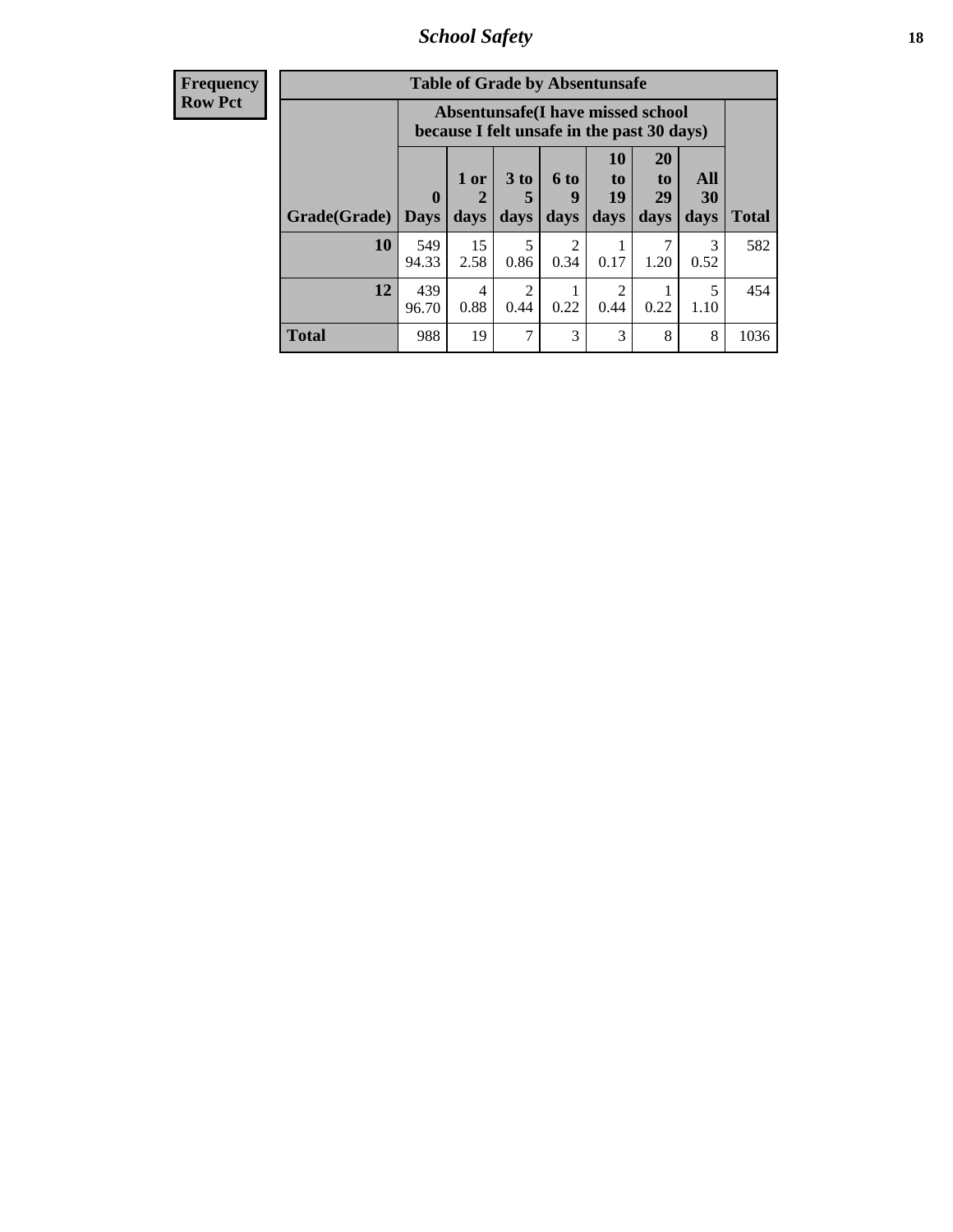# *Drug Use During Last 30 Days* **19**

#### **Frequency Row Pct**

| <b>Table of Grade by Alcohol</b> |                                 |                                     |                 |                 |                 |               |                     |       |  |  |  |
|----------------------------------|---------------------------------|-------------------------------------|-----------------|-----------------|-----------------|---------------|---------------------|-------|--|--|--|
|                                  |                                 | Alcohol (Alcohol use, past 30 days) |                 |                 |                 |               |                     |       |  |  |  |
| Grade(Grade)                     | <b>Did</b><br>not<br><b>use</b> | $1 - 2$<br>days                     | $3 - 5$<br>days | $6 - 9$<br>days | $10-19$<br>days | 20-29<br>days | <b>Every</b><br>day | Total |  |  |  |
| 10                               | 451<br>77.49                    | 41<br>7.04                          | 23<br>3.95      | 19<br>3.26      | 19<br>3.26      | 13<br>2.23    | 16<br>2.75          | 582   |  |  |  |
| 12                               | 272<br>59.91                    | 51<br>11.23                         | 44<br>9.69      | 26<br>5.73      | 29<br>6.39      | 14<br>3.08    | 18<br>3.96          | 454   |  |  |  |
| <b>Total</b>                     | 723                             | 92                                  | 67              | 45              | 48              | 27            | 34                  | 1036  |  |  |  |

#### **Frequency Row Pct**

| <b>Table of Grade by Cigarettes</b> |                                 |                                                          |                 |               |                 |               |                     |              |  |  |  |  |
|-------------------------------------|---------------------------------|----------------------------------------------------------|-----------------|---------------|-----------------|---------------|---------------------|--------------|--|--|--|--|
|                                     |                                 | <b>Cigarettes</b> (Smoking tobacco use,<br>past 30 days) |                 |               |                 |               |                     |              |  |  |  |  |
| Grade(Grade)                        | <b>Did</b><br>not<br><b>use</b> | $1 - 2$<br>days                                          | $3 - 5$<br>days | $6-9$<br>days | $10-19$<br>days | 20-29<br>days | <b>Every</b><br>day | <b>Total</b> |  |  |  |  |
| 10                                  | 489<br>84.02                    | 41<br>7.04                                               | 13<br>2.23      | 5<br>0.86     | 8<br>1.37       | 4<br>0.69     | 22<br>3.78          | 582          |  |  |  |  |
| 12                                  | 348<br>76.65                    | 40<br>8.81                                               | 8<br>1.76       | 6<br>1.32     | 6<br>1.32       | 18<br>3.96    | 28<br>6.17          | 454          |  |  |  |  |
| <b>Total</b>                        | 837                             | 81                                                       | 21              | 11            | 14              | 22            | 50                  | 1036         |  |  |  |  |

| <b>Table of Grade by Smokeless</b> |                                 |                                                         |                 |                  |                 |                   |                     |              |  |  |
|------------------------------------|---------------------------------|---------------------------------------------------------|-----------------|------------------|-----------------|-------------------|---------------------|--------------|--|--|
|                                    |                                 | <b>Smokeless</b> (Chewing tobacco use,<br>past 30 days) |                 |                  |                 |                   |                     |              |  |  |
| Grade(Grade)                       | <b>Did</b><br>not<br><b>use</b> | $1 - 2$<br>days                                         | $3 - 5$<br>days | $6 - 9$<br>days  | $10-19$<br>days | $20 - 29$<br>days | <b>Every</b><br>day | <b>Total</b> |  |  |
| 10                                 | 547<br>93.99                    | 8<br>1.37                                               | 7<br>1.20       | $\Omega$<br>0.00 | 5<br>0.86       | 6<br>1.03         | 9<br>1.55           | 582          |  |  |
| 12                                 | 425<br>93.61                    | 10<br>2.20                                              | 5<br>1.10       | 0.22             | 0.22            | 1.10              | 1.54                | 454          |  |  |
| <b>Total</b>                       | 972                             | 18                                                      | 12              |                  | 6               | 11                | 16                  | 1036         |  |  |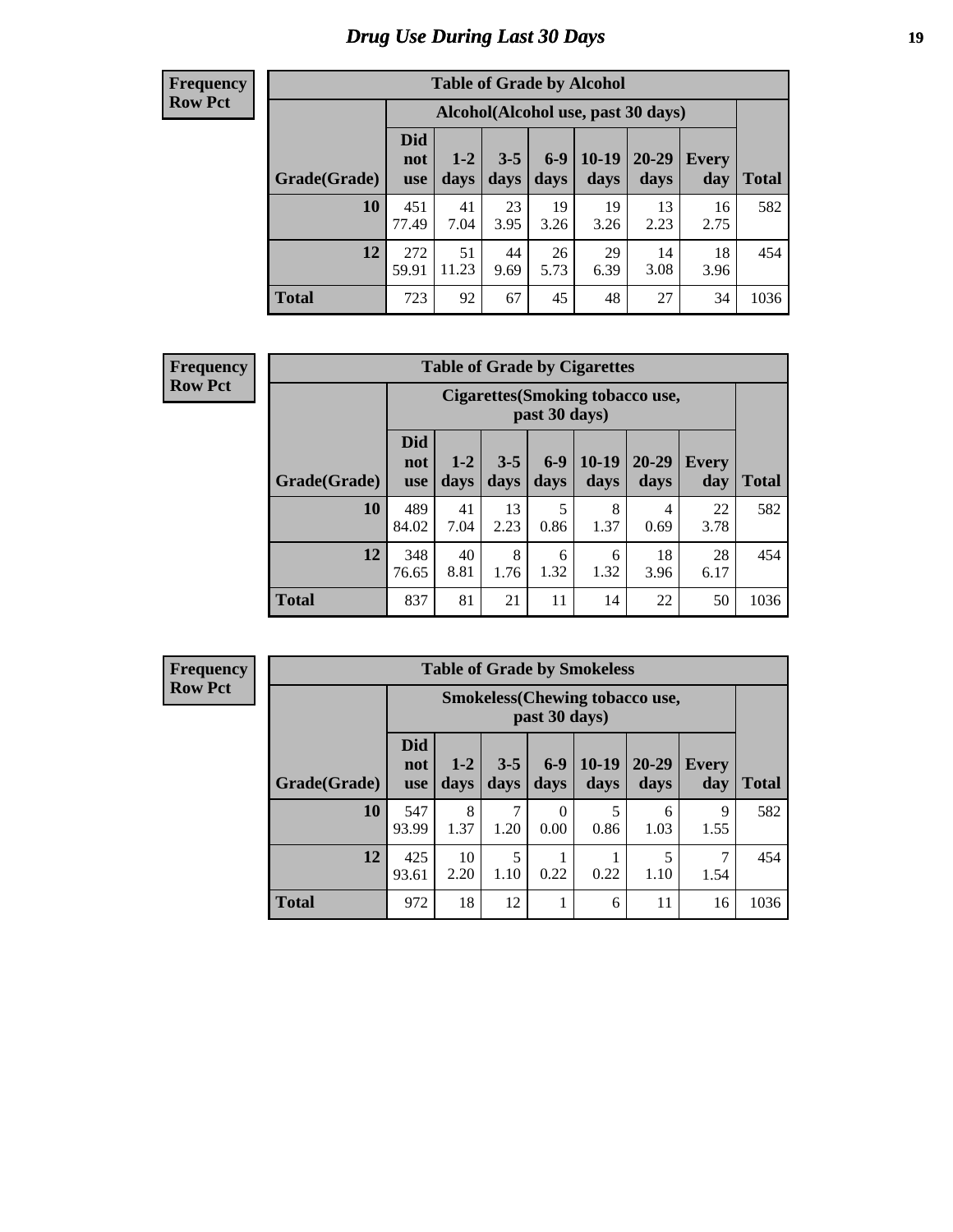| <b>Table of Grade by Marijuana</b> |                                 |                                         |                 |               |                 |                   |              |              |  |  |  |
|------------------------------------|---------------------------------|-----------------------------------------|-----------------|---------------|-----------------|-------------------|--------------|--------------|--|--|--|
|                                    |                                 | Marijuana (Marijuana use, past 30 days) |                 |               |                 |                   |              |              |  |  |  |
| Grade(Grade)                       | <b>Did</b><br>not<br><b>use</b> | $1 - 2$<br>days                         | $3 - 5$<br>days | $6-9$<br>days | $10-19$<br>days | $20 - 29$<br>days | Every<br>day | <b>Total</b> |  |  |  |
| 10                                 | 508<br>87.29                    | 22<br>3.78                              | 11<br>1.89      | 7<br>1.20     | 16<br>2.75      | 9<br>1.55         | 9<br>1.55    | 582          |  |  |  |
| 12                                 | 367<br>80.84                    | 31<br>6.83                              | 12<br>2.64      | 7<br>1.54     | 8<br>1.76       | 18<br>3.96        | 11<br>2.42   | 454          |  |  |  |
| <b>Total</b>                       | 875                             | 53                                      | 23              | 14            | 24              | 27                | 20           | 1036         |  |  |  |

#### **Frequency Row Pct**

| <b>Table of Grade by Cocaine</b> |                                 |                                     |                 |                  |                        |                   |                        |       |  |  |
|----------------------------------|---------------------------------|-------------------------------------|-----------------|------------------|------------------------|-------------------|------------------------|-------|--|--|
|                                  |                                 | Cocaine (Cocaine use, past 30 days) |                 |                  |                        |                   |                        |       |  |  |
| Grade(Grade)                     | <b>Did</b><br>not<br><b>use</b> | $1-2$<br>days                       | $3 - 5$<br>days | $6 - 9$<br>days  | $10-19$<br>days        | $20 - 29$<br>days | Every<br>day           | Total |  |  |
| 10                               | 563<br>96.74                    | 5<br>0.86                           | 3<br>0.52       | 0.17             | 2<br>0.34              | 4<br>0.69         | 4<br>0.69              | 582   |  |  |
| 12                               | 442<br>97.36                    | 5<br>1.10                           | 0<br>0.00       | $\Omega$<br>0.00 | $\mathfrak{D}$<br>0.44 | 3<br>0.66         | $\mathfrak{D}$<br>0.44 | 454   |  |  |
| <b>Total</b>                     | 1005                            | 10                                  | 3               |                  | $\overline{4}$         |                   | 6                      | 1036  |  |  |

| <b>Table of Grade by Inhalants</b> |                                 |                                        |                  |                 |                        |                        |              |       |  |  |
|------------------------------------|---------------------------------|----------------------------------------|------------------|-----------------|------------------------|------------------------|--------------|-------|--|--|
|                                    |                                 | Inhalants (Inhalant use, past 30 days) |                  |                 |                        |                        |              |       |  |  |
| Grade(Grade)                       | <b>Did</b><br>not<br><b>use</b> | $1 - 2$<br>days                        | $3 - 5$<br>days  | $6 - 9$<br>days | $10-19$<br>days        | $20 - 29$<br>days      | Every<br>day | Total |  |  |
| 10                                 | 565<br>97.08                    | 4<br>0.69                              | 2<br>0.34        | 0.17            | 4<br>0.69              | 0.34                   | 4<br>0.69    | 582   |  |  |
| 12                                 | 447<br>98.46                    | $\overline{2}$<br>0.44                 | $\Omega$<br>0.00 | 0.00            | $\overline{2}$<br>0.44 | $\mathfrak{D}$<br>0.44 | 0.22         | 454   |  |  |
| <b>Total</b>                       | 1012                            | 6                                      | $\overline{2}$   |                 | 6                      | 4                      | 5            | 1036  |  |  |

| <b>Frequency</b> |
|------------------|
| <b>Row Pct</b>   |

| <b>Table of Grade by Steroids</b> |                                 |                                      |                 |               |                 |                   |                        |       |  |  |
|-----------------------------------|---------------------------------|--------------------------------------|-----------------|---------------|-----------------|-------------------|------------------------|-------|--|--|
|                                   |                                 | Steroids (Steroid use, past 30 days) |                 |               |                 |                   |                        |       |  |  |
| Grade(Grade)                      | <b>Did</b><br>not<br><b>use</b> | $1 - 2$<br>days                      | $3 - 5$<br>days | $6-9$<br>days | $10-19$<br>days | $20 - 29$<br>days | Every<br>day           | Total |  |  |
| 10                                | 573<br>98.45                    | 0.17                                 | 0.17            | 0.17          | 0<br>0.00       | 4<br>0.69         | 2<br>0.34              | 582   |  |  |
| 12                                | 446<br>98.24                    | 2<br>0.44                            | 0<br>0.00       | 2<br>0.44     | 0.22            | 0.22              | $\mathfrak{D}$<br>0.44 | 454   |  |  |
| <b>Total</b>                      | 1019                            | 3                                    | 1               | 3             | 1               | 5                 | 4                      | 1036  |  |  |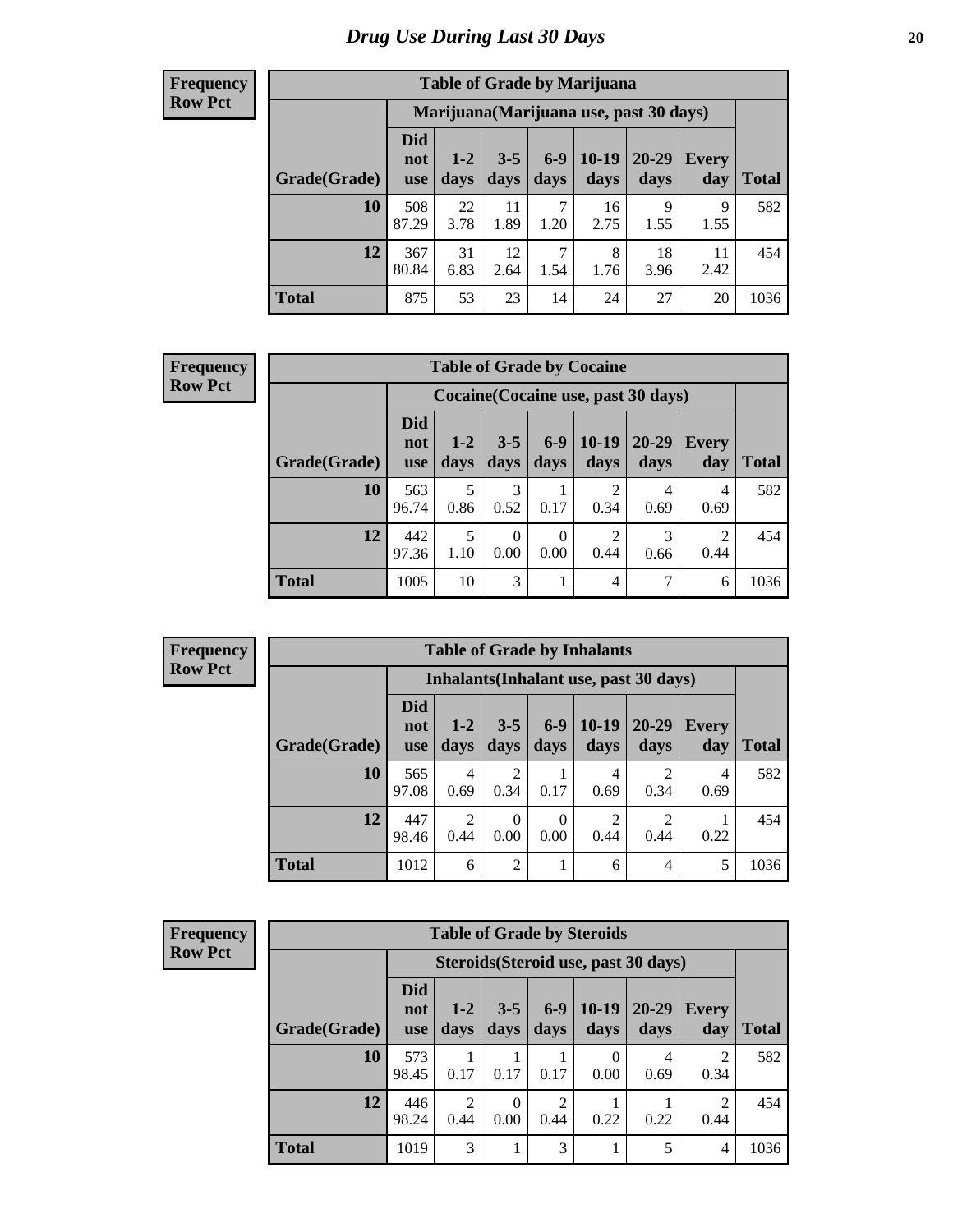| <b>Table of Grade by Ecstasy</b> |                                 |                                     |                 |                        |                        |                        |              |              |  |  |
|----------------------------------|---------------------------------|-------------------------------------|-----------------|------------------------|------------------------|------------------------|--------------|--------------|--|--|
|                                  |                                 | Ecstasy (Ecstasy use, past 30 days) |                 |                        |                        |                        |              |              |  |  |
| Grade(Grade)                     | <b>Did</b><br>not<br><b>use</b> | $1 - 2$<br>days                     | $3 - 5$<br>days | $6-9$<br>days          | $10-19$<br>days        | 20-29<br>days          | Every<br>day | <b>Total</b> |  |  |
| 10                               | 561<br>96.39                    | $\overline{4}$<br>0.69              | 3<br>0.52       | $\overline{c}$<br>0.34 | 3<br>0.52              | 4<br>0.69              | 5<br>0.86    | 582          |  |  |
| 12                               | 443<br>97.58                    | $\mathcal{R}$<br>0.66               | 0.22            | 0.22                   | $\overline{0}$<br>0.00 | $\mathfrak{D}$<br>0.44 | 4<br>0.88    | 454          |  |  |
| <b>Total</b>                     | 1004                            | 7                                   | 4               | 3                      | 3                      | 6                      | 9            | 1036         |  |  |

| <b>Frequency</b> | <b>Table of Grade by Meth</b> |                                 |                                            |                 |                        |                        |                        |              |  |
|------------------|-------------------------------|---------------------------------|--------------------------------------------|-----------------|------------------------|------------------------|------------------------|--------------|--|
| <b>Row Pct</b>   |                               |                                 | Meth(Methamphetamine use,<br>past 30 days) |                 |                        |                        |                        |              |  |
|                  | Grade(Grade)                  | <b>Did</b><br>not<br><b>use</b> | $1 - 2$<br>days                            | $3 - 5$<br>days | $10-19$<br>days        | $20 - 29$<br>days      | <b>Every</b><br>day    | <b>Total</b> |  |
|                  | 10                            | 569<br>97.77                    | 0.17                                       | 0.17            | 5<br>0.86              | 4<br>0.69              | $\overline{c}$<br>0.34 | 582          |  |
|                  | 12                            | 446<br>98.24                    | $\overline{2}$<br>0.44                     | 0.22            | $\overline{c}$<br>0.44 | $\overline{2}$<br>0.44 | 0.22                   | 454          |  |
|                  | <b>Total</b>                  | 1015                            | 3                                          | $\overline{2}$  | 7                      | 6                      | 3                      | 1036         |  |

| <b>Frequency</b> |              | <b>Table of Grade by Hallucinogens</b> |                 |                |                                                   |               |                     |              |  |  |  |
|------------------|--------------|----------------------------------------|-----------------|----------------|---------------------------------------------------|---------------|---------------------|--------------|--|--|--|
| <b>Row Pct</b>   |              |                                        |                 |                | Hallucinogens (Hallucinogen use,<br>past 30 days) |               |                     |              |  |  |  |
|                  | Grade(Grade) | <b>Did</b><br>not<br><b>use</b>        | $1 - 2$<br>days | $6-9$<br>days  | $10-19$<br>days                                   | 20-29<br>days | <b>Every</b><br>day | <b>Total</b> |  |  |  |
|                  | 10           | 565<br>97.08                           | 3<br>0.52       | 0.17           | 4<br>0.69                                         | 3<br>0.52     | 6<br>1.03           | 582          |  |  |  |
|                  | 12           | 443<br>97.58                           | 3<br>0.66       | 0.22           | $\overline{2}$<br>0.44                            | 4<br>0.88     | 0.22                | 454          |  |  |  |
|                  | Total        | 1008                                   | 6               | $\overline{2}$ | 6                                                 | 7             | ⇁                   | 1036         |  |  |  |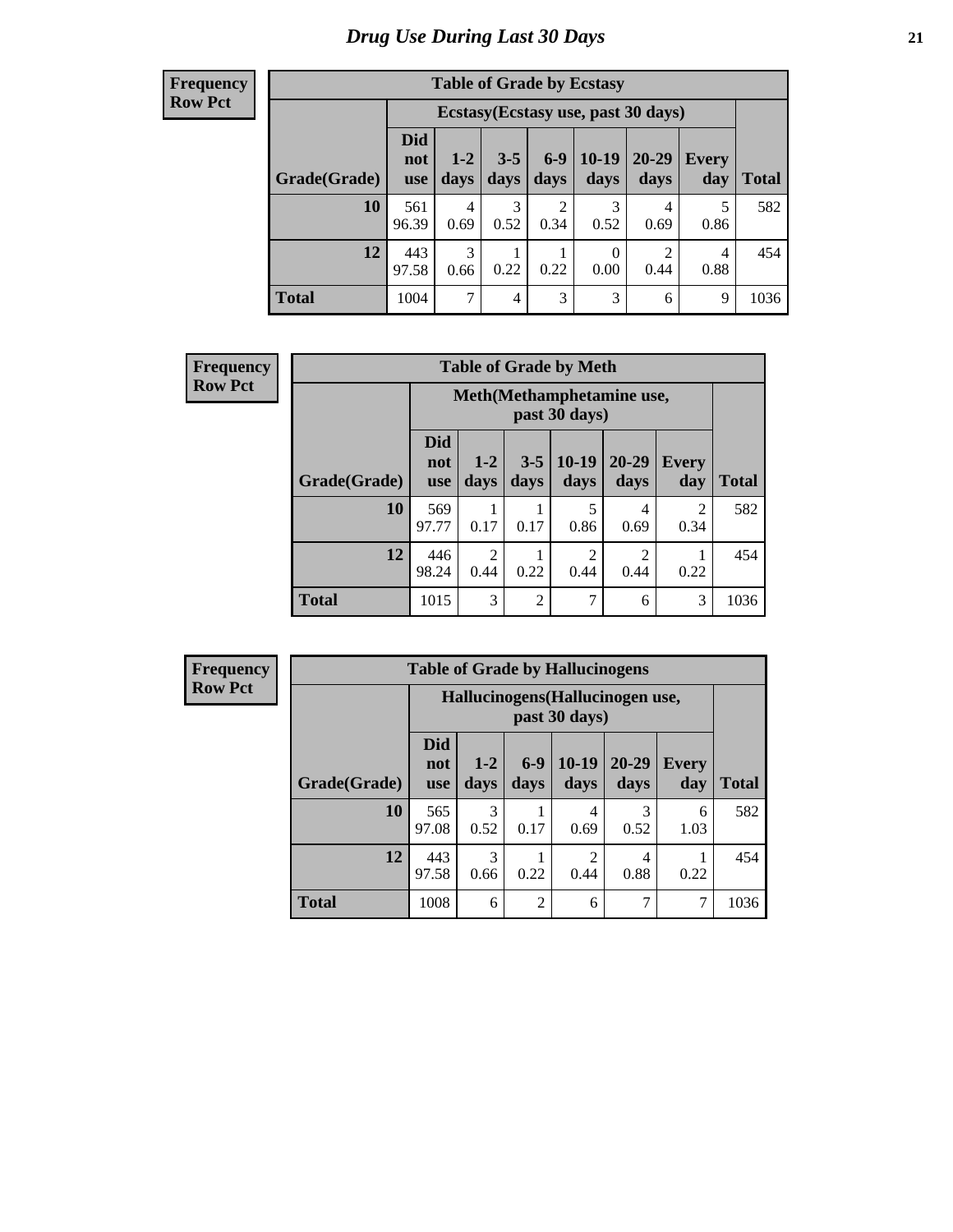| <b>Table of Grade by Prescription</b> |                                 |                                                                                |                 |                        |                 |               |              |              |  |
|---------------------------------------|---------------------------------|--------------------------------------------------------------------------------|-----------------|------------------------|-----------------|---------------|--------------|--------------|--|
|                                       |                                 | <b>Prescription</b> (Prescription drugs not<br>prescribed to me, past 30 days) |                 |                        |                 |               |              |              |  |
| Grade(Grade)                          | <b>Did</b><br>not<br><b>use</b> | $1 - 2$<br>days                                                                | $3 - 5$<br>days | $6-9$<br>days          | $10-19$<br>days | 20-29<br>days | Every<br>day | <b>Total</b> |  |
| 10                                    | 535<br>91.92                    | 15<br>2.58                                                                     | 6<br>1.03       | $\overline{c}$<br>0.34 | 8<br>1.37       | 1.20          | 9<br>1.55    | 582          |  |
| 12                                    | 416<br>91.63                    | 13<br>2.86                                                                     | 11<br>2.42      | 3<br>0.66              | 2<br>0.44       | 6<br>1.32     | 3<br>0.66    | 454          |  |
| <b>Total</b>                          | 951                             | 28                                                                             | 17              | 5                      | 10              | 13            | 12           | 1036         |  |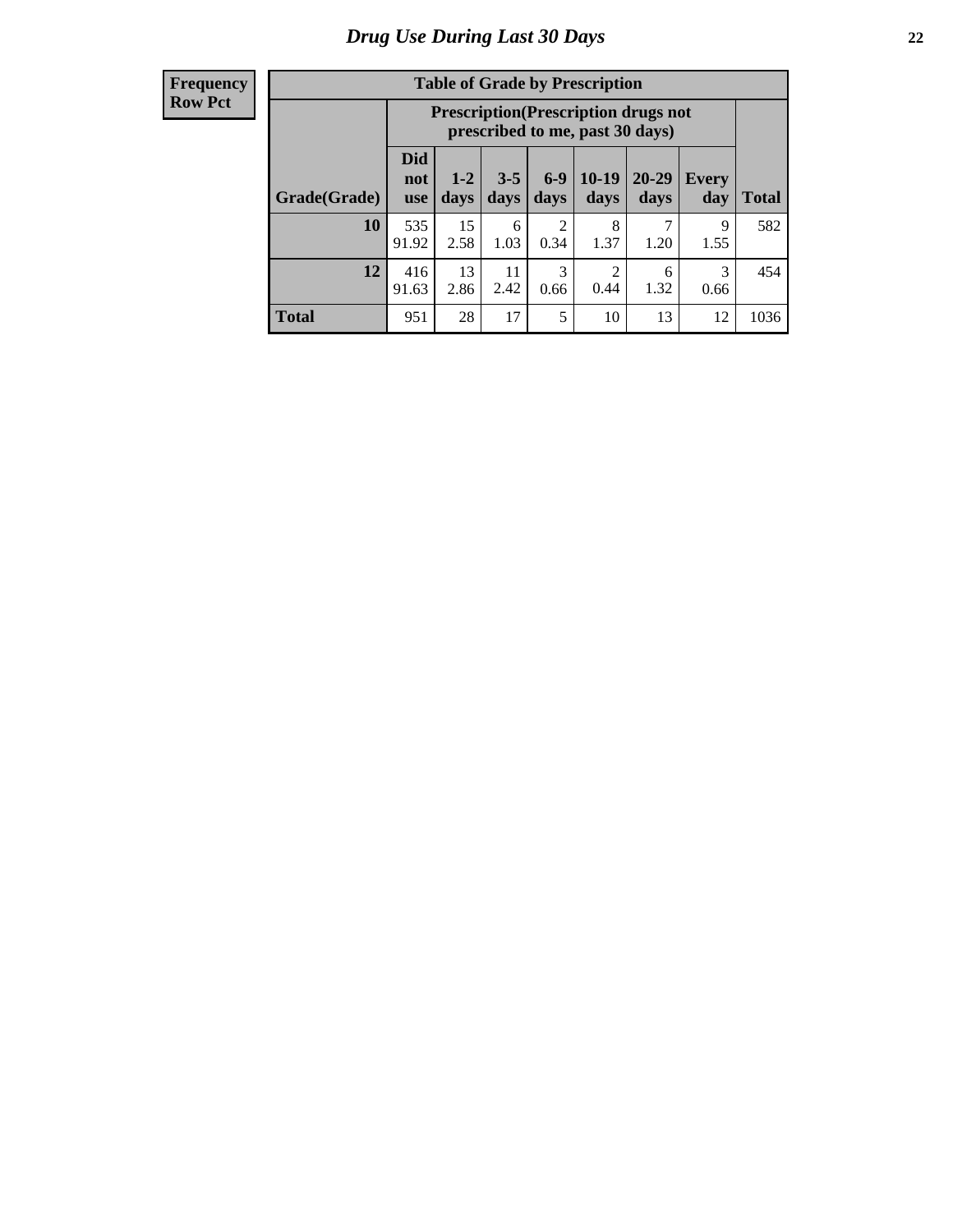| Frequency      | <b>Table of Alcoholease by Grade</b>       |                    |              |      |  |  |  |
|----------------|--------------------------------------------|--------------------|--------------|------|--|--|--|
| <b>Col Pct</b> | Alcoholease (It is<br>easy to get alcohol) | Grade(Grade)<br>10 | <b>Total</b> |      |  |  |  |
|                | <b>Strongly Agree</b>                      | 233<br>40.03       | 240<br>52.86 | 473  |  |  |  |
|                | <b>Somewhat Agree</b>                      | 154<br>26.46       | 136<br>29.96 | 290  |  |  |  |
|                | <b>Somewhat Disagree</b>                   | 66<br>11.34        | 33<br>7.27   | 99   |  |  |  |
|                | <b>Strongly Disagree</b>                   | 129<br>22.16       | 45<br>9.91   | 174  |  |  |  |
|                | <b>Total</b>                               | 582                | 454          | 1036 |  |  |  |

| Frequency      |                                                          | <b>Table of Cigarettesease by Grade</b> |              |              |  |  |  |  |
|----------------|----------------------------------------------------------|-----------------------------------------|--------------|--------------|--|--|--|--|
| <b>Col Pct</b> | Cigarettesease (It is<br>easy to get smoking<br>tobacco) | Grade(Grade)<br>10                      | 12           | <b>Total</b> |  |  |  |  |
|                | <b>Strongly Agree</b>                                    | 254<br>43.64                            | 288<br>63.44 | 542          |  |  |  |  |
|                | <b>Somewhat Agree</b>                                    | 123<br>21.13                            | 79<br>17.40  | 202          |  |  |  |  |
|                | <b>Somewhat Disagree</b>                                 | 52<br>8.93                              | 23<br>5.07   | 75           |  |  |  |  |
|                | <b>Strongly Disagree</b>                                 | 153<br>26.29                            | 64<br>14.10  | 217          |  |  |  |  |
|                | Total                                                    | 582                                     | 454          | 1036         |  |  |  |  |

| Frequency      | <b>Table of Smokelessease by Grade</b>             |              |              |              |
|----------------|----------------------------------------------------|--------------|--------------|--------------|
| <b>Col Pct</b> | <b>Smokelessease</b> (It is<br>easy to get chewing | Grade(Grade) |              |              |
|                | tobacco)                                           | <b>10</b>    | 12           | <b>Total</b> |
|                | <b>Strongly Agree</b>                              | 215<br>36.94 | 256<br>56.39 | 471          |
|                | <b>Somewhat Agree</b>                              | 121<br>20.79 | 90<br>19.82  | 211          |
|                | <b>Somewhat Disagree</b>                           | 56<br>9.62   | 33<br>7.27   | 89           |
|                | <b>Strongly Disagree</b>                           | 190<br>32.65 | 75<br>16.52  | 265          |
|                | Total                                              | 582          | 454          | 1036         |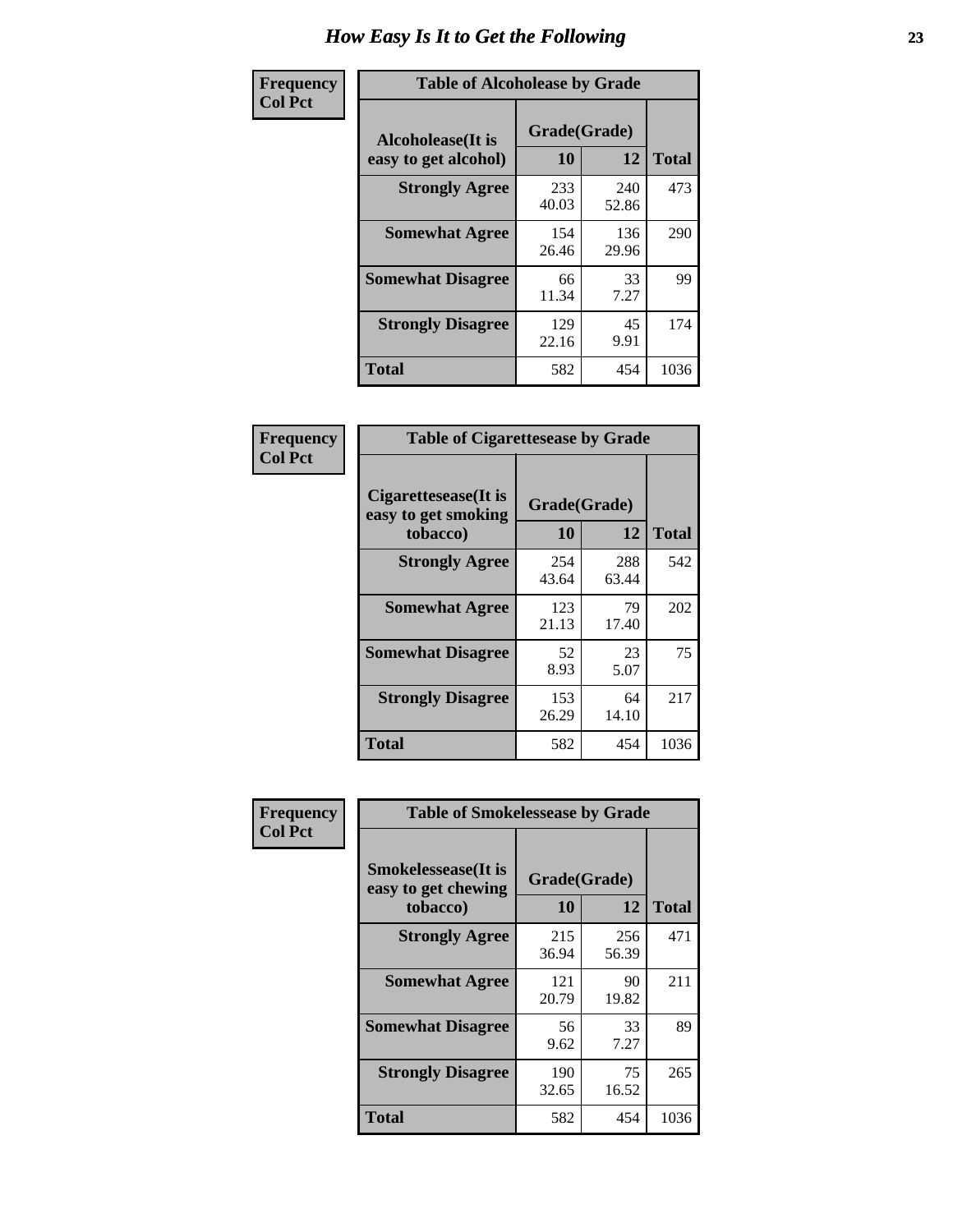| Frequency      | <b>Table of Marijuanaease by Grade</b>           |                    |              |              |  |  |  |
|----------------|--------------------------------------------------|--------------------|--------------|--------------|--|--|--|
| <b>Col Pct</b> | Marijuanaease(It is<br>easy to get<br>marijuana) | Grade(Grade)<br>10 | 12           | <b>Total</b> |  |  |  |
|                | <b>Strongly Agree</b>                            | 232<br>39.86       | 218<br>48.02 | 450          |  |  |  |
|                | <b>Somewhat Agree</b>                            | 120<br>20.62       | 128<br>28.19 | 248          |  |  |  |
|                | <b>Somewhat Disagree</b>                         | 56<br>9.62         | 41<br>9.03   | 97           |  |  |  |
|                | <b>Strongly Disagree</b>                         | 174<br>29.90       | 67<br>14.76  | 241          |  |  |  |
|                | <b>Total</b>                                     | 582                | 454          | 1036         |  |  |  |

|                                                   | <b>Table of Cocaineease by Grade</b> |              |      |  |  |  |  |  |  |  |  |  |
|---------------------------------------------------|--------------------------------------|--------------|------|--|--|--|--|--|--|--|--|--|
| <b>Cocaineease</b> (It is<br>easy to get cocaine) | Grade(Grade)<br>10                   | <b>Total</b> |      |  |  |  |  |  |  |  |  |  |
| <b>Strongly Agree</b>                             | 97<br>16.67                          | 86<br>18.94  | 183  |  |  |  |  |  |  |  |  |  |
| <b>Somewhat Agree</b>                             | 122<br>20.96                         | 105<br>23.13 | 227  |  |  |  |  |  |  |  |  |  |
| <b>Somewhat Disagree</b>                          | 112<br>19.24                         | 104<br>22.91 | 216  |  |  |  |  |  |  |  |  |  |
| <b>Strongly Disagree</b>                          | 251<br>43.13                         | 159<br>35.02 | 410  |  |  |  |  |  |  |  |  |  |
| <b>Total</b>                                      | 582                                  | 454          | 1036 |  |  |  |  |  |  |  |  |  |

| Frequency      | <b>Table of Inhalantsease by Grade</b>           |                           |              |              |  |  |  |  |  |  |  |  |
|----------------|--------------------------------------------------|---------------------------|--------------|--------------|--|--|--|--|--|--|--|--|
| <b>Col Pct</b> | Inhalantsease(It is<br>easy to get<br>inhalants) | Grade(Grade)<br><b>10</b> | 12           | <b>Total</b> |  |  |  |  |  |  |  |  |
|                | <b>Strongly Agree</b>                            | 197<br>33.85              | 180<br>39.65 | 377          |  |  |  |  |  |  |  |  |
|                | <b>Somewhat Agree</b>                            | 110<br>18.90              | 100<br>22.03 | 210          |  |  |  |  |  |  |  |  |
|                | <b>Somewhat Disagree</b>                         | 71<br>12.20               | 56<br>12.33  | 127          |  |  |  |  |  |  |  |  |
|                | <b>Strongly Disagree</b>                         | 204<br>35.05              | 118<br>25.99 | 322          |  |  |  |  |  |  |  |  |
|                | Total                                            | 582                       | 454          | 1036         |  |  |  |  |  |  |  |  |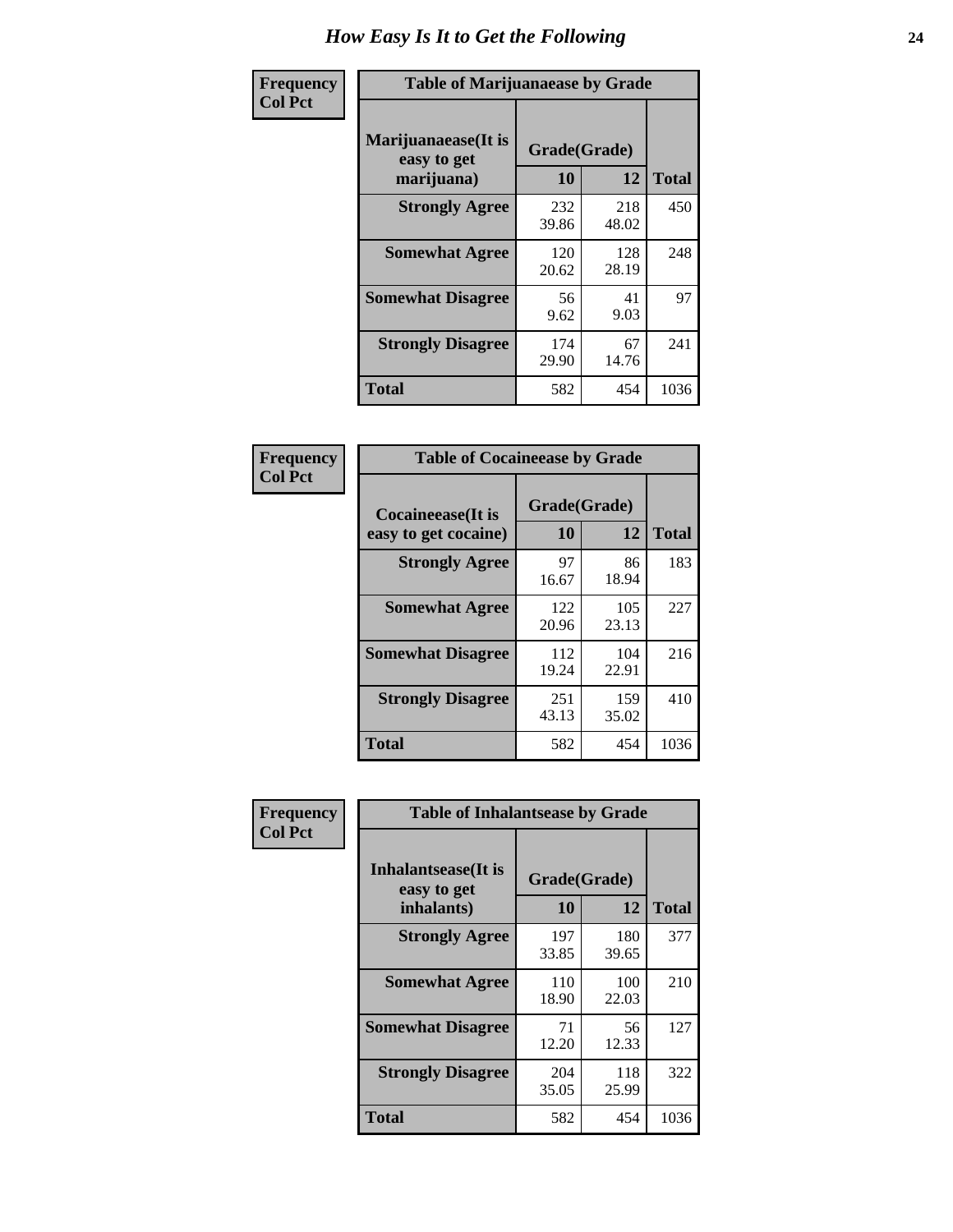| Frequency      | <b>Table of Steroidsease by Grade</b>               |                    |              |              |
|----------------|-----------------------------------------------------|--------------------|--------------|--------------|
| <b>Col Pct</b> | <b>Steroidsease</b> (It is<br>easy to get steroids) | Grade(Grade)<br>10 | 12           | <b>Total</b> |
|                | <b>Strongly Agree</b>                               | 75<br>12.89        | 78<br>17.18  | 153          |
|                | <b>Somewhat Agree</b>                               | 114<br>19.59       | 94<br>20.70  | 208          |
|                | <b>Somewhat Disagree</b>                            | 118<br>20.27       | 114<br>25.11 | 232          |
|                | <b>Strongly Disagree</b>                            | 275<br>47.25       | 168<br>37.00 | 443          |
|                | Total                                               | 582                | 454          | 1036         |

| Frequency      | <b>Table of Ecstasyease by Grade</b>              |                           |              |              |
|----------------|---------------------------------------------------|---------------------------|--------------|--------------|
| <b>Col Pct</b> | <b>Ecstasyease</b> (It is<br>easy to get ecstasy) | Grade(Grade)<br><b>10</b> | 12           | <b>Total</b> |
|                | <b>Strongly Agree</b>                             | 102<br>17.53              | 94<br>20.70  | 196          |
|                | <b>Somewhat Agree</b>                             | 117<br>20.10              | 100<br>22.03 | 217          |
|                | <b>Somewhat Disagree</b>                          | 109<br>18.73              | 95<br>20.93  | 204          |
|                | <b>Strongly Disagree</b>                          | 254<br>43.64              | 165<br>36.34 | 419          |
|                | <b>Total</b>                                      | 582                       | 454          | 1036         |

| Frequency<br><b>Col Pct</b> | <b>Table of Methease by Grade</b>                          |                    |              |      |
|-----------------------------|------------------------------------------------------------|--------------------|--------------|------|
|                             | <b>Methease</b> (It is easy<br>to get<br>methamphetamines) | Grade(Grade)<br>10 | <b>Total</b> |      |
|                             | <b>Strongly Agree</b>                                      | 86<br>14.78        | 67<br>14.76  | 153  |
|                             | <b>Somewhat Agree</b>                                      | 85<br>14.60        | 88<br>19.38  | 173  |
|                             | <b>Somewhat Disagree</b>                                   | 121<br>20.79       | 105<br>23.13 | 226  |
|                             | <b>Strongly Disagree</b>                                   | 290<br>49.83       | 194<br>42.73 | 484  |
|                             | Total                                                      | 582                | 454          | 1036 |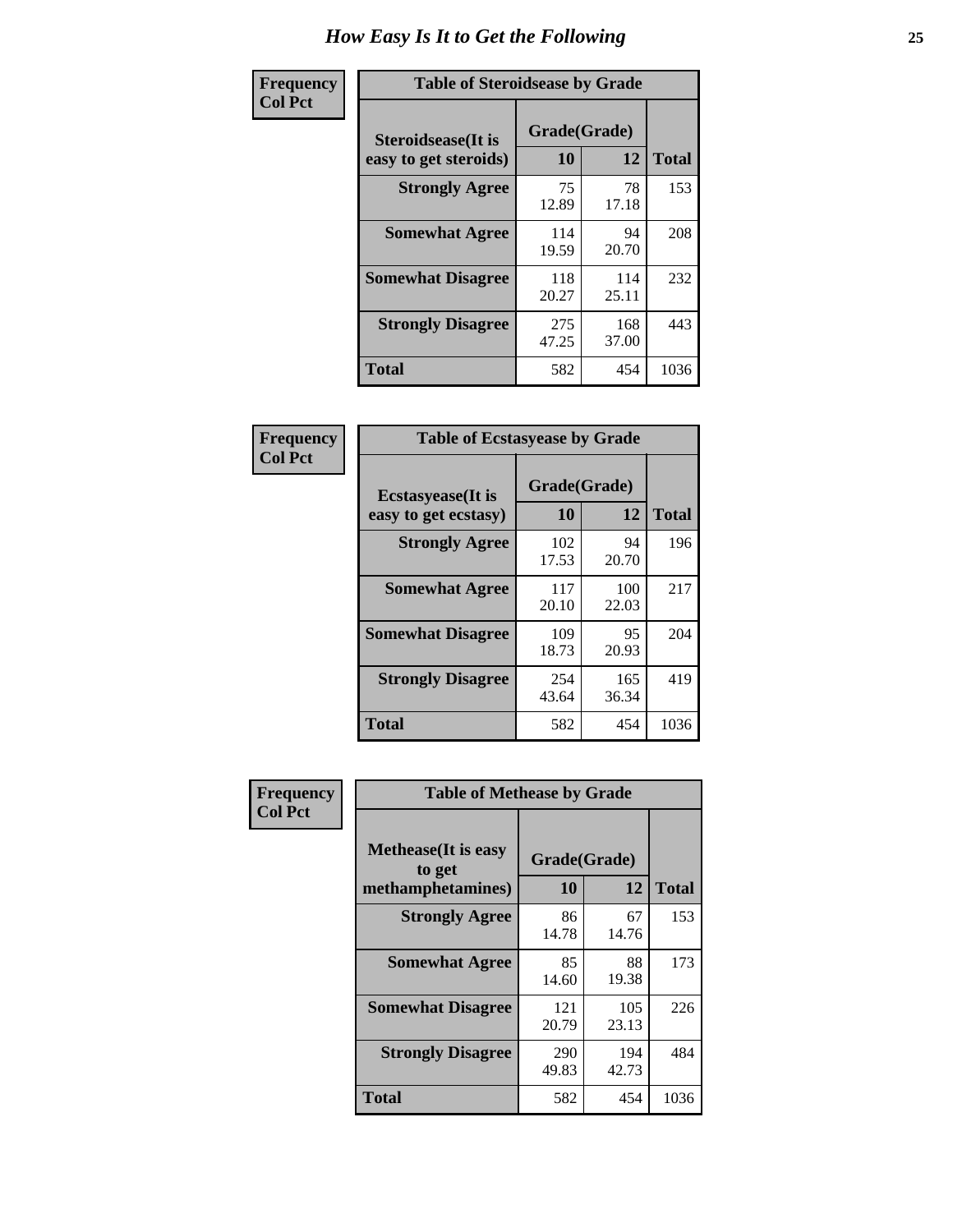| <b>Frequency</b> | <b>Table of Hallucinogensease by Grade</b>               |                    |              |              |  |  |  |  |  |  |  |  |  |
|------------------|----------------------------------------------------------|--------------------|--------------|--------------|--|--|--|--|--|--|--|--|--|
| <b>Col Pct</b>   | Hallucinogensease(It<br>is easy to get<br>hallucinogens) | Grade(Grade)<br>10 | 12           | <b>Total</b> |  |  |  |  |  |  |  |  |  |
|                  | <b>Strongly Agree</b>                                    | 90<br>15.46        | 69<br>15.20  | 159          |  |  |  |  |  |  |  |  |  |
|                  | <b>Somewhat Agree</b>                                    | 99<br>17.01        | 87<br>19.16  | 186          |  |  |  |  |  |  |  |  |  |
|                  | <b>Somewhat Disagree</b>                                 | 103<br>17.70       | 114<br>25.11 | 217          |  |  |  |  |  |  |  |  |  |
|                  | <b>Strongly Disagree</b>                                 | 290<br>49.83       | 184<br>40.53 | 474          |  |  |  |  |  |  |  |  |  |
|                  | <b>Total</b>                                             | 582                | 454          | 1036         |  |  |  |  |  |  |  |  |  |

| Frequency<br>Col Pct |
|----------------------|
|                      |

| <b>Table of Prescriptionease by Grade</b>                                                |              |              |              |
|------------------------------------------------------------------------------------------|--------------|--------------|--------------|
| <b>Prescriptionease</b> (It<br>is easy to get<br>prescription drugs<br>not prescribed to | Grade(Grade) |              |              |
| me)                                                                                      | 10           | 12           | <b>Total</b> |
| <b>Strongly Agree</b>                                                                    | 219<br>37.63 | 218<br>48.02 | 437          |
| <b>Somewhat Agree</b>                                                                    | 109<br>18.73 | 80<br>17.62  | 189          |
| <b>Somewhat Disagree</b>                                                                 | 63<br>10.82  | 47<br>10.35  | 110          |
| <b>Strongly Disagree</b>                                                                 | 191<br>32.82 | 109<br>24.01 | 300          |
| Total                                                                                    | 582          | 454          | 1036         |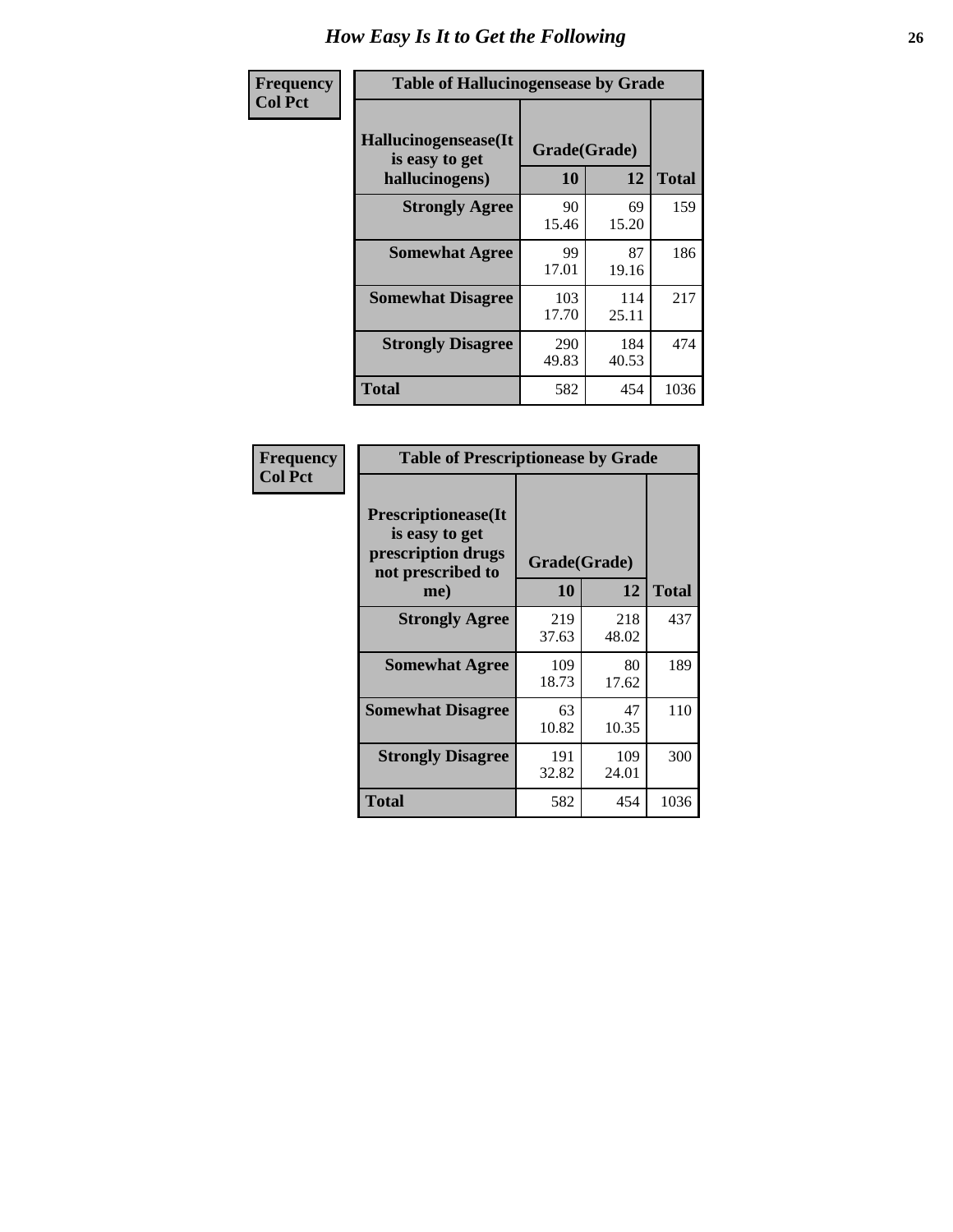### *Age at Onset of Use* **27** *Results for "Age at Onset of Use" questions exclude students who said they did not use that substance*

| <b>Frequency</b> |              |                        |                |           |           |             |                           | <b>Table of Grade by Alcoholinit</b>             |             |             |             |                       |              |
|------------------|--------------|------------------------|----------------|-----------|-----------|-------------|---------------------------|--------------------------------------------------|-------------|-------------|-------------|-----------------------|--------------|
| <b>Row Pct</b>   |              |                        |                |           |           |             |                           | Alcoholinit (I started using alcohol when I was) |             |             |             |                       |              |
|                  | Grade(Grade) | <b>8 or</b><br>younger | 9 <sub>1</sub> | 10        | 11        | 12          | 13                        | 14                                               | 15          | <b>16</b>   | 17          | <b>18 or</b><br>older | <b>Total</b> |
|                  | 10           | 16<br>7.37             | 2.30           | 8<br>3.69 | 8<br>3.69 | 29<br>13.36 | 38<br>17.51               | 61<br>28.11                                      | 47<br>21.66 | 0.92        | ↑<br>0.92   | 0.46                  | 217          |
|                  | 12           | 12<br>4.82             | 4<br>1.61      | ℸ<br>2.81 | 5<br>2.01 | 8<br>3.21   | 31<br>12.45               | 34<br>13.65                                      | 49<br>19.68 | 62<br>24.90 | 31<br>12.45 | 6<br>2.41             | 249          |
|                  | <b>Total</b> | 28                     | 9              | 15        | 13        | 37          | 69                        | 95                                               | 96          | 64          | 33          | 7                     | 466          |
|                  |              |                        |                |           |           |             | Frequency Missing $= 570$ |                                                  |             |             |             |                       |              |

| <b>Frequency</b> | <b>Table of Grade by Cigarettesinit</b> |                 |           |                  |      |            |                                                       |             |             |             |             |                       |              |
|------------------|-----------------------------------------|-----------------|-----------|------------------|------|------------|-------------------------------------------------------|-------------|-------------|-------------|-------------|-----------------------|--------------|
| <b>Row Pct</b>   |                                         |                 |           |                  |      |            | Cigarettesinit (I started smoking tobacco when I was) |             |             |             |             |                       |              |
|                  | Grade(Grade)                            | 8 or<br>younger | 9         | <b>10</b>        | 11   | 12         | 13                                                    | 14          | 15          | <b>16</b>   | 17          | <b>18 or</b><br>older | <b>Total</b> |
|                  | 10                                      | 11<br>8.46      | 3.85      | 3.85             | 5.38 | 8<br>6.15  | 31<br>23.85                                           | 31<br>23.85 | 25<br>19.23 | 4<br>3.08   | 0.77        | 2<br>1.54             | 130          |
|                  | 12                                      | 4<br>2.90       | 3<br>2.17 | $\Omega$<br>0.00 | 5.07 | 13<br>9.42 | 17<br>12.32                                           | 16<br>11.59 | 23<br>16.67 | 30<br>21.74 | 20<br>14.49 | 3.62                  | 138          |
|                  | <b>Total</b>                            | 15              | 8         | 5                | 14   | 21         | 48                                                    | 47          | 48          | 34          | 21          | 7                     | 268          |
|                  |                                         |                 |           |                  |      |            | Frequency Missing $= 768$                             |             |             |             |             |                       |              |

**Frequency Row Pct**

| <b>Table of Grade by Smokelessinit</b> |                 |                        |           |           |           |           |                           |             |                                                      |       |                       |              |  |
|----------------------------------------|-----------------|------------------------|-----------|-----------|-----------|-----------|---------------------------|-------------|------------------------------------------------------|-------|-----------------------|--------------|--|
|                                        |                 |                        |           |           |           |           |                           |             | Smokelessinit (I started chewing tobacco when I was) |       |                       |              |  |
| Grade(Grade)                           | 8 or<br>younger | 9                      | <b>10</b> | 11        | 12        | 13        | <b>14</b>                 | 15          | 16                                                   | 17    | <b>18 or</b><br>older | <b>Total</b> |  |
| 10                                     | 7<br>14.58      | 2.08                   | 3<br>6.25 | 2.08      | 2<br>4.17 | 4<br>8.33 | 14.58                     | 18<br>37.50 | 4<br>8.33                                            | 2.08  | $\Omega$<br>0.00      | 48           |  |
| 12                                     | 5<br>13.16      | $\overline{0}$<br>0.00 | 2.63      | 2<br>5.26 | 2.63      | 3<br>7.89 | $\overline{4}$<br>10.53   | 3<br>7.89   | 8<br>21.05                                           | 18.42 | 4<br>10.53            | 38           |  |
| <b>Total</b>                           | 12              |                        | 4         | 3         | 3         | 7         | 11                        | 21          | 12                                                   | 8     | 4                     | 86           |  |
|                                        |                 |                        |           |           |           |           | Frequency Missing $= 950$ |             |                                                      |       |                       |              |  |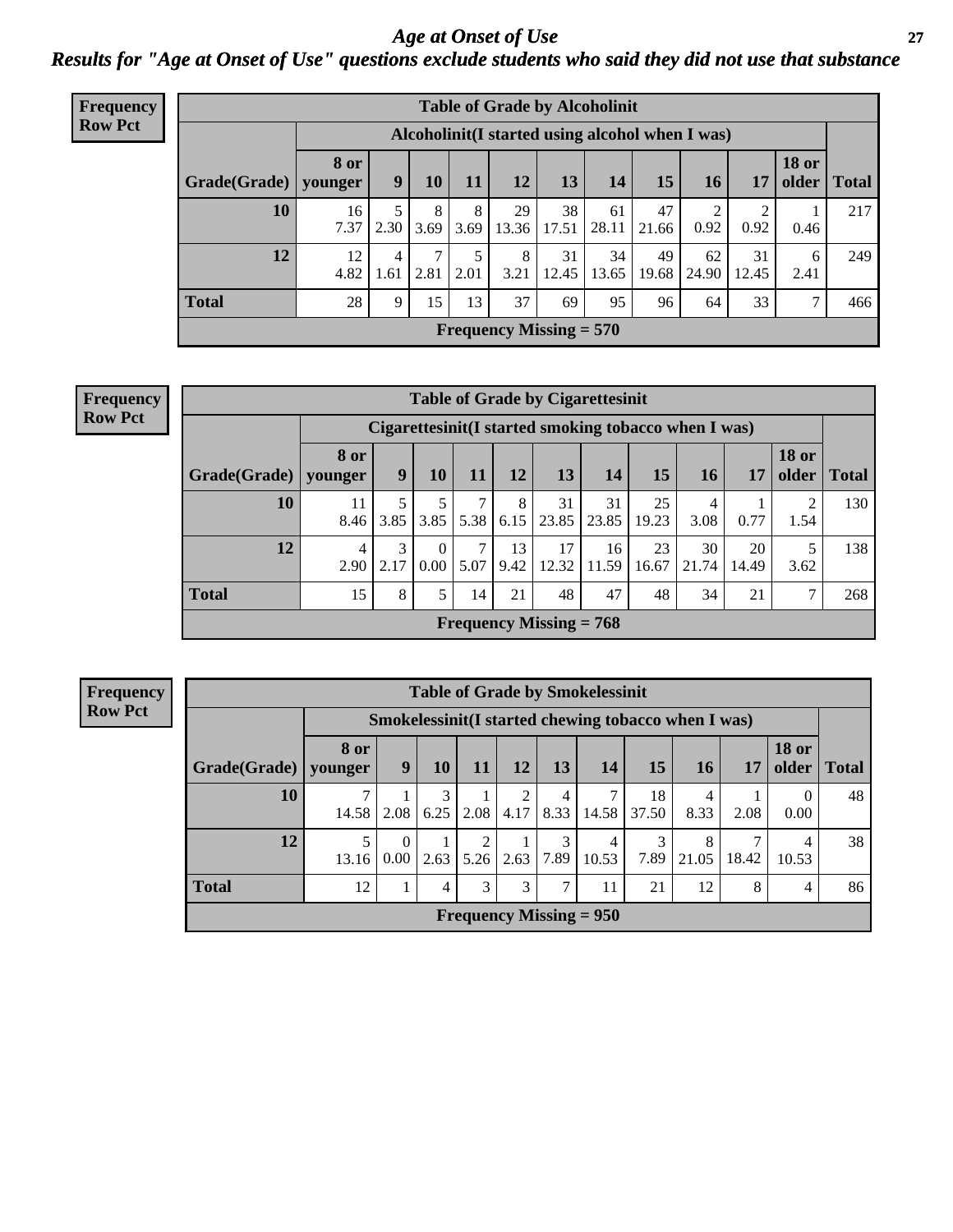### *Age at Onset of Use* **28**

*Results for "Age at Onset of Use" questions exclude students who said they did not use that substance*

| <b>Frequency</b> |                        |             |      |           |           |           |                           | <b>Table of Grade by Marijuanainit</b>              |             |             |            |                                |              |
|------------------|------------------------|-------------|------|-----------|-----------|-----------|---------------------------|-----------------------------------------------------|-------------|-------------|------------|--------------------------------|--------------|
| <b>Row Pct</b>   |                        |             |      |           |           |           |                           | Marijuanainit(I started using marijuana when I was) |             |             |            |                                |              |
|                  | Grade(Grade)   younger | <b>8 or</b> | 9    | <b>10</b> | 11        | 12        | 13                        | 14                                                  | 15          | 16          | 17         | <b>18 or</b><br>$\Omega$ older | <b>Total</b> |
|                  | 10                     | 9<br>7.50   | 1.67 | 4<br>3.33 | 6<br>5.00 | 5<br>4.17 | 25<br>20.83               | 32<br>26.67                                         | 32<br>26.67 | 3<br>2.50   | 2<br>1.67  | $\overline{0}$<br>0.00         | 120          |
|                  | 12                     | 6<br>4.48   | 0.75 | 8<br>5.97 | 3<br>2.24 | 4<br>2.99 | 16<br>11.94               | 27<br>20.15                                         | 25<br>18.66 | 29<br>21.64 | 12<br>8.96 | 3<br>2.24                      | 134          |
|                  | <b>Total</b>           | 15          | 3    | 12        | 9         | 9         | 41                        | 59                                                  | 57          | 32          | 14         | 3                              | 254          |
|                  |                        |             |      |           |           |           | Frequency Missing $= 782$ |                                                     |             |             |            |                                |              |

| <b>Frequency</b> |                                             |                                                  |               |                        |            | <b>Table of Grade by Cocaineinit</b> |           |       |                       |              |  |  |
|------------------|---------------------------------------------|--------------------------------------------------|---------------|------------------------|------------|--------------------------------------|-----------|-------|-----------------------|--------------|--|--|
| <b>Row Pct</b>   |                                             | Cocaineinit (I started using cocaine when I was) |               |                        |            |                                      |           |       |                       |              |  |  |
|                  | Grade(Grade)                                | 8 or<br>younger                                  | <b>10</b>     | 13                     | 14         | 15                                   | 16        | 17    | <b>18 or</b><br>older | <b>Total</b> |  |  |
|                  | <b>10</b>                                   | 8<br>38.10                                       | $0.00\degree$ | 2<br>9.52              | 4<br>19.05 | 4<br>19.05                           | 2<br>9.52 | 0.00  | 4.76                  | 21           |  |  |
|                  | 12                                          | 23.81                                            | 4.76          | $\overline{2}$<br>9.52 | 3<br>14.29 | $\Omega$<br>0.00                     | 23.81     | 23.81 | 0.00                  | 21           |  |  |
|                  | <b>Total</b><br>7<br>13<br>7<br>5<br>4<br>4 |                                                  |               |                        |            |                                      |           |       |                       |              |  |  |
|                  |                                             |                                                  |               |                        |            | <b>Frequency Missing = 994</b>       |           |       |                       |              |  |  |

|                                                      | <b>Table of Grade by Inhalantsinit</b> |                                                                                       |                  |                  |                  |                         |                         |                                                     |                  |    |  |  |
|------------------------------------------------------|----------------------------------------|---------------------------------------------------------------------------------------|------------------|------------------|------------------|-------------------------|-------------------------|-----------------------------------------------------|------------------|----|--|--|
|                                                      |                                        |                                                                                       |                  |                  |                  |                         |                         | Inhalantsinit(I started using inhalants when I was) |                  |    |  |  |
| Grade(Grade)                                         | <b>8 or</b><br>vounger                 | <b>18 or</b><br>9<br>13<br>older<br>12<br>14<br><b>15</b><br><b>Total</b><br>10<br>17 |                  |                  |                  |                         |                         |                                                     |                  |    |  |  |
| 10                                                   | 7<br>36.84                             | 4<br>21.05                                                                            | 5.26             | 5.26             | 5.26             | $\overline{2}$<br>10.53 | $\overline{2}$<br>10.53 | $\Omega$<br>0.00                                    | 5.26             | 19 |  |  |
| 12                                                   | $\overline{4}$<br>50.00                | 12.50                                                                                 | $\theta$<br>0.00 | $\Omega$<br>0.00 | $\Omega$<br>0.00 | 2<br>25.00              | $\Omega$<br>0.00        | 12.50                                               | $\theta$<br>0.00 | 8  |  |  |
| <b>Total</b><br>5<br>11<br>$\overline{2}$<br>27<br>4 |                                        |                                                                                       |                  |                  |                  |                         |                         |                                                     |                  |    |  |  |
| Frequency Missing $= 1009$                           |                                        |                                                                                       |                  |                  |                  |                         |                         |                                                     |                  |    |  |  |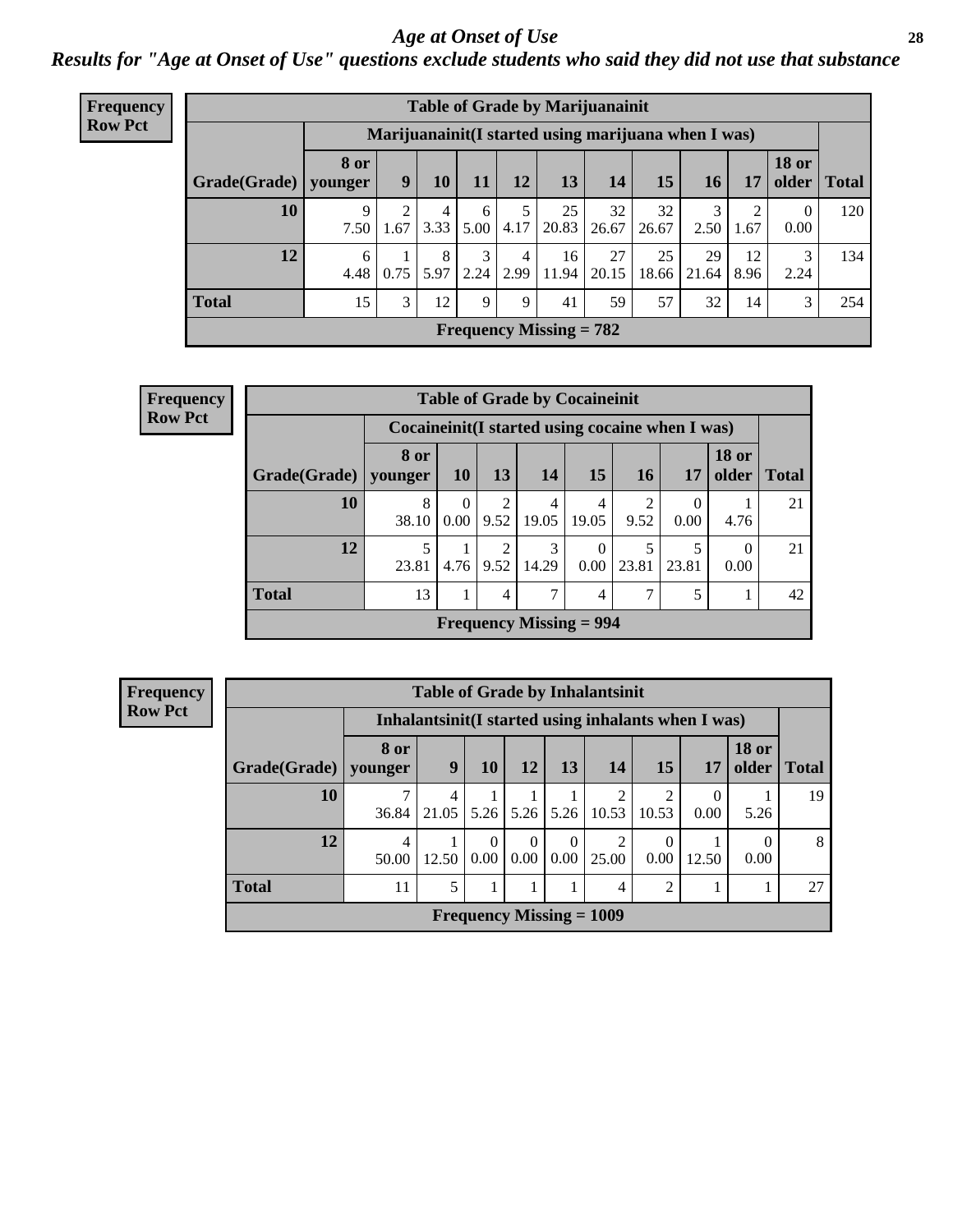#### *Age at Onset of Use* **29**

### *Results for "Age at Onset of Use" questions exclude students who said they did not use that substance*

| Frequency      |              |                                               | <b>Table of Grade by Steroidsinit</b> |                  |                  |                  |            |                  |              |  |  |  |
|----------------|--------------|-----------------------------------------------|---------------------------------------|------------------|------------------|------------------|------------|------------------|--------------|--|--|--|
| <b>Row Pct</b> |              | Steroidsinit (I started using steroids when I |                                       |                  | was)             |                  |            |                  |              |  |  |  |
|                | Grade(Grade) | 8 or<br>younger                               | <b>10</b>                             | <b>11</b>        | 13               | 14               | 15         | <b>16</b>        | <b>Total</b> |  |  |  |
|                | 10           | 4<br>50.00                                    | $\Omega$<br>0.00                      | 12.50            | $\Omega$<br>0.00 | 2<br>25.00       | 12.50      | $\theta$<br>0.00 | 8            |  |  |  |
|                | 12           | 3<br>33.33                                    | 11.11                                 | $\Omega$<br>0.00 | 11.11            | $\Omega$<br>0.00 | 3<br>33.33 | 11.11            | 9            |  |  |  |
|                | <b>Total</b> | 7                                             | $\overline{2}$<br>4                   |                  |                  |                  |            |                  |              |  |  |  |
|                |              |                                               | <b>Frequency Missing = 1019</b>       |                  |                  |                  |            |                  |              |  |  |  |

| <b>Frequency</b> |              |                                            |               |                  |            | <b>Table of Grade by Ecstasyinit</b>             |            |             |                       |              |  |  |
|------------------|--------------|--------------------------------------------|---------------|------------------|------------|--------------------------------------------------|------------|-------------|-----------------------|--------------|--|--|
| <b>Row Pct</b>   |              |                                            |               |                  |            | Ecstasyinit (I started using ecstasy when I was) |            |             |                       |              |  |  |
|                  | Grade(Grade) | 8 or<br>younger                            | <b>10</b>     | 13               | <b>14</b>  | 15                                               | <b>16</b>  | 17          | <b>18 or</b><br>older | <b>Total</b> |  |  |
|                  | 10           | 19.23                                      | 3.85          | 2<br>7.69        | 3<br>11.54 | 13<br>50.00                                      | 3.85       | 0.00        | 3.85                  | 26           |  |  |
|                  | 12           | 3<br>11.54                                 | $0.00\degree$ | $\Omega$<br>0.00 | 3.85       | 2<br>7.69                                        | 9<br>34.62 | 11<br>42.31 | 0<br>0.00             | 26           |  |  |
|                  | <b>Total</b> | 8<br>$\overline{2}$<br>15<br>10<br>11<br>4 |               |                  |            |                                                  |            |             |                       |              |  |  |
|                  |              |                                            |               |                  |            | Frequency Missing $= 984$                        |            |             |                       |              |  |  |

| <b>Frequency</b> |              |                                                  |                  |                  | <b>Table of Grade by Methinit</b> |            |                                      |                       |              |
|------------------|--------------|--------------------------------------------------|------------------|------------------|-----------------------------------|------------|--------------------------------------|-----------------------|--------------|
| <b>Row Pct</b>   |              | <b>Methinit(I started using methamphetamines</b> |                  |                  | when I was)                       |            |                                      |                       |              |
|                  | Grade(Grade) | 8 or<br>  vounger                                | 9                | 13               | 14                                | 15         | <b>16</b>                            | <b>18 or</b><br>older | <b>Total</b> |
|                  | 10           | 5<br>41.67                                       | 8.33             | 8.33             | 8.33                              | 3<br>25.00 | 0.00                                 | 8.33                  | 12           |
|                  | 12           | 3<br>37.50                                       | $\Omega$<br>0.00 | $\Omega$<br>0.00 | ∍<br>25.00                        | 12.50      | $\mathcal{D}_{\mathcal{A}}$<br>25.00 | 0.00                  | 8            |
|                  | <b>Total</b> | 8                                                |                  |                  | 3                                 | 4          | $\mathfrak{D}$                       |                       | 20           |
|                  |              |                                                  |                  |                  | Frequency Missing $= 1016$        |            |                                      |                       |              |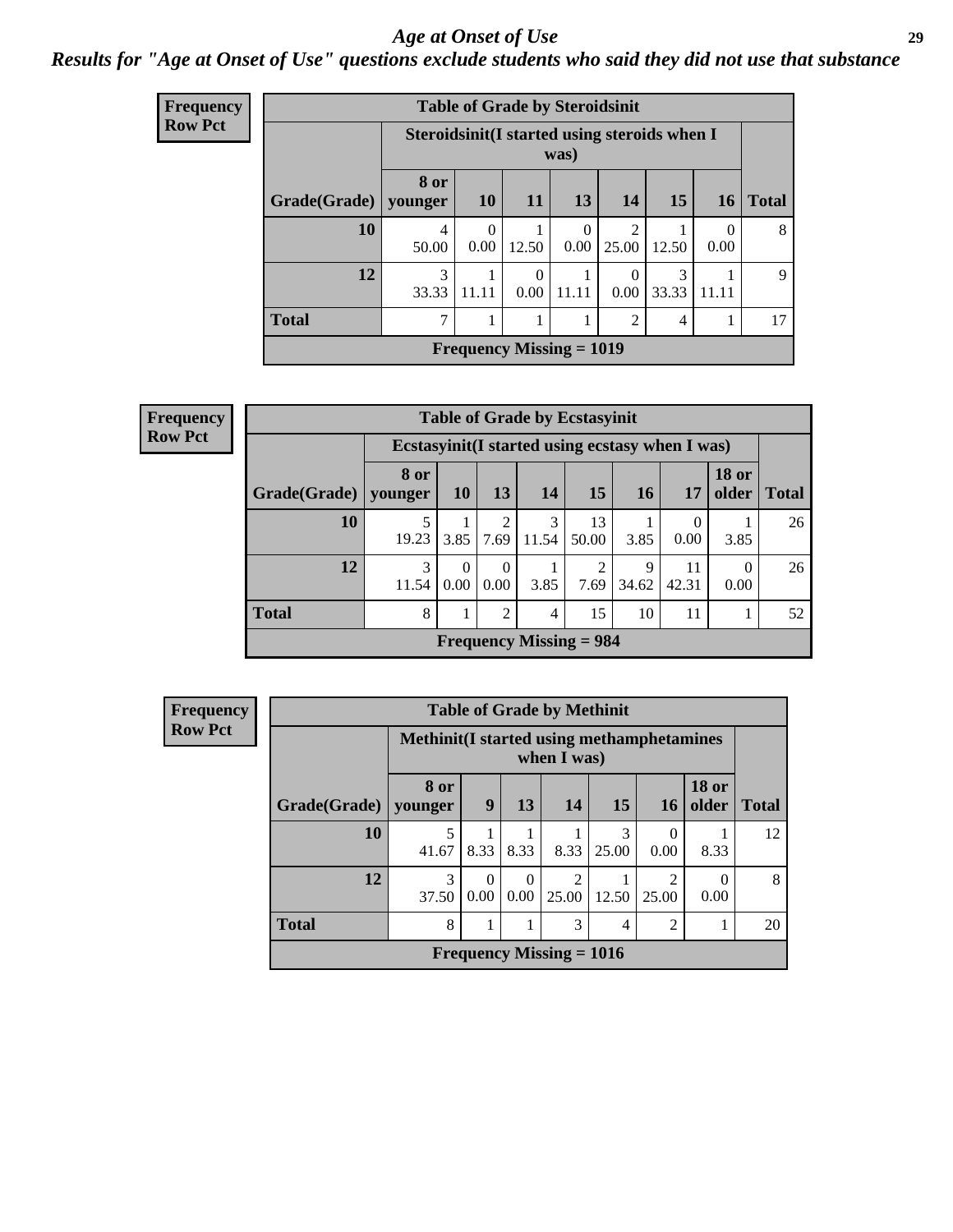### Age at Onset of Use **30**

### *Results for "Age at Onset of Use" questions exclude students who said they did not use that substance*

| Frequency      |                        |                                                         |                  |           |                  |                                | <b>Table of Grade by Hallucinogensinit</b> |            |                  |                       |              |
|----------------|------------------------|---------------------------------------------------------|------------------|-----------|------------------|--------------------------------|--------------------------------------------|------------|------------------|-----------------------|--------------|
| <b>Row Pct</b> |                        | Hallucinogensinit (I started using hallucinogens when I |                  |           |                  | was)                           |                                            |            |                  |                       |              |
|                | Grade(Grade)   younger | <b>8 or</b>                                             | $\boldsymbol{9}$ | <b>11</b> | 12               | 14                             | 15                                         | 16         | 17               | <b>18 or</b><br>older | <b>Total</b> |
|                | 10                     | 5<br>23.81                                              | 2<br>9.52        | 0.00      | 3<br>14.29       | 9.52                           | 4<br>19.05                                 | 4<br>19.05 | $\Omega$<br>0.00 | 4.76                  | 21           |
|                | 12                     | $\mathcal{F}$<br>15.79                                  | $\Omega$<br>0.00 | 5.26      | $\theta$<br>0.00 | 10.53                          | 3<br>15.79                                 | 5<br>26.32 | 26.32            | $\Omega$<br>0.00      | 19           |
|                | <b>Total</b>           | 8                                                       | ↑                |           | 3                | 4                              | 7                                          | 9          | 5                | 1                     | 40           |
|                |                        |                                                         |                  |           |                  | <b>Frequency Missing = 996</b> |                                            |            |                  |                       |              |

| <b>Frequency</b> |              |                                                                          |                            |           |      |           |           | <b>Table of Grade by Prescriptioninit</b> |             |             |            |                       |              |
|------------------|--------------|--------------------------------------------------------------------------|----------------------------|-----------|------|-----------|-----------|-------------------------------------------|-------------|-------------|------------|-----------------------|--------------|
| <b>Row Pct</b>   |              | Prescription in it (I started using prescription drugs not prescribed to |                            |           |      |           |           | me when I was)                            |             |             |            |                       |              |
|                  | Grade(Grade) | <b>8 or</b><br>vounger                                                   | 9                          | 10        | 11   | 12        | 13        | 14                                        | 15          | 16          | 17         | <b>18 or</b><br>older | <b>Total</b> |
|                  | 10           | 10<br>16.39                                                              | 1.64                       | 1.64      | 1.64 | 1.64      | 6<br>9.84 | 18<br>29.51                               | 19<br>31.15 | 3<br>4.92   | 1.64       | $\theta$<br>0.00      | 61           |
|                  | 12           | 4<br>8.33                                                                | $\overline{0}$<br>$0.00\,$ | 2<br>4.17 | 2.08 | 3<br>6.25 | 3<br>6.25 | 4<br>8.33                                 | 8<br>16.67  | 11<br>22.92 | 9<br>18.75 | 3<br>6.25             | 48           |
|                  | <b>Total</b> | 14                                                                       | 1                          | 3         | 2    | 4         | 9         | 22                                        | 27          | 14          | 10         | 3                     | 109          |
|                  |              |                                                                          |                            |           |      |           |           | <b>Frequency Missing = 927</b>            |             |             |            |                       |              |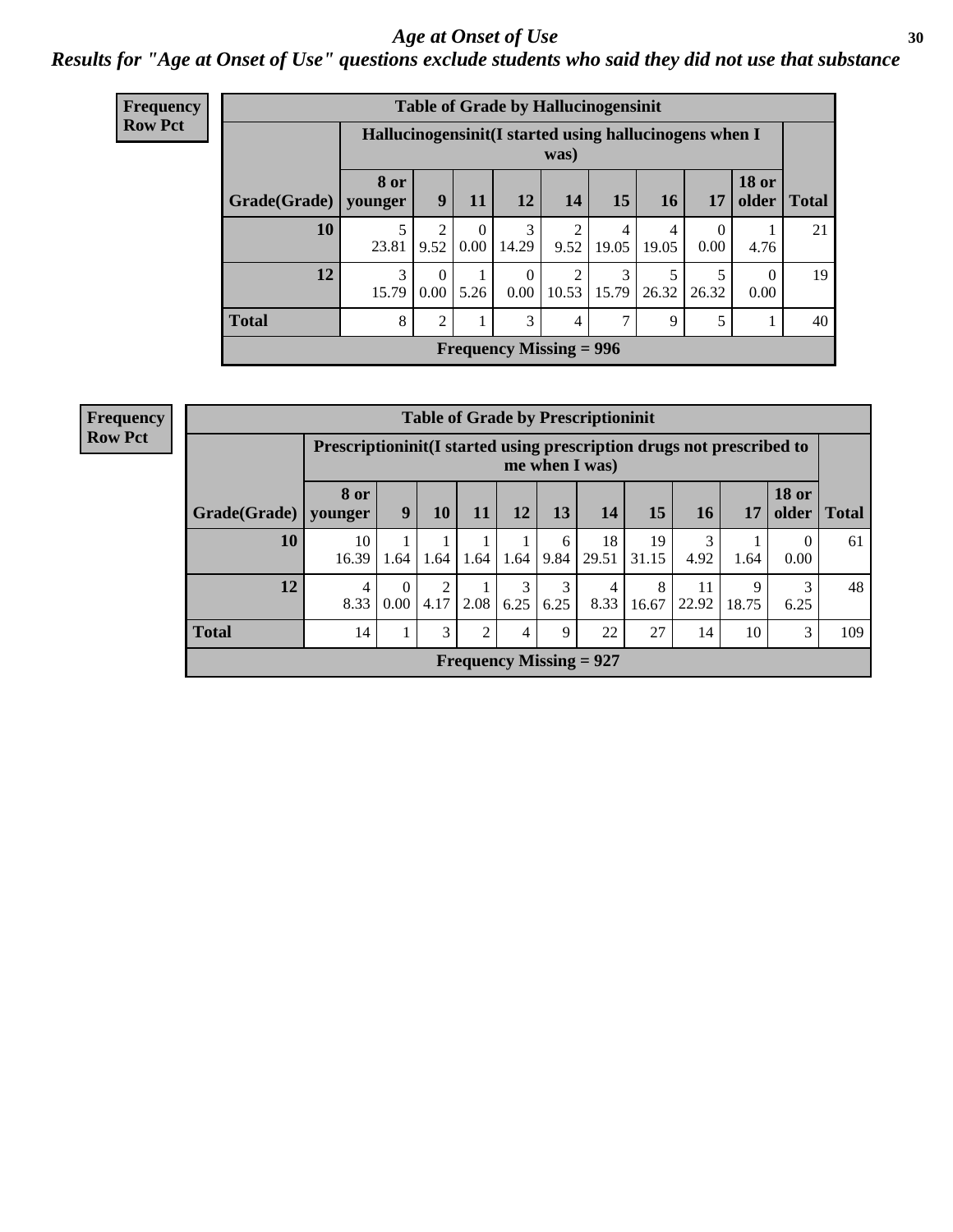| Frequency      | <b>Table of Alcoholharm by Grade</b>          |                    |              |              |  |  |  |  |  |
|----------------|-----------------------------------------------|--------------------|--------------|--------------|--|--|--|--|--|
| <b>Col Pct</b> | Alcoholharm(I<br>think alcohol is<br>harmful) | Grade(Grade)<br>10 | 12           | <b>Total</b> |  |  |  |  |  |
|                | <b>Strongly Agree</b>                         | 290<br>49.83       | 186<br>40.97 | 476          |  |  |  |  |  |
|                | <b>Somewhat Agree</b>                         | 156<br>26.80       | 159<br>35.02 | 315          |  |  |  |  |  |
|                | <b>Somewhat Disagree</b>                      | 74<br>12.71        | 75<br>16.52  | 149          |  |  |  |  |  |
|                | <b>Strongly Disagree</b>                      | 62<br>10.65        | 34<br>7.49   | 96           |  |  |  |  |  |
|                | <b>Total</b>                                  | 582                | 454          | 1036         |  |  |  |  |  |

| <b>Table of Cigarettesharm by Grade</b>                  |                    |              |              |  |  |  |  |  |  |
|----------------------------------------------------------|--------------------|--------------|--------------|--|--|--|--|--|--|
| Cigarettesharm(I<br>think smoking<br>tobacco is harmful) | Grade(Grade)<br>10 | 12           | <b>Total</b> |  |  |  |  |  |  |
| <b>Strongly Agree</b>                                    | 451<br>77.49       | 362<br>79.74 | 813          |  |  |  |  |  |  |
| <b>Somewhat Agree</b>                                    | 63<br>10.82        | 62<br>13.66  | 125          |  |  |  |  |  |  |
| <b>Somewhat Disagree</b>                                 | 16<br>2.75         | 9<br>1.98    | 25           |  |  |  |  |  |  |
| <b>Strongly Disagree</b>                                 | 52<br>8.93         | 21<br>4.63   | 73           |  |  |  |  |  |  |
| <b>Total</b>                                             | 582                | 454          | 1036         |  |  |  |  |  |  |

| Frequency      |                                                         | <b>Table of Smokelessharm by Grade</b> |              |              |  |  |  |  |  |
|----------------|---------------------------------------------------------|----------------------------------------|--------------|--------------|--|--|--|--|--|
| <b>Col Pct</b> | Smokelessharm(I<br>think chewing<br>tobacco is harmful) | Grade(Grade)<br>10                     | 12           | <b>Total</b> |  |  |  |  |  |
|                | <b>Strongly Agree</b>                                   | 453<br>77.84                           | 366<br>80.62 | 819          |  |  |  |  |  |
|                | <b>Somewhat Agree</b>                                   | 63<br>10.82                            | 59<br>13.00  | 122          |  |  |  |  |  |
|                | <b>Somewhat Disagree</b>                                | 13<br>2.23                             | 10<br>2.20   | 23           |  |  |  |  |  |
|                | <b>Strongly Disagree</b>                                | 53<br>9.11                             | 19<br>4.19   | 72           |  |  |  |  |  |
|                | <b>Total</b>                                            | 582                                    | 454          | 1036         |  |  |  |  |  |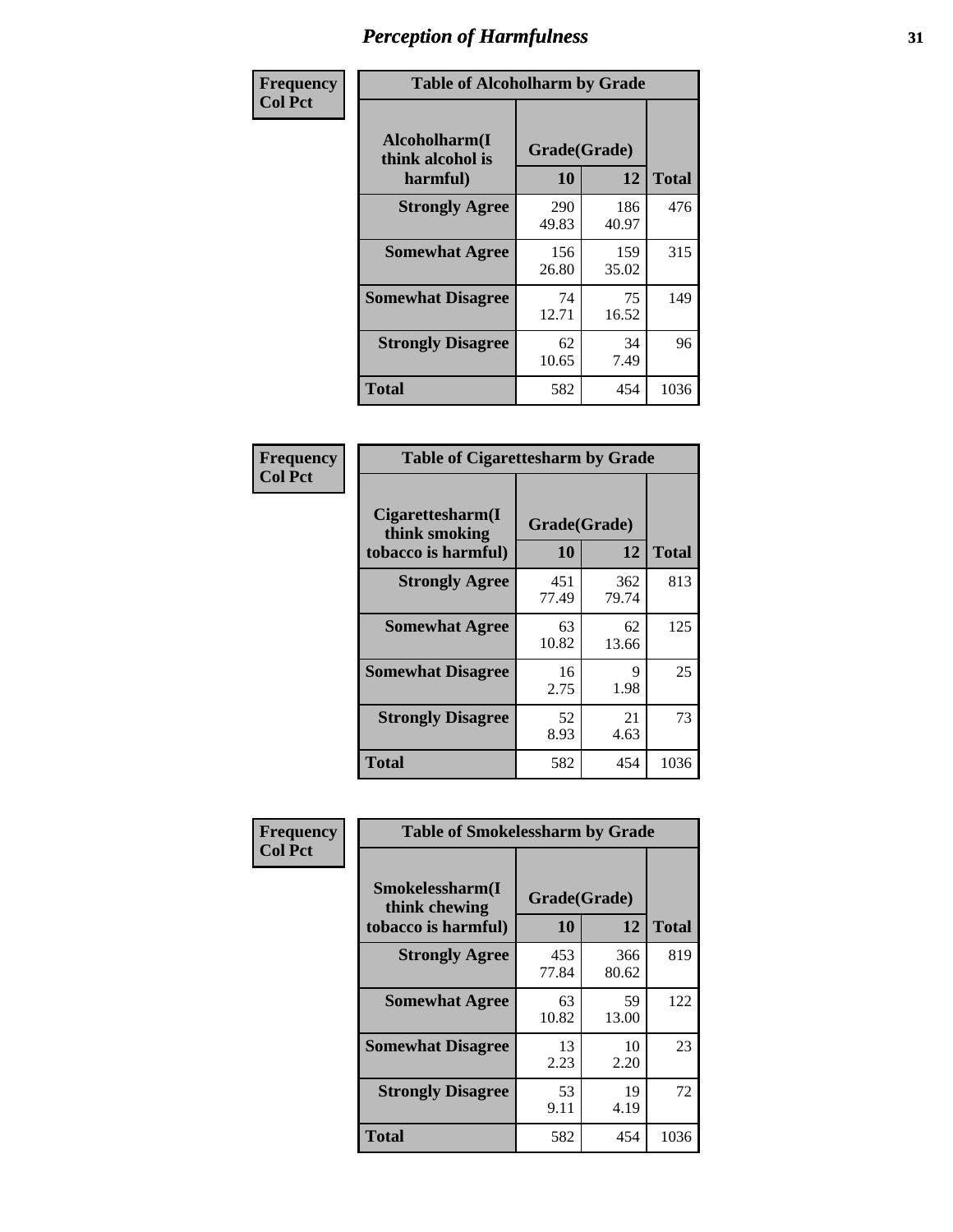| Frequency      | <b>Table of Marijuanaharm by Grade</b>            |                    |              |              |  |  |  |  |  |  |
|----------------|---------------------------------------------------|--------------------|--------------|--------------|--|--|--|--|--|--|
| <b>Col Pct</b> | Marijuanaharm(I<br>think marijuana is<br>harmful) | Grade(Grade)<br>10 | 12           | <b>Total</b> |  |  |  |  |  |  |
|                | <b>Strongly Agree</b>                             | 383<br>65.81       | 271<br>59.69 | 654          |  |  |  |  |  |  |
|                | <b>Somewhat Agree</b>                             | 63<br>10.82        | 64<br>14.10  | 127          |  |  |  |  |  |  |
|                | <b>Somewhat Disagree</b>                          | 47<br>8.08         | 48<br>10.57  | 95           |  |  |  |  |  |  |
|                | <b>Strongly Disagree</b>                          | 89<br>15.29        | 71<br>15.64  | 160          |  |  |  |  |  |  |
|                | <b>Total</b>                                      | 582                | 454          | 1036         |  |  |  |  |  |  |

| <b>Table of Cocaineharm by Grade</b>          |                    |                        |              |  |  |  |  |  |  |
|-----------------------------------------------|--------------------|------------------------|--------------|--|--|--|--|--|--|
| Cocaineharm(I<br>think cocaine is<br>harmful) | Grade(Grade)<br>10 | 12                     | <b>Total</b> |  |  |  |  |  |  |
| <b>Strongly Agree</b>                         | 495<br>85.05       | 419<br>92.29           | 914          |  |  |  |  |  |  |
| <b>Somewhat Agree</b>                         | 28<br>4.81         | 12<br>2.64             | 40           |  |  |  |  |  |  |
| <b>Somewhat Disagree</b>                      | 8<br>1.37          | $\mathfrak{D}$<br>0.44 | 10           |  |  |  |  |  |  |
| <b>Strongly Disagree</b>                      | 51<br>8.76         | 21<br>4.63             | 72           |  |  |  |  |  |  |
| Total                                         | 582                | 454                    | 1036         |  |  |  |  |  |  |

| Frequency      | <b>Table of Inhalantsharm by Grade</b>              |                           |              |              |
|----------------|-----------------------------------------------------|---------------------------|--------------|--------------|
| <b>Col Pct</b> | Inhalantsharm(I)<br>think inhalants are<br>harmful) | Grade(Grade)<br><b>10</b> | 12           | <b>Total</b> |
|                | <b>Strongly Agree</b>                               | 478<br>82.13              | 414<br>91.19 | 892          |
|                | <b>Somewhat Agree</b>                               | 42<br>7.22                | 18<br>3.96   | 60           |
|                | <b>Somewhat Disagree</b>                            | 11<br>1.89                | 4<br>0.88    | 15           |
|                | <b>Strongly Disagree</b>                            | 51<br>8.76                | 18<br>3.96   | 69           |
|                | Total                                               | 582                       | 454          | 1036         |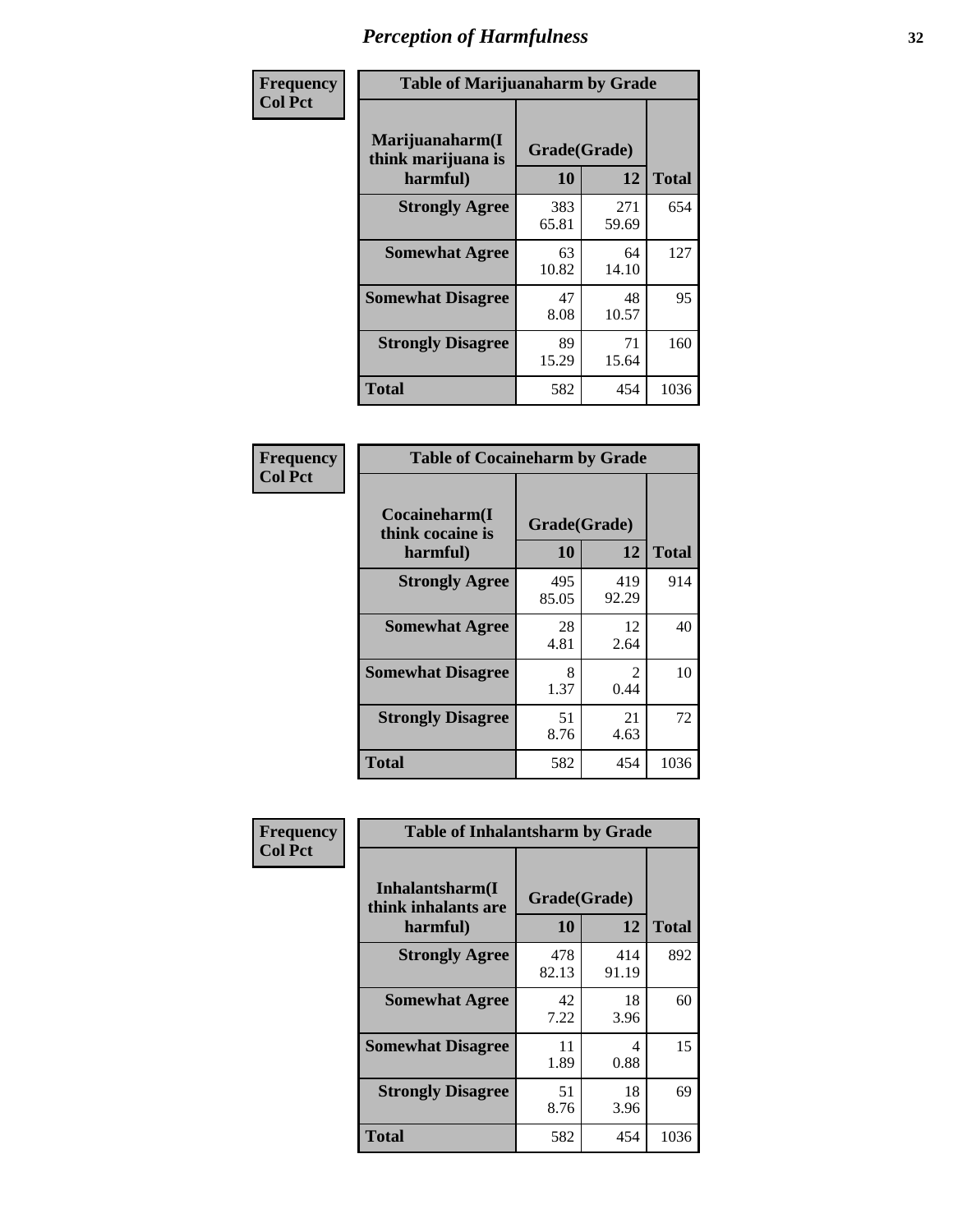| Frequency      | <b>Table of Steroidsharm by Grade</b>            |                    |              |              |
|----------------|--------------------------------------------------|--------------------|--------------|--------------|
| <b>Col Pct</b> | Steroidsharm(I<br>think steroids are<br>harmful) | Grade(Grade)<br>10 | 12           | <b>Total</b> |
|                | <b>Strongly Agree</b>                            | 464<br>79.73       | 382<br>84.14 | 846          |
|                | <b>Somewhat Agree</b>                            | 52<br>8.93         | 40<br>8.81   | 92           |
|                | <b>Somewhat Disagree</b>                         | 13<br>2.23         | 15<br>3.30   | 28           |
|                | <b>Strongly Disagree</b>                         | 53<br>9.11         | 17<br>3.74   | 70           |
|                | <b>Total</b>                                     | 582                | 454          | 1036         |

| <b>Table of Ecstasyharm by Grade</b>          |                    |              |      |  |  |
|-----------------------------------------------|--------------------|--------------|------|--|--|
| Ecstasyharm(I<br>think ecstasy is<br>harmful) | Grade(Grade)<br>10 | <b>Total</b> |      |  |  |
| <b>Strongly Agree</b>                         | 469<br>80.58       | 395<br>87.00 | 864  |  |  |
| <b>Somewhat Agree</b>                         | 43<br>7.39         | 28<br>6.17   | 71   |  |  |
| <b>Somewhat Disagree</b>                      | 18<br>3.09         | 11<br>2.42   | 29   |  |  |
| <b>Strongly Disagree</b>                      | 52<br>8.93         | 20<br>4.41   | 72   |  |  |
| <b>Total</b>                                  | 582                | 454          | 1036 |  |  |

| Frequency      | <b>Table of Methharm by Grade</b>                            |                    |              |              |
|----------------|--------------------------------------------------------------|--------------------|--------------|--------------|
| <b>Col Pct</b> | <b>Methharm</b> (I think<br>methamphetamines<br>are harmful) | Grade(Grade)<br>10 | 12           | <b>Total</b> |
|                | <b>Strongly Agree</b>                                        | 498<br>85.57       | 416<br>91.63 | 914          |
|                | <b>Somewhat Agree</b>                                        | 25<br>4.30         | 16<br>3.52   | 41           |
|                | <b>Somewhat Disagree</b>                                     | 8<br>1.37          | 2<br>0.44    | 10           |
|                | <b>Strongly Disagree</b>                                     | 51<br>8.76         | 20<br>4.41   | 71           |
|                | Total                                                        | 582                | 454          | 1036         |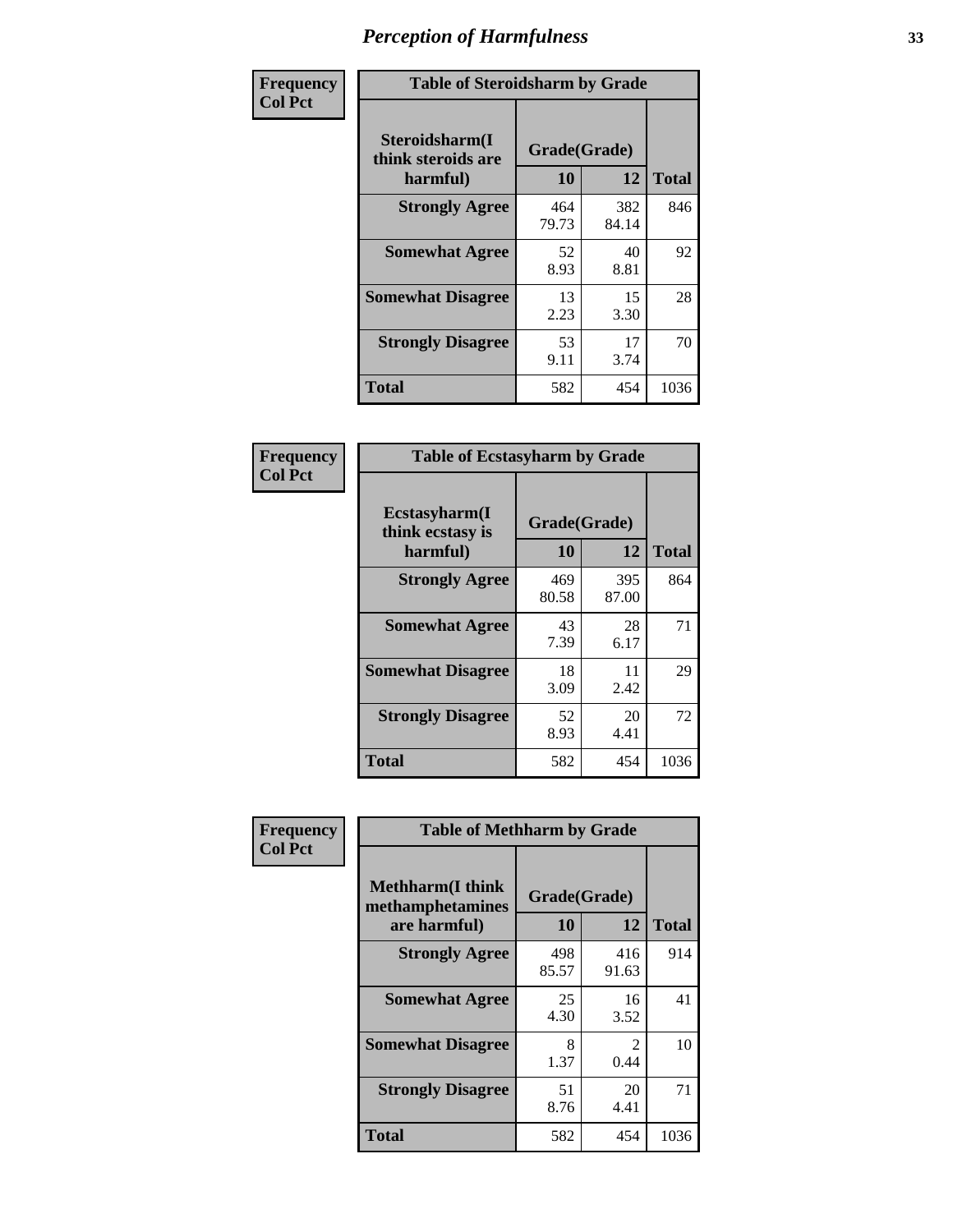| Frequency      | <b>Table of Hallucinogensharm by Grade</b>                 |                    |              |              |
|----------------|------------------------------------------------------------|--------------------|--------------|--------------|
| <b>Col Pct</b> | Hallucinogensharm(I<br>think hallucinogens<br>are harmful) | Grade(Grade)<br>10 | 12           | <b>Total</b> |
|                | <b>Strongly Agree</b>                                      | 478<br>82.13       | 395<br>87.00 | 873          |
|                | <b>Somewhat Agree</b>                                      | 32<br>5.50         | 22<br>4.85   | 54           |
|                | <b>Somewhat Disagree</b>                                   | 18<br>3.09         | 12<br>2.64   | 30           |
|                | <b>Strongly Disagree</b>                                   | 54<br>9.28         | 25<br>5.51   | 79           |
|                | <b>Total</b>                                               | 582                | 454          | 1036         |

| <b>Table of Prescriptionharm by Grade</b>                                         |              |              |              |  |  |
|-----------------------------------------------------------------------------------|--------------|--------------|--------------|--|--|
| <b>Prescriptionharm(I)</b><br>think prescription<br>drugs not<br>prescribed to me | Grade(Grade) |              |              |  |  |
| are harmful)                                                                      | 10           | 12           | <b>Total</b> |  |  |
| <b>Strongly Agree</b>                                                             | 401<br>68.90 | 324<br>71.37 | 725          |  |  |
| <b>Somewhat Agree</b>                                                             | 89<br>15.29  | 75<br>16.52  | 164          |  |  |
| <b>Somewhat Disagree</b>                                                          | 30<br>5.15   | 31<br>6.83   | 61           |  |  |
| <b>Strongly Disagree</b>                                                          | 62<br>10.65  | 24<br>5.29   | 86           |  |  |
| <b>Total</b>                                                                      | 582          | 454          | 1036         |  |  |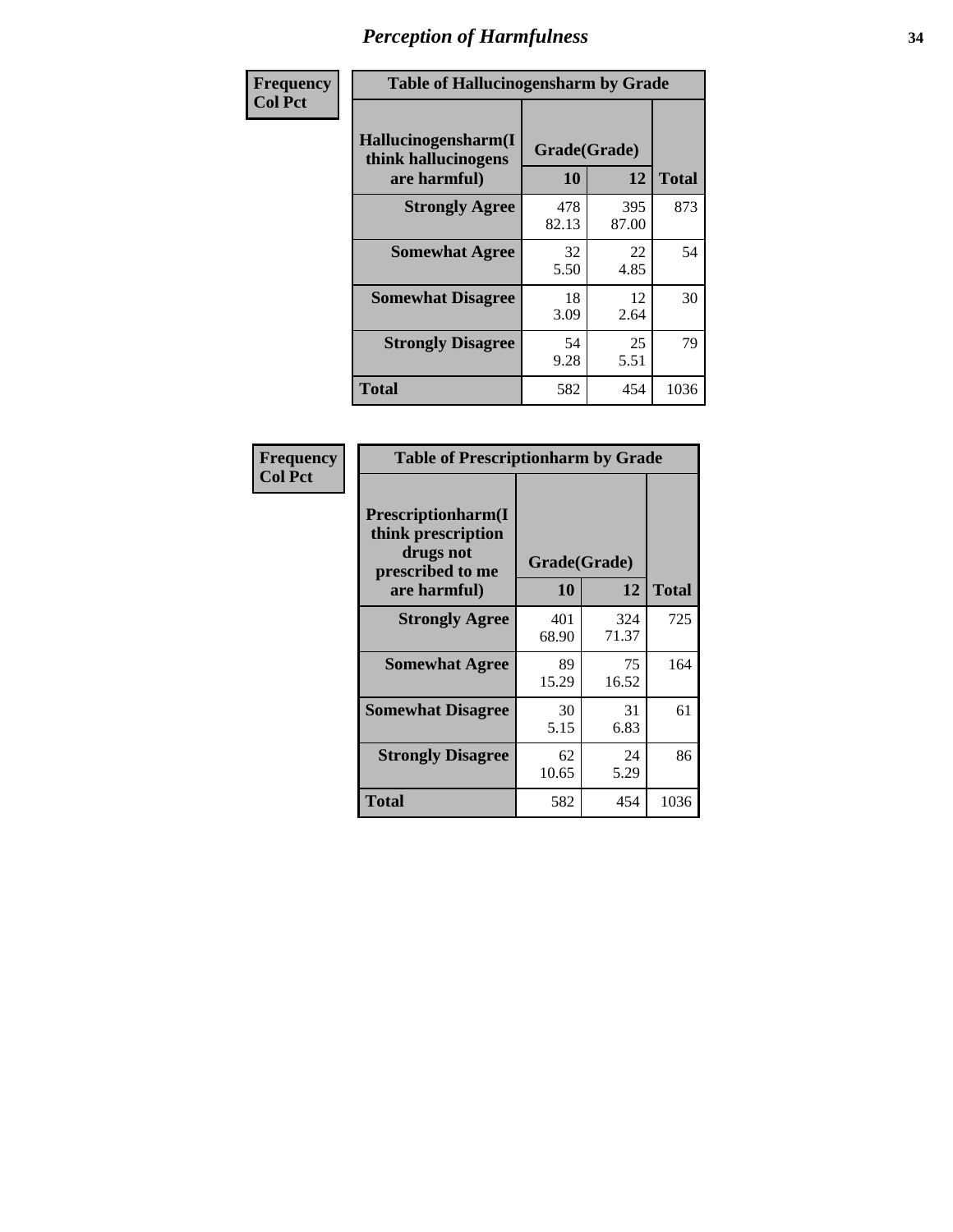# *Disapproval by Adults* **35**

| Frequency      | <b>Table of Alcoholadult by Grade</b>                                 |                    |              |              |
|----------------|-----------------------------------------------------------------------|--------------------|--------------|--------------|
| <b>Col Pct</b> | <b>Alcoholadult</b> (Adults<br>would disapprove if<br>I used alcohol) | Grade(Grade)<br>10 | 12           | <b>Total</b> |
|                | <b>Strongly Agree</b>                                                 | 336<br>57.73       | 216<br>47.58 | 552          |
|                | <b>Somewhat Agree</b>                                                 | 135<br>23.20       | 110<br>24.23 | 245          |
|                | <b>Somewhat Disagree</b>                                              | 66<br>11.34        | 76<br>16.74  | 142          |
|                | <b>Strongly Disagree</b>                                              | 45<br>7.73         | 52<br>11.45  | 97           |
|                | <b>Total</b>                                                          | 582                | 454          | 1036         |

| <b>Table of Tobaccoadult by Grade</b>                                 |                    |              |              |  |  |
|-----------------------------------------------------------------------|--------------------|--------------|--------------|--|--|
| <b>Tobaccoadult</b> (Adults<br>would disapprove if<br>I used tobacco) | Grade(Grade)<br>10 | 12           | <b>Total</b> |  |  |
| <b>Strongly Agree</b>                                                 | 422<br>72.51       | 305<br>67.18 | 727          |  |  |
| <b>Somewhat Agree</b>                                                 | 68<br>11.68        | 70<br>15.42  | 138          |  |  |
| <b>Somewhat Disagree</b>                                              | 43<br>7.39         | 37<br>8.15   | 80           |  |  |
| <b>Strongly Disagree</b>                                              | 49<br>8.42         | 42<br>9.25   | 91           |  |  |
| Total                                                                 | 582                | 454          | 1036         |  |  |

| Frequency      | <b>Table of Marijuanaadult by Grade</b>                           |                    |              |              |
|----------------|-------------------------------------------------------------------|--------------------|--------------|--------------|
| <b>Col Pct</b> | Marijuanaadult(Adults<br>would disapprove if I<br>used marijuana) | Grade(Grade)<br>10 | 12           | <b>Total</b> |
|                | <b>Strongly Agree</b>                                             | 462<br>79.38       | 347<br>76.43 | 809          |
|                | <b>Somewhat Agree</b>                                             | 48<br>8.25         | 38<br>8.37   | 86           |
|                | <b>Somewhat Disagree</b>                                          | 24<br>4.12         | 27<br>5.95   | 51           |
|                | <b>Strongly Disagree</b>                                          | 48<br>8.25         | 42<br>9.25   | 90           |
|                | <b>Total</b>                                                      | 582                | 454          | 1036         |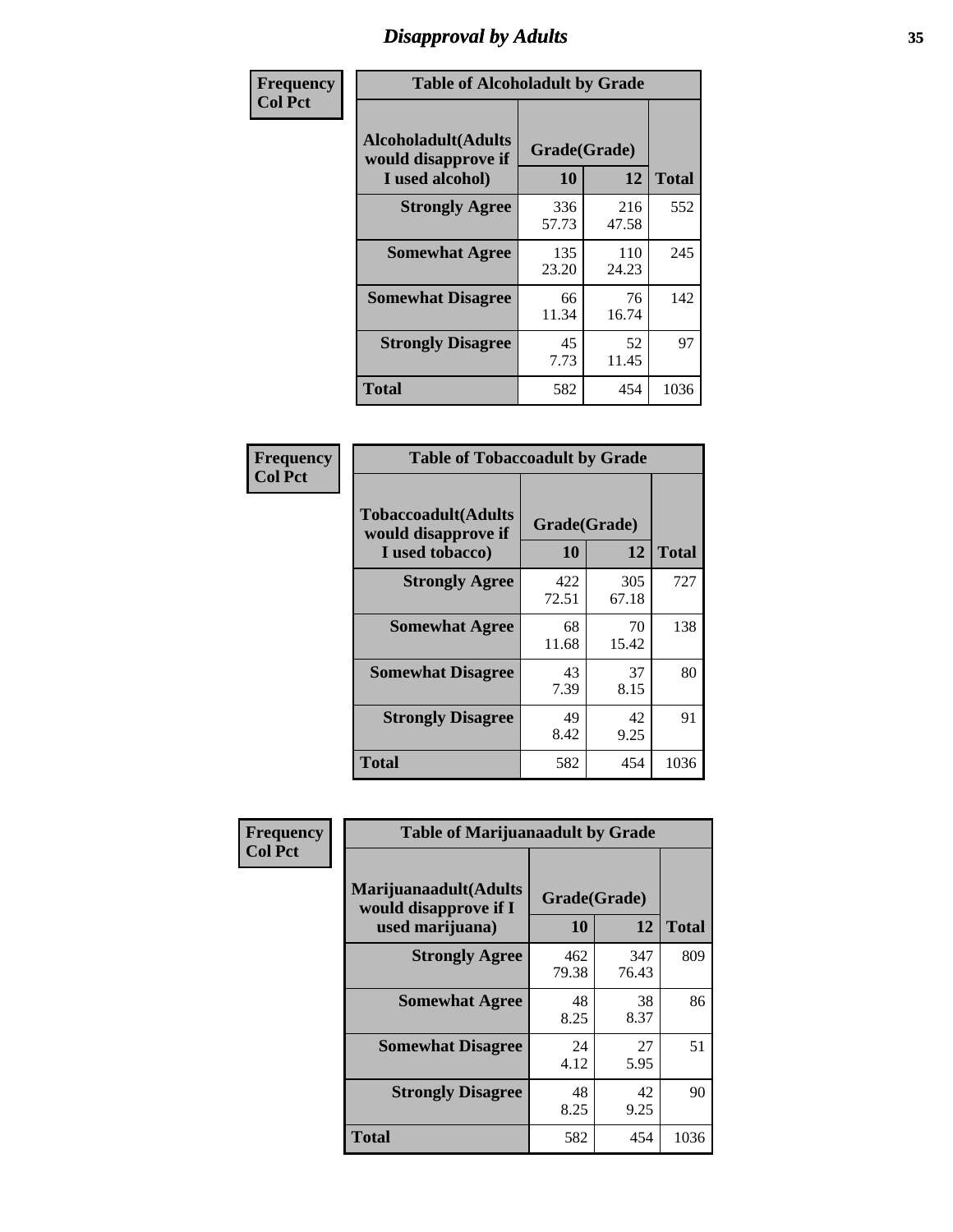# *Disapproval by Adults* **36**

| <b>Frequency</b> | <b>Table of Otherdrugadult by Grade</b>                |              |              |              |
|------------------|--------------------------------------------------------|--------------|--------------|--------------|
| <b>Col Pct</b>   | <b>Otherdrugadult</b> (Adults<br>would disapprove if I | Grade(Grade) |              |              |
|                  | used other drugs)                                      | 10           | 12           | <b>Total</b> |
|                  | <b>Strongly Agree</b>                                  | 499<br>85.74 | 407<br>89.65 | 906          |
|                  | <b>Somewhat Agree</b>                                  | 26<br>4.47   | 11<br>2.42   | 37           |
|                  | <b>Somewhat Disagree</b>                               | 10<br>1.72   | 1.54         | 17           |
|                  | <b>Strongly Disagree</b>                               | 47<br>8.08   | 29<br>6.39   | 76           |
|                  | <b>Total</b>                                           | 582          | 454          | 1036         |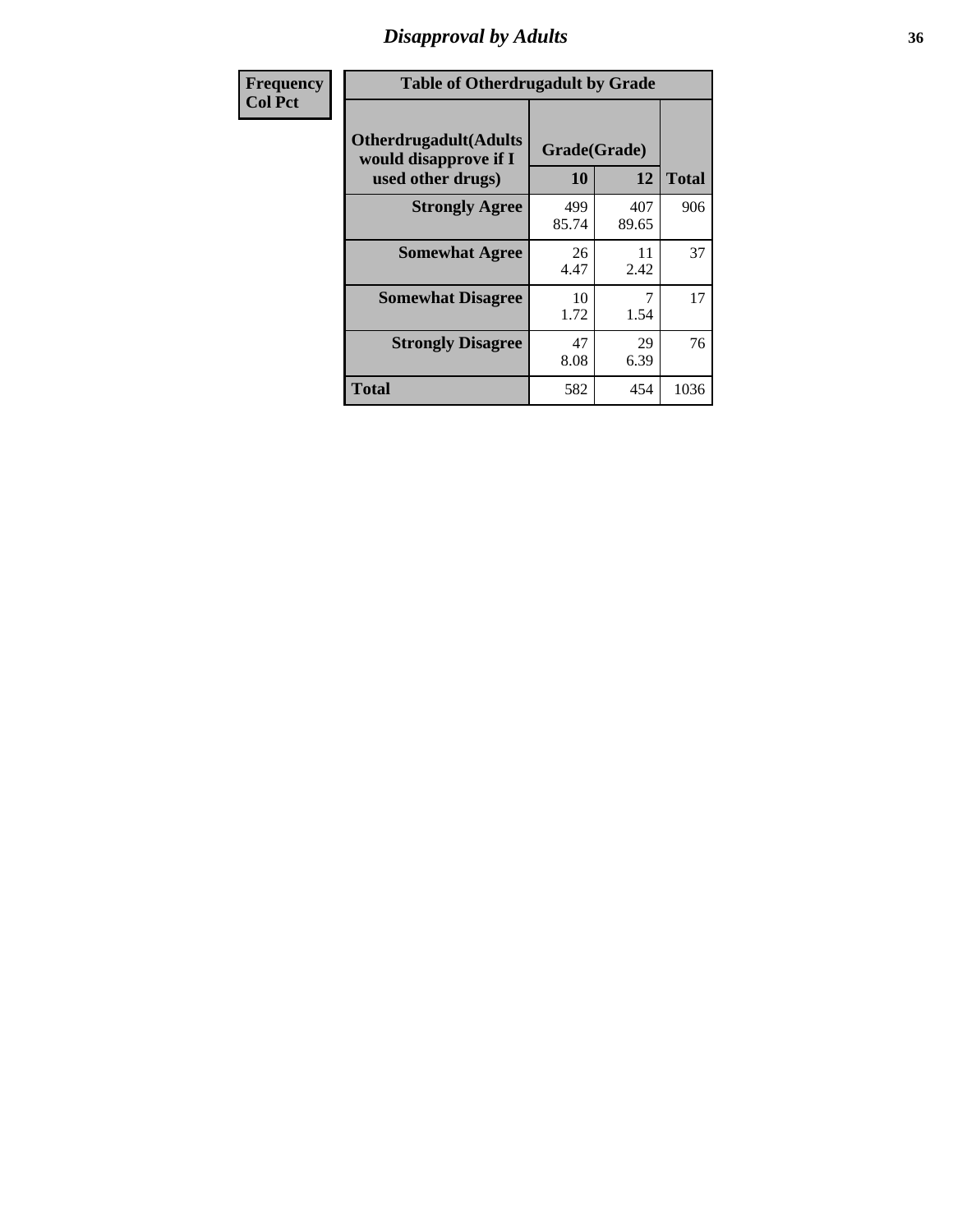# *Disapproval by Peers* **37**

| Frequency      | <b>Table of Alcoholpeer by Grade</b>                    |              |              |              |
|----------------|---------------------------------------------------------|--------------|--------------|--------------|
| <b>Col Pct</b> | Alcoholpeer(My<br>friends would<br>disapprove if I used | Grade(Grade) |              |              |
|                | alcohol)                                                | 10           | 12           | <b>Total</b> |
|                | <b>Strongly Agree</b>                                   | 133<br>22.85 | 74<br>16.30  | 207          |
|                | <b>Somewhat Agree</b>                                   | 128<br>21.99 | 80<br>17.62  | 208          |
|                | <b>Somewhat Disagree</b>                                | 126<br>21.65 | 124<br>27.31 | 250          |
|                | <b>Strongly Disagree</b>                                | 195<br>33.51 | 176<br>38.77 | 371          |
|                | Total                                                   | 582          | 454          | 1036         |

| Frequency      | <b>Table of Tobaccopeer by Grade</b>                    |                    |              |              |
|----------------|---------------------------------------------------------|--------------------|--------------|--------------|
| <b>Col Pct</b> | Tobaccopeer(My<br>friends would<br>disapprove if I used | Grade(Grade)<br>10 | 12           | <b>Total</b> |
|                | tobacco)                                                |                    |              |              |
|                | <b>Strongly Agree</b>                                   | 218<br>37.46       | 159<br>35.02 | 377          |
|                | <b>Somewhat Agree</b>                                   | 105<br>18.04       | 79<br>17.40  | 184          |
|                | <b>Somewhat Disagree</b>                                | 99<br>17.01        | 101<br>22.25 | 200          |
|                | <b>Strongly Disagree</b>                                | 160<br>27.49       | 115<br>25.33 | 275          |
|                | Total                                                   | 582                | 454          | 1036         |

| Frequency      | <b>Table of Marijuanapeer by Grade</b>                    |              |              |              |
|----------------|-----------------------------------------------------------|--------------|--------------|--------------|
| <b>Col Pct</b> | Marijuanapeer(My<br>friends would<br>disapprove if I used | Grade(Grade) |              |              |
|                | marijuana)                                                | 10           | 12           | <b>Total</b> |
|                | <b>Strongly Agree</b>                                     | 226<br>38.83 | 164<br>36.12 | 390          |
|                | <b>Somewhat Agree</b>                                     | 96<br>16.49  | 72<br>15.86  | 168          |
|                | <b>Somewhat Disagree</b>                                  | 96<br>16.49  | 103<br>22.69 | 199          |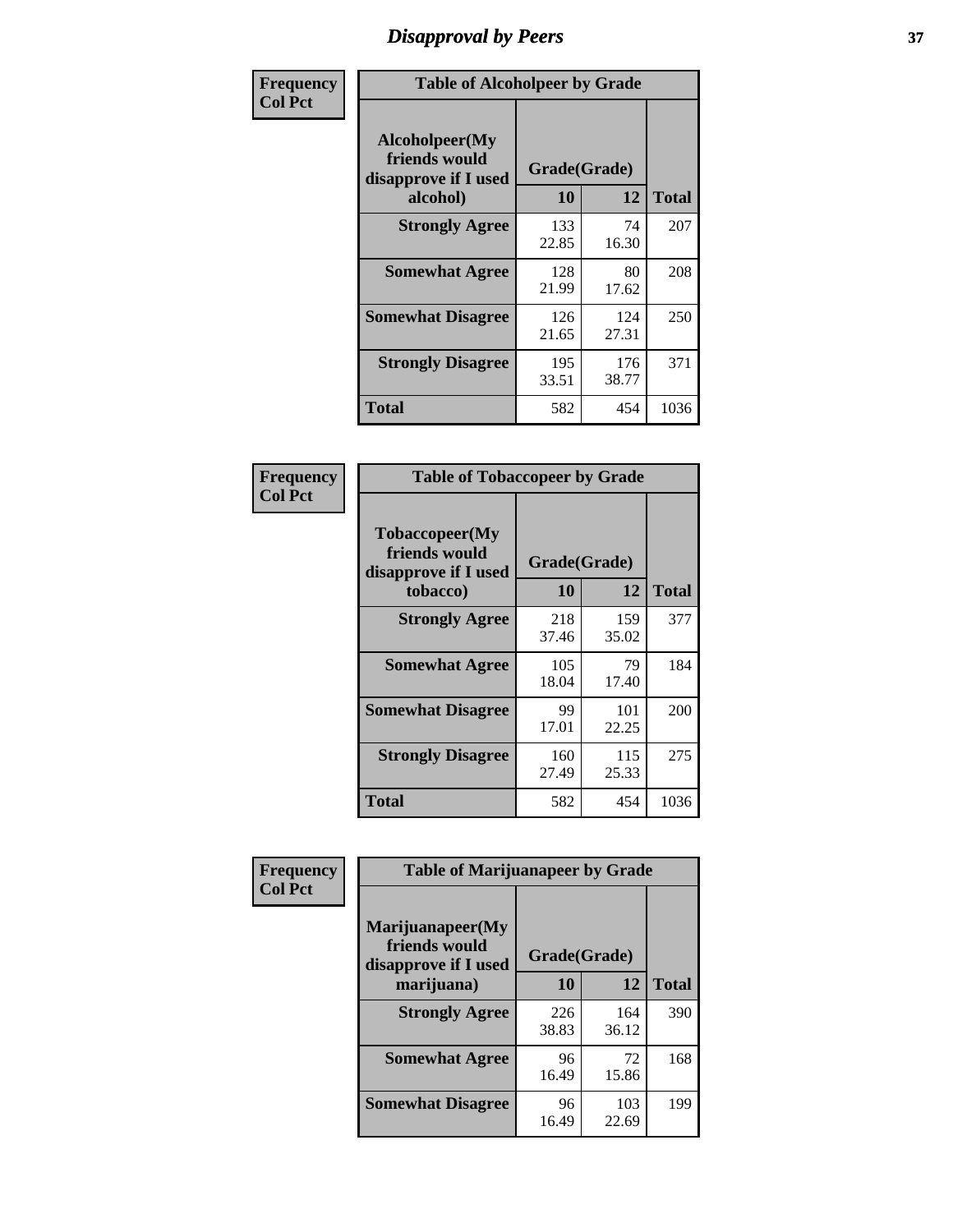# *Disapproval by Peers* **38**

| Frequency<br><b>Col Pct</b> | <b>Table of Marijuanapeer by Grade</b>                                  |                    |              |              |  |
|-----------------------------|-------------------------------------------------------------------------|--------------------|--------------|--------------|--|
|                             | Marijuanapeer(My<br>friends would<br>disapprove if I used<br>marijuana) | Grade(Grade)<br>10 | 12           | <b>Total</b> |  |
|                             | <b>Strongly Disagree</b>                                                | 164<br>28.18       | 115<br>25.33 | 279          |  |
|                             | Total                                                                   | 582                | 454          | 1036         |  |

| <b>Frequency</b> | <b>Table of Otherdrugpeer by Grade</b>                                    |                           |              |              |
|------------------|---------------------------------------------------------------------------|---------------------------|--------------|--------------|
| <b>Col Pct</b>   | Otherdrugpeer(My<br>friends would<br>disapprove if I used<br>other drugs) | Grade(Grade)<br><b>10</b> | 12           | <b>Total</b> |
|                  |                                                                           |                           |              |              |
|                  | <b>Strongly Agree</b>                                                     | 290<br>49.83              | 273<br>60.13 | 563          |
|                  | <b>Somewhat Agree</b>                                                     | 97<br>16.67               | 54<br>11.89  | 151          |
|                  | <b>Somewhat Disagree</b>                                                  | 64<br>11.00               | 53<br>11.67  | 117          |
|                  | <b>Strongly Disagree</b>                                                  | 131<br>22.51              | 74<br>16.30  | 205          |
|                  | <b>Total</b>                                                              | 582                       | 454          | 1036         |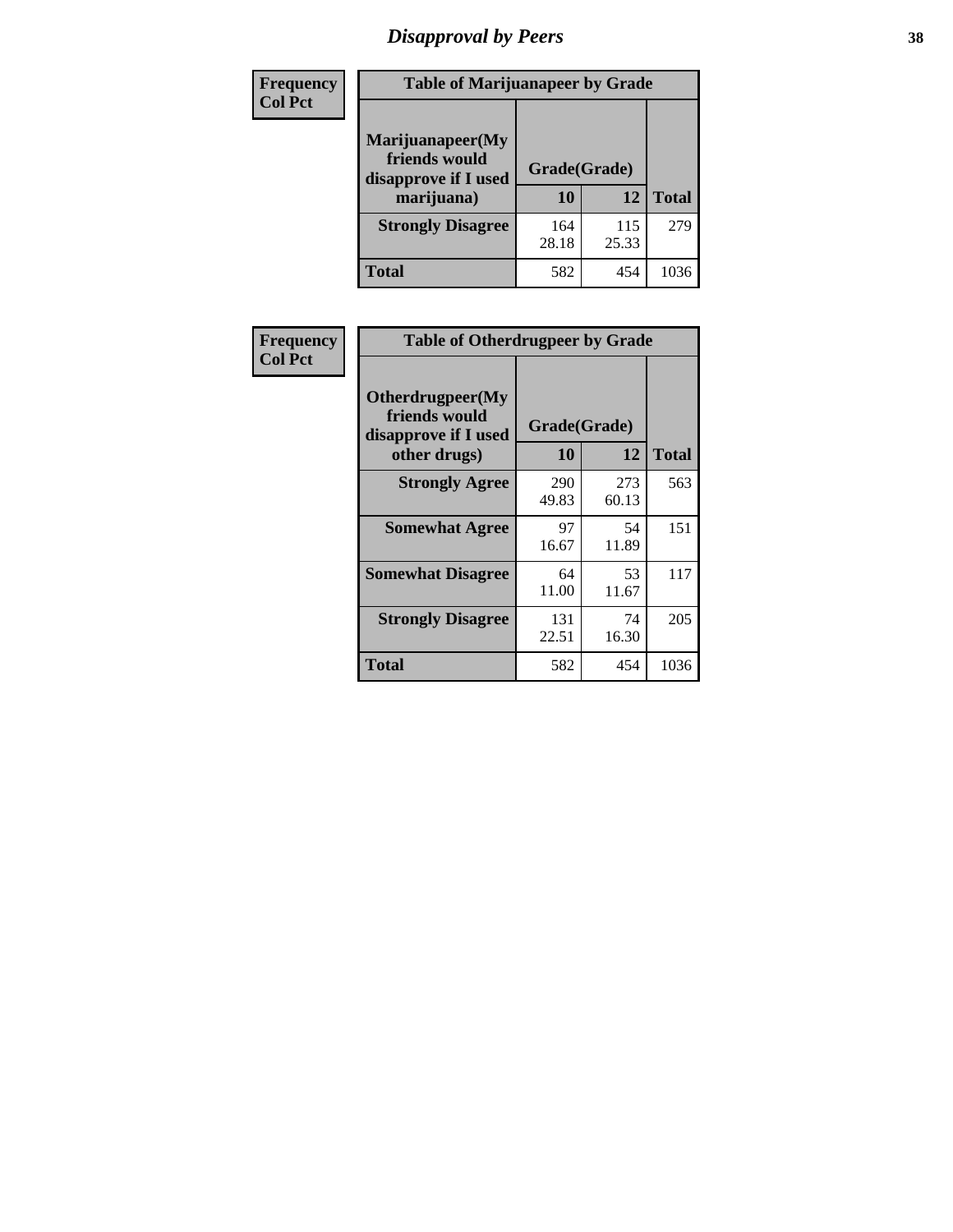| Frequency      | <b>Table of Alcohollocation1 by Grade</b> |              |              |              |
|----------------|-------------------------------------------|--------------|--------------|--------------|
| <b>Col Pct</b> | <b>Alcohollocation1(Places</b>            | Grade(Grade) |              |              |
|                | <b>Friends Use Alcohol)</b>               | 10           | 12           | <b>Total</b> |
|                |                                           | 351<br>60.31 | 349<br>76.87 | 700          |
|                | Do Not Use                                | 231<br>39.69 | 105<br>23.13 | 336          |
|                | <b>Total</b>                              | 582          | 454          | 1036         |

| <b>Frequency</b> | <b>Table of Alcohollocation2 by Grade</b>                     |                    |              |              |
|------------------|---------------------------------------------------------------|--------------------|--------------|--------------|
| <b>Col Pct</b>   | <b>Alcohollocation2(Places</b><br><b>Friends Use Alcohol)</b> | Grade(Grade)<br>10 | 12           | <b>Total</b> |
|                  |                                                               |                    |              |              |
|                  |                                                               | 357<br>61.34       | 205<br>45.15 | 562          |
|                  | Home                                                          | 225<br>38.66       | 249<br>54.85 | 474          |
|                  | Total                                                         | 582                | 454          | 1036         |

| <b>Frequency</b><br><b>Col Pct</b> | <b>Table of Alcohollocation 3 by Grade</b> |              |              |              |
|------------------------------------|--------------------------------------------|--------------|--------------|--------------|
|                                    | <b>Alcohollocation3(Places</b>             | Grade(Grade) |              |              |
|                                    | <b>Friends Use Alcohol)</b>                | 10           | 12           | <b>Total</b> |
|                                    |                                            | 537<br>92.27 | 412<br>90.75 | 949          |
|                                    | <b>School</b>                              | 45<br>7.73   | 42<br>9.25   | 87           |
|                                    | <b>Total</b>                               | 582          | 454          | 1036         |

| <b>Frequency</b> | <b>Table of Alcohollocation4 by Grade</b> |              |              |              |
|------------------|-------------------------------------------|--------------|--------------|--------------|
| <b>Col Pct</b>   | <b>Alcohollocation4(Places</b>            | Grade(Grade) |              |              |
|                  | <b>Friends Use Alcohol)</b>               | 10           | 12           | <b>Total</b> |
|                  |                                           | 485<br>83.33 | 359<br>79.07 | 844          |
|                  | Car                                       | 97<br>16.67  | 95<br>20.93  | 192          |
|                  | <b>Total</b>                              | 582          | 454          | 1036         |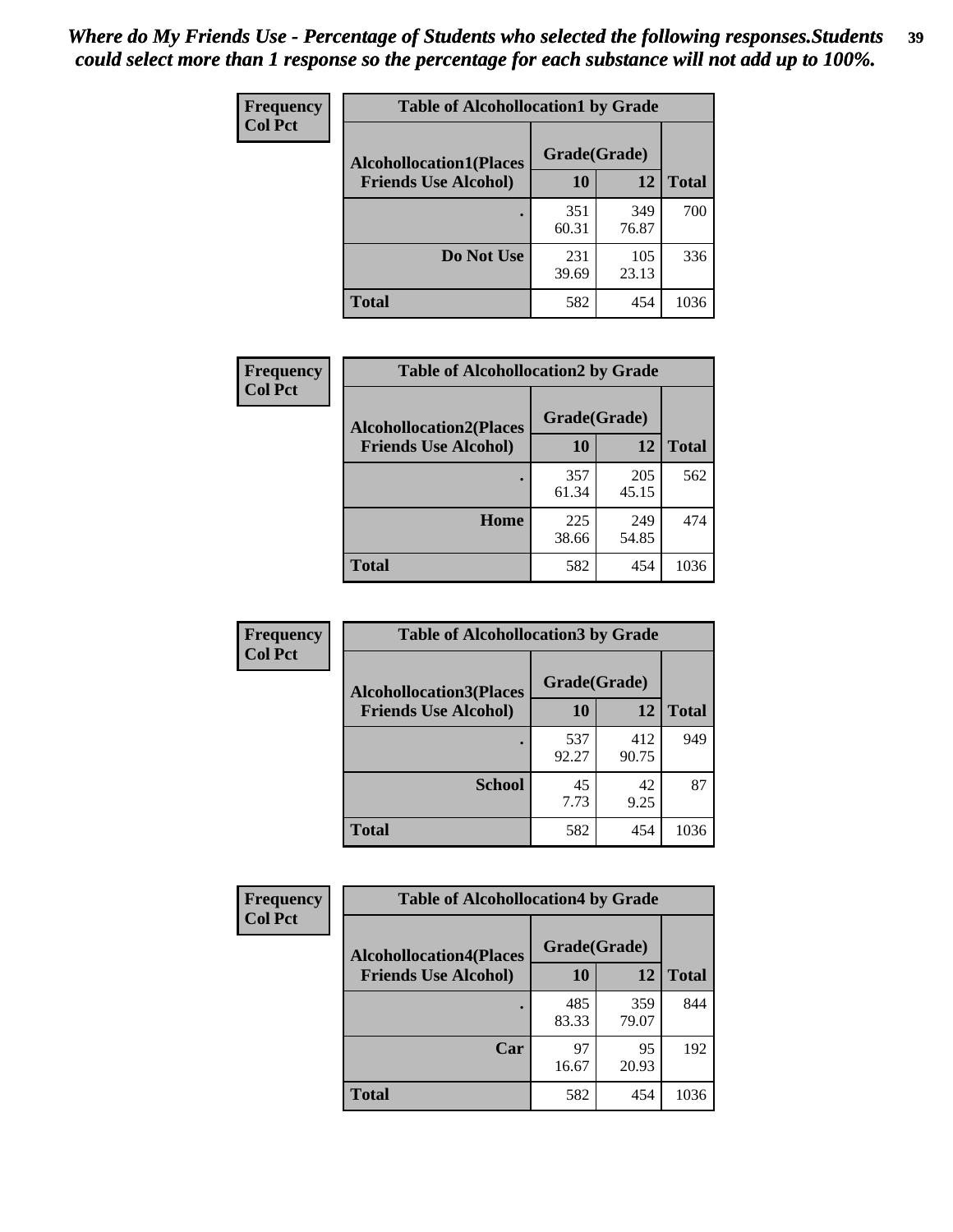| Frequency      | <b>Table of Alcohollocation5 by Grade</b>      |              |              |              |  |
|----------------|------------------------------------------------|--------------|--------------|--------------|--|
| <b>Col Pct</b> | Grade(Grade)<br><b>Alcohollocation5(Places</b> |              |              |              |  |
|                | <b>Friends Use Alcohol)</b>                    | 10           | 12           | <b>Total</b> |  |
|                |                                                | 314<br>53.95 | 150<br>33.04 | 464          |  |
|                | <b>Friend's House</b>                          | 268<br>46.05 | 304<br>66.96 | 572          |  |
|                | <b>Total</b>                                   | 582          | 454          | 1036         |  |

| <b>Frequency</b> | <b>Table of Alcohollocation6 by Grade</b> |              |              |              |
|------------------|-------------------------------------------|--------------|--------------|--------------|
| <b>Col Pct</b>   | <b>Alcohollocation6(Places</b>            | Grade(Grade) |              |              |
|                  | <b>Friends Use Alcohol)</b>               | 10           | 12           | <b>Total</b> |
|                  |                                           | 377<br>64.78 | 282<br>62.11 | 659          |
|                  | <b>Other</b>                              | 205<br>35.22 | 172<br>37.89 | 377          |
|                  | <b>Total</b>                              | 582          | 454          | 1036         |

| Frequency      | <b>Table of Tobaccolocation1 by Grade</b> |              |                     |              |
|----------------|-------------------------------------------|--------------|---------------------|--------------|
| <b>Col Pct</b> | <b>Tobaccolocation1(Places</b>            | Grade(Grade) |                     |              |
|                | <b>Friends Use Tobacco)</b>               | 10           | 12                  | <b>Total</b> |
|                |                                           | 265<br>45.53 | 254<br>55.95        | 519          |
|                | Do Not Use                                | 317<br>54.47 | <b>200</b><br>44.05 | 517          |
|                | <b>Total</b>                              | 582          | 454                 | 1036         |

| Frequency      | <b>Table of Tobaccolocation2 by Grade</b> |              |              |              |  |
|----------------|-------------------------------------------|--------------|--------------|--------------|--|
| <b>Col Pct</b> | <b>Tobaccolocation2(Places</b>            | Grade(Grade) |              |              |  |
|                | <b>Friends Use Tobacco)</b>               | 10           | 12           | <b>Total</b> |  |
|                |                                           | 394<br>67.70 | 253<br>55.73 | 647          |  |
|                | Home                                      | 188<br>32.30 | 201<br>44.27 | 389          |  |
|                | <b>Total</b>                              | 582          | 454          | 1036         |  |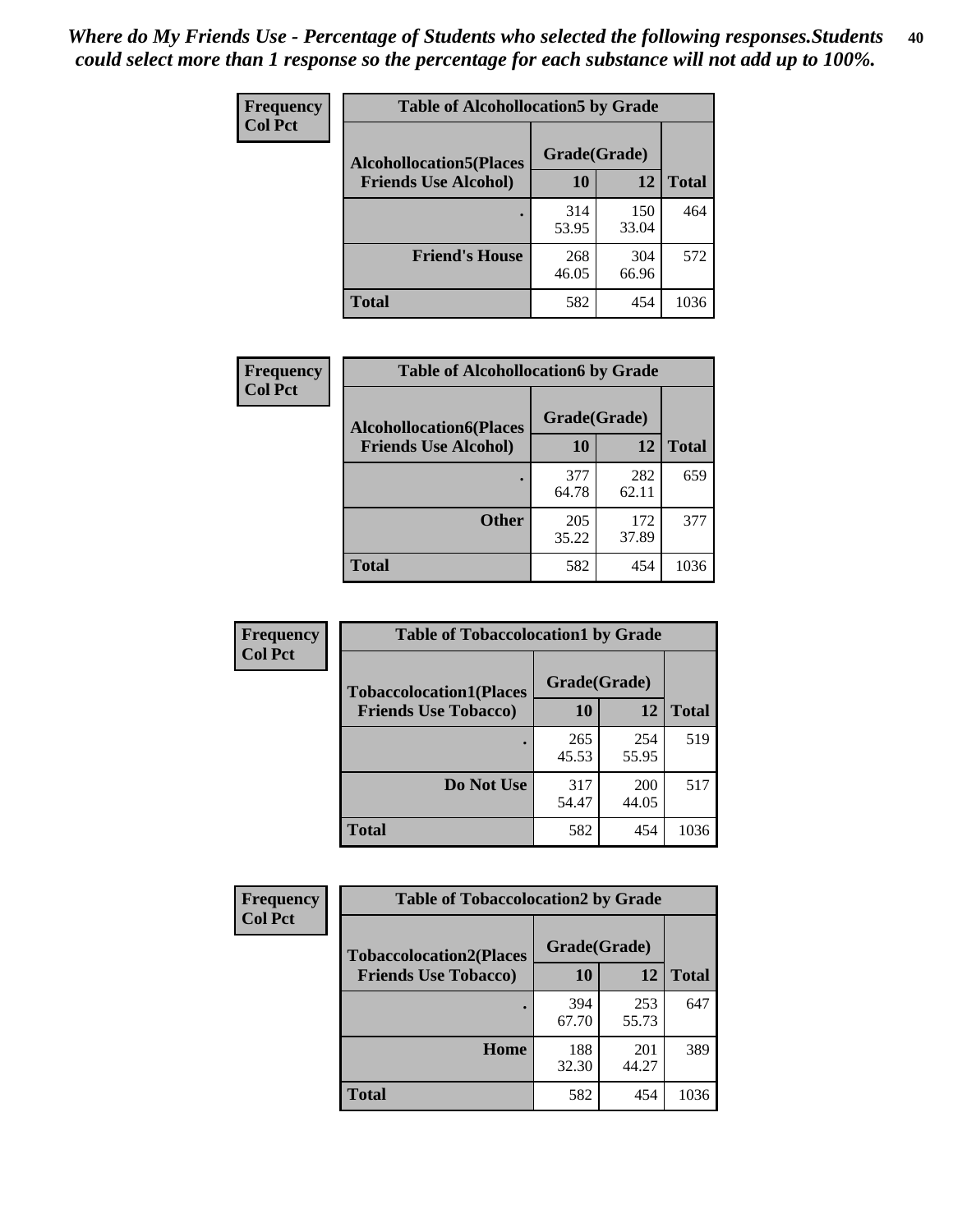| Frequency<br><b>Col Pct</b> | <b>Table of Tobaccolocation 3 by Grade</b> |              |              |              |
|-----------------------------|--------------------------------------------|--------------|--------------|--------------|
|                             | <b>Tobaccolocation3(Places</b>             | Grade(Grade) |              |              |
|                             | <b>Friends Use Tobacco)</b>                | 10           | 12           | <b>Total</b> |
|                             |                                            | 451<br>77.49 | 337<br>74.23 | 788          |
|                             | <b>School</b>                              | 131<br>22.51 | 117<br>25.77 | 248          |
|                             | <b>Total</b>                               | 582          | 454          | 1036         |

| <b>Frequency</b> | <b>Table of Tobaccolocation4 by Grade</b> |              |              |              |
|------------------|-------------------------------------------|--------------|--------------|--------------|
| <b>Col Pct</b>   | <b>Tobaccolocation4(Places</b>            | Grade(Grade) |              |              |
|                  | <b>Friends Use Tobacco)</b>               | 10           | 12           | <b>Total</b> |
|                  |                                           | 420<br>72.16 | 233<br>51.32 | 653          |
|                  | Car                                       | 162<br>27.84 | 221<br>48.68 | 383          |
|                  | <b>Total</b>                              | 582          | 454          | 1036         |

| Frequency<br><b>Col Pct</b> | <b>Table of Tobaccolocation5 by Grade</b>                     |                    |              |              |
|-----------------------------|---------------------------------------------------------------|--------------------|--------------|--------------|
|                             | <b>Tobaccolocation5(Places</b><br><b>Friends Use Tobacco)</b> | Grade(Grade)<br>10 | 12           | <b>Total</b> |
|                             |                                                               |                    |              |              |
|                             |                                                               | 367<br>63.06       | 244<br>53.74 | 611          |
|                             | <b>Friend's House</b>                                         | 215<br>36.94       | 210<br>46.26 | 425          |
|                             | <b>Total</b>                                                  | 582                | 454          | 1036         |

| Frequency      | <b>Table of Tobaccolocation6 by Grade</b> |              |              |              |  |
|----------------|-------------------------------------------|--------------|--------------|--------------|--|
| <b>Col Pct</b> | <b>Tobaccolocation6(Places</b>            | Grade(Grade) |              |              |  |
|                | <b>Friends Use Tobacco)</b>               | 10           | 12           | <b>Total</b> |  |
|                |                                           | 411<br>70.62 | 301<br>66.30 | 712          |  |
|                | <b>Other</b>                              | 171<br>29.38 | 153<br>33.70 | 324          |  |
|                | <b>Total</b>                              | 582          | 454          | 1036         |  |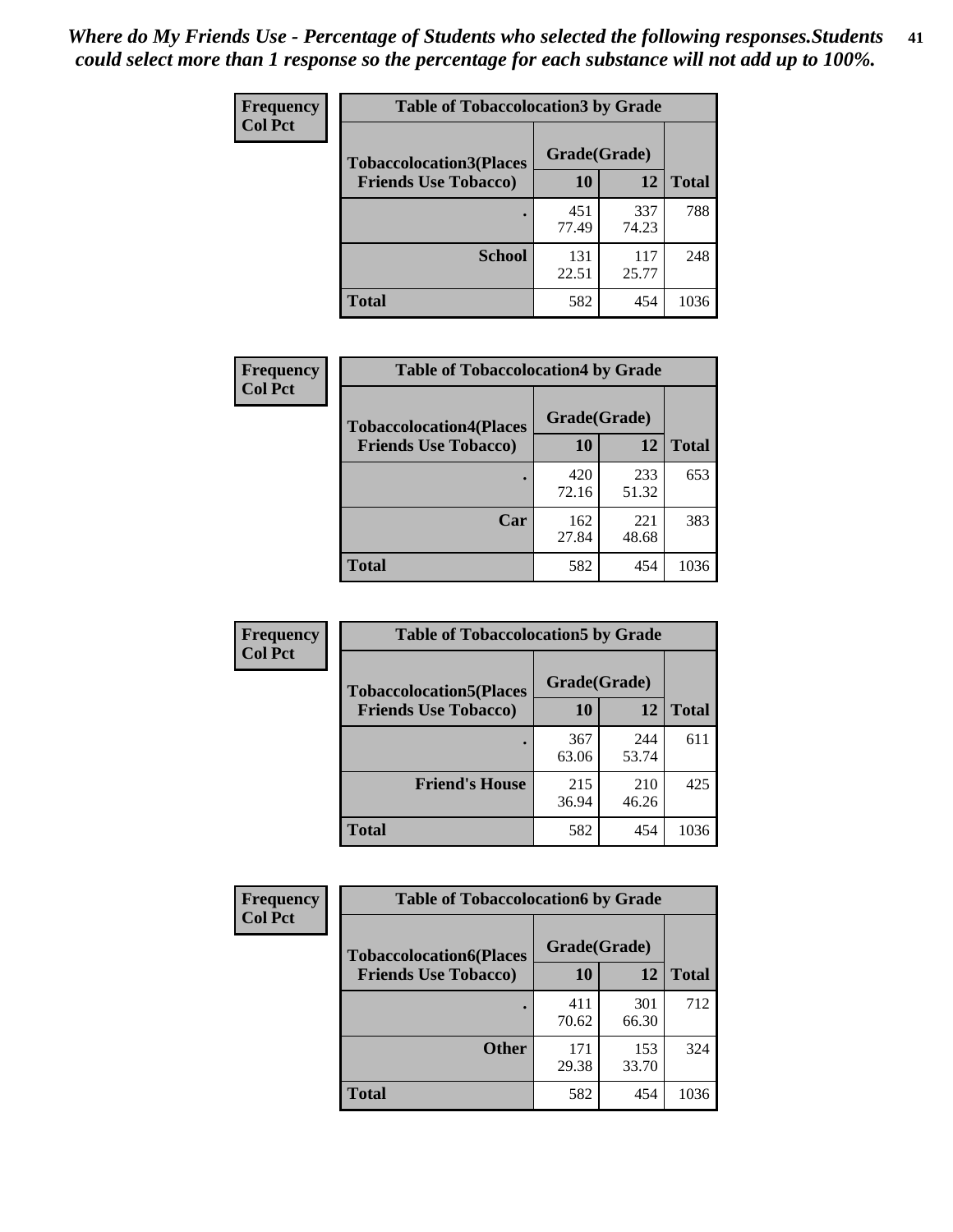| <b>Frequency</b> | <b>Table of Marijuanalocation1 by Grade</b> |              |              |              |
|------------------|---------------------------------------------|--------------|--------------|--------------|
| <b>Col Pct</b>   | <b>Marijuanalocation1(Places</b>            | Grade(Grade) |              |              |
|                  | <b>Friends Use Marijuana</b> )              | 10           | 12           | <b>Total</b> |
|                  |                                             | 271<br>46.56 | 267<br>58.81 | 538          |
|                  | Do Not Use                                  | 311<br>53.44 | 187<br>41.19 | 498          |
|                  | <b>Total</b>                                | 582          | 454          | 1036         |

| <b>Frequency</b> | <b>Table of Marijuanalocation2 by Grade</b>                        |                    |              |              |
|------------------|--------------------------------------------------------------------|--------------------|--------------|--------------|
| <b>Col Pct</b>   | <b>Marijuanalocation2(Places</b><br><b>Friends Use Marijuana</b> ) | Grade(Grade)<br>10 | 12           | <b>Total</b> |
|                  |                                                                    | 412<br>70.79       | 266<br>58.59 | 678          |
|                  | Home                                                               | 170<br>29.21       | 188<br>41.41 | 358          |
|                  | <b>Total</b>                                                       | 582                | 454          | 1036         |

| Frequency<br><b>Col Pct</b> | <b>Table of Marijuanalocation3 by Grade</b> |              |              |              |
|-----------------------------|---------------------------------------------|--------------|--------------|--------------|
|                             | <b>Marijuanalocation3</b> (Places           | Grade(Grade) |              |              |
|                             | <b>Friends Use Marijuana</b> )              | 10           | 12           | <b>Total</b> |
|                             |                                             | 503<br>86.43 | 383<br>84.36 | 886          |
|                             | <b>School</b>                               | 79<br>13.57  | 71<br>15.64  | 150          |
|                             | <b>Total</b>                                | 582          | 454          | 1036         |

| <b>Frequency</b> | <b>Table of Marijuanalocation4 by Grade</b> |              |              |              |  |
|------------------|---------------------------------------------|--------------|--------------|--------------|--|
| <b>Col Pct</b>   | <b>Marijuanalocation4(Places</b>            | Grade(Grade) |              |              |  |
|                  | <b>Friends Use Marijuana</b> )              | <b>10</b>    | 12           | <b>Total</b> |  |
|                  |                                             | 417<br>71.65 | 274<br>60.35 | 691          |  |
|                  | Car                                         | 165<br>28.35 | 180<br>39.65 | 345          |  |
|                  | <b>Total</b>                                | 582          | 454          | 1036         |  |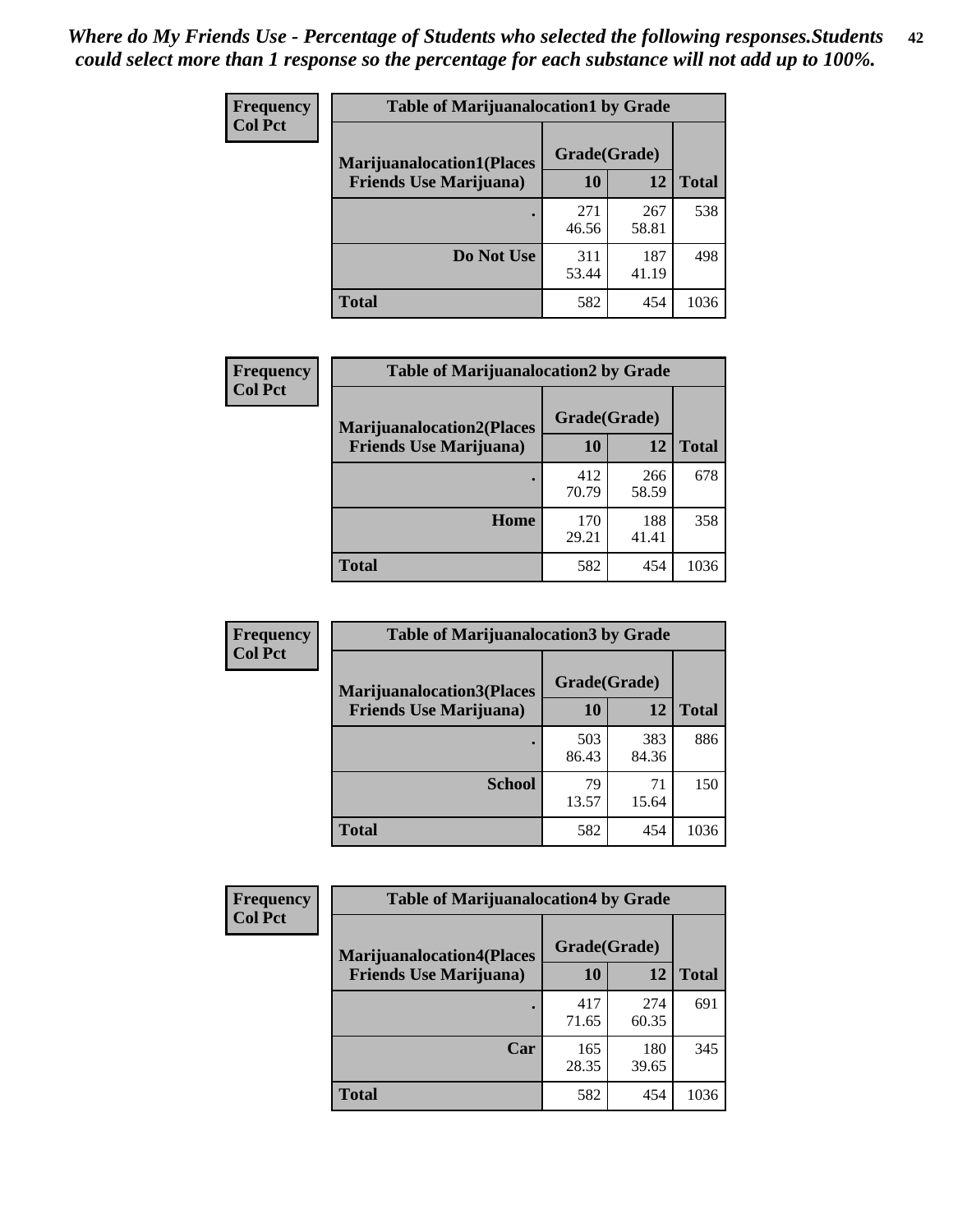| <b>Frequency</b> | <b>Table of Marijuanalocation5 by Grade</b> |              |              |              |
|------------------|---------------------------------------------|--------------|--------------|--------------|
| <b>Col Pct</b>   | <b>Marijuanalocation5</b> (Places           | Grade(Grade) |              |              |
|                  | <b>Friends Use Marijuana</b> )              | 10           | 12           | <b>Total</b> |
|                  |                                             | 372<br>63.92 | 216<br>47.58 | 588          |
|                  | <b>Friend's House</b>                       | 210<br>36.08 | 238<br>52.42 | 448          |
|                  | <b>Total</b>                                | 582          | 454          | 1036         |

| <b>Frequency</b> | <b>Table of Marijuanalocation6 by Grade</b>                        |                    |              |              |
|------------------|--------------------------------------------------------------------|--------------------|--------------|--------------|
| <b>Col Pct</b>   | <b>Marijuanalocation6(Places</b><br><b>Friends Use Marijuana</b> ) | Grade(Grade)<br>10 | 12           | <b>Total</b> |
|                  |                                                                    | 404<br>69.42       | 284<br>62.56 | 688          |
|                  | <b>Other</b>                                                       | 178<br>30.58       | 170<br>37.44 | 348          |
|                  | <b>Total</b>                                                       | 582                | 454          | 1036         |

| <b>Frequency</b> | <b>Table of Otherdruglocation1 by Grade</b>                          |              |              |              |
|------------------|----------------------------------------------------------------------|--------------|--------------|--------------|
| <b>Col Pct</b>   | <b>Otherdruglocation1(Places</b><br><b>Friends Use Other Illegal</b> | Grade(Grade) |              |              |
|                  | Drugs)                                                               | 10           | 12           | <b>Total</b> |
|                  |                                                                      | 186<br>31.96 | 127<br>27.97 | 313          |
|                  | Do Not Use                                                           | 396<br>68.04 | 327<br>72.03 | 723          |
|                  | <b>Total</b>                                                         | 582          | 454          | 1036         |

| <b>Frequency</b> | <b>Table of Otherdruglocation2 by Grade</b>                           |              |              |              |
|------------------|-----------------------------------------------------------------------|--------------|--------------|--------------|
| <b>Col Pct</b>   | <b>Otherdruglocation2(Places)</b><br><b>Friends Use Other Illegal</b> | Grade(Grade) |              |              |
|                  | Drugs)                                                                | 10           | 12           | <b>Total</b> |
|                  |                                                                       | 459<br>78.87 | 366<br>80.62 | 825          |
|                  | <b>Home</b>                                                           | 123<br>21.13 | 88<br>19.38  | 211          |
|                  | <b>Total</b>                                                          | 582          | 454          | 1036         |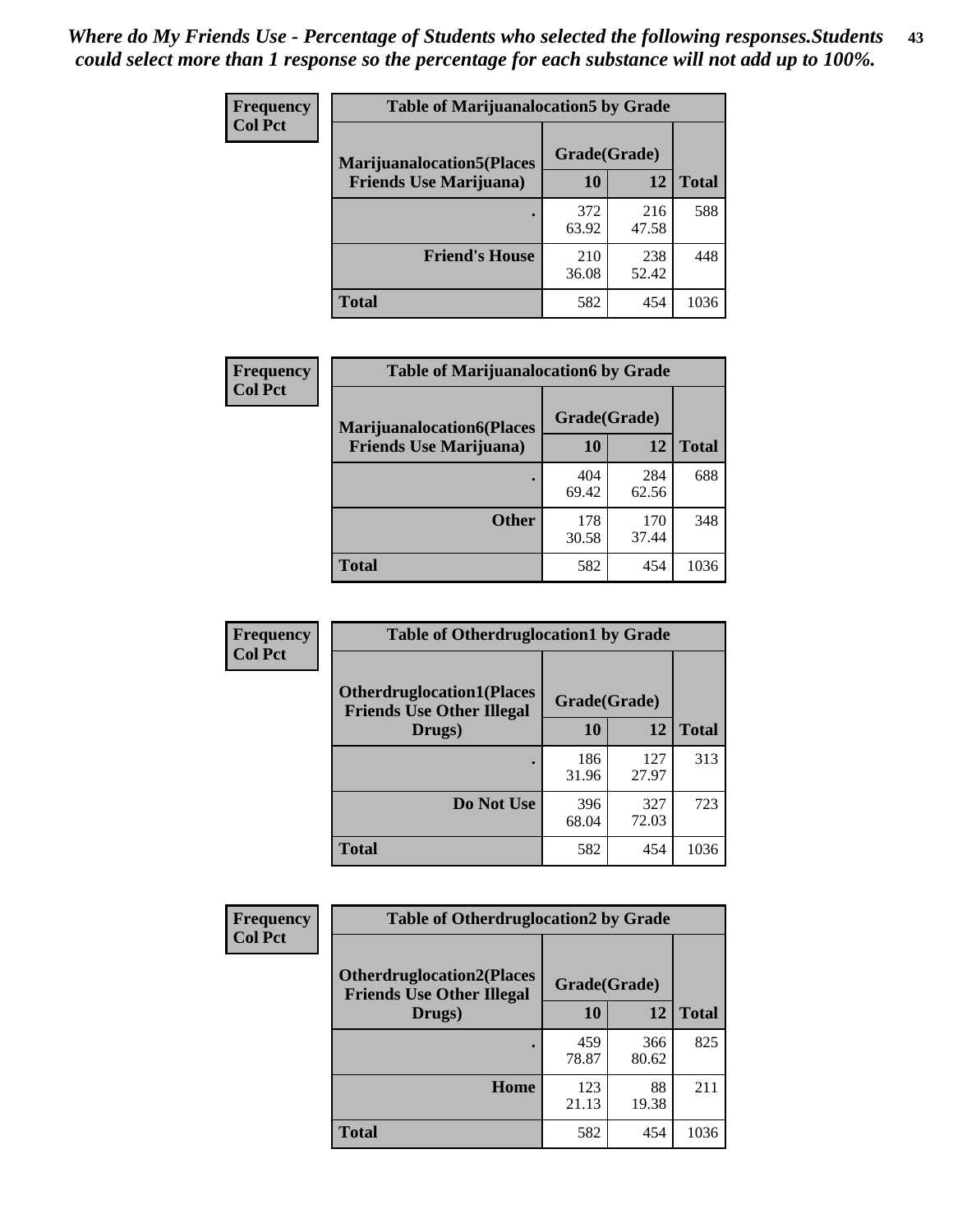| <b>Frequency</b> | <b>Table of Otherdruglocation 3 by Grade</b>                         |              |              |              |
|------------------|----------------------------------------------------------------------|--------------|--------------|--------------|
| <b>Col Pct</b>   | <b>Otherdruglocation3(Places</b><br><b>Friends Use Other Illegal</b> | Grade(Grade) |              |              |
|                  | Drugs)                                                               | 10           | 12           | <b>Total</b> |
|                  |                                                                      | 514<br>88.32 | 404<br>88.99 | 918          |
|                  | <b>School</b>                                                        | 68<br>11.68  | 50<br>11.01  | 118          |
|                  | <b>Total</b>                                                         | 582          | 454          | 1036         |

| <b>Frequency</b> | <b>Table of Otherdruglocation4 by Grade</b>                          |              |              |              |
|------------------|----------------------------------------------------------------------|--------------|--------------|--------------|
| <b>Col Pct</b>   | <b>Otherdruglocation4(Places</b><br><b>Friends Use Other Illegal</b> | Grade(Grade) |              |              |
|                  | Drugs)                                                               | 10           | 12           | <b>Total</b> |
|                  |                                                                      | 481<br>82.65 | 379<br>83.48 | 860          |
|                  | Car                                                                  | 101<br>17.35 | 75<br>16.52  | 176          |
|                  | <b>Total</b>                                                         | 582          | 454          | 1036         |

| Frequency<br><b>Col Pct</b> | <b>Table of Otherdruglocation5 by Grade</b>                          |              |              |              |
|-----------------------------|----------------------------------------------------------------------|--------------|--------------|--------------|
|                             | <b>Otherdruglocation5(Places</b><br><b>Friends Use Other Illegal</b> | Grade(Grade) |              |              |
|                             | Drugs)                                                               | 10           | 12           | <b>Total</b> |
|                             |                                                                      | 438<br>75.26 | 351<br>77.31 | 789          |
|                             | <b>Friend's House</b>                                                | 144<br>24.74 | 103<br>22.69 | 247          |
|                             | <b>Total</b>                                                         | 582          | 454          | 1036         |

| <b>Frequency</b> | <b>Table of Otherdruglocation6 by Grade</b>                           |              |              |              |
|------------------|-----------------------------------------------------------------------|--------------|--------------|--------------|
| <b>Col Pct</b>   | <b>Otherdruglocation6(Places)</b><br><b>Friends Use Other Illegal</b> |              | Grade(Grade) |              |
|                  | Drugs)                                                                | 10           | 12           | <b>Total</b> |
|                  |                                                                       | 449<br>77.15 | 362<br>79.74 | 811          |
|                  | <b>Other</b>                                                          | 133<br>22.85 | 92<br>20.26  | 225          |
|                  | <b>Total</b>                                                          | 582          | 454          | 1036         |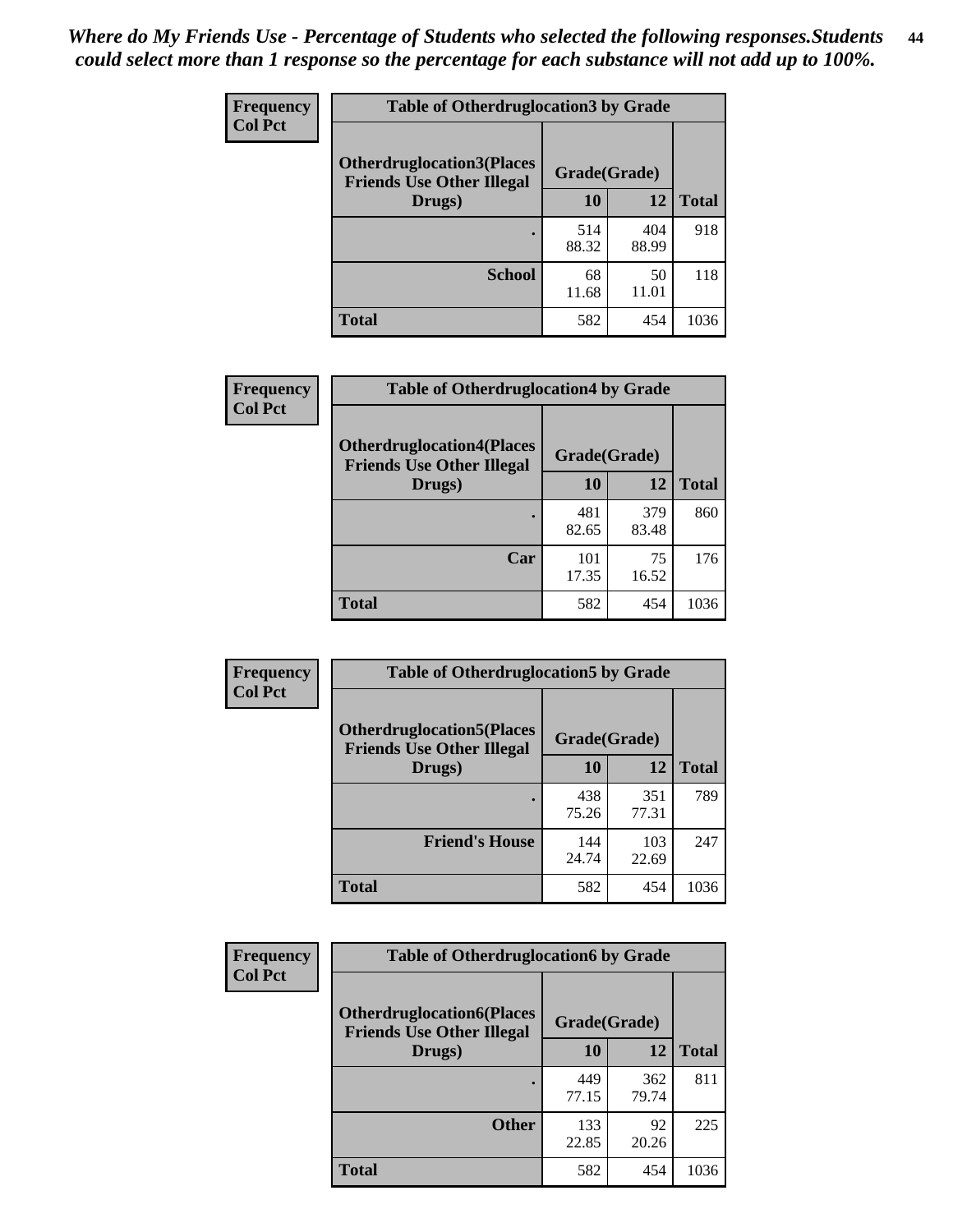| Frequency      | <b>Table of Alcoholtime1 by Grade</b>           |              |              |              |
|----------------|-------------------------------------------------|--------------|--------------|--------------|
| <b>Col Pct</b> | <b>Alcoholtime1(Times</b><br><b>Friends Use</b> | Grade(Grade) |              |              |
|                | <b>Alcohol</b> )                                | 10           | 12           | <b>Total</b> |
|                |                                                 | 349<br>59.97 | 354<br>77.97 | 703          |
|                | Do Not Use                                      | 233<br>40.03 | 100<br>22.03 | 333          |
|                | <b>Total</b>                                    | 582          | 454          | 1036         |

| Frequency<br><b>Col Pct</b> | <b>Table of Alcoholtime2 by Grade</b>           |              |              |              |
|-----------------------------|-------------------------------------------------|--------------|--------------|--------------|
|                             | <b>Alcoholtime2(Times</b><br><b>Friends Use</b> | Grade(Grade) |              |              |
|                             | Alcohol)                                        | 10           | 12           | <b>Total</b> |
|                             |                                                 | 532<br>91.41 | 418<br>92.07 | 950          |
|                             | <b>On Way to School</b>                         | 50<br>8.59   | 36<br>7.93   | 86           |
|                             | <b>Total</b>                                    | 582          | 454          | 1036         |

| Frequency<br><b>Col Pct</b> | <b>Table of Alcoholtime3 by Grade</b>                           |              |              |              |
|-----------------------------|-----------------------------------------------------------------|--------------|--------------|--------------|
|                             | <b>Alcoholtime3(Times</b><br>Grade(Grade)<br><b>Friends Use</b> |              |              |              |
|                             | Alcohol)                                                        | 10           | 12           | <b>Total</b> |
|                             |                                                                 | 541<br>92.96 | 428<br>94.27 | 969          |
|                             | <b>During School</b>                                            | 41<br>7.04   | 26<br>5.73   | 67           |
|                             | Total                                                           | 582          | 454          | 1036         |

| <b>Frequency</b> | <b>Table of Alcoholtime4 by Grade</b>     |              |              |              |  |
|------------------|-------------------------------------------|--------------|--------------|--------------|--|
| <b>Col Pct</b>   | Grade(Grade)<br><b>Alcoholtime4(Times</b> |              |              |              |  |
|                  | <b>Friends Use Alcohol)</b>               | 10           | 12           | <b>Total</b> |  |
|                  |                                           | 523<br>89.86 | 414<br>91.19 | 937          |  |
|                  | <b>On Way Home From School</b>            | 59<br>10.14  | 40<br>8.81   | 99           |  |
|                  | <b>Total</b>                              | 582          | 454          | 1036         |  |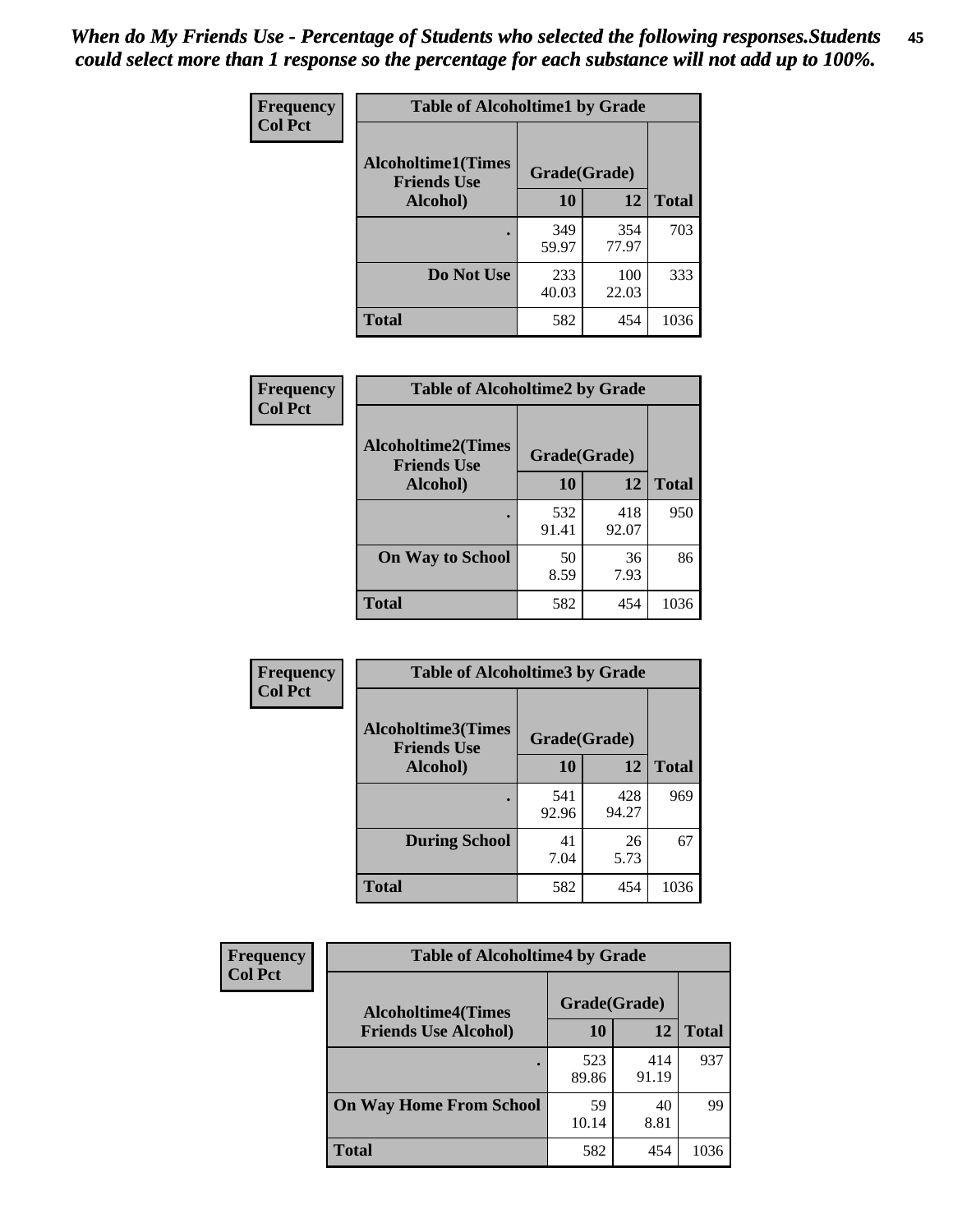*When do My Friends Use - Percentage of Students who selected the following responses.Students could select more than 1 response so the percentage for each substance will not add up to 100%.* **46**

| Frequency      | <b>Table of Alcoholtime5 by Grade</b>                           |              |              |              |
|----------------|-----------------------------------------------------------------|--------------|--------------|--------------|
| <b>Col Pct</b> | <b>Alcoholtime5(Times</b><br>Grade(Grade)<br><b>Friends Use</b> |              |              |              |
|                | Alcohol)                                                        | 10           | 12           | <b>Total</b> |
|                |                                                                 | 427<br>73.37 | 323<br>71.15 | 750          |
|                | Weeknights                                                      | 155<br>26.63 | 131<br>28.85 | 286          |
|                | <b>Total</b>                                                    | 582          | 454          | 1036         |

| <b>Frequency</b> | <b>Table of Alcoholtime6 by Grade</b>           |              |              |              |
|------------------|-------------------------------------------------|--------------|--------------|--------------|
| <b>Col Pct</b>   | <b>Alcoholtime6(Times</b><br><b>Friends Use</b> |              | Grade(Grade) |              |
|                  | <b>Alcohol</b> )                                | 10           | 12           | <b>Total</b> |
|                  |                                                 | 239<br>41.07 | 92<br>20.26  | 331          |
|                  | Weekends                                        | 343<br>58.93 | 362<br>79.74 | 705          |
|                  | <b>Total</b>                                    | 582          | 454          | 1036         |

| Frequency      | <b>Table of Tobaccotime1 by Grade</b>           |              |              |              |
|----------------|-------------------------------------------------|--------------|--------------|--------------|
| <b>Col Pct</b> | <b>Tobaccotime1(Times</b><br><b>Friends Use</b> | Grade(Grade) |              |              |
|                | <b>Tobacco</b> )                                | 10           | 12           | <b>Total</b> |
|                | ٠                                               | 264<br>45.36 | 254<br>55.95 | 518          |
|                | Do Not Use                                      | 318<br>54.64 | 200<br>44.05 | 518          |
|                | <b>Total</b>                                    | 582          | 454          | 1036         |

| <b>Frequency</b> | <b>Table of Tobaccotime2 by Grade</b>           |              |              |              |  |
|------------------|-------------------------------------------------|--------------|--------------|--------------|--|
| <b>Col Pct</b>   | <b>Tobaccotime2(Times</b><br><b>Friends Use</b> | Grade(Grade) |              |              |  |
|                  | <b>Tobacco</b> )                                | 10           | 12           | <b>Total</b> |  |
|                  |                                                 | 423<br>72.68 | 276<br>60.79 | 699          |  |
|                  | <b>On Way to School</b>                         | 159<br>27.32 | 178<br>39.21 | 337          |  |
|                  | <b>Total</b>                                    | 582          | 454          | 1036         |  |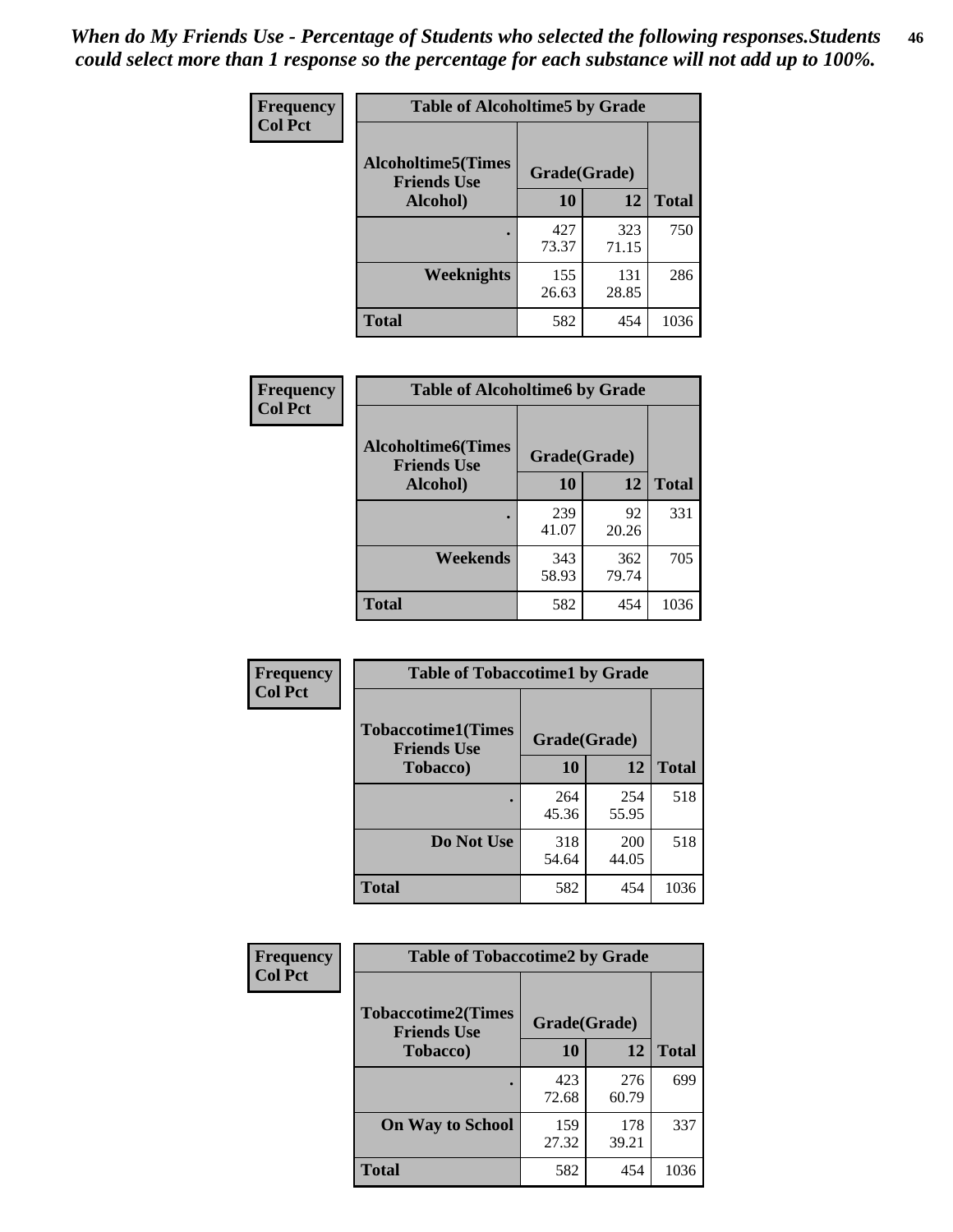*When do My Friends Use - Percentage of Students who selected the following responses.Students could select more than 1 response so the percentage for each substance will not add up to 100%.* **47**

| <b>Frequency</b> | <b>Table of Tobaccotime3 by Grade</b>           |              |              |              |  |
|------------------|-------------------------------------------------|--------------|--------------|--------------|--|
| <b>Col Pct</b>   | <b>Tobaccotime3(Times</b><br><b>Friends Use</b> | Grade(Grade) |              |              |  |
|                  | <b>Tobacco</b> )                                | 10           | 12           | <b>Total</b> |  |
|                  |                                                 | 471<br>80.93 | 367<br>80.84 | 838          |  |
|                  | <b>During School</b>                            | 111<br>19.07 | 87<br>19.16  | 198          |  |
|                  | <b>Total</b>                                    | 582          | 454          | 1036         |  |

| Frequency<br><b>Col Pct</b> | <b>Table of Tobaccotime4 by Grade</b> |              |              |              |
|-----------------------------|---------------------------------------|--------------|--------------|--------------|
|                             | <b>Tobaccotime4(Times</b>             | Grade(Grade) |              |              |
|                             | <b>Friends Use Tobacco)</b>           | 10           | 12           | <b>Total</b> |
|                             |                                       | 523<br>89.86 | 414<br>91.19 | 937          |
|                             | <b>On Way Home From School</b>        | 59<br>10.14  | 40<br>8.81   | 99           |
|                             | <b>Total</b>                          | 582          | 454          | 1036         |

| <b>Frequency</b> | <b>Table of Tobaccotime5 by Grade</b>            |              |              |              |
|------------------|--------------------------------------------------|--------------|--------------|--------------|
| <b>Col Pct</b>   | <b>Tobaccotime5</b> (Times<br><b>Friends Use</b> | Grade(Grade) |              |              |
|                  | <b>Tobacco</b> )                                 | 10           | 12           | <b>Total</b> |
|                  |                                                  | 371<br>63.75 | 240<br>52.86 | 611          |
|                  | Weeknights                                       | 211<br>36.25 | 214<br>47.14 | 425          |
|                  | <b>Total</b>                                     | 582          | 454          | 1036         |

| Frequency      | <b>Table of Tobaccotime6 by Grade</b>           |              |              |              |
|----------------|-------------------------------------------------|--------------|--------------|--------------|
| <b>Col Pct</b> | <b>Tobaccotime6(Times</b><br><b>Friends Use</b> | Grade(Grade) |              |              |
|                | <b>Tobacco</b> )                                | 10           | 12           | <b>Total</b> |
|                | ٠                                               | 340<br>58.42 | 219<br>48.24 | 559          |
|                | Weekends                                        | 242<br>41.58 | 235<br>51.76 | 477          |
|                | <b>Total</b>                                    | 582          | 454          | 1036         |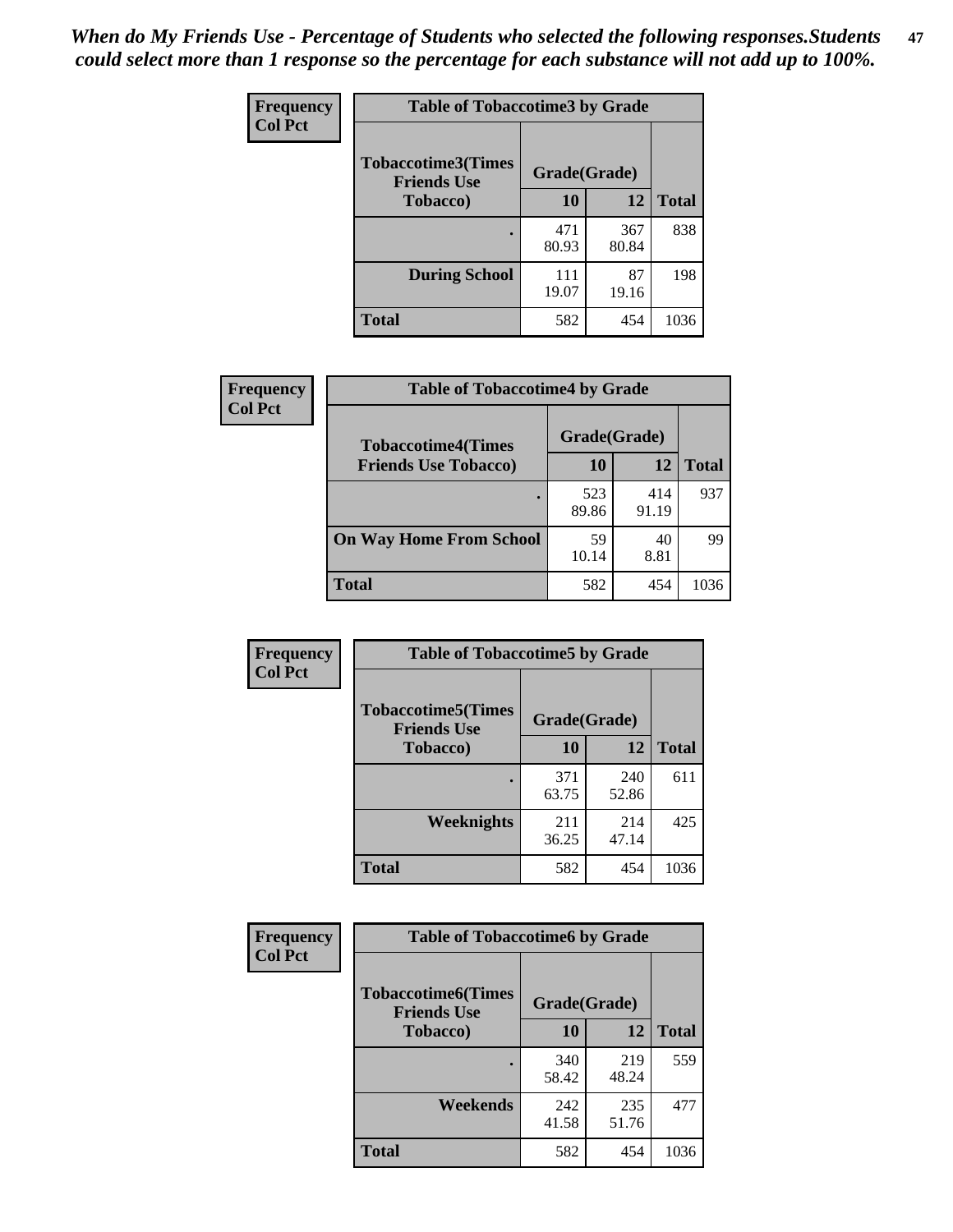| Frequency      | <b>Table of Marijuanatime1 by Grade</b>           |              |              |              |
|----------------|---------------------------------------------------|--------------|--------------|--------------|
| <b>Col Pct</b> | <b>Marijuanatime1(Times</b><br><b>Friends Use</b> | Grade(Grade) |              |              |
|                | Marijuana)                                        | 10           | 12           | <b>Total</b> |
|                |                                                   | 276<br>47.42 | 253<br>55.73 | 529          |
|                | Do Not Use                                        | 306<br>52.58 | 201<br>44.27 | 507          |
|                | <b>Total</b>                                      | 582          | 454          | 1036         |

| <b>Frequency</b> | <b>Table of Marijuanatime2 by Grade</b>           |              |              |              |
|------------------|---------------------------------------------------|--------------|--------------|--------------|
| <b>Col Pct</b>   | <b>Marijuanatime2(Times</b><br><b>Friends Use</b> | Grade(Grade) |              |              |
|                  | Marijuana)                                        | 10           | 12           | <b>Total</b> |
|                  |                                                   | 460<br>79.04 | 328<br>72.25 | 788          |
|                  | <b>On Way to School</b>                           | 122<br>20.96 | 126<br>27.75 | 248          |
|                  | <b>Total</b>                                      | 582          | 454          | 1036         |

| Frequency<br><b>Col Pct</b> | <b>Table of Marijuanatime3 by Grade</b>    |              |              |              |
|-----------------------------|--------------------------------------------|--------------|--------------|--------------|
|                             | Marijuanatime3(Times<br><b>Friends Use</b> | Grade(Grade) |              |              |
|                             | Marijuana)                                 | 10           | 12           | <b>Total</b> |
|                             |                                            | 501<br>86.08 | 395<br>87.00 | 896          |
|                             | <b>During School</b>                       | 81<br>13.92  | 59<br>13.00  | 140          |
|                             | Total                                      | 582          | 454          | 1036         |

| Frequency<br><b>Col Pct</b> | <b>Table of Marijuanatime4 by Grade</b> |              |              |       |
|-----------------------------|-----------------------------------------|--------------|--------------|-------|
|                             | <b>Marijuanatime4</b> (Times            | Grade(Grade) |              |       |
|                             | <b>Friends Use Marijuana</b> )          | 10           | 12           | Total |
|                             |                                         | 446<br>76.63 | 330<br>72.69 | 776   |
|                             | <b>On Way Home From School</b>          | 136<br>23.37 | 124<br>27.31 | 260   |
|                             | <b>Total</b>                            | 582          | 454          | 1036  |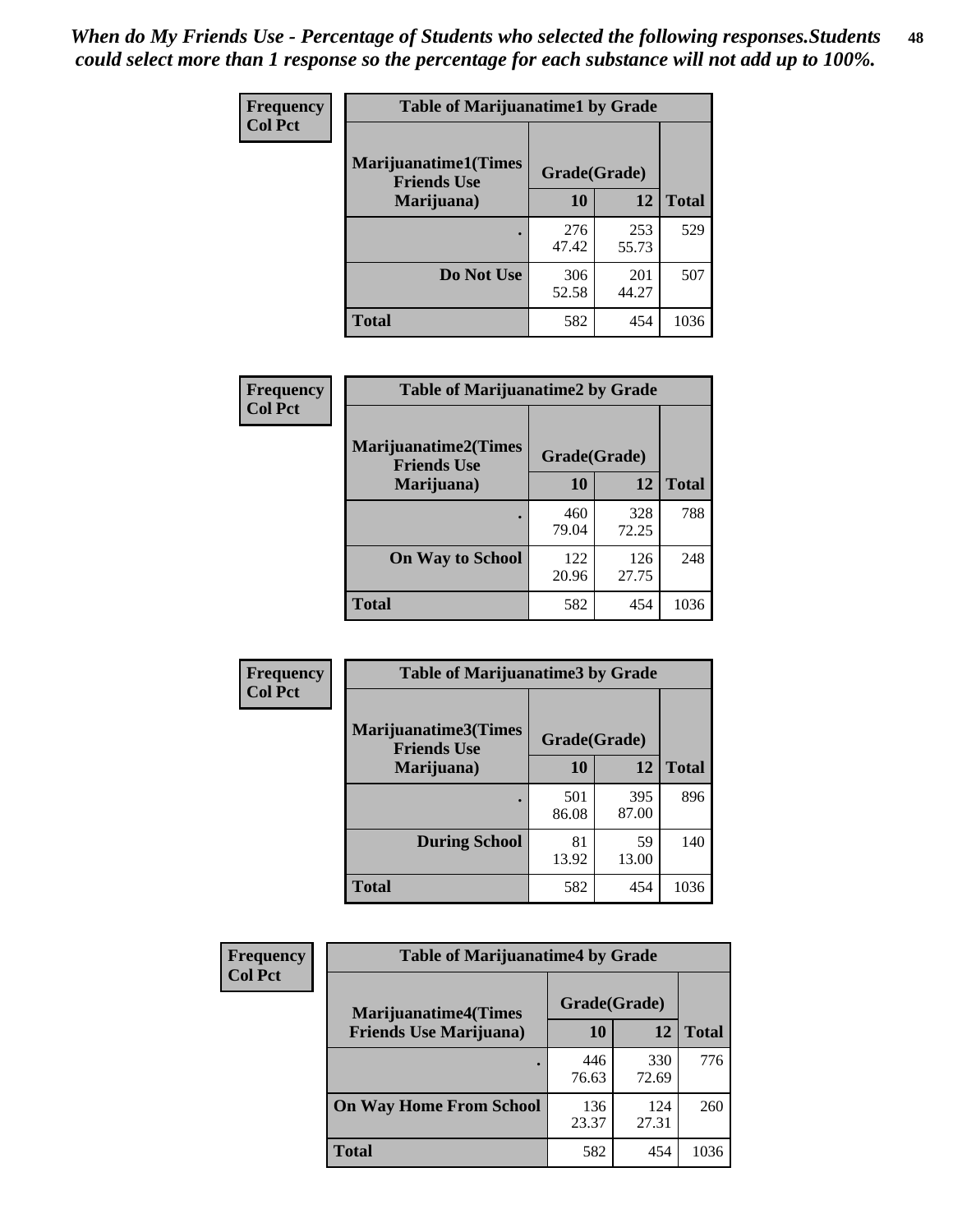| Frequency      | <b>Table of Marijuanatime5 by Grade</b>            |              |              |              |
|----------------|----------------------------------------------------|--------------|--------------|--------------|
| <b>Col Pct</b> | <b>Marijuanatime5</b> (Times<br><b>Friends Use</b> | Grade(Grade) |              |              |
|                | Marijuana)                                         | 10           | 12           | <b>Total</b> |
|                |                                                    | 393<br>67.53 | 264<br>58.15 | 657          |
|                | Weeknights                                         | 189<br>32.47 | 190<br>41.85 | 379          |
|                | <b>Total</b>                                       | 582          | 454          | 1036         |

| <b>Frequency</b><br><b>Col Pct</b> | <b>Table of Marijuanatime6 by Grade</b>    |              |              |              |
|------------------------------------|--------------------------------------------|--------------|--------------|--------------|
|                                    | Marijuanatime6(Times<br><b>Friends Use</b> | Grade(Grade) |              |              |
|                                    | Marijuana)                                 | <b>10</b>    | 12           | <b>Total</b> |
|                                    |                                            | 321<br>55.15 | 197<br>43.39 | 518          |
|                                    | Weekends                                   | 261<br>44.85 | 257<br>56.61 | 518          |
|                                    | <b>Total</b>                               | 582          | 454          | 1036         |

| Frequency      | <b>Table of Otherdrugtime1 by Grade</b>                 |              |              |              |
|----------------|---------------------------------------------------------|--------------|--------------|--------------|
| <b>Col Pct</b> | <b>Otherdrugtime1(Times</b><br><b>Friends Use Other</b> | Grade(Grade) |              |              |
|                | <b>Illegal Drugs</b> )                                  | 10           | 12           | <b>Total</b> |
|                |                                                         | 181<br>31.10 | 115<br>25.33 | 296          |
|                | Do Not Use                                              | 401<br>68.90 | 339<br>74.67 | 740          |
|                | <b>Total</b>                                            | 582          | 454          | 1036         |

| Frequency      | <b>Table of Otherdrugtime2 by Grade</b>                 |              |              |              |  |  |
|----------------|---------------------------------------------------------|--------------|--------------|--------------|--|--|
| <b>Col Pct</b> | <b>Otherdrugtime2(Times</b><br><b>Friends Use Other</b> | Grade(Grade) |              |              |  |  |
|                | <b>Illegal Drugs</b> )                                  | 10           | 12           | <b>Total</b> |  |  |
|                |                                                         | 502<br>86.25 | 410<br>90.31 | 912          |  |  |
|                | <b>On Way to School</b>                                 | 80<br>13.75  | 44<br>9.69   | 124          |  |  |
|                | Total                                                   | 582          | 454          | 1036         |  |  |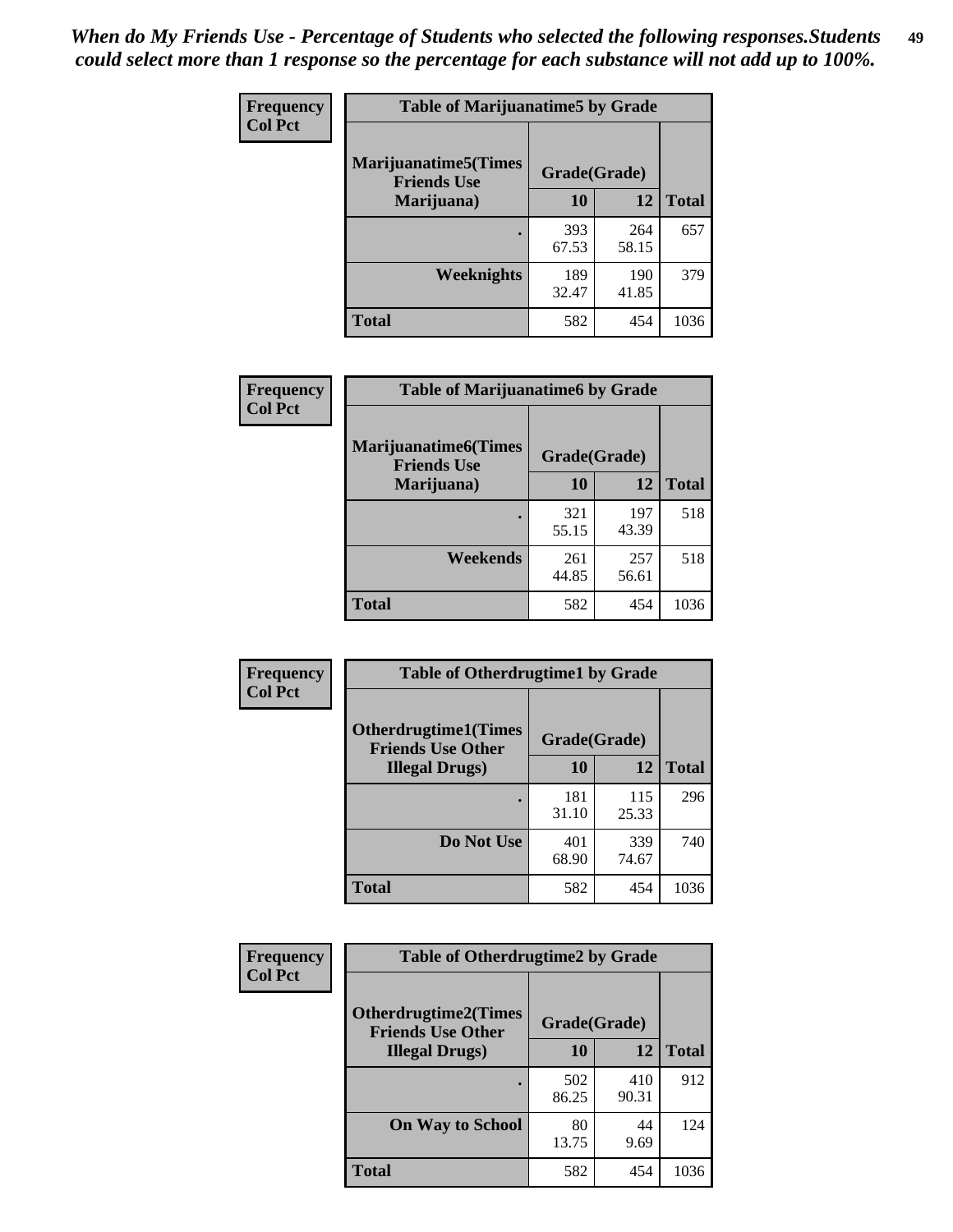| <b>Frequency</b> | <b>Table of Otherdrugtime3 by Grade</b>          |              |              |              |  |  |
|------------------|--------------------------------------------------|--------------|--------------|--------------|--|--|
| <b>Col Pct</b>   | Otherdrugtime3(Times<br><b>Friends Use Other</b> | Grade(Grade) |              |              |  |  |
|                  | <b>Illegal Drugs</b> )                           | 10           | 12           | <b>Total</b> |  |  |
|                  |                                                  | 507<br>87.11 | 421<br>92.73 | 928          |  |  |
|                  | <b>During School</b>                             | 75<br>12.89  | 33<br>7.27   | 108          |  |  |
|                  | Total                                            | 582          | 454          | 1036         |  |  |

| <b>Frequency</b> | <b>Table of Otherdrugtime4 by Grade</b>                         |              |              |              |  |  |
|------------------|-----------------------------------------------------------------|--------------|--------------|--------------|--|--|
| <b>Col Pct</b>   | <b>Otherdrugtime4(Times</b><br><b>Friends Use Other Illegal</b> | Grade(Grade) |              |              |  |  |
|                  | Drugs)                                                          | 10           | 12           | <b>Total</b> |  |  |
|                  | $\bullet$                                                       | 505<br>86.77 | 402<br>88.55 | 907          |  |  |
|                  | <b>On Way Home From School</b>                                  | 77<br>13.23  | 52<br>11.45  | 129          |  |  |
|                  | <b>Total</b>                                                    | 582          | 454          | 1036         |  |  |

| <b>Frequency</b> | <b>Table of Otherdrugtime5 by Grade</b>                  |              |              |              |  |  |
|------------------|----------------------------------------------------------|--------------|--------------|--------------|--|--|
| <b>Col Pct</b>   | <b>Otherdrugtime5</b> (Times<br><b>Friends Use Other</b> | Grade(Grade) |              |              |  |  |
|                  | <b>Illegal Drugs</b> )                                   | 10           | 12           | <b>Total</b> |  |  |
|                  |                                                          | 456<br>78.35 | 371<br>81.72 | 827          |  |  |
|                  | Weeknights                                               | 126<br>21.65 | 83<br>18.28  | 209          |  |  |
|                  | Total                                                    | 582          | 454          | 1036         |  |  |

| Frequency      | <b>Table of Otherdrugtime6 by Grade</b>                 |              |              |              |  |  |
|----------------|---------------------------------------------------------|--------------|--------------|--------------|--|--|
| <b>Col Pct</b> | <b>Otherdrugtime6(Times</b><br><b>Friends Use Other</b> | Grade(Grade) |              |              |  |  |
|                | <b>Illegal Drugs</b> )                                  | 10           | 12           | <b>Total</b> |  |  |
|                |                                                         | 406<br>69.76 | 337<br>74.23 | 743          |  |  |
|                | Weekends                                                | 176<br>30.24 | 117<br>25.77 | 293          |  |  |
|                | <b>Total</b>                                            | 582          | 454          | 1036         |  |  |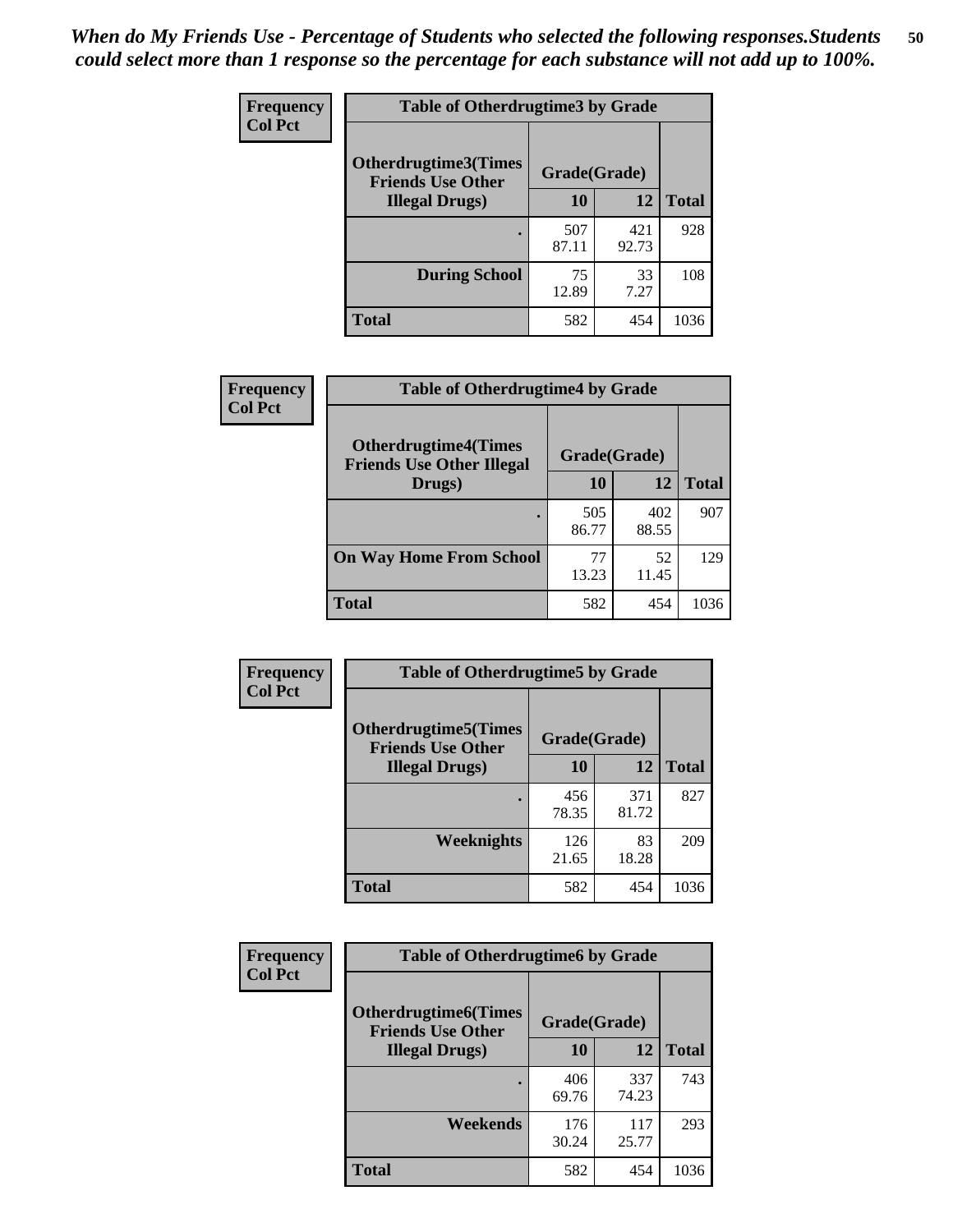| Frequency<br><b>Col Pct</b> | <b>Table of Educationalcohol by Grade</b>                                                                  |              |              |              |  |
|-----------------------------|------------------------------------------------------------------------------------------------------------|--------------|--------------|--------------|--|
|                             | Educationalcohol(I<br>have been taught<br>about alcohol,<br>tobacco,<br>and other drugs<br>within the last | Grade(Grade) |              |              |  |
|                             | vear at school)                                                                                            | 10           | 12           | <b>Total</b> |  |
|                             | Yes                                                                                                        | 506<br>86.94 | 202<br>44.49 | 708          |  |
|                             | N <sub>0</sub>                                                                                             | 76<br>13.06  | 252<br>55.51 | 328          |  |
|                             | <b>Total</b>                                                                                               | 582          | 454          | 1036         |  |

| Frequency      | <b>Table of Eversmoked by Grade</b>         |              |              |              |  |  |  |
|----------------|---------------------------------------------|--------------|--------------|--------------|--|--|--|
| <b>Col Pct</b> | Eversmoked(I<br>Grade(Grade)<br>have smoked |              |              |              |  |  |  |
|                | a cigarette)                                | 10           | 12           | <b>Total</b> |  |  |  |
|                | Yes                                         | 211<br>36.25 | 194<br>42.73 | 405          |  |  |  |
|                | N <sub>0</sub>                              | 371<br>63.75 | 260<br>57.27 | 631          |  |  |  |
|                | <b>Total</b>                                | 582          | 454          | 1036         |  |  |  |

| Frequency<br><b>Col Pct</b> | <b>Table of Drovedrinking by Grade</b>                                                                              |                    |              |              |  |  |
|-----------------------------|---------------------------------------------------------------------------------------------------------------------|--------------------|--------------|--------------|--|--|
|                             | Drovedrinking(In<br>the past 30 days I<br>have driven a car<br>or other vehicle<br>while I was<br>drinking alcohol) | Grade(Grade)<br>10 | 12           | <b>Total</b> |  |  |
|                             | <b>Yes</b>                                                                                                          | 30<br>5.15         | 45<br>9.91   | 75           |  |  |
|                             | N <sub>0</sub>                                                                                                      | 552<br>94.85       | 409<br>90.09 | 961          |  |  |
|                             | <b>Total</b>                                                                                                        | 582                | 454          | 1036         |  |  |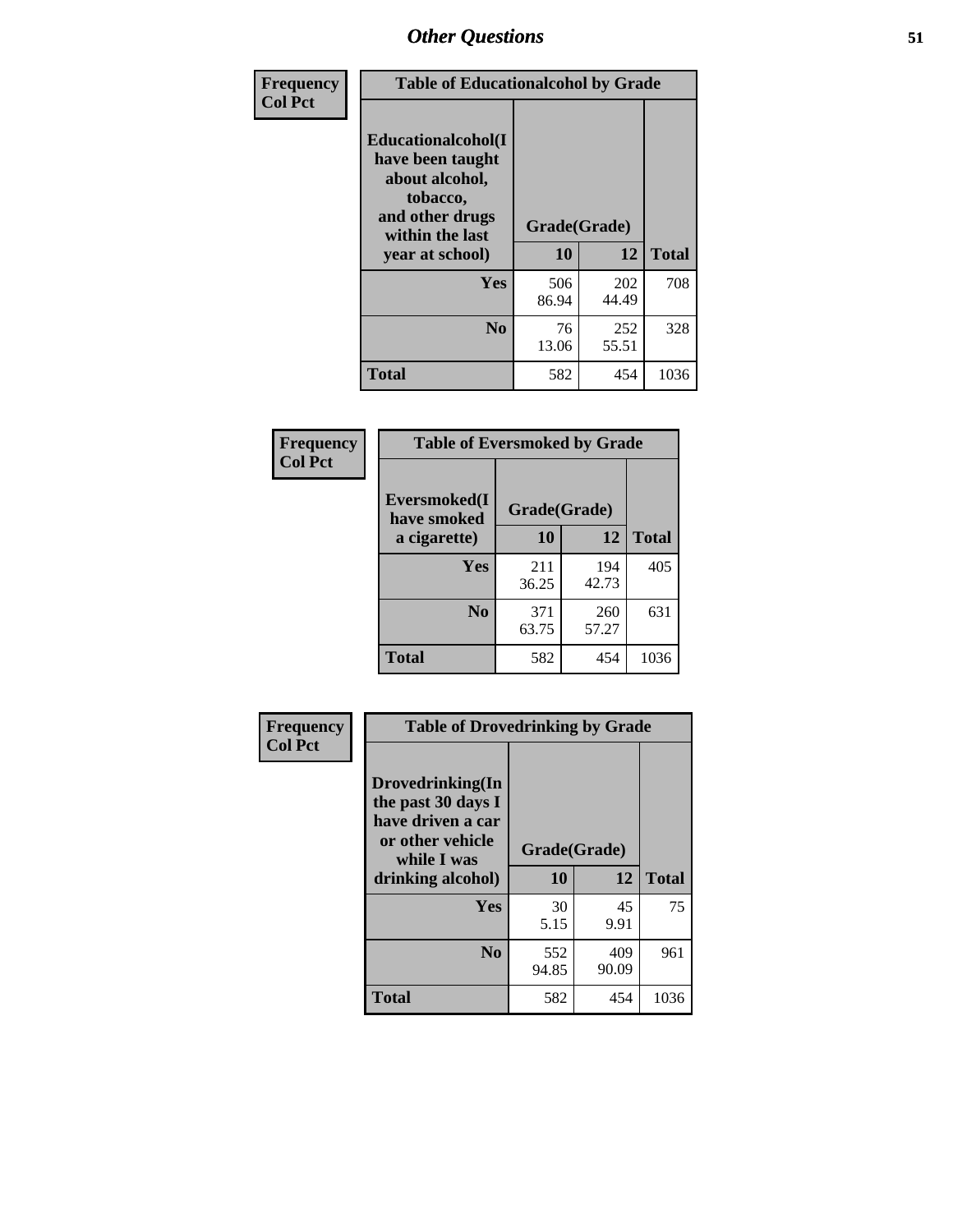| Frequency<br><b>Col Pct</b> | <b>Table of Rodedrinking by Grade</b>                                                                                      |              |              |              |  |  |
|-----------------------------|----------------------------------------------------------------------------------------------------------------------------|--------------|--------------|--------------|--|--|
|                             | Rodedrinking(In<br>the past 30 days<br>I have ridden in<br>a car with a<br>driver who had<br>Grade(Grade)<br>been drinking |              |              |              |  |  |
|                             | alcohol)                                                                                                                   | 10           | 12           | <b>Total</b> |  |  |
|                             | <b>Yes</b>                                                                                                                 | 126<br>21.65 | 98<br>21.59  | 224          |  |  |
|                             | N <sub>0</sub>                                                                                                             | 456<br>78.35 | 356<br>78.41 | 812          |  |  |
|                             | <b>Total</b>                                                                                                               | 582          | 454          | 1036         |  |  |

#### **Frequency Col Pct**

| <b>Table of Drugsschool by Grade</b>                                                                                      |              |       |              |  |  |  |
|---------------------------------------------------------------------------------------------------------------------------|--------------|-------|--------------|--|--|--|
| <b>Drugsschool</b> (During<br>the past 12 months,<br>I have been offered,<br>sold,<br>or given illegal<br>drugs on school | Grade(Grade) |       |              |  |  |  |
|                                                                                                                           |              |       |              |  |  |  |
| property)                                                                                                                 | 10           | 12    | <b>Total</b> |  |  |  |
| Yes                                                                                                                       | 149          | 94    | 243          |  |  |  |
|                                                                                                                           | 25.60        | 20.70 |              |  |  |  |
| N <sub>0</sub>                                                                                                            | 433          | 360   | 793          |  |  |  |
|                                                                                                                           | 74.40        | 79.30 |              |  |  |  |

| Frequency      | <b>Table of Helpbullied by Grade</b>                                   |                    |              |      |  |  |  |
|----------------|------------------------------------------------------------------------|--------------------|--------------|------|--|--|--|
| <b>Col Pct</b> | $Helpb$ ullied $(I$<br>would help<br>someone who was<br>being bullied) | Grade(Grade)<br>10 | <b>Total</b> |      |  |  |  |
|                |                                                                        |                    | 12           |      |  |  |  |
|                | <b>Strongly Agree</b>                                                  | 222<br>38.14       | 189<br>41.63 | 411  |  |  |  |
|                | <b>Somewhat Agree</b>                                                  | 258<br>44.33       | 199<br>43.83 | 457  |  |  |  |
|                | <b>Somewhat Disagree</b>                                               | 60<br>10.31        | 43<br>9.47   | 103  |  |  |  |
|                | <b>Strongly Disagree</b>                                               | 42<br>7.22         | 23<br>5.07   | 65   |  |  |  |
|                | <b>Total</b>                                                           | 582                | 454          | 1036 |  |  |  |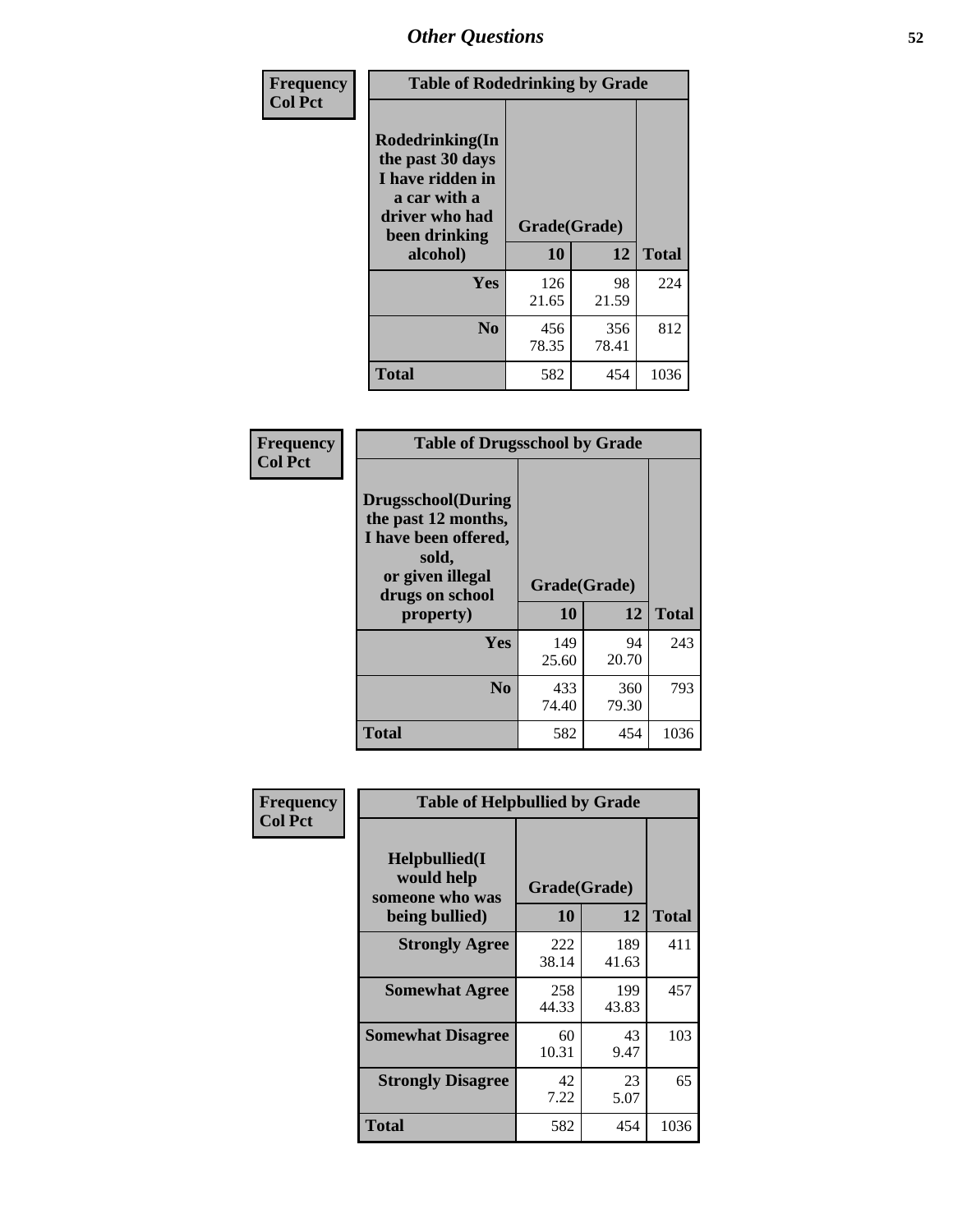| <b>Frequency</b><br><b>Row Pct</b> |              | <b>Table of Grade by Bingedrinking</b><br>Bingedrinking(I have drunk five or more<br>drinks of alcohol at one sitting during the<br>last 30 days) |                   |              |                              |                        |                        |                   |              |
|------------------------------------|--------------|---------------------------------------------------------------------------------------------------------------------------------------------------|-------------------|--------------|------------------------------|------------------------|------------------------|-------------------|--------------|
|                                    | Grade(Grade) | $\mathbf{0}$<br><b>Days</b>                                                                                                                       | 1 or<br>2<br>days | 3 to<br>days | $6 \text{ to }$<br>9<br>days | 10<br>to<br>19<br>days | 20<br>to<br>29<br>days | All<br>30<br>days | <b>Total</b> |
|                                    | <b>10</b>    | 504<br>86.60                                                                                                                                      | 17<br>2.92        | 10<br>1.72   | 15<br>2.58                   | 15<br>2.58             | 12<br>2.06             | 9<br>1.55         | 582          |
|                                    | 12           | 346<br>76.21                                                                                                                                      | 36<br>7.93        | 20<br>4.41   | 19<br>4.19                   | 14<br>3.08             | 13<br>2.86             | 6<br>1.32         | 454          |
|                                    | <b>Total</b> | 850                                                                                                                                               | 53                | 30           | 34                           | 29                     | 25                     | 15                | 1036         |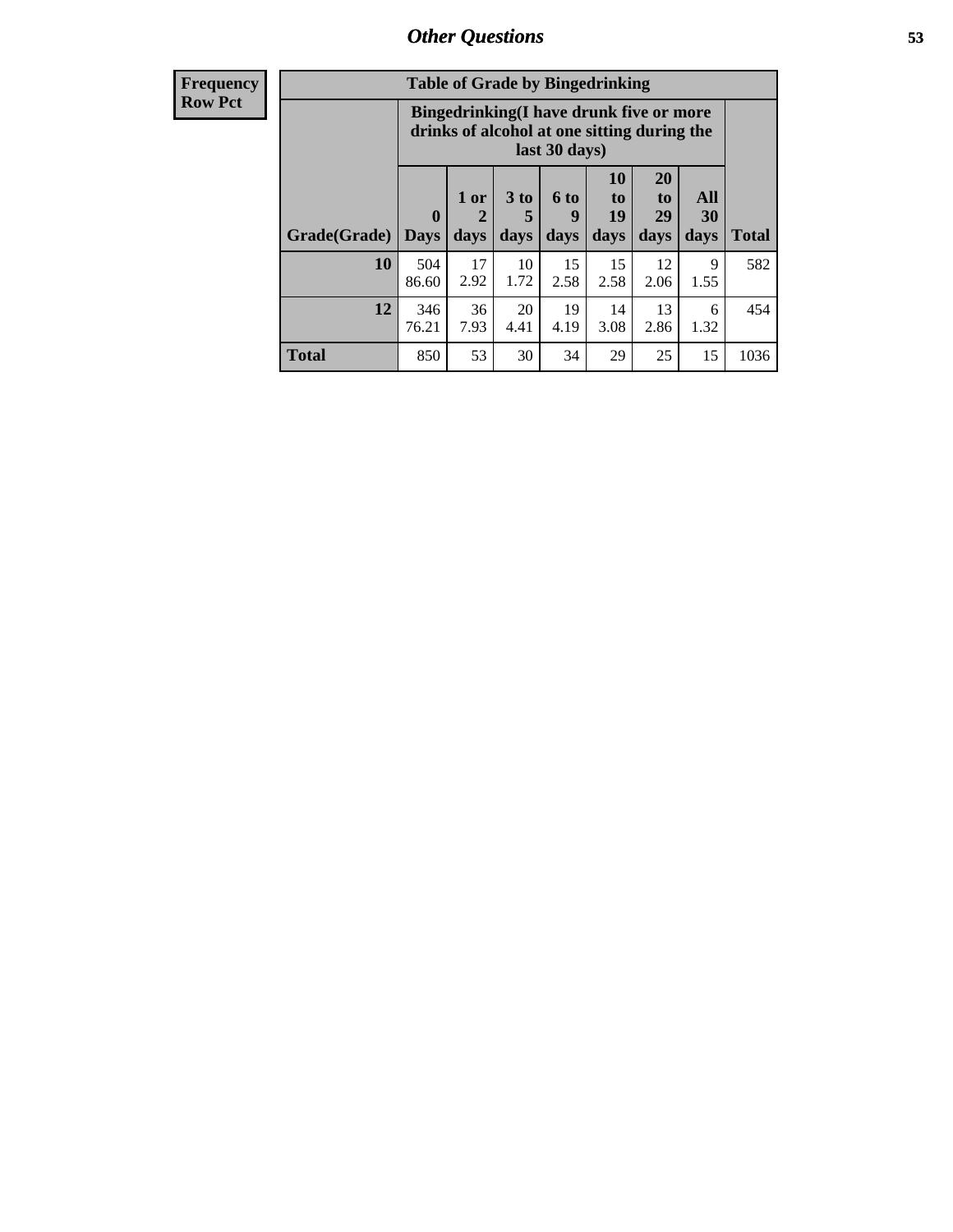### *Nutrition* **54**

| <b>Frequency</b><br>Row Pct |
|-----------------------------|
|                             |

| <b>Table of Grade by Dairy</b> |                          |                                                                                                                 |              |             |      |  |
|--------------------------------|--------------------------|-----------------------------------------------------------------------------------------------------------------|--------------|-------------|------|--|
|                                |                          | Dairy (I eat at least 3 servings of dairy<br>products each day)                                                 |              |             |      |  |
| Grade(Grade)                   | <b>Strongly</b><br>Agree | Somewhat  <br><b>Somewhat</b><br><b>Strongly</b><br><b>Disagree</b><br><b>Disagree</b><br><b>Total</b><br>Agree |              |             |      |  |
| 10                             | 178<br>30.58             | 231<br>39.69                                                                                                    | 100<br>17.18 | 73<br>12.54 | 582  |  |
| 12                             | 123<br>27.09             | 149<br>32.82                                                                                                    | 115<br>25.33 | 67<br>14.76 | 454  |  |
| <b>Total</b>                   | 301                      | 380                                                                                                             | 215          | 140         | 1036 |  |

| <b>Frequency</b> |  |
|------------------|--|
| <b>Row Pct</b>   |  |

| <b>Table of Grade by Fruitveg</b> |                          |                                                                          |                               |                                    |              |
|-----------------------------------|--------------------------|--------------------------------------------------------------------------|-------------------------------|------------------------------------|--------------|
|                                   |                          | Fruitveg(I eat at least 5 servings of fruits<br>and vegetables each day) |                               |                                    |              |
| Grade(Grade)                      | <b>Strongly</b><br>Agree | Agree                                                                    | Somewhat Somewhat<br>Disagree | <b>Strongly</b><br><b>Disagree</b> | <b>Total</b> |
| 10                                | 95<br>16.32              | 199<br>34.19                                                             | 175<br>30.07                  | 113<br>19.42                       | 582          |
| 12                                | 52<br>11.45              | 143<br>31.50                                                             | 158<br>34.80                  | 101<br>22.25                       | 454          |
| <b>Total</b>                      | 147                      | 342                                                                      | 333                           | 214                                | 1036         |

| Frequency      |              | <b>Table of Grade by Cafeteriahealthy</b> |                                                                       |                                        |                                    |              |  |
|----------------|--------------|-------------------------------------------|-----------------------------------------------------------------------|----------------------------------------|------------------------------------|--------------|--|
| <b>Row Pct</b> |              |                                           | Cafeteriahealthy (School meals in my<br>school cafeteria are healthy) |                                        |                                    |              |  |
|                | Grade(Grade) | <b>Strongly</b><br>Agree                  | Agree                                                                 | Somewhat   Somewhat<br><b>Disagree</b> | <b>Strongly</b><br><b>Disagree</b> | <b>Total</b> |  |
|                | 10           | 57<br>9.79                                | 166<br>28.52                                                          | 121<br>20.79                           | 238<br>40.89                       | 582          |  |
|                | 12           | 38<br>8.37                                | 144<br>31.72                                                          | 120<br>26.43                           | 152<br>33.48                       | 454          |  |
|                | <b>Total</b> | 95                                        | 310                                                                   | 241                                    | 390                                | 1036         |  |

| <b>Frequency</b> |
|------------------|
| <b>Row Pct</b>   |

| <b>Table of Grade by Cafeterianutrition</b> |                          |                                                                                           |                                    |                                    |              |  |
|---------------------------------------------|--------------------------|-------------------------------------------------------------------------------------------|------------------------------------|------------------------------------|--------------|--|
|                                             |                          | <b>Cafeterianutrition</b> (Facts about nutrition<br>are available in my school cafeteria) |                                    |                                    |              |  |
| Grade(Grade)                                | <b>Strongly</b><br>Agree | Somewhat  <br>Agree                                                                       | <b>Somewhat</b><br><b>Disagree</b> | <b>Strongly</b><br><b>Disagree</b> | <b>Total</b> |  |
| 10                                          | 133<br>22.85             | 196<br>33.68                                                                              | 128<br>21.99                       | 125<br>21.48                       | 582          |  |
| 12                                          | 109<br>24.01             | 156<br>34.36                                                                              | 99<br>21.81                        | 90<br>19.82                        | 454          |  |
| Total                                       | 242                      | 352                                                                                       | 227                                | 215                                | 1036         |  |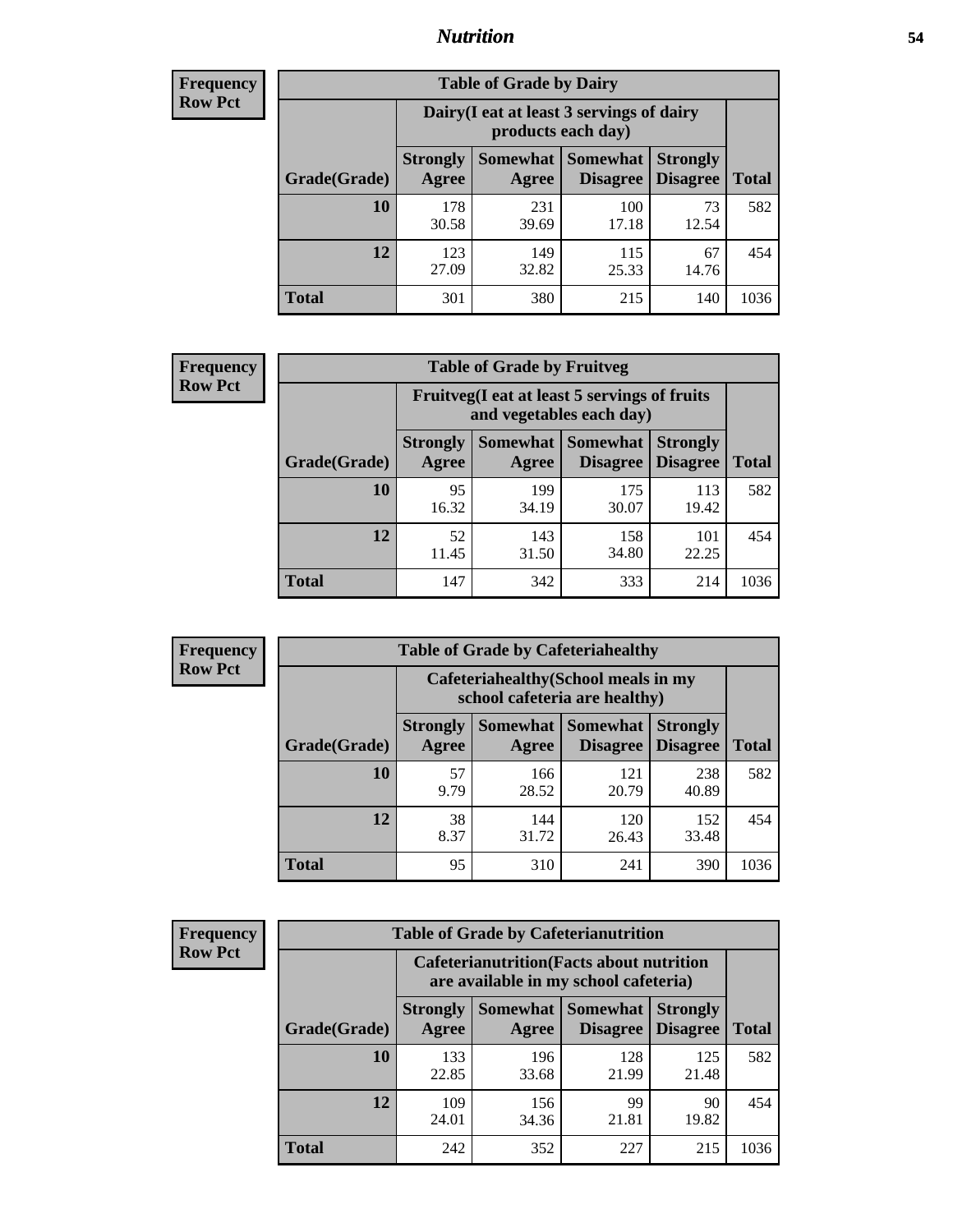### *Nutrition* **55**

| <b>Frequency</b> |
|------------------|
| <b>Row Pct</b>   |

| <b>Table of Grade by Schoollunch</b> |                          |                                                                 |                                    |                                    |              |  |
|--------------------------------------|--------------------------|-----------------------------------------------------------------|------------------------------------|------------------------------------|--------------|--|
|                                      |                          | Schoollunch(I eat school lunch three or<br>more times per week) |                                    |                                    |              |  |
| Grade(Grade)                         | <b>Strongly</b><br>Agree | Somewhat  <br>Agree                                             | <b>Somewhat</b><br><b>Disagree</b> | <b>Strongly</b><br><b>Disagree</b> | <b>Total</b> |  |
| 10                                   | 263<br>45.19             | 126<br>21.65                                                    | 48<br>8.25                         | 145<br>24.91                       | 582          |  |
| 12                                   | 119<br>26.21             | 60<br>13.22                                                     | 38<br>8.37                         | 237<br>52.20                       | 454          |  |
| <b>Total</b>                         | 382                      | 186                                                             | 86                                 | 382                                | 1036         |  |

| <b>Frequency</b> |  |
|------------------|--|
| <b>Row Pct</b>   |  |

| <b>Table of Grade by Foodchoices</b> |                          |                                                                            |                               |                                    |              |  |
|--------------------------------------|--------------------------|----------------------------------------------------------------------------|-------------------------------|------------------------------------|--------------|--|
|                                      |                          | <b>Foodchoices</b> (I make healthy food choices in<br>my school cafeteria) |                               |                                    |              |  |
| Grade(Grade)                         | <b>Strongly</b><br>Agree | Agree                                                                      | Somewhat Somewhat<br>Disagree | <b>Strongly</b><br><b>Disagree</b> | <b>Total</b> |  |
| 10                                   | 118<br>20.27             | 199<br>34.19                                                               | 114<br>19.59                  | 151<br>25.95                       | 582          |  |
| 12                                   | 62<br>13.66              | 135<br>29.74                                                               | 72<br>15.86                   | 185<br>40.75                       | 454          |  |
| Total                                | 180                      | 334                                                                        | 186                           | 336                                | 1036         |  |

| <b>Frequency</b> |
|------------------|
| Row Pct          |

| <b>Table of Grade by Wholewheat</b> |                          |                                                                                                             |                                    |                                    |              |  |
|-------------------------------------|--------------------------|-------------------------------------------------------------------------------------------------------------|------------------------------------|------------------------------------|--------------|--|
|                                     |                          | Wholewheat (There are whole wheat and<br>multigrain breads and cereals available in<br>my school cafeteria) |                                    |                                    |              |  |
| Grade(Grade)                        | <b>Strongly</b><br>Agree | Somewhat  <br>Agree                                                                                         | <b>Somewhat</b><br><b>Disagree</b> | <b>Strongly</b><br><b>Disagree</b> | <b>Total</b> |  |
| 10                                  | 228<br>39.18             | 195<br>33.51                                                                                                | 82<br>14.09                        | 77<br>13.23                        | 582          |  |
| 12                                  | 160<br>35.24             | 161<br>35.46                                                                                                | 60<br>13.22                        | 73<br>16.08                        | 454          |  |
| <b>Total</b>                        | 388                      | 356                                                                                                         | 142                                | 150                                | 1036         |  |

٦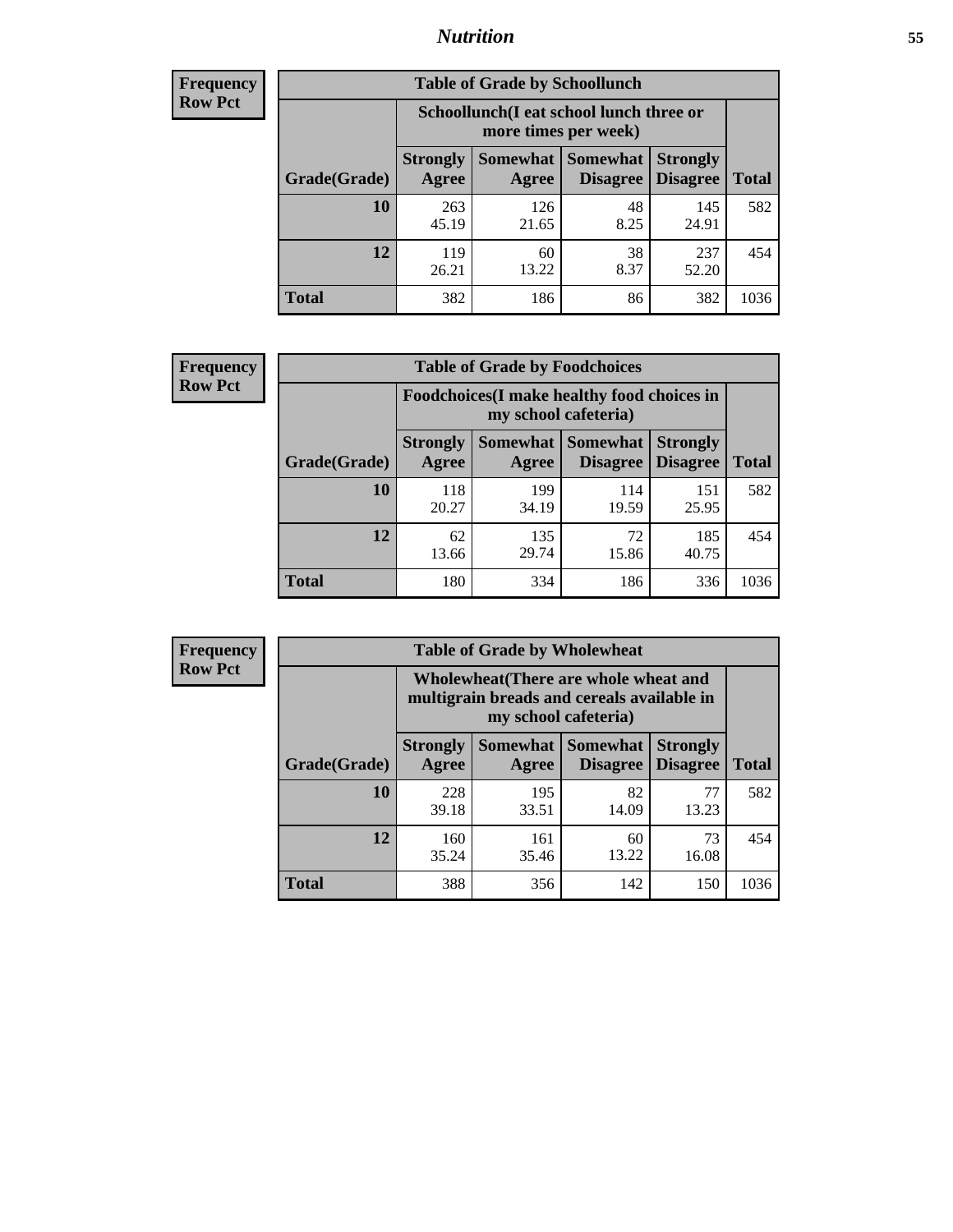### *Nutrition* **56**

**Frequency Row Pct**

| <b>Table of Grade by Healthyvending</b> |                                                                                                                                               |                          |                                    |                                    |              |  |
|-----------------------------------------|-----------------------------------------------------------------------------------------------------------------------------------------------|--------------------------|------------------------------------|------------------------------------|--------------|--|
|                                         | Healthyvending (If only healthy snacks and<br>beverages were available in the vending<br>machines during the school day,<br>I would buy them) |                          |                                    |                                    |              |  |
| Grade(Grade)                            | <b>Strongly</b><br>Agree                                                                                                                      | <b>Somewhat</b><br>Agree | <b>Somewhat</b><br><b>Disagree</b> | <b>Strongly</b><br><b>Disagree</b> | <b>Total</b> |  |
| 10                                      | 178<br>30.58                                                                                                                                  | 167<br>28.69             | 82<br>14.09                        | 155<br>26.63                       | 582          |  |
| 12                                      | 95<br>20.93                                                                                                                                   | 132<br>29.07             | 75<br>16.52                        | 152<br>33.48                       | 454          |  |
| Total                                   | 273                                                                                                                                           | 299                      | 157                                | 307                                | 1036         |  |

**Frequency Row Pct**

| <b>Table of Grade by Schoolbreakfast</b> |                                                                                                                                         |                          |                                    |                                    |              |  |
|------------------------------------------|-----------------------------------------------------------------------------------------------------------------------------------------|--------------------------|------------------------------------|------------------------------------|--------------|--|
|                                          | Schoolbreakfast (If breakfast were<br>available at school,<br>but outside the cafeteria,<br>I would eat breakfast at school more often) |                          |                                    |                                    |              |  |
| Grade(Grade)                             | <b>Strongly</b><br>Agree                                                                                                                | <b>Somewhat</b><br>Agree | <b>Somewhat</b><br><b>Disagree</b> | <b>Strongly</b><br><b>Disagree</b> | <b>Total</b> |  |
| 10                                       | 187<br>32.13                                                                                                                            | 155<br>26.63             | 101<br>17.35                       | 139<br>23.88                       | 582          |  |
| 12                                       | 113<br>24.89                                                                                                                            | 113<br>24.89             | 69<br>15.20                        | 159<br>35.02                       | 454          |  |
| <b>Total</b>                             | 300                                                                                                                                     | 268                      | 170                                | 298                                | 1036         |  |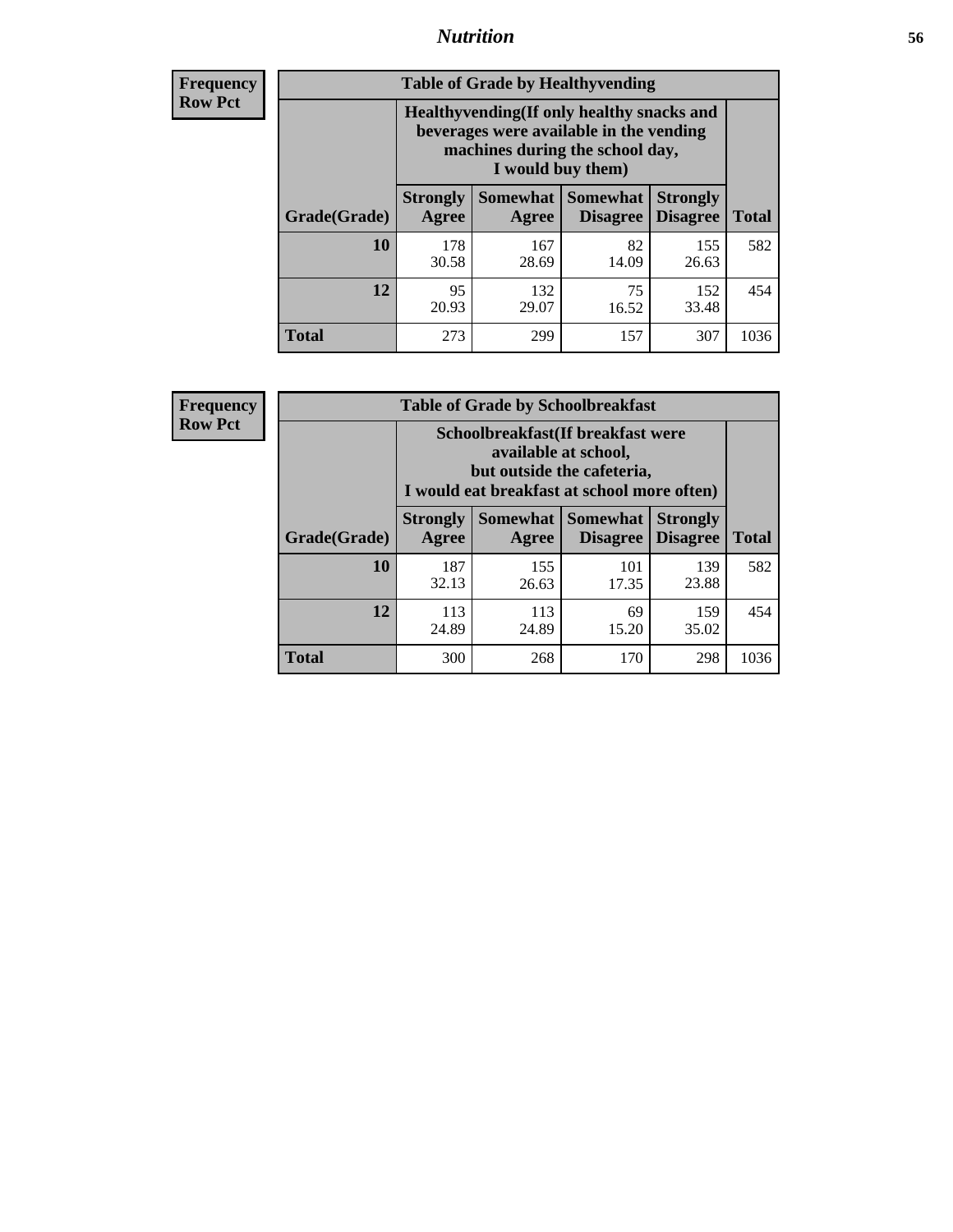| Frequency<br><b>Col Pct</b> | <b>Table of Educationaids by Grade</b>                                                                    |                    |              |              |
|-----------------------------|-----------------------------------------------------------------------------------------------------------|--------------------|--------------|--------------|
|                             | <b>Educationaids</b> (I<br>have been<br>taught about<br><b>HIV/AIDS</b> at<br>school in the<br>past year) | Grade(Grade)<br>10 | 12           | <b>Total</b> |
|                             | Yes                                                                                                       | 517<br>88.83       | 199<br>43.83 | 716          |
|                             | N <sub>0</sub>                                                                                            | 65<br>11.17        | 255<br>56.17 | 320          |
|                             | <b>Total</b>                                                                                              | 582                | 454          | 1036         |

| Frequency      | <b>Table of Educationcharacter by Grade</b>      |              |              |              |
|----------------|--------------------------------------------------|--------------|--------------|--------------|
| <b>Col Pct</b> | <b>Educationcharacter(I)</b><br>have been taught |              |              |              |
|                | about character<br>education in the past         | Grade(Grade) |              |              |
|                | year at school)                                  | 10           | 12           | <b>Total</b> |
|                | Yes                                              | 442<br>75.95 | 260<br>57.27 | 702          |
|                | N <sub>0</sub>                                   | 140<br>24.05 | 194<br>42.73 | 334          |
|                | <b>Total</b>                                     | 582          | 454          | 1036         |

| Frequency      | <b>Table of Gradcoach1 by Grade</b> |              |              |              |
|----------------|-------------------------------------|--------------|--------------|--------------|
| <b>Col Pct</b> | Gradcoach1(I<br>know who my         | Grade(Grade) |              |              |
|                | <b>Graduation</b><br>Coach is)      | 10           | 12           | <b>Total</b> |
|                | Yes                                 | 148<br>25.43 | 267<br>58.81 | 415          |
|                | N <sub>0</sub>                      | 434<br>74.57 | 187<br>41.19 | 621          |
|                | <b>Total</b>                        | 582          | 454          | 1036         |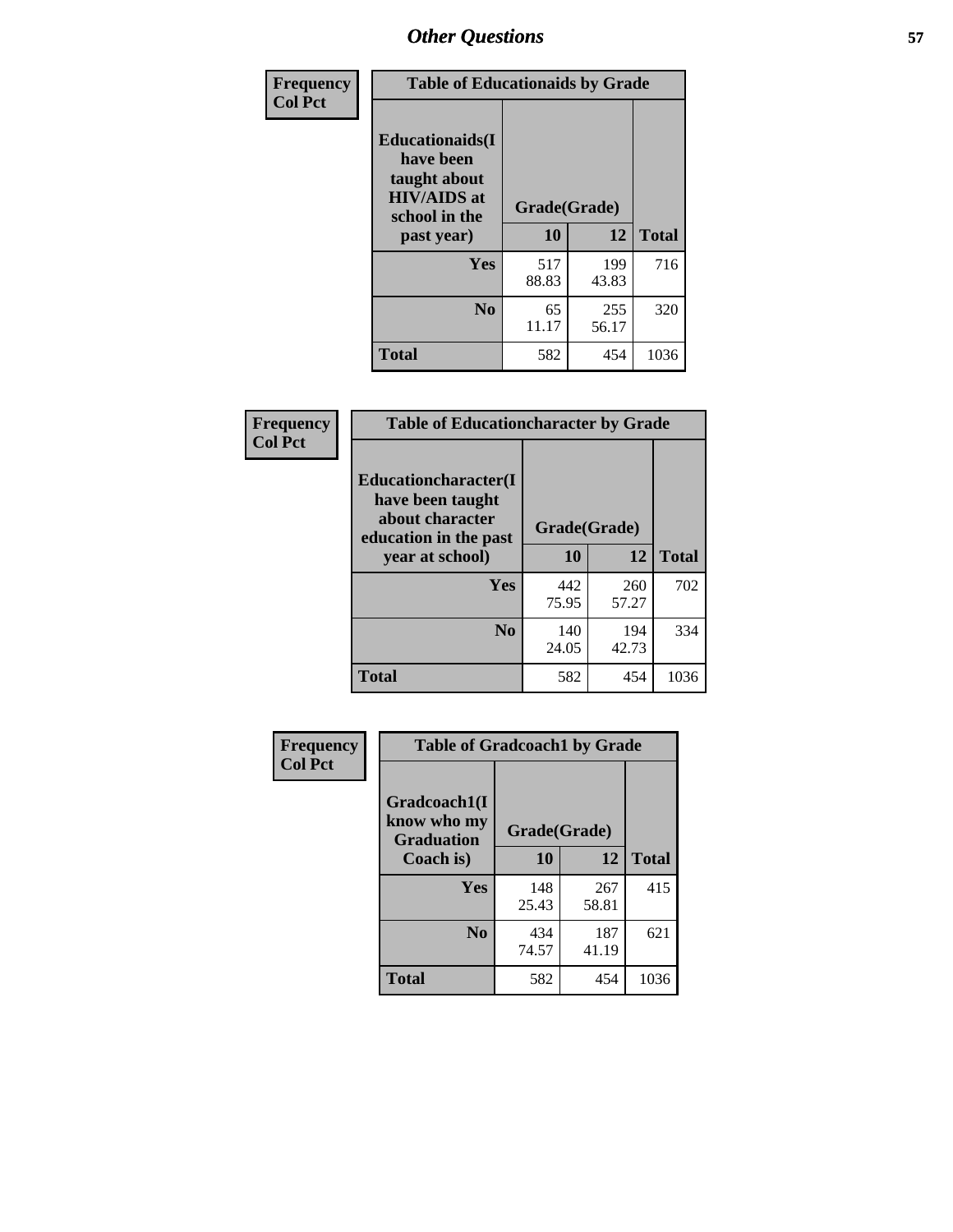| Frequency      | <b>Table of Gradcoach2 by Grade</b> |              |              |              |
|----------------|-------------------------------------|--------------|--------------|--------------|
| <b>Col Pct</b> |                                     |              |              |              |
|                | Gradcoach2(I<br>have                |              |              |              |
|                | contacted my<br><b>Graduation</b>   | Grade(Grade) |              |              |
|                | Coach)                              | 10           | 12           | <b>Total</b> |
|                | Yes                                 | 62<br>10.65  | 128<br>28.19 | 190          |
|                | N <sub>0</sub>                      | 520<br>89.35 | 326<br>71.81 | 846          |
|                | <b>Total</b>                        | 582          | 454          | 1036         |

| Frequency<br><b>Col Pct</b> | <b>Table of Gradcoach3 by Grade</b>                                         |              |              |              |
|-----------------------------|-----------------------------------------------------------------------------|--------------|--------------|--------------|
|                             | Gradcoach3(I<br>have received<br>assistance<br>from my<br><b>Graduation</b> | Grade(Grade) |              |              |
|                             | Coach)                                                                      | 10           | 12           | <b>Total</b> |
|                             | <b>Yes</b>                                                                  | 54<br>9.28   | 105<br>23.13 | 159          |
|                             | N <sub>0</sub>                                                              | 189<br>32.47 | 117<br>25.77 | 306          |
|                             | Don't know                                                                  | 339<br>58.25 | 232<br>51.10 | 571          |
|                             | <b>Total</b>                                                                | 582          | 454          | 1036         |

| Frequency      | <b>Table of Selfharm by Grade</b>                                                                                                                                               |                    |              |              |
|----------------|---------------------------------------------------------------------------------------------------------------------------------------------------------------------------------|--------------------|--------------|--------------|
| <b>Col Pct</b> | <b>Selfharm</b> (During<br>the past 12<br>months,<br>I harmed myself<br>on purpose<br>Suicideconsider<br>During the past<br>12 months,<br>I seriously<br>considered<br>suicide) | Grade(Grade)<br>10 | 12           | <b>Total</b> |
|                | Yes                                                                                                                                                                             | 59<br>10.14        | 31<br>6.83   | 90           |
|                | N <sub>0</sub>                                                                                                                                                                  | 523<br>89.86       | 423<br>93.17 | 946          |
|                | <b>Total</b>                                                                                                                                                                    | 582                | 454          | 1036         |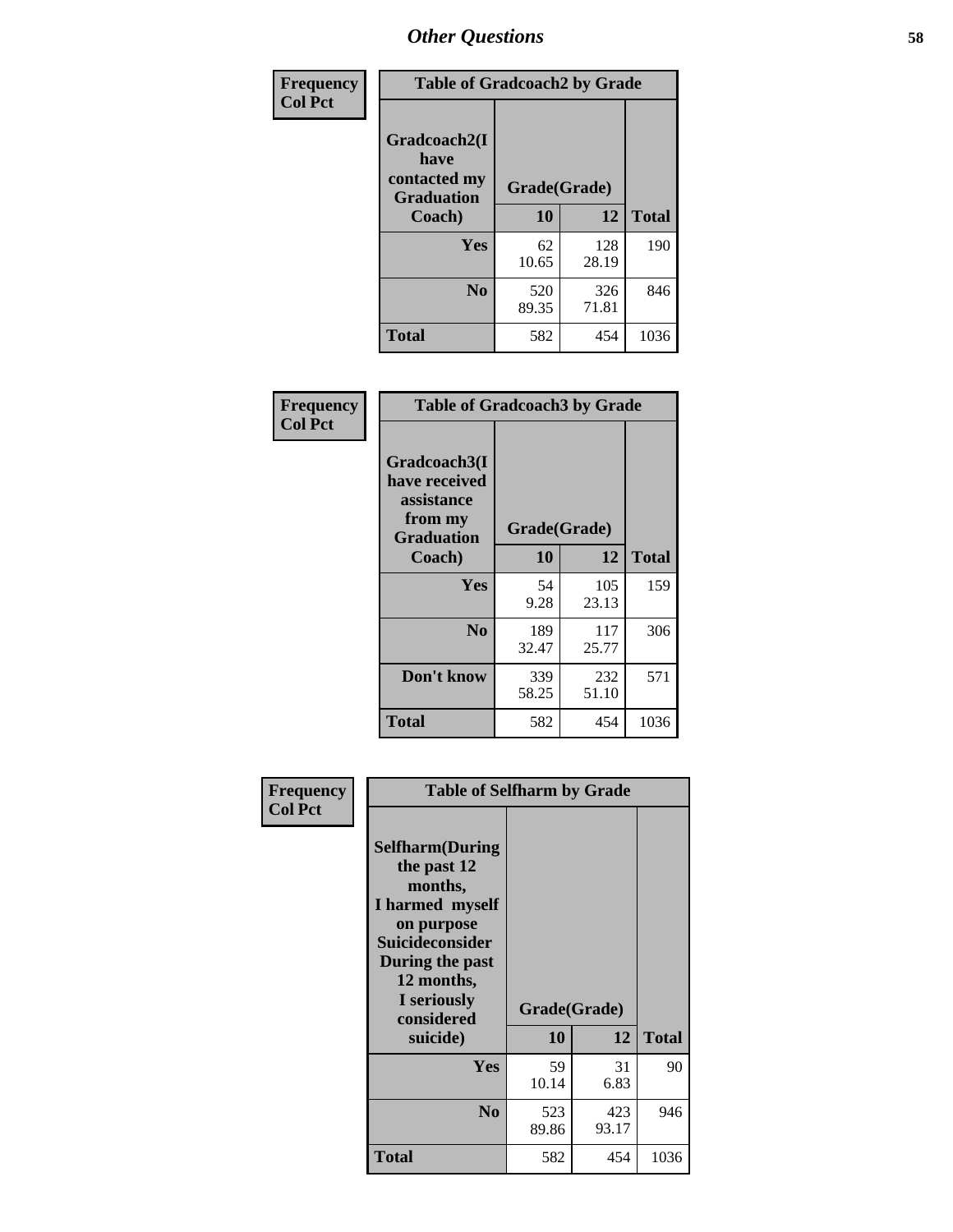| <b>Frequency</b> | <b>Table of Suicideconsider by Grade</b> |              |              |              |
|------------------|------------------------------------------|--------------|--------------|--------------|
| <b>Col Pct</b>   |                                          | Grade(Grade) |              |              |
|                  | Suicideconsider                          | <b>10</b>    | 12           | <b>Total</b> |
|                  | Yes                                      | 60<br>10.31  | 42<br>9.25   | 102          |
|                  | N <sub>0</sub>                           | 522<br>89.69 | 412<br>90.75 | 934          |
|                  | Total                                    | 582          | 454          | 1036         |

| Frequency      | <b>Table of Suicideattempt by Grade</b>              |              |              |              |
|----------------|------------------------------------------------------|--------------|--------------|--------------|
| <b>Col Pct</b> | Suicideattempt(I<br>have attempted<br>suicide in the | Grade(Grade) |              |              |
|                | last year)                                           | 10           | 12           | <b>Total</b> |
|                | Yes                                                  | 42<br>7.22   | 23<br>5.07   | 65           |
|                | $\bf No$                                             | 540<br>92.78 | 431<br>94.93 | 971          |
|                | <b>Total</b>                                         | 582          | 454          | 1036         |

| Frequency      | <b>Table of Instantmessaged by Grade</b>               |              |              |              |
|----------------|--------------------------------------------------------|--------------|--------------|--------------|
| <b>Col Pct</b> | Instantmessaged(I<br>have instant<br>messaged people I | Grade(Grade) |              |              |
|                | do not even know)                                      | 10           | 12           | <b>Total</b> |
|                | Yes                                                    | 222<br>38.14 | 154<br>33.92 | 376          |
|                | N <sub>0</sub>                                         | 360<br>61.86 | 300<br>66.08 | 660          |
|                | <b>Total</b>                                           | 582          | 454          | 1036         |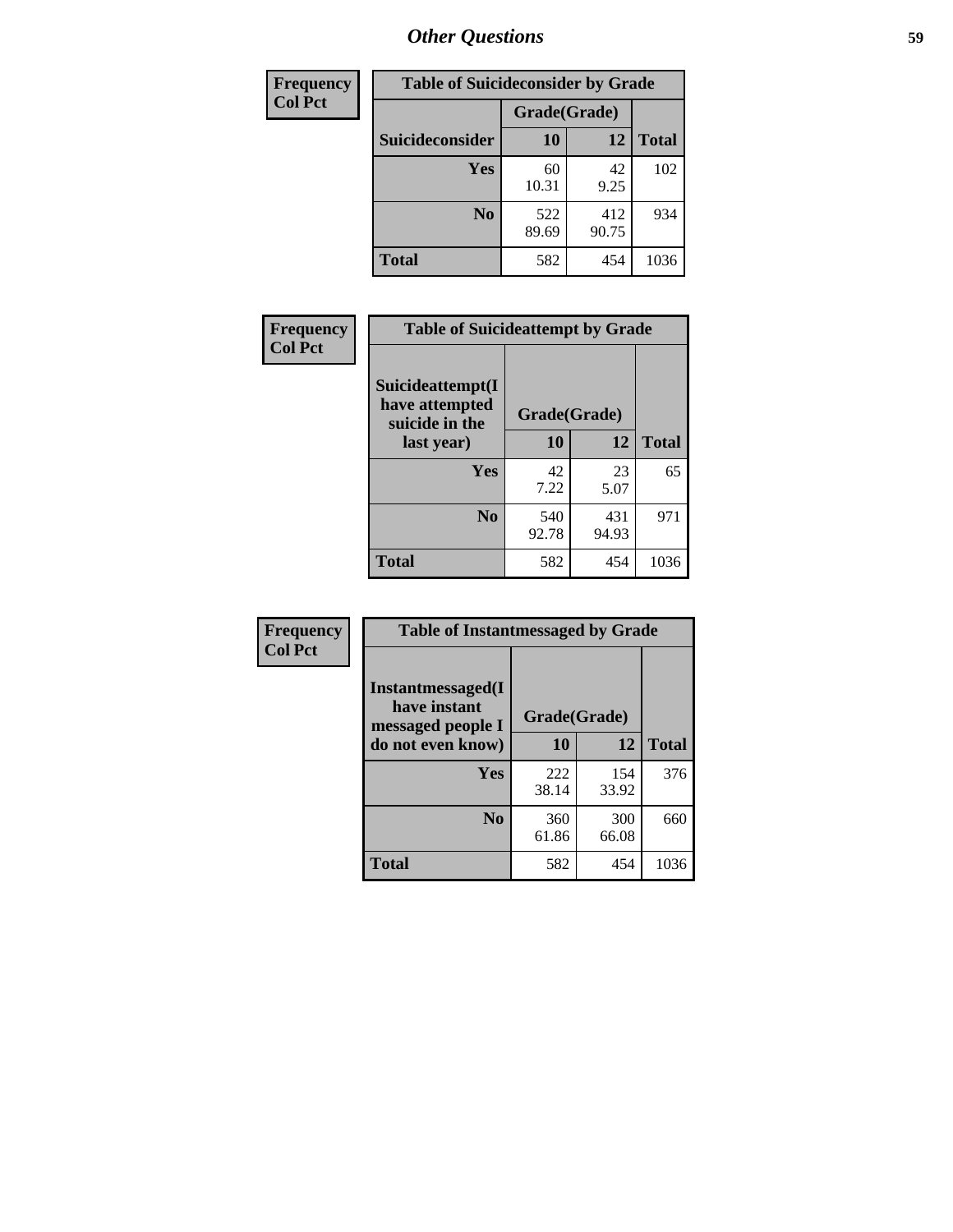| Frequency      | <b>Table of Getsalong by Grade</b>                          |              |              |              |  |  |  |
|----------------|-------------------------------------------------------------|--------------|--------------|--------------|--|--|--|
| <b>Col Pct</b> | <b>Getsalong</b> (I get<br>along with other<br>students and |              | Grade(Grade) |              |  |  |  |
|                | adults)                                                     | 10           | 12           | <b>Total</b> |  |  |  |
|                | <b>Strongly Agree</b>                                       | 275<br>47.25 | 259<br>57.05 | 534          |  |  |  |
|                | <b>Somewhat Agree</b>                                       | 240<br>41.24 | 170<br>37.44 | 410          |  |  |  |
|                | <b>Somewhat Disagree</b>                                    | 40<br>6.87   | 13<br>2.86   | 53           |  |  |  |
|                | <b>Strongly Disagree</b>                                    | 27<br>4.64   | 12<br>2.64   | 39           |  |  |  |
|                | Total                                                       | 582          | 454          | 1036         |  |  |  |

| Frequency<br>  Col Pct |
|------------------------|

| <b>Table of Safehome by Grade</b> |                    |              |      |  |  |  |  |  |  |
|-----------------------------------|--------------------|--------------|------|--|--|--|--|--|--|
| Safehome(I feel<br>safe at home)  | Grade(Grade)<br>10 | <b>Total</b> |      |  |  |  |  |  |  |
| <b>Strongly Agree</b>             | 374<br>64.26       | 327<br>72.03 | 701  |  |  |  |  |  |  |
| <b>Somewhat Agree</b>             | 150<br>25.77       | 90<br>19.82  | 240  |  |  |  |  |  |  |
| <b>Somewhat Disagree</b>          | 34<br>5.84         | 16<br>3.52   | 50   |  |  |  |  |  |  |
| <b>Strongly Disagree</b>          | 24<br>4.12         | 21<br>4.63   | 45   |  |  |  |  |  |  |
| <b>Total</b>                      | 582                | 454          | 1036 |  |  |  |  |  |  |

| Frequency      |                                                                                      | <b>Table of Adulttalk by Grade</b> |              |              |
|----------------|--------------------------------------------------------------------------------------|------------------------------------|--------------|--------------|
| <b>Col Pct</b> | <b>Adulttalk</b> (I<br>know an<br>adult at<br>school that<br>I can talk<br>with if I | Grade(Grade)                       |              |              |
|                | need help)                                                                           | 10                                 | 12           | <b>Total</b> |
|                | Yes                                                                                  | 382<br>65.64                       | 324<br>71.37 | 706          |
|                | N <sub>0</sub>                                                                       | 200<br>34.36                       | 130<br>28.63 | 330          |
|                | <b>Total</b>                                                                         | 582                                | 454          | 1036         |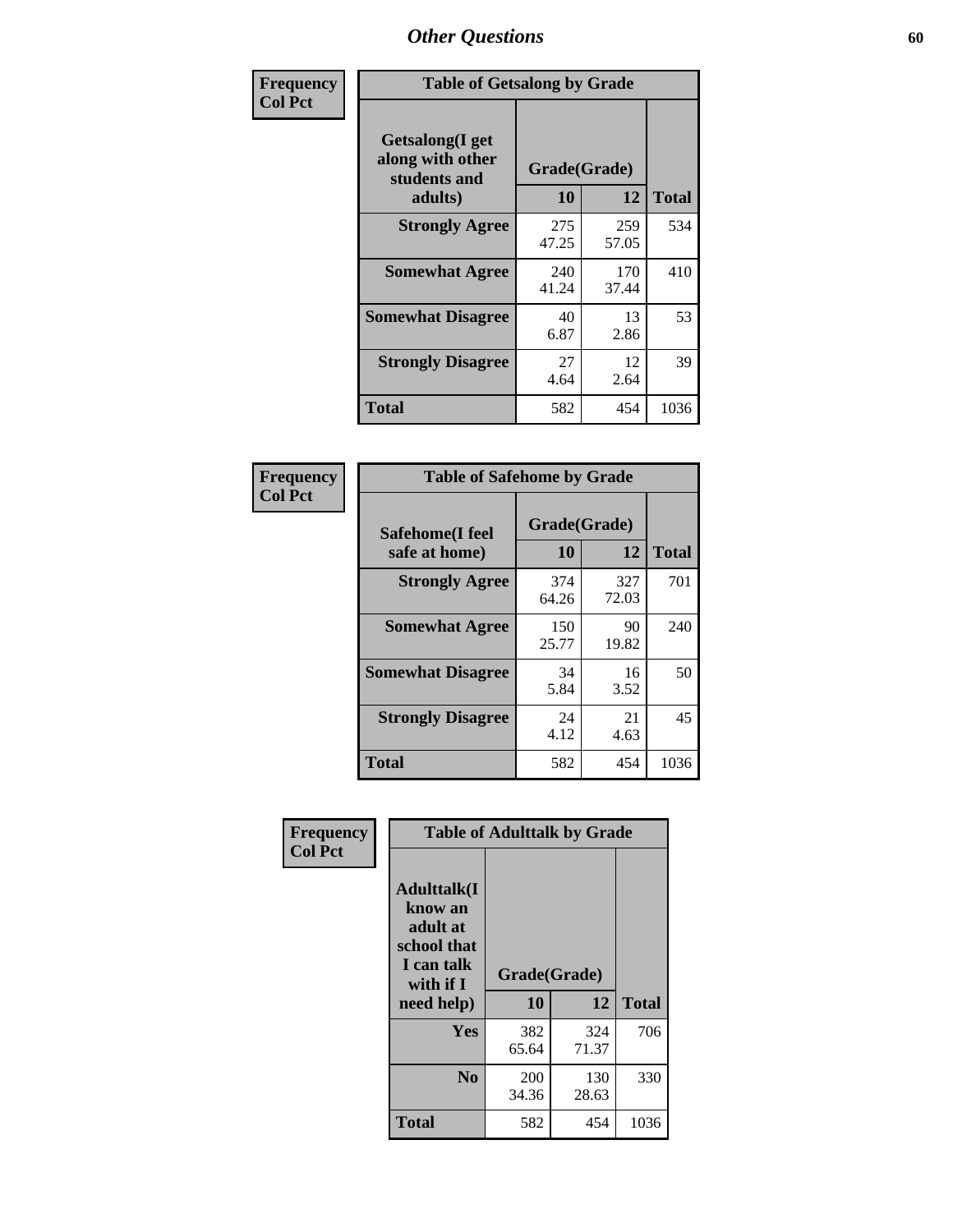**Frequency Row Pct**

| <b>Table of Grade by Tytime</b> |             |                                                                                         |             |              |             |             |              |  |  |  |  |
|---------------------------------|-------------|-----------------------------------------------------------------------------------------|-------------|--------------|-------------|-------------|--------------|--|--|--|--|
|                                 |             | Tytime (On an average school day,<br>how much unsupervised time do I spend watching TV) |             |              |             |             |              |  |  |  |  |
|                                 |             | <b>Less that</b>                                                                        |             | $2 - 3$      | $4 - 5$     | $6+$        |              |  |  |  |  |
| Grade(Grade)                    | None        | hour/day                                                                                | hour/day    | hours/day    | hours/day   | hours/day   | <b>Total</b> |  |  |  |  |
| 10                              | 78<br>13.40 | 82<br>14.09                                                                             | 89<br>15.29 | 175<br>30.07 | 69<br>11.86 | 89<br>15.29 | 582          |  |  |  |  |
| 12                              | 64<br>14.10 | 77<br>16.96                                                                             | 81<br>17.84 | 132<br>29.07 | 44<br>9.69  | 56<br>12.33 | 454          |  |  |  |  |
| <b>Total</b>                    | 142         | 159                                                                                     | 170         | 307          | 113         | 145         | 1036         |  |  |  |  |

**Frequency Row Pct**

| <b>Table of Grade by Computertime</b> |              |                                                                                                   |              |                      |                      |                   |              |  |  |  |  |
|---------------------------------------|--------------|---------------------------------------------------------------------------------------------------|--------------|----------------------|----------------------|-------------------|--------------|--|--|--|--|
|                                       |              | Computertime (On an average school day,<br>how much unsupervised time do I spend on the computer) |              |                      |                      |                   |              |  |  |  |  |
| Grade(Grade)                          | None         | <b>Less that</b><br>hour/day                                                                      | hour/day     | $2 - 3$<br>hours/day | $4 - 5$<br>hours/day | $6+$<br>hours/day | <b>Total</b> |  |  |  |  |
| 10                                    | 103<br>17.70 | 140<br>24.05                                                                                      | 100<br>17.18 | 125<br>21.48         | 57<br>9.79           | 57<br>9.79        | 582          |  |  |  |  |
| 12                                    | 69<br>15.20  | 115<br>25.33                                                                                      | 91<br>20.04  | 116<br>25.55         | 31<br>6.83           | 32<br>7.05        | 454          |  |  |  |  |
| <b>Total</b>                          | 172          | 255                                                                                               | 191          | 241                  | 88                   | 89                | 1036         |  |  |  |  |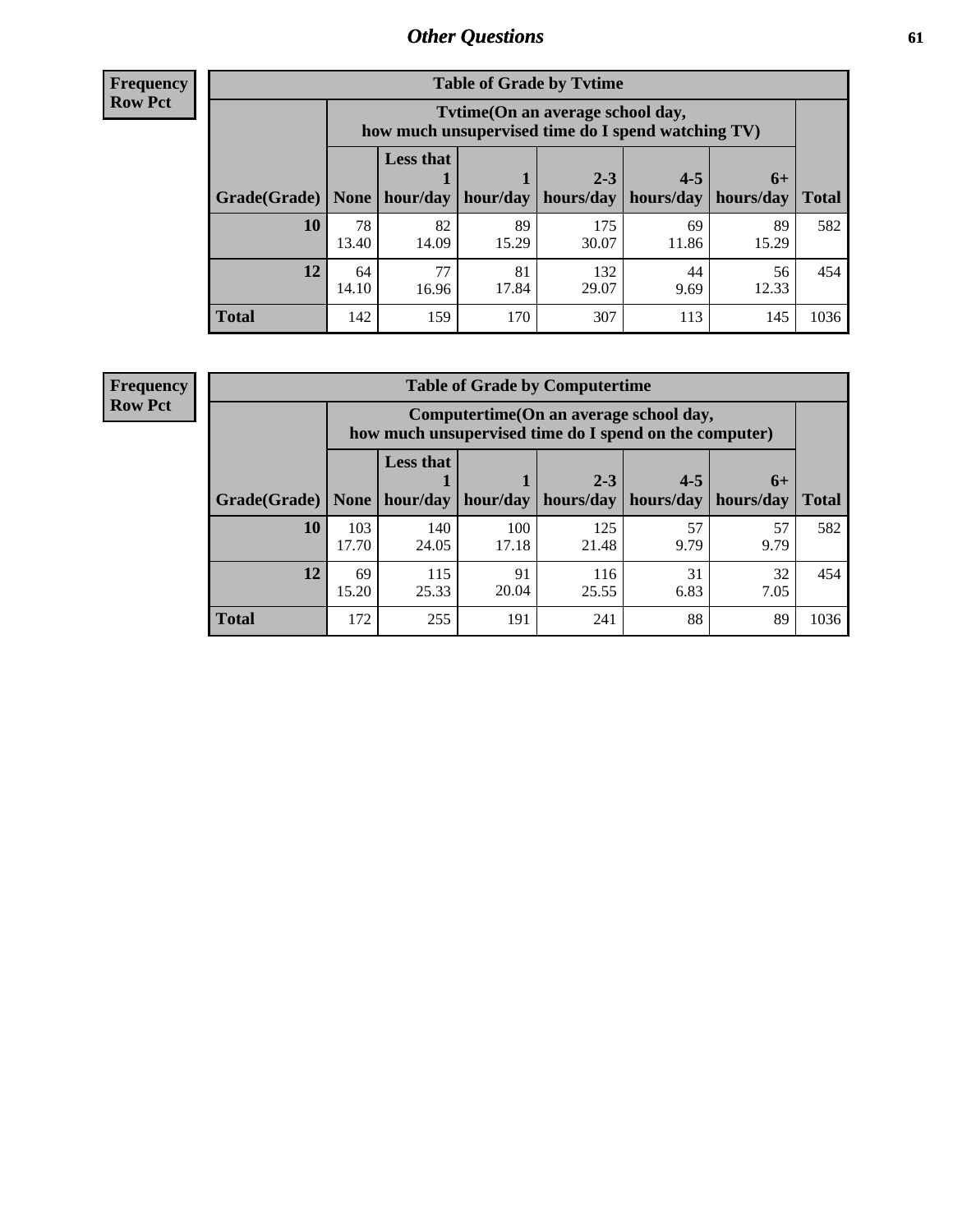#### *Questions about Driving Laws* **62** *Driving Questions were asked only of high school students.*

| <b>Frequency</b> |
|------------------|
| <b>Row Pct</b>   |

| <b>Table of Grade by License1</b> |                                     |                                                                                                                                           |                |            |                      |              |  |  |  |  |
|-----------------------------------|-------------------------------------|-------------------------------------------------------------------------------------------------------------------------------------------|----------------|------------|----------------------|--------------|--|--|--|--|
|                                   |                                     | License1(During the first 6 months of driving<br>with a provisional license,<br>the only passengers who can ride with the<br>driver are:) |                |            |                      |              |  |  |  |  |
| Grade(Grade)                      | <b>Parent or</b><br><b>Guardian</b> | Family<br><b>Members</b>                                                                                                                  | <b>Friends</b> | Anyone     | Don't<br><b>Know</b> | <b>Total</b> |  |  |  |  |
| 10                                | 157<br>26.98                        | 271<br>46.56                                                                                                                              | 20<br>3.44     | 47<br>8.08 | 87<br>14.95          | 582          |  |  |  |  |
| 12                                | 108<br>23.79                        | 278<br>61.23                                                                                                                              | 10<br>2.20     | 19<br>4.19 | 39<br>8.59           | 454          |  |  |  |  |
| <b>Total</b>                      | 265                                 | 549                                                                                                                                       | 30             | 66         | 126                  | 1036         |  |  |  |  |

| Frequency      | <b>Table of Grade by License2</b>                                                                        |                           |                  |                  |                                                      |                      |              |  |
|----------------|----------------------------------------------------------------------------------------------------------|---------------------------|------------------|------------------|------------------------------------------------------|----------------------|--------------|--|
| <b>Row Pct</b> | License2(17 yr old drivers with a<br>provisional driver's license cannot<br>drive between the hours of:) |                           |                  |                  |                                                      |                      |              |  |
|                | Grade(Grade)                                                                                             | <b>Midnight</b><br>to 6am | 1am<br>to<br>5am | 1am<br>to<br>6am | N <sub>0</sub><br>curfew<br>for $17$<br>year<br>olds | Don't<br><b>Know</b> | <b>Total</b> |  |
|                | 10                                                                                                       | 272<br>46.74              | 64<br>11.00      | 33<br>5.67       | 28<br>4.81                                           | 185<br>31.79         | 582          |  |
|                | 12                                                                                                       | 303<br>66.74              | 40<br>8.81       | 39<br>8.59       | 18<br>3.96                                           | 54<br>11.89          | 454          |  |
|                | <b>Total</b>                                                                                             | 575                       | 104              | 72               | 46                                                   | 239                  | 1036         |  |

| Frequency      |              | <b>Table of Grade by License3</b>                                                               |              |            |            |             |               |              |  |  |
|----------------|--------------|-------------------------------------------------------------------------------------------------|--------------|------------|------------|-------------|---------------|--------------|--|--|
| <b>Row Pct</b> |              | License3(For drivers under the age of<br>21,<br>what level of alcohol is considered<br>$DUI$ ?) |              |            |            |             |               |              |  |  |
|                | Grade(Grade) | Any<br><b>Amount</b>                                                                            | 0.02         | 0.04       | 0.06       | 0.08        | Don't<br>know | <b>Total</b> |  |  |
|                | 10           | 85<br>14.60                                                                                     | 160<br>27.49 | 51<br>8.76 | 39<br>6.70 | 75<br>12.89 | 172<br>29.55  | 582          |  |  |
|                | 12           | 118<br>25.99                                                                                    | 145<br>31.94 | 29<br>6.39 | 22<br>4.85 | 44<br>9.69  | 96<br>21.15   | 454          |  |  |
|                | <b>Total</b> | 203                                                                                             | 305          | 80         | 61         | 119         | 268           | 1036         |  |  |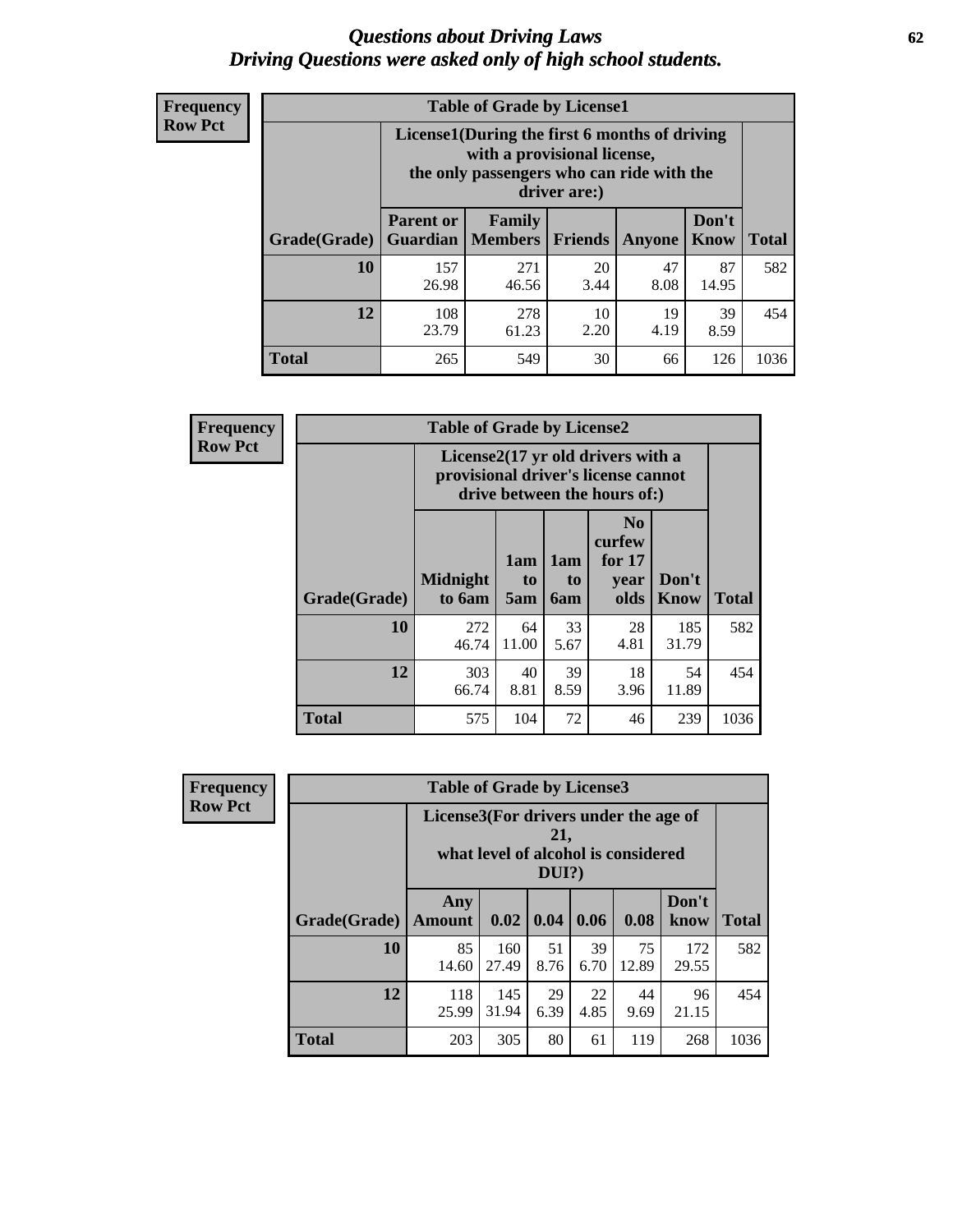#### *Questions about Driving Laws* **63** *Driving Questions were asked only of high school students.*

**Frequency Row Pct**

| <b>Table of Grade by License4</b> |              |                                                                                                                      |              |                               |                                             |               |              |  |  |  |
|-----------------------------------|--------------|----------------------------------------------------------------------------------------------------------------------|--------------|-------------------------------|---------------------------------------------|---------------|--------------|--|--|--|
|                                   |              | License4(A driver under 21 automatically<br>loses his/her license if caught exceeding the<br>posted speet limit by:) |              |                               |                                             |               |              |  |  |  |
| <b>Grade(Grade)</b>               | $15+$<br>mph | $25+$<br>mph                                                                                                         | $35+$<br>mph | <b>Depends</b><br>on<br>judge | Can't<br>lose<br>license<br>for<br>speeding | Don't<br>know | <b>Total</b> |  |  |  |
| 10                                | 115<br>19.76 | 92<br>15.81                                                                                                          | 58<br>9.97   | 57<br>9.79                    | 35<br>6.01                                  | 225<br>38.66  | 582          |  |  |  |
| 12                                | 70<br>15.42  | 166<br>36.56                                                                                                         | 63<br>13.88  | 36<br>7.93                    | 17<br>3.74                                  | 102<br>22.47  | 454          |  |  |  |
| <b>Total</b>                      | 185          | 258                                                                                                                  | 121          | 93                            | 52                                          | 327           | 1036         |  |  |  |

| Frequency      | <b>Table of Grade by License5</b> |              |                                                                                                                                                            |               |       |  |  |  |
|----------------|-----------------------------------|--------------|------------------------------------------------------------------------------------------------------------------------------------------------------------|---------------|-------|--|--|--|
| <b>Row Pct</b> |                                   |              | License5(A<br>Georgia teenager<br>with family<br>connections or a<br>good lawyer can<br>break a teen<br>driving law and<br>keep their driver's<br>license) |               |       |  |  |  |
|                | Grade(Grade)                      | Yes          | N <sub>0</sub>                                                                                                                                             | Don't<br>know | Total |  |  |  |
|                | 10                                | 112<br>19.24 | 247<br>42.44                                                                                                                                               | 223<br>38.32  | 582   |  |  |  |
|                | 12                                | 159<br>35.02 | 172<br>37.89                                                                                                                                               | 123<br>27.09  | 454   |  |  |  |
|                | <b>Total</b>                      | 271          | 419                                                                                                                                                        | 346           | 1036  |  |  |  |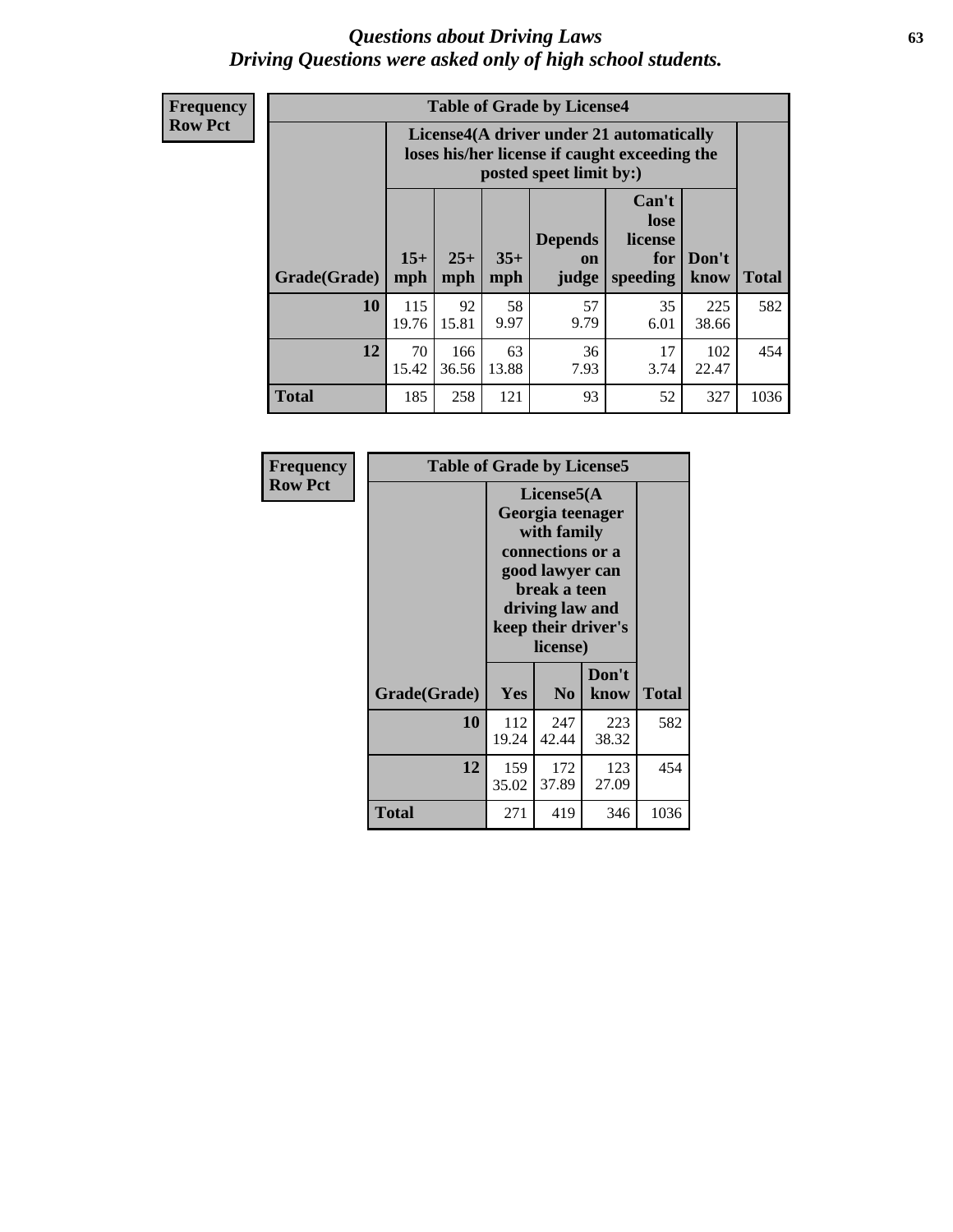#### *Questions about Driving Laws* **64** *Driving Questions were asked only of high school students.*

| <b>Frequency</b> | <b>Table of Grade by License6</b> |                                                                                                                                                 |                |               |              |
|------------------|-----------------------------------|-------------------------------------------------------------------------------------------------------------------------------------------------|----------------|---------------|--------------|
| <b>Row Pct</b>   |                                   | License <sub>6</sub> (I know a<br>friend or<br>classmate that<br>broke a teen<br>driving law,<br>but was allowed to<br>keep his/her<br>license) |                |               |              |
|                  | Grade(Grade)                      | <b>Yes</b>                                                                                                                                      | N <sub>0</sub> | Don't<br>know | <b>Total</b> |
|                  | 10                                | 158<br>27.15                                                                                                                                    | 232<br>39.86   | 192<br>32.99  | 582          |
|                  | 12                                | 201<br>44.27                                                                                                                                    | 152<br>33.48   | 101<br>22.25  | 454          |
|                  | <b>Total</b>                      | 359                                                                                                                                             | 384            | 293           | 1036         |

| Frequency      |              |                                                                             | <b>Table of Grade by License7</b>                                                             |                                                   |                        |              |  |
|----------------|--------------|-----------------------------------------------------------------------------|-----------------------------------------------------------------------------------------------|---------------------------------------------------|------------------------|--------------|--|
| <b>Row Pct</b> |              |                                                                             | License7(A student under the age of 18 cam loser<br>his/her driving privileges if he or she:) |                                                   |                        |              |  |
|                | Grade(Grade) | <b>Have</b><br>more than<br>10<br>unexcused<br>absences<br>per school<br>yr | Drop out<br>without  <br>graduating                                                           | <b>Bring</b><br>alcohol/drugs/weapon<br>to school | All of<br>the<br>above | <b>Total</b> |  |
|                | 10           | 77<br>13.23                                                                 | 50<br>8.59                                                                                    | 38<br>6.53                                        | 417<br>71.65           | 582          |  |
|                | 12           | 71<br>15.64                                                                 | 23<br>5.07                                                                                    | 21<br>4.63                                        | 339<br>74.67           | 454          |  |
|                | <b>Total</b> | 148                                                                         | 73                                                                                            | 59                                                | 756                    | 1036         |  |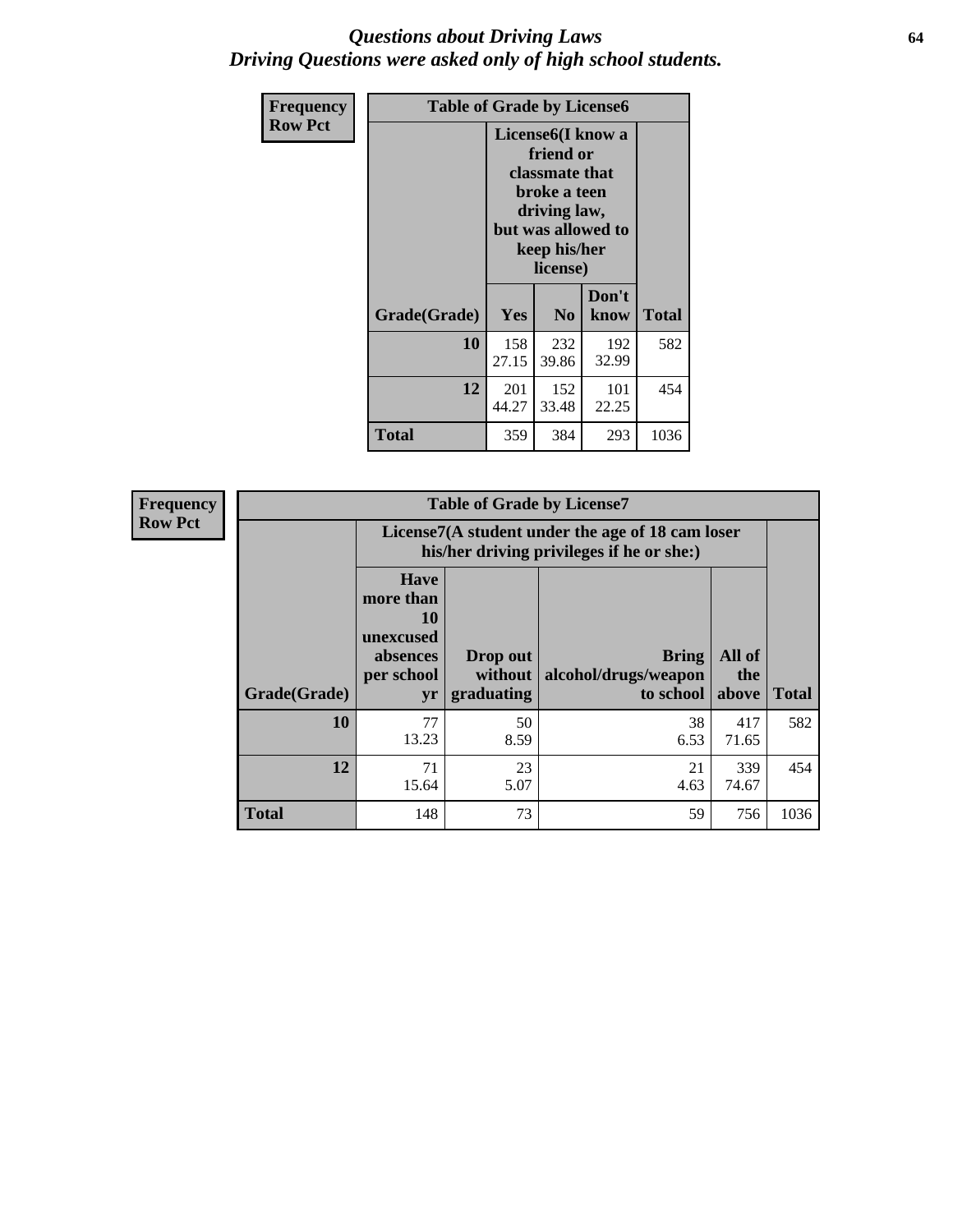# *Select Results by Gender* **65**

| Frequency      | <b>Table of SchoolClimate2 by Gender</b>          |                                 |              |              |  |
|----------------|---------------------------------------------------|---------------------------------|--------------|--------------|--|
| <b>Col Pct</b> | SchoolClimate2(I<br>feel successful at<br>school) | Gender(Gender)<br><b>Female</b> | <b>Male</b>  | <b>Total</b> |  |
|                | <b>Strongly Agree</b>                             | 166<br>28.67                    | 135<br>29.54 | 301          |  |
|                | <b>Somewhat Agree</b>                             | 353<br>60.97                    | 273<br>59.74 | 626          |  |
|                | <b>Somewhat Disagree</b>                          | 49<br>8.46                      | 31<br>6.78   | 80           |  |
|                | <b>Strongly Disagree</b>                          | 11<br>1.90                      | 18<br>3.94   | 29           |  |
|                | <b>Total</b>                                      | 579                             | 457          | 1036         |  |

| Frequency      | <b>Table of SchoolClimate6 by Gender</b>                 |                                                |              |              |  |
|----------------|----------------------------------------------------------|------------------------------------------------|--------------|--------------|--|
| <b>Col Pct</b> | <b>SchoolClimate6(Teachers</b><br>treat me with respect) | Gender(Gender)<br><b>Male</b><br><b>Female</b> |              | <b>Total</b> |  |
|                | <b>Strongly Agree</b>                                    | 155<br>26.77                                   | 130<br>28.45 | 285          |  |
|                | <b>Somewhat Agree</b>                                    | 272<br>46.98                                   | 195<br>42.67 | 467          |  |
|                | <b>Somewhat Disagree</b>                                 | 98<br>16.93                                    | 83<br>18.16  | 181          |  |
|                | <b>Strongly Disagree</b>                                 | 54<br>9.33                                     | 49<br>10.72  | 103          |  |
|                | Total                                                    | 579                                            | 457          | 1036         |  |

| <b>Frequency</b> | <b>Table of SchoolClimate8 by Gender</b>                                             |                                 |              |      |  |
|------------------|--------------------------------------------------------------------------------------|---------------------------------|--------------|------|--|
| <b>Col Pct</b>   | <b>SchoolClimate8(Students</b><br>are frequently<br>recognized for good<br>behavior) | Gender(Gender)<br><b>Female</b> | <b>Total</b> |      |  |
|                  |                                                                                      |                                 | <b>Male</b>  |      |  |
|                  | <b>Strongly Agree</b>                                                                | 81<br>13.99                     | 57<br>12.47  | 138  |  |
|                  | <b>Somewhat Agree</b>                                                                | 214<br>36.96                    | 152<br>33.26 | 366  |  |
|                  | <b>Somewhat Disagree</b>                                                             | 195<br>33.68                    | 160<br>35.01 | 355  |  |
|                  | <b>Strongly Disagree</b>                                                             | 89<br>15.37                     | 88<br>19.26  | 177  |  |
|                  | Total                                                                                | 579                             | 457          | 1036 |  |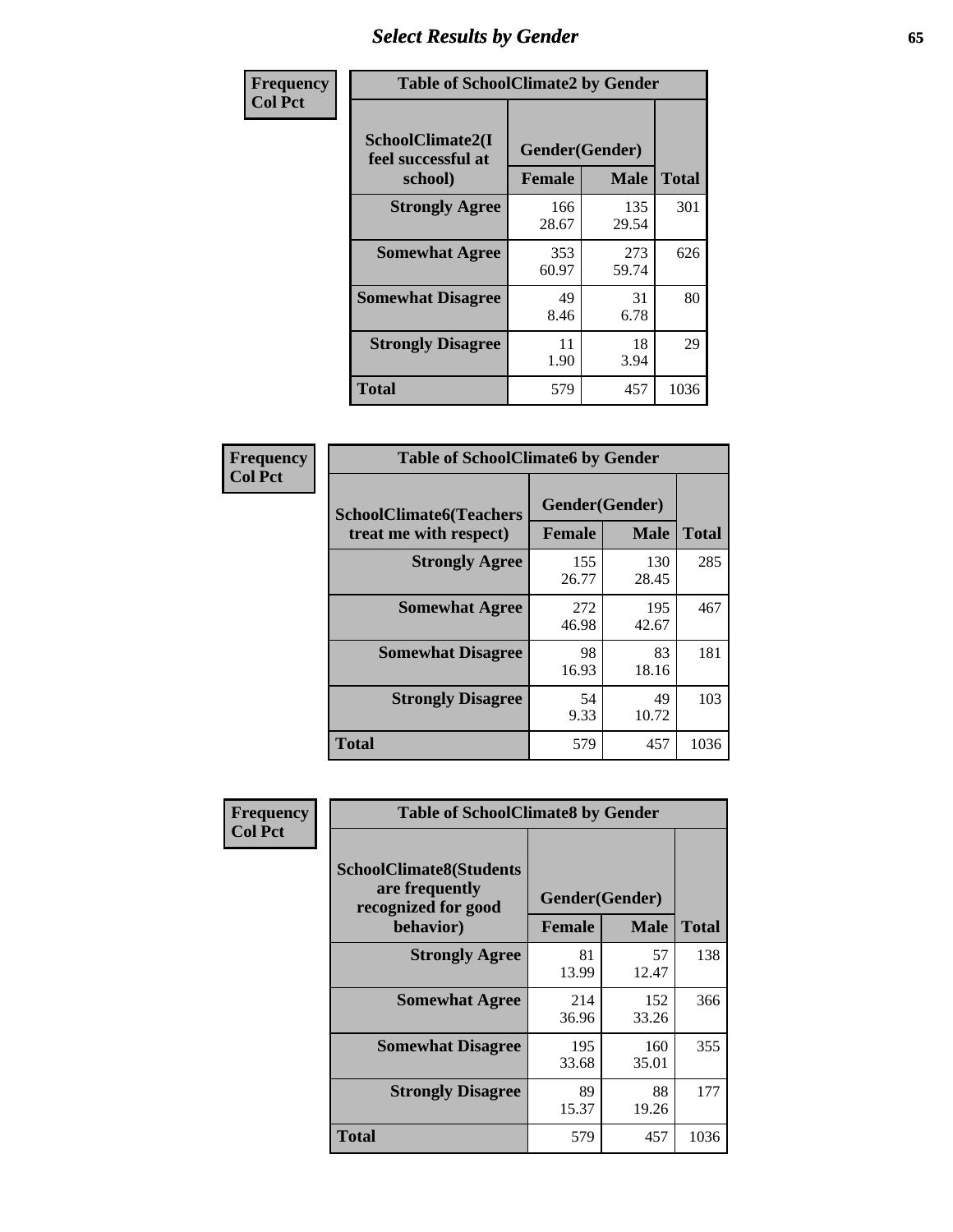# *Select Results by Gender* **66**

| <b>Frequency</b> | <b>Table of Gender by Dropout</b> |                                                                        |              |              |
|------------------|-----------------------------------|------------------------------------------------------------------------|--------------|--------------|
| <b>Row Pct</b>   |                                   | Dropout(I<br>have<br>thought<br>about<br>dropping<br>out of<br>school) |              |              |
|                  | Gender(Gender)                    | Yes                                                                    | No           | <b>Total</b> |
|                  | <b>Female</b>                     | 161<br>27.81                                                           | 418<br>72.19 | 579          |
|                  | <b>Male</b>                       | 151<br>33.04                                                           | 306<br>66.96 | 457          |
|                  | <b>Total</b>                      | 312                                                                    | 724          | 1036         |

| <b>Frequency</b> |                       | <b>Table of Gender by Dropoutreason</b><br>Dropoutreason(If I dropped out the<br>reason would most likely be) |              |                                 |                                |              |              |
|------------------|-----------------------|---------------------------------------------------------------------------------------------------------------|--------------|---------------------------------|--------------------------------|--------------|--------------|
| <b>Row Pct</b>   |                       |                                                                                                               |              |                                 |                                |              |              |
|                  | <b>Gender(Gender)</b> | Won't<br>Drop<br>out                                                                                          | <b>Bored</b> | <b>Family</b><br><b>Reasons</b> | <b>Being</b><br><b>Bullied</b> | <b>Other</b> | <b>Total</b> |
|                  | Female                | 341<br>58.89                                                                                                  | 67<br>11.57  | 59<br>10.19                     | 13<br>2.25                     | 99<br>17.10  | 579          |
|                  | <b>Male</b>           | 230<br>50.33                                                                                                  | 80<br>17.51  | 37<br>8.10                      | 13<br>2.84                     | 97<br>21.23  | 457          |
|                  | <b>Total</b>          | 571                                                                                                           | 147          | 96                              | 26                             | 196          | 1036         |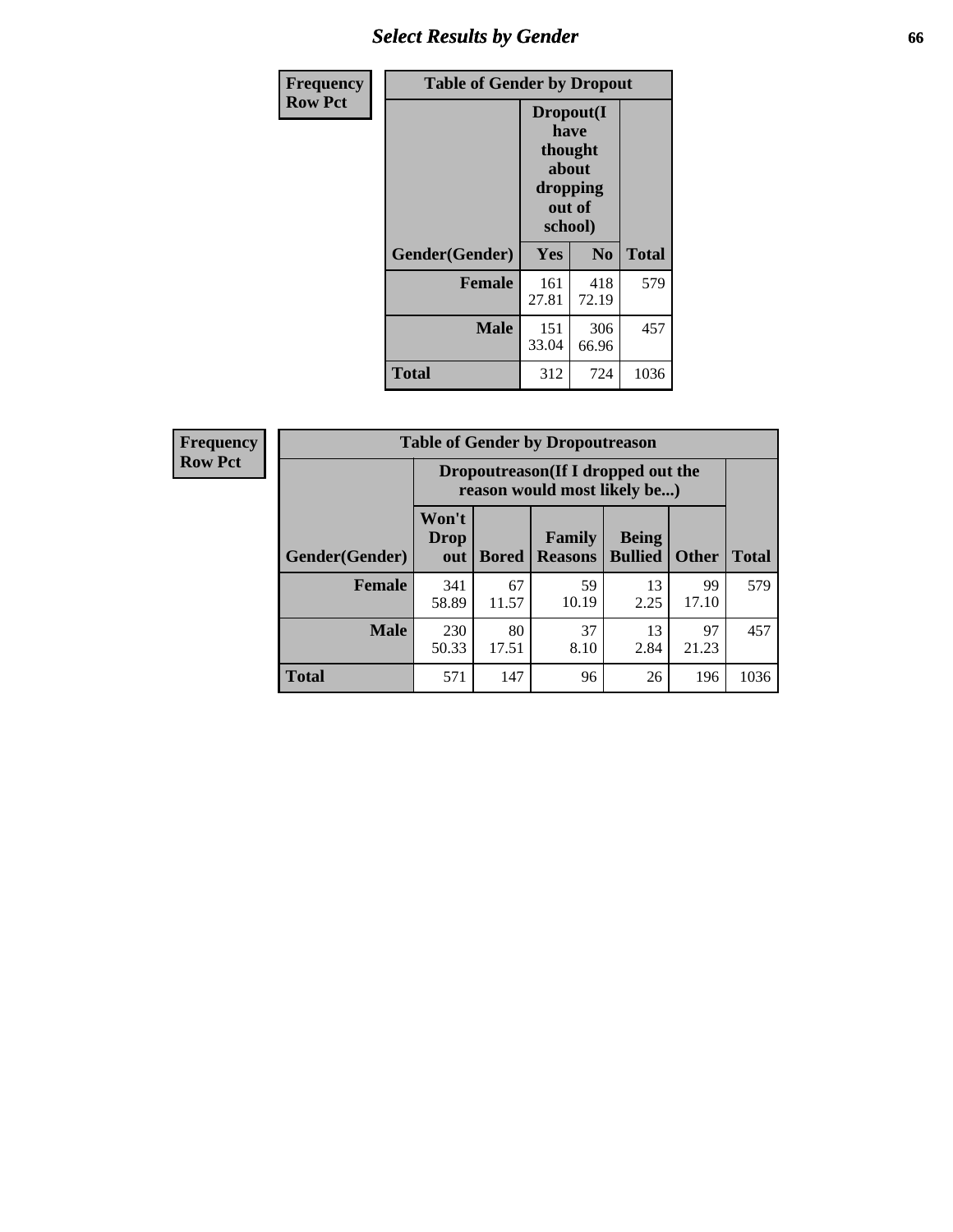*School Safety* **67**

| Frequency      | <b>Table of Gender by Bullied2</b> |                 |                |              |  |
|----------------|------------------------------------|-----------------|----------------|--------------|--|
| <b>Row Pct</b> |                                    | <b>Bullied2</b> |                |              |  |
|                | Gender(Gender)                     | Yes             | N <sub>0</sub> | <b>Total</b> |  |
|                | <b>Female</b>                      | 79<br>13.64     | 500<br>86.36   | 579          |  |
|                | <b>Male</b>                        | 55<br>12.04     | 402<br>87.96   | 457          |  |
|                | <b>Total</b>                       | 134             | 902            | 1036         |  |

| Frequency      | <b>Table of Gender by Bulliedothers2</b> |                       |                |              |  |
|----------------|------------------------------------------|-----------------------|----------------|--------------|--|
| <b>Row Pct</b> |                                          | <b>Bulliedothers2</b> |                |              |  |
|                | Gender(Gender)                           | <b>Yes</b>            | N <sub>0</sub> | <b>Total</b> |  |
|                | <b>Female</b>                            | 48<br>8.29            | 531<br>91.71   | 579          |  |
|                | <b>Male</b>                              | 66<br>14.44           | 391<br>85.56   | 457          |  |
|                | <b>Total</b>                             | 114                   | 922            | 1036         |  |

| Frequency      | <b>Table of Gender by Weaponschool2</b> |                      |                |              |  |
|----------------|-----------------------------------------|----------------------|----------------|--------------|--|
| <b>Row Pct</b> |                                         | <b>Weaponschool2</b> |                |              |  |
|                | Gender(Gender)                          | <b>Yes</b>           | N <sub>0</sub> | <b>Total</b> |  |
|                | Female                                  | 11<br>1.90           | 568<br>98.10   | 579          |  |
|                | <b>Male</b>                             | 34<br>7.44           | 423<br>92.56   | 457          |  |
|                | <b>Total</b>                            | 45                   | 991            | 1036         |  |

| Frequency      | <b>Table of Gender by Absentunsafe2</b> |               |                |              |  |  |
|----------------|-----------------------------------------|---------------|----------------|--------------|--|--|
| <b>Row Pct</b> |                                         | Absentunsafe2 |                |              |  |  |
|                | Gender(Gender)                          | Yes           | N <sub>0</sub> | <b>Total</b> |  |  |
|                | <b>Female</b>                           | 25<br>4.32    | 554<br>95.68   | 579          |  |  |
|                | <b>Male</b>                             | 23<br>5.03    | 434<br>94.97   | 457          |  |  |
|                | <b>Total</b>                            | 48            | 988            | 1036         |  |  |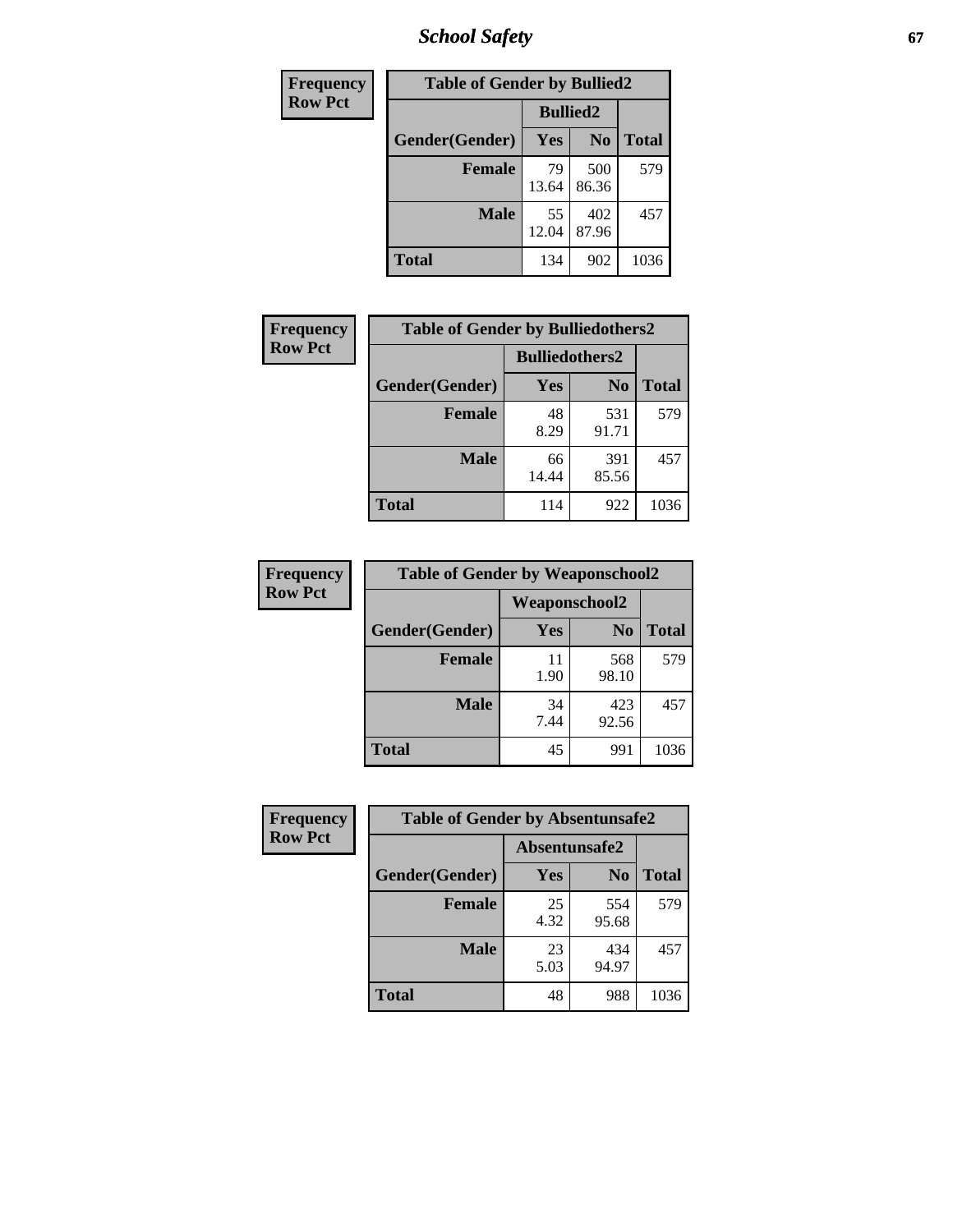*School Safety* **68**

| Frequency      | <b>Table of Gender by Gangself</b> |                                                                                                        |              |              |  |
|----------------|------------------------------------|--------------------------------------------------------------------------------------------------------|--------------|--------------|--|
| <b>Row Pct</b> |                                    | <b>Gangself</b> (I<br>have<br>participated<br>in illegal gang<br>activities in<br>the past 30<br>days) |              |              |  |
|                | Gender(Gender)                     | Yes                                                                                                    | $\bf No$     | <b>Total</b> |  |
|                | <b>Female</b>                      | 18<br>3.11                                                                                             | 561<br>96.89 | 579          |  |
|                | <b>Male</b>                        | 44<br>9.63                                                                                             | 413<br>90.37 | 457          |  |
|                | <b>Total</b>                       | 62                                                                                                     | 974          | 1036         |  |

| Frequency      | <b>Table of Gender by Gangpeers</b> |                                                                                                                             |                |       |
|----------------|-------------------------------------|-----------------------------------------------------------------------------------------------------------------------------|----------------|-------|
| <b>Row Pct</b> |                                     | <b>Gangpeers</b> (I<br>have friends<br>who have<br>participated<br>in illegal gang<br>activities in<br>the past 30<br>days) |                |       |
|                | Gender(Gender)                      | Yes                                                                                                                         | N <sub>0</sub> | Total |
|                | <b>Female</b>                       | 105<br>18.13                                                                                                                | 474<br>81.87   | 579   |
|                | <b>Male</b>                         | 122<br>26.70                                                                                                                | 335<br>73.30   | 457   |
|                | <b>Total</b>                        | 227                                                                                                                         | 809            | 1036  |

| Frequency      | <b>Table of Gender by Pickedon2</b> |              |                |              |
|----------------|-------------------------------------|--------------|----------------|--------------|
| <b>Row Pct</b> |                                     | Pickedon2    |                |              |
|                | Gender(Gender)                      | Yes          | N <sub>0</sub> | <b>Total</b> |
|                | <b>Female</b>                       | 173<br>29.88 | 406<br>70.12   | 579          |
|                | <b>Male</b>                         | 120<br>26.26 | 337<br>73.74   | 457          |
|                | <b>Total</b>                        | 293          | 743            | 1036         |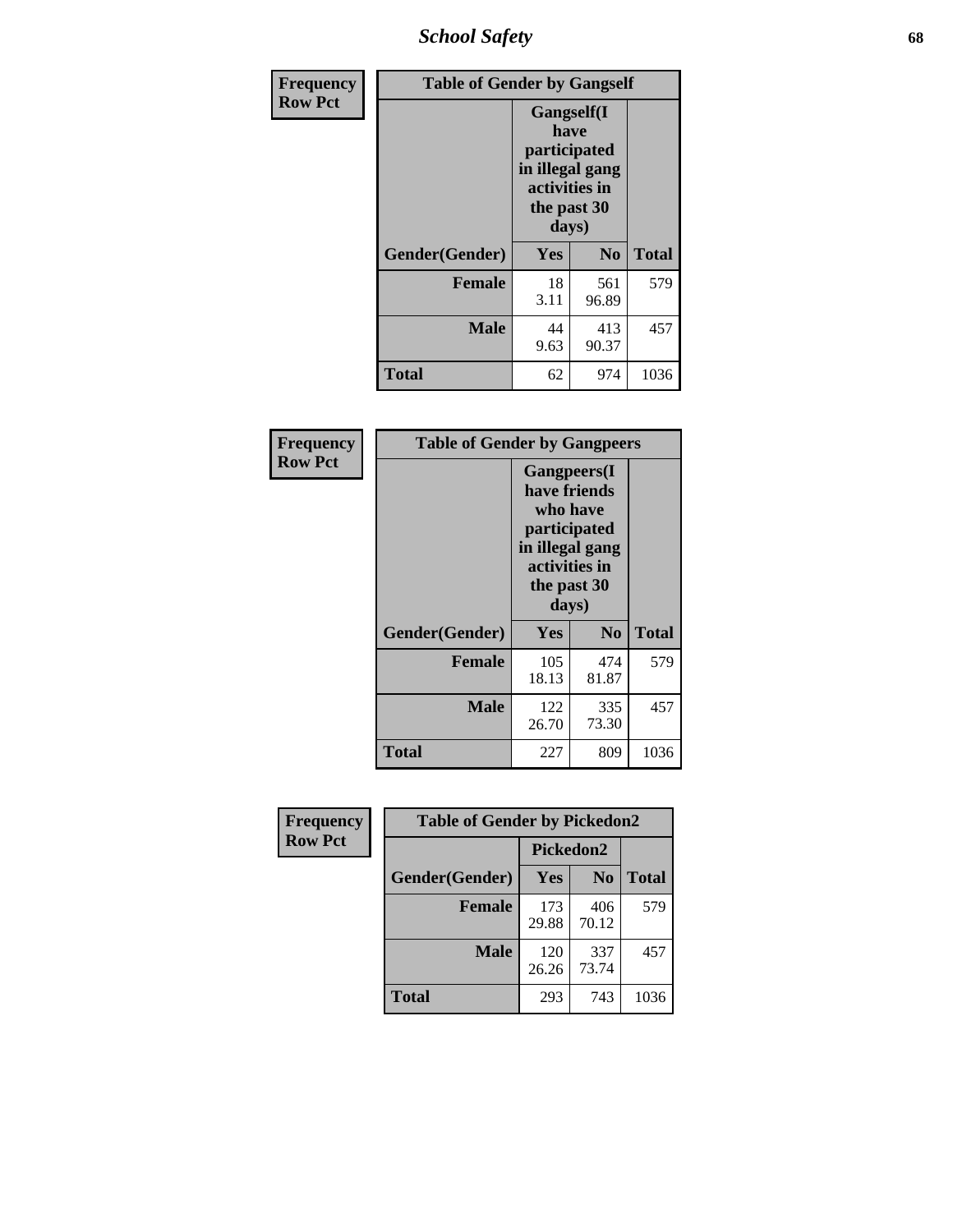*School Safety* **69**

| Frequency      | <b>Table of Gender by Safeschool2</b> |              |                |              |
|----------------|---------------------------------------|--------------|----------------|--------------|
| <b>Row Pct</b> |                                       | Safeschool2  |                |              |
|                | Gender(Gender)                        | <b>Yes</b>   | N <sub>0</sub> | <b>Total</b> |
|                | <b>Female</b>                         | 366<br>63.21 | 213<br>36.79   | 579          |
|                | <b>Male</b>                           | 296<br>64.77 | 161<br>35.23   | 457          |
|                | <b>Total</b>                          | 662          | 374            | 1036         |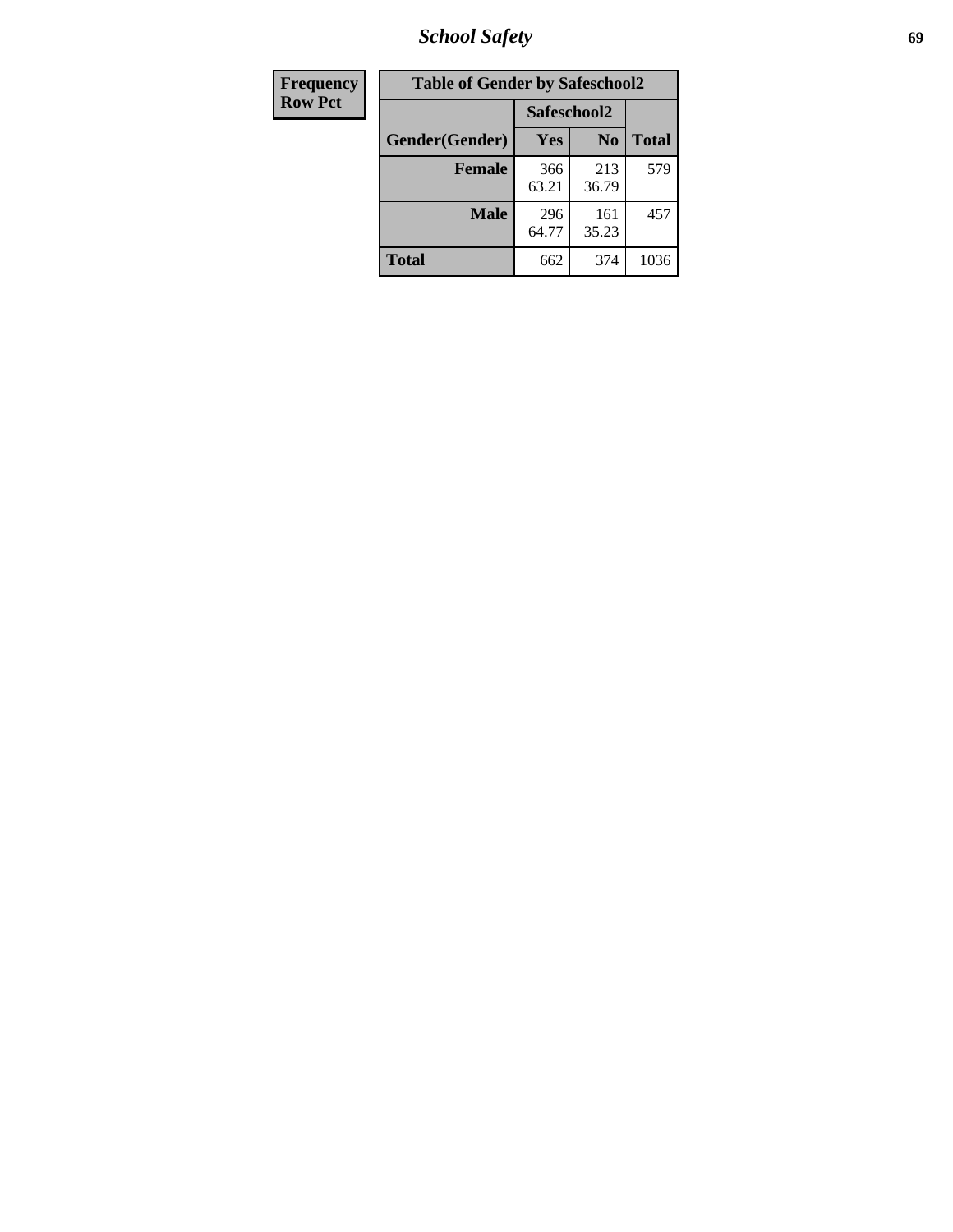# *Incidence of Drug Use* **70**

| <b>Frequency</b> | <b>Table of Gender by AlcoholAlt</b> |                                          |                |              |  |
|------------------|--------------------------------------|------------------------------------------|----------------|--------------|--|
| <b>Row Pct</b>   |                                      | AlcoholAlt(Alcohol<br>use, past 30 days) |                |              |  |
|                  | Gender(Gender)                       | <b>Yes</b>                               | N <sub>0</sub> | <b>Total</b> |  |
|                  | <b>Female</b>                        | 174<br>30.05                             | 405<br>69.95   | 579          |  |
|                  | <b>Male</b>                          | 139<br>30.42                             | 318<br>69.58   | 457          |  |
|                  | <b>Total</b>                         | 313                                      | 723            | 1036         |  |

| Frequency      | <b>Table of Gender by TobaccoAny</b> |                                                  |                |              |  |
|----------------|--------------------------------------|--------------------------------------------------|----------------|--------------|--|
| <b>Row Pct</b> |                                      | <b>TobaccoAny</b> (Tobacco<br>use, past 30 days) |                |              |  |
|                | Gender(Gender)                       | Yes                                              | N <sub>0</sub> | <b>Total</b> |  |
|                | <b>Female</b>                        | 93<br>16.06                                      | 486<br>83.94   | 579          |  |
|                | <b>Male</b>                          | 119<br>26.04                                     | 338<br>73.96   | 457          |  |
|                | Total                                | 212                                              | 824            | 1036         |  |

| <b>Frequency</b> |                | <b>Table of Gender by MarijuanaAlt</b> |                                              |              |
|------------------|----------------|----------------------------------------|----------------------------------------------|--------------|
| <b>Row Pct</b>   |                |                                        | MarijuanaAlt(Marijuana<br>use, past 30 days) |              |
|                  | Gender(Gender) | <b>Yes</b>                             | N <sub>0</sub>                               | <b>Total</b> |
|                  | <b>Female</b>  | 56<br>9.67                             | 523<br>90.33                                 | 579          |
|                  | <b>Male</b>    | 105<br>22.98                           | 352<br>77.02                                 | 457          |
|                  | <b>Total</b>   | 161                                    | 875                                          | 1036         |

| <b>Frequency</b> | <b>Table of Gender by OtherDrugAny</b> |                                                       |                |              |
|------------------|----------------------------------------|-------------------------------------------------------|----------------|--------------|
| <b>Row Pct</b>   |                                        | <b>OtherDrugAny</b> (Other<br>drug use, past 30 days) |                |              |
|                  | Gender(Gender)                         | <b>Yes</b>                                            | N <sub>0</sub> | <b>Total</b> |
|                  | <b>Female</b>                          | 43<br>7.43                                            | 536<br>92.57   | 579          |
|                  | <b>Male</b>                            | 57<br>12.47                                           | 400<br>87.53   | 457          |
|                  | <b>Total</b>                           | 100                                                   | 936            | 1036         |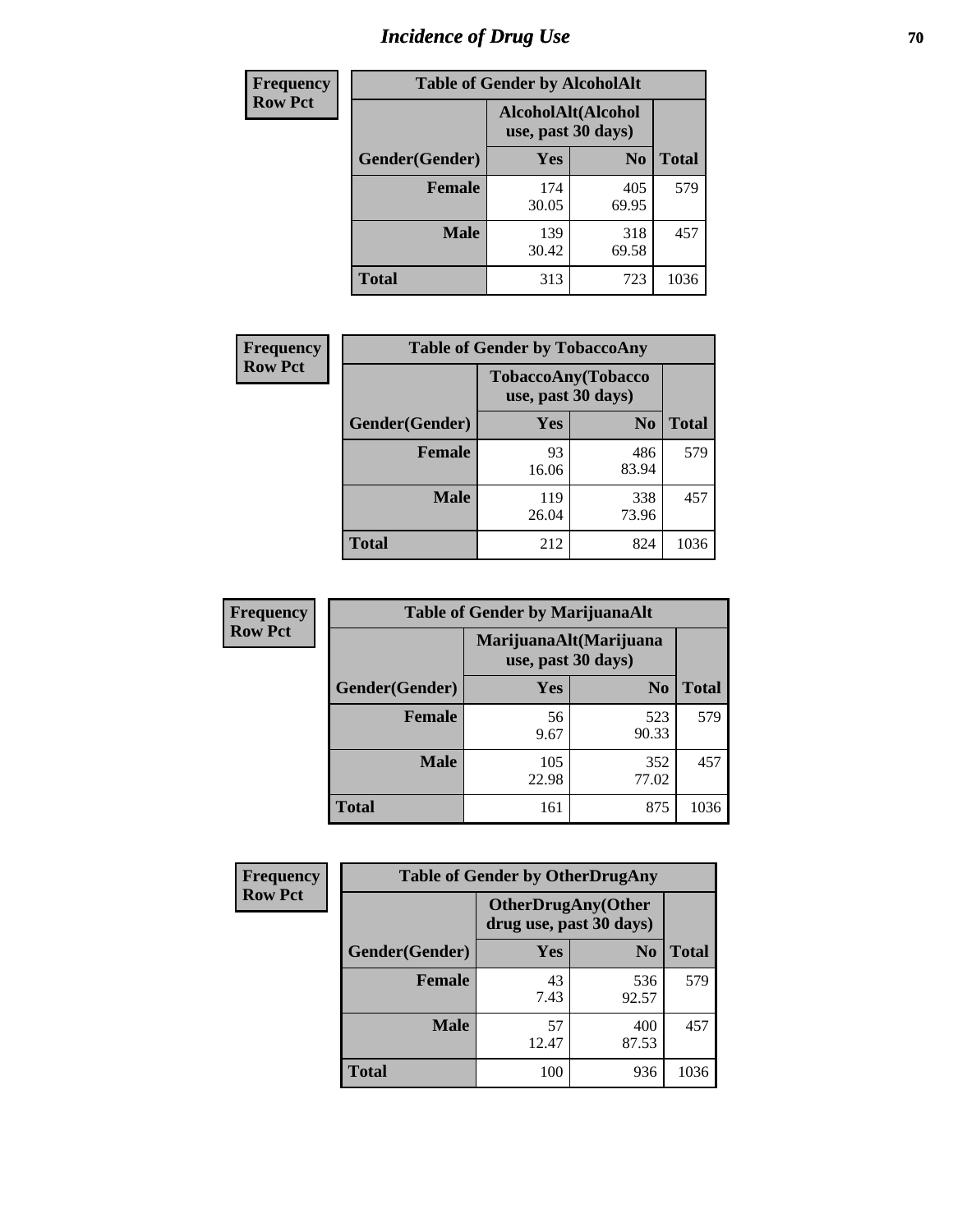#### *Average Age at Onset of Use* **71** *Results for "Average Age at Onset of Use" questions exclude students who said they did not use that substance*

#### **Gender=Female**

| <b>Variable</b>                 | <b>Label</b>                                                       | <b>Mean</b> |
|---------------------------------|--------------------------------------------------------------------|-------------|
| Alcoholinit2                    | I started using alcohol when I was                                 | 14.02       |
| Cigarettesinit2                 | I started smoking tobacco when I was                               | 13.98       |
| Smokelessinit2                  | I started chewing tobacco when I was                               | 12.71       |
| Marijuanainit2                  | I started using marijuana when I was                               | 14.33       |
| Cocaineinit2                    | I started using cocaine when I was                                 | 12.87       |
| Inhalantsinit2                  | I started using inhalants when I was                               | 11.33       |
| Steroidsinit2                   | I started using steroids when I was                                | 10.50       |
| Ecstasyinit2                    | I started using ecstasy when I was                                 | 13.88       |
| Methinit2                       | I started using methamphetamines when I was                        | 11.20       |
| Hallucinogensinit2              | I started using hallucinogens when I was                           | 13.64       |
| Prescription in it <sub>2</sub> | I started using prescription drugs not prescribed to me when I was | 14.22       |

#### **Gender=Male**

| <b>Variable</b>                 | Label                                                              | <b>Mean</b> |
|---------------------------------|--------------------------------------------------------------------|-------------|
| Alcoholinit2                    | I started using alcohol when I was                                 | 13.46       |
| Cigarettesinit2                 | I started smoking tobacco when I was                               | 13.47       |
| Smokelessinit2                  | I started chewing tobacco when I was                               | 13.88       |
| Marijuanainit2                  | I started using marijuana when I was                               | 13.33       |
| Cocaineinit2                    | I started using cocaine when I was                                 | 12.81       |
| Inhalantsinit2                  | I started using inhalants when I was                               | 10.39       |
| Steroidsinit2                   | I started using steroids when I was                                | 11.69       |
| Ecstasyinit2                    | I started using ecstasy when I was                                 | 14.57       |
| Methinit2                       | I started using methamphetamines when I was                        | 12.13       |
| Hallucinogensinit2              | I started using hallucinogens when I was                           | 13.34       |
| Prescription in it <sub>2</sub> | I started using prescription drugs not prescribed to me when I was | 13.29       |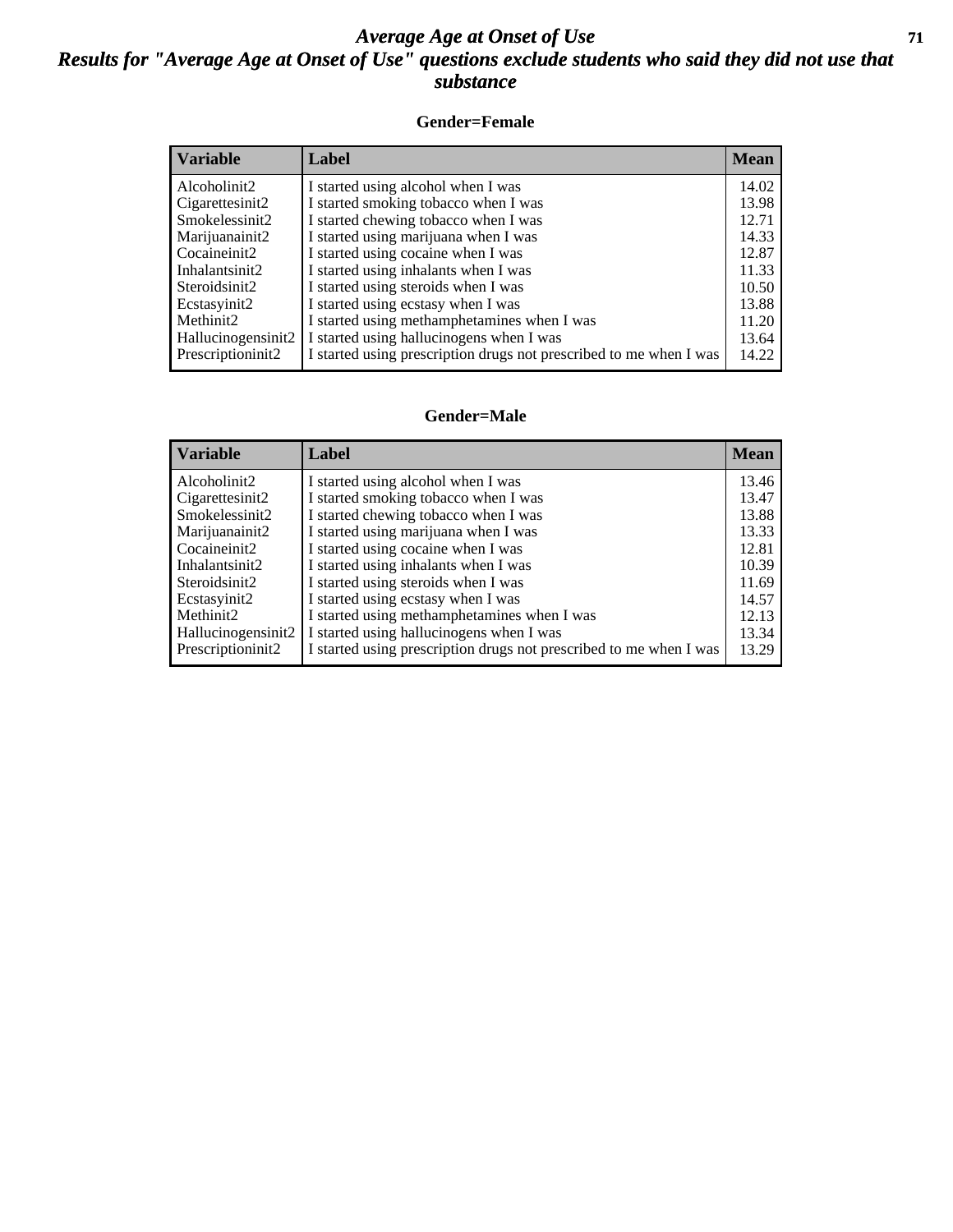# *I Think These Drugs are Harmful* **72**

| Frequency      | <b>Table of Gender by Alcoholharmdich</b> |                                                   |                |              |
|----------------|-------------------------------------------|---------------------------------------------------|----------------|--------------|
| <b>Row Pct</b> |                                           | Alcoholharmdich(I<br>think alcohol is<br>harmful) |                |              |
|                | Gender(Gender)                            | Yes                                               | N <sub>0</sub> | <b>Total</b> |
|                | <b>Female</b>                             | 450<br>77.72                                      | 129<br>22.28   | 579          |
|                | <b>Male</b>                               | 341<br>74.62                                      | 116<br>25.38   | 457          |
|                | Total                                     | 791                                               | 245            | 1036         |

| Frequency      | <b>Table of Gender by Tobaccoharmdich</b> |                              |                   |              |
|----------------|-------------------------------------------|------------------------------|-------------------|--------------|
| <b>Row Pct</b> |                                           | think tobacco is<br>harmful) | Tobaccoharmdich(I |              |
|                | Gender(Gender)                            | Yes                          | N <sub>0</sub>    | <b>Total</b> |
|                | <b>Female</b>                             | 543<br>93.78                 | 36<br>6.22        | 579          |
|                | <b>Male</b>                               | 416<br>91.03                 | 41<br>8.97        | 457          |
|                | <b>Total</b>                              | 959                          | 77                | 1036         |

| Frequency      | <b>Table of Gender by Marijuanaharmdich</b> |                                                       |                |              |  |
|----------------|---------------------------------------------|-------------------------------------------------------|----------------|--------------|--|
| <b>Row Pct</b> |                                             | Marijuanaharmdich(I<br>think marijuana is<br>harmful) |                |              |  |
|                | Gender(Gender)                              | <b>Yes</b>                                            | N <sub>0</sub> | <b>Total</b> |  |
|                | <b>Female</b>                               | 466<br>80.48                                          | 113<br>19.52   | 579          |  |
|                | <b>Male</b>                                 | 315<br>68.93                                          | 142<br>31.07   | 457          |  |
|                | <b>Total</b>                                | 781                                                   | 255            | 1036         |  |

| Frequency      | <b>Table of Gender by Otherdrugharmdich</b> |                                                          |                |              |
|----------------|---------------------------------------------|----------------------------------------------------------|----------------|--------------|
| <b>Row Pct</b> |                                             | Otherdrugharmdich(I<br>think other drugs are<br>harmful) |                |              |
|                | Gender(Gender)                              | <b>Yes</b>                                               | N <sub>0</sub> | <b>Total</b> |
|                | <b>Female</b>                               | 548<br>94.65                                             | 31<br>5.35     | 579          |
|                | <b>Male</b>                                 | 422<br>92.34                                             | 35<br>7.66     | 457          |
|                | <b>Total</b>                                | 970                                                      | 66             | 1036         |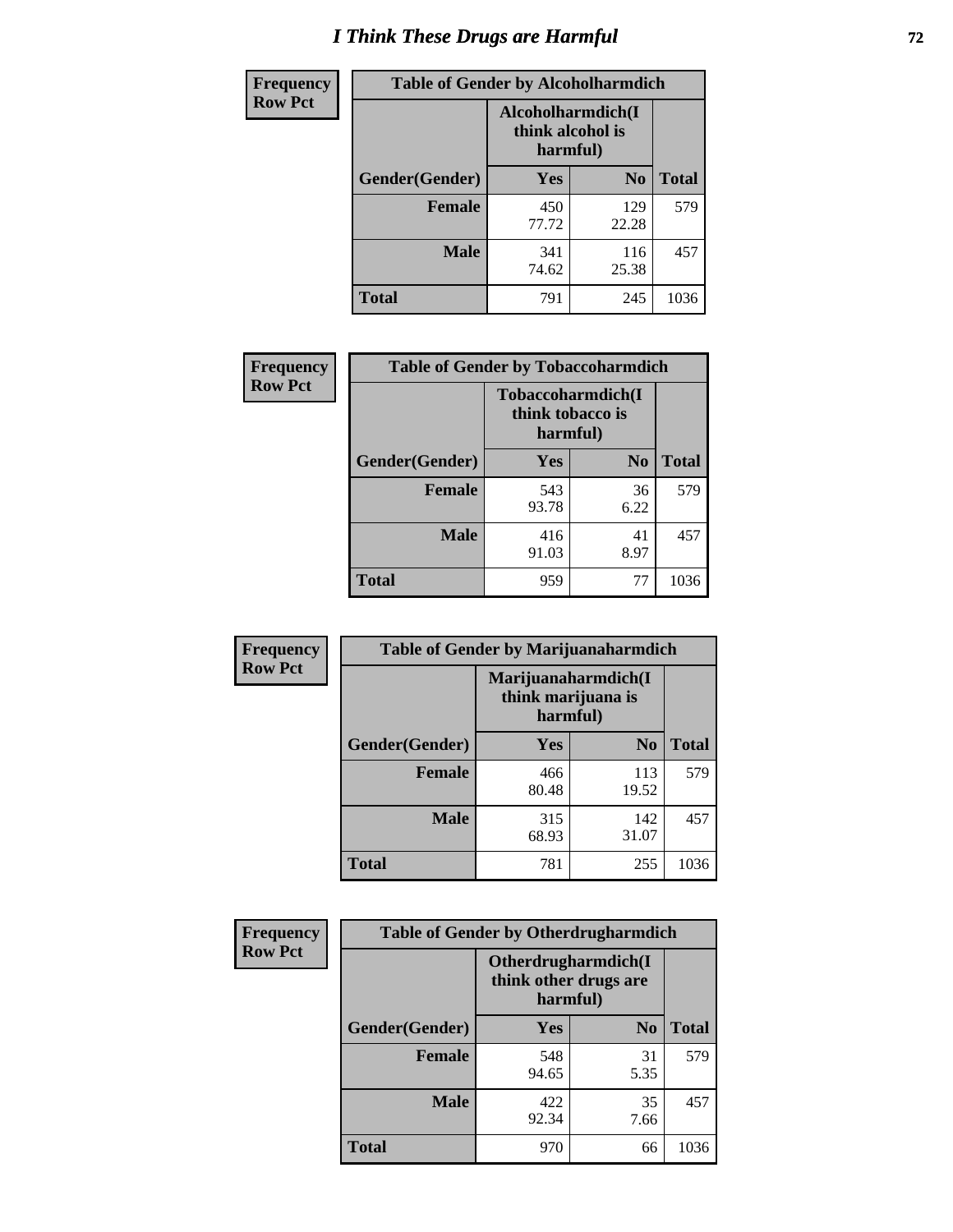| <b>Frequency</b> | <b>Table of Gender by Alcohollocation1</b> |                                                               |              |              |
|------------------|--------------------------------------------|---------------------------------------------------------------|--------------|--------------|
| <b>Row Pct</b>   |                                            | <b>Alcohollocation1(Places</b><br><b>Friends Use Alcohol)</b> |              |              |
|                  | Gender(Gender)                             |                                                               | Do Not Use   | <b>Total</b> |
|                  | <b>Female</b>                              | 392<br>67.70                                                  | 187<br>32.30 | 579          |
|                  | <b>Male</b>                                | 308<br>67.40                                                  | 149<br>32.60 | 457          |
|                  | <b>Total</b>                               | 700                                                           | 336          | 1036         |

| <b>Frequency</b> | <b>Table of Gender by Alcohollocation2</b> |              |                                                               |              |
|------------------|--------------------------------------------|--------------|---------------------------------------------------------------|--------------|
| <b>Row Pct</b>   |                                            |              | <b>Alcohollocation2(Places</b><br><b>Friends Use Alcohol)</b> |              |
|                  | Gender(Gender)                             |              | <b>Home</b>                                                   | <b>Total</b> |
|                  | <b>Female</b>                              | 298<br>51.47 | 281<br>48.53                                                  | 579          |
|                  | <b>Male</b>                                | 264<br>57.77 | 193<br>42.23                                                  | 457          |
|                  | <b>Total</b>                               | 562          | 474                                                           | 1036         |

| Frequency      | <b>Table of Gender by Alcohollocation3</b> |                             |                                |              |
|----------------|--------------------------------------------|-----------------------------|--------------------------------|--------------|
| <b>Row Pct</b> |                                            | <b>Friends Use Alcohol)</b> | <b>Alcohollocation3(Places</b> |              |
|                | Gender(Gender)                             |                             | <b>School</b>                  | <b>Total</b> |
|                | <b>Female</b>                              | 535<br>92.40                | 44<br>7.60                     | 579          |
|                | <b>Male</b>                                | 414<br>90.59                | 43<br>9.41                     | 457          |
|                | <b>Total</b>                               | 949                         | 87                             | 1036         |

| Frequency      | <b>Table of Gender by Alcohollocation4</b> |                             |                                |              |
|----------------|--------------------------------------------|-----------------------------|--------------------------------|--------------|
| <b>Row Pct</b> |                                            | <b>Friends Use Alcohol)</b> | <b>Alcohollocation4(Places</b> |              |
|                | <b>Gender</b> (Gender)                     |                             | Car                            | <b>Total</b> |
|                | <b>Female</b>                              | 477<br>82.38                | 102<br>17.62                   | 579          |
|                | <b>Male</b>                                | 367<br>80.31                | 90<br>19.69                    | 457          |
|                | <b>Total</b>                               | 844                         | 192                            | 1036         |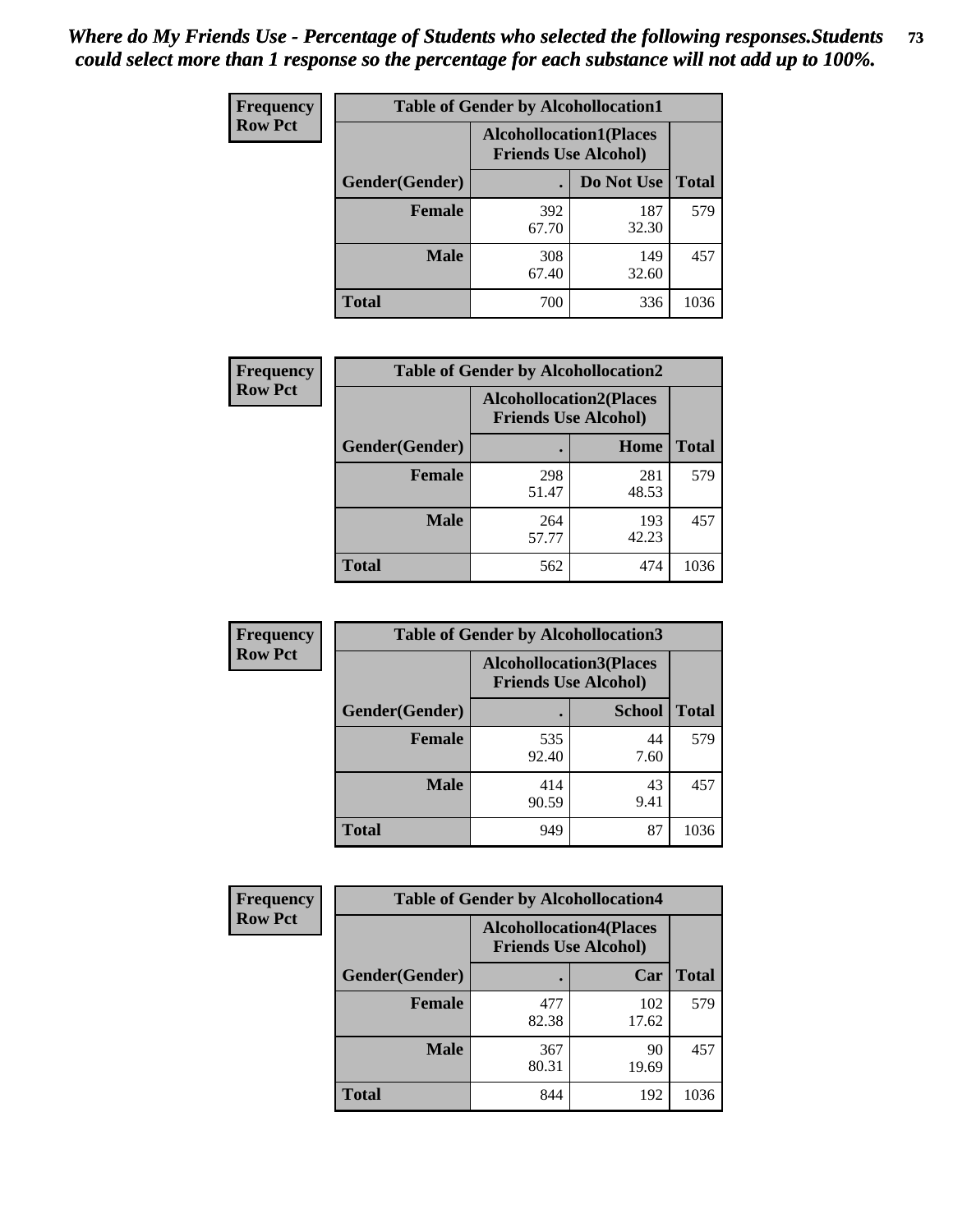| <b>Frequency</b> | <b>Table of Gender by Alcohollocation5</b> |              |                                                               |              |
|------------------|--------------------------------------------|--------------|---------------------------------------------------------------|--------------|
| <b>Row Pct</b>   |                                            |              | <b>Alcohollocation5(Places</b><br><b>Friends Use Alcohol)</b> |              |
|                  | Gender(Gender)                             | $\bullet$    | <b>Friend's</b><br><b>House</b>                               | <b>Total</b> |
|                  | <b>Female</b>                              | 242<br>41.80 | 337<br>58.20                                                  | 579          |
|                  | <b>Male</b>                                | 222<br>48.58 | 235<br>51.42                                                  | 457          |
|                  | <b>Total</b>                               | 464          | 572                                                           | 1036         |

| <b>Frequency</b> | <b>Table of Gender by Alcohollocation6</b> |                                                               |              |              |
|------------------|--------------------------------------------|---------------------------------------------------------------|--------------|--------------|
| <b>Row Pct</b>   |                                            | <b>Alcohollocation6(Places</b><br><b>Friends Use Alcohol)</b> |              |              |
|                  | <b>Gender</b> (Gender)                     |                                                               | <b>Other</b> | <b>Total</b> |
|                  | <b>Female</b>                              | 373<br>64.42                                                  | 206<br>35.58 | 579          |
|                  | <b>Male</b>                                | 286<br>62.58                                                  | 171<br>37.42 | 457          |
|                  | <b>Total</b>                               | 659                                                           | 377          | 1036         |

| Frequency      | <b>Table of Gender by Tobaccolocation1</b> |                                                               |              |              |  |
|----------------|--------------------------------------------|---------------------------------------------------------------|--------------|--------------|--|
| <b>Row Pct</b> |                                            | <b>Tobaccolocation1(Places</b><br><b>Friends Use Tobacco)</b> |              |              |  |
|                | Gender(Gender)                             |                                                               | Do Not Use   | <b>Total</b> |  |
|                | Female                                     | 261<br>45.08                                                  | 318<br>54.92 | 579          |  |
|                | <b>Male</b>                                | 258<br>56.46                                                  | 199<br>43.54 | 457          |  |
|                | <b>Total</b>                               | 519                                                           | 517          | 1036         |  |

| Frequency      | <b>Table of Gender by Tobaccolocation2</b> |              |                                                               |              |  |
|----------------|--------------------------------------------|--------------|---------------------------------------------------------------|--------------|--|
| <b>Row Pct</b> |                                            |              | <b>Tobaccolocation2(Places</b><br><b>Friends Use Tobacco)</b> |              |  |
|                | Gender(Gender)                             |              | Home                                                          | <b>Total</b> |  |
|                | <b>Female</b>                              | 371<br>64.08 | 208<br>35.92                                                  | 579          |  |
|                | <b>Male</b>                                | 276<br>60.39 | 181<br>39.61                                                  | 457          |  |
|                | <b>Total</b>                               | 647          | 389                                                           | 1036         |  |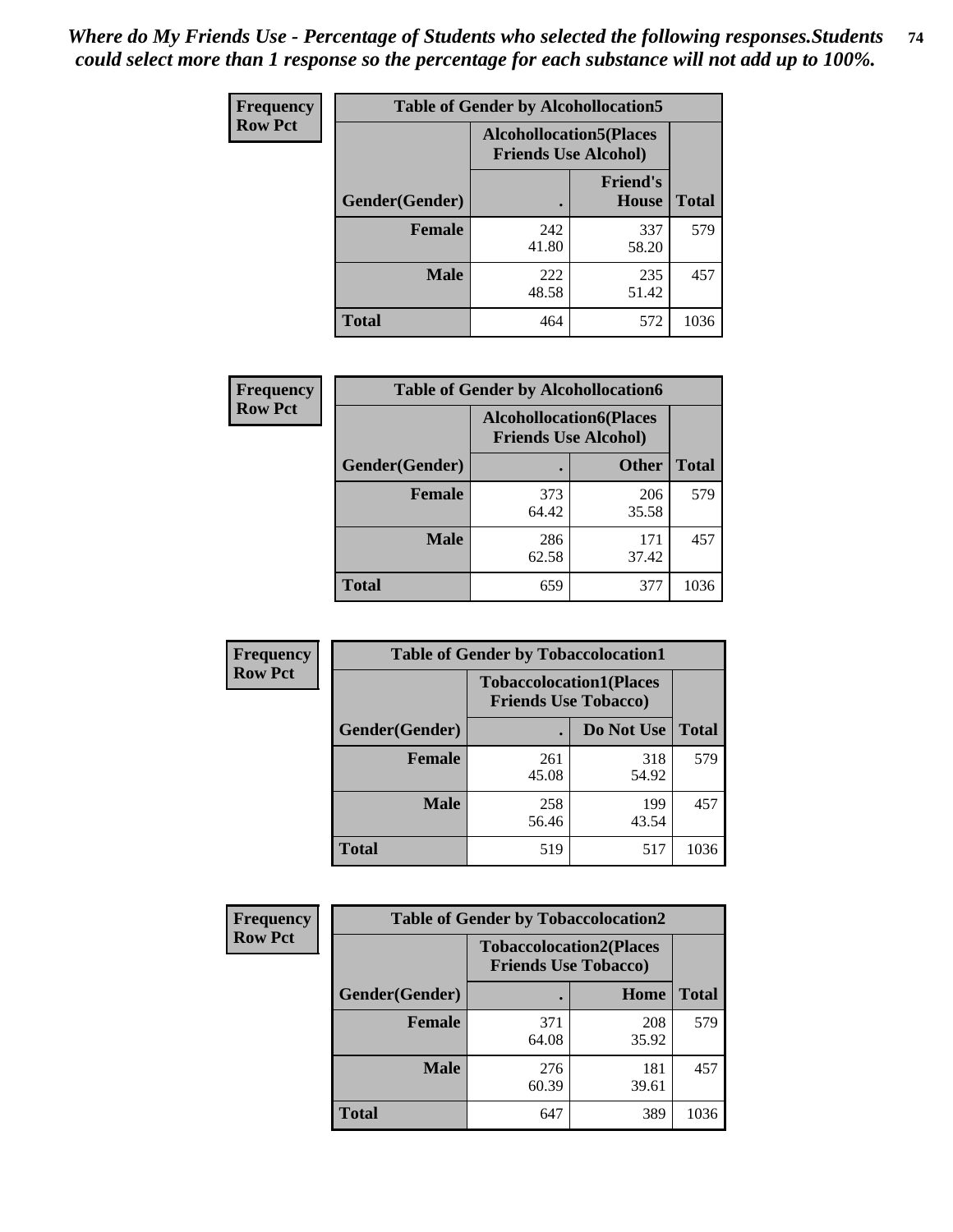| <b>Frequency</b> | <b>Table of Gender by Tobaccolocation3</b> |                                                               |               |              |
|------------------|--------------------------------------------|---------------------------------------------------------------|---------------|--------------|
| <b>Row Pct</b>   |                                            | <b>Tobaccolocation3(Places</b><br><b>Friends Use Tobacco)</b> |               |              |
|                  | Gender(Gender)                             |                                                               | <b>School</b> | <b>Total</b> |
|                  | <b>Female</b>                              | 462<br>79.79                                                  | 117<br>20.21  | 579          |
|                  | <b>Male</b>                                | 326<br>71.33                                                  | 131<br>28.67  | 457          |
|                  | <b>Total</b>                               | 788                                                           | 248           | 1036         |

| <b>Frequency</b> | <b>Table of Gender by Tobaccolocation4</b> |                                                               |              |              |
|------------------|--------------------------------------------|---------------------------------------------------------------|--------------|--------------|
| <b>Row Pct</b>   |                                            | <b>Tobaccolocation4(Places</b><br><b>Friends Use Tobacco)</b> |              |              |
|                  | Gender(Gender)                             |                                                               | Car          | <b>Total</b> |
|                  | Female                                     | 375<br>64.77                                                  | 204<br>35.23 | 579          |
|                  | <b>Male</b>                                | 278<br>60.83                                                  | 179<br>39.17 | 457          |
|                  | <b>Total</b>                               | 653                                                           | 383          | 1036         |

| <b>Frequency</b> | <b>Table of Gender by Tobaccolocation5</b> |                                                               |                                 |              |
|------------------|--------------------------------------------|---------------------------------------------------------------|---------------------------------|--------------|
| <b>Row Pct</b>   |                                            | <b>Tobaccolocation5(Places</b><br><b>Friends Use Tobacco)</b> |                                 |              |
|                  | Gender(Gender)                             |                                                               | <b>Friend's</b><br><b>House</b> | <b>Total</b> |
|                  | <b>Female</b>                              | 348<br>60.10                                                  | 231<br>39.90                    | 579          |
|                  | <b>Male</b>                                | 263<br>57.55                                                  | 194<br>42.45                    | 457          |
|                  | <b>Total</b>                               | 611                                                           | 425                             | 1036         |

| <b>Frequency</b> | <b>Table of Gender by Tobaccolocation6</b> |                                                               |              |              |
|------------------|--------------------------------------------|---------------------------------------------------------------|--------------|--------------|
| <b>Row Pct</b>   |                                            | <b>Tobaccolocation6(Places</b><br><b>Friends Use Tobacco)</b> |              |              |
|                  | Gender(Gender)                             |                                                               | <b>Other</b> | <b>Total</b> |
|                  | Female                                     | 427<br>73.75                                                  | 152<br>26.25 | 579          |
|                  | <b>Male</b>                                | 285<br>62.36                                                  | 172<br>37.64 | 457          |
|                  | <b>Total</b>                               | 712                                                           | 324          | 1036         |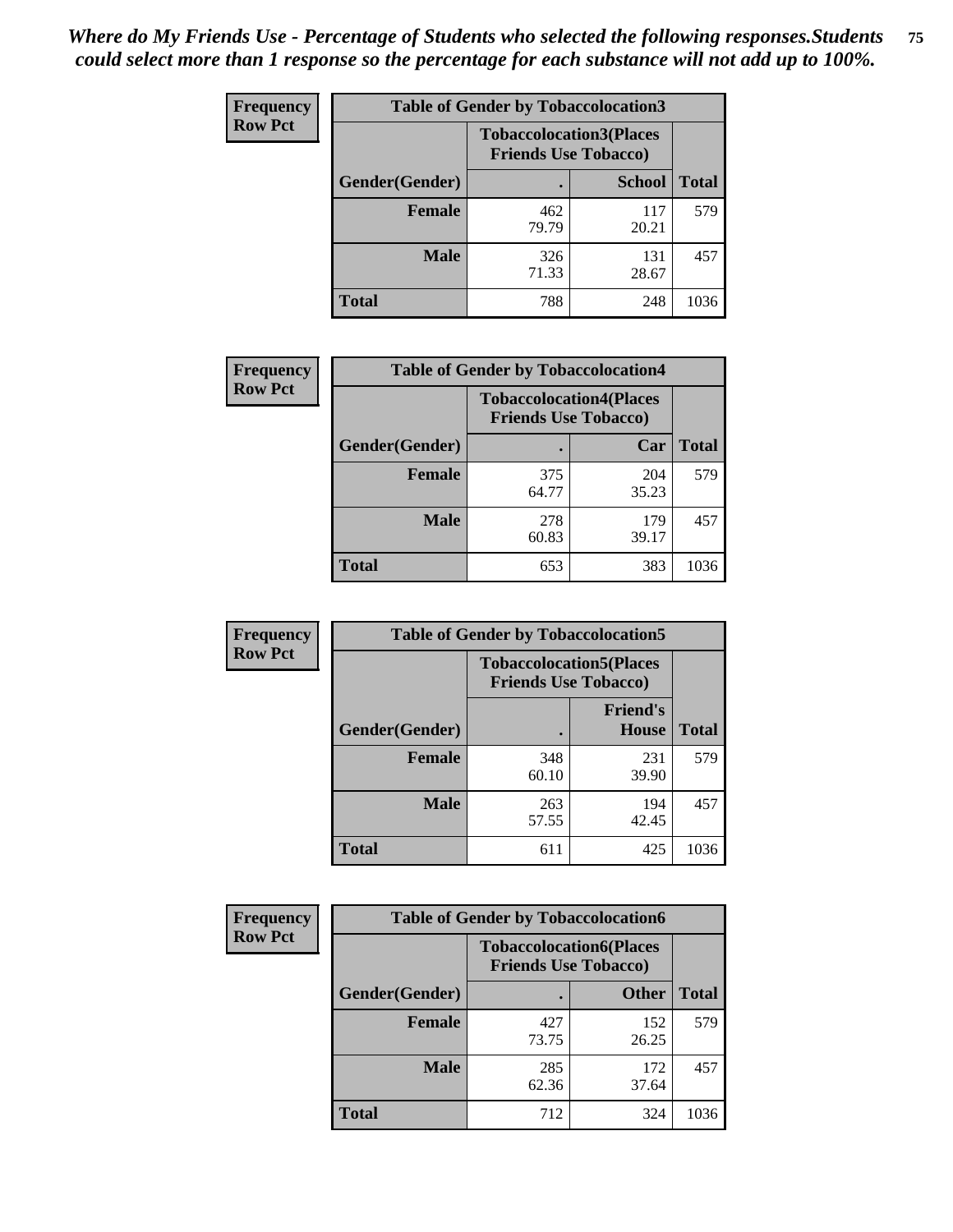| <b>Frequency</b> | <b>Table of Gender by Marijuanalocation1</b> |                                                                    |              |              |
|------------------|----------------------------------------------|--------------------------------------------------------------------|--------------|--------------|
| <b>Row Pct</b>   |                                              | <b>Marijuanalocation1(Places</b><br><b>Friends Use Marijuana</b> ) |              |              |
|                  | Gender(Gender)                               |                                                                    | Do Not Use   | <b>Total</b> |
|                  | <b>Female</b>                                | 277<br>47.84                                                       | 302<br>52.16 | 579          |
|                  | <b>Male</b>                                  | 261<br>57.11                                                       | 196<br>42.89 | 457          |
|                  | <b>Total</b>                                 | 538                                                                | 498          | 1036         |

| <b>Frequency</b> | <b>Table of Gender by Marijuanalocation2</b> |                                                                    |              |              |
|------------------|----------------------------------------------|--------------------------------------------------------------------|--------------|--------------|
| <b>Row Pct</b>   |                                              | <b>Marijuanalocation2(Places</b><br><b>Friends Use Marijuana</b> ) |              |              |
|                  | Gender(Gender)                               |                                                                    | Home         | <b>Total</b> |
|                  | <b>Female</b>                                | 385<br>66.49                                                       | 194<br>33.51 | 579          |
|                  | <b>Male</b>                                  | 293<br>64.11                                                       | 164<br>35.89 | 457          |
|                  | Total                                        | 678                                                                | 358          | 1036         |

| Frequency      | <b>Table of Gender by Marijuanalocation3</b> |                                                                     |               |              |
|----------------|----------------------------------------------|---------------------------------------------------------------------|---------------|--------------|
| <b>Row Pct</b> |                                              | <b>Marijuanalocation3(Places)</b><br><b>Friends Use Marijuana</b> ) |               |              |
|                | Gender(Gender)                               |                                                                     | <b>School</b> | <b>Total</b> |
|                | Female                                       | 501<br>86.53                                                        | 78<br>13.47   | 579          |
|                | <b>Male</b>                                  | 385<br>84.25                                                        | 72<br>15.75   | 457          |
|                | <b>Total</b>                                 | 886                                                                 | 150           | 1036         |

| <b>Frequency</b> | <b>Table of Gender by Marijuanalocation4</b> |                                                                    |              |              |  |
|------------------|----------------------------------------------|--------------------------------------------------------------------|--------------|--------------|--|
| <b>Row Pct</b>   |                                              | <b>Marijuanalocation4(Places</b><br><b>Friends Use Marijuana</b> ) |              |              |  |
|                  | Gender(Gender)                               |                                                                    | Car          | <b>Total</b> |  |
|                  | <b>Female</b>                                | 402<br>69.43                                                       | 177<br>30.57 | 579          |  |
|                  | <b>Male</b>                                  | 289<br>63.24                                                       | 168<br>36.76 | 457          |  |
|                  | <b>Total</b>                                 | 691                                                                | 345          | 1036         |  |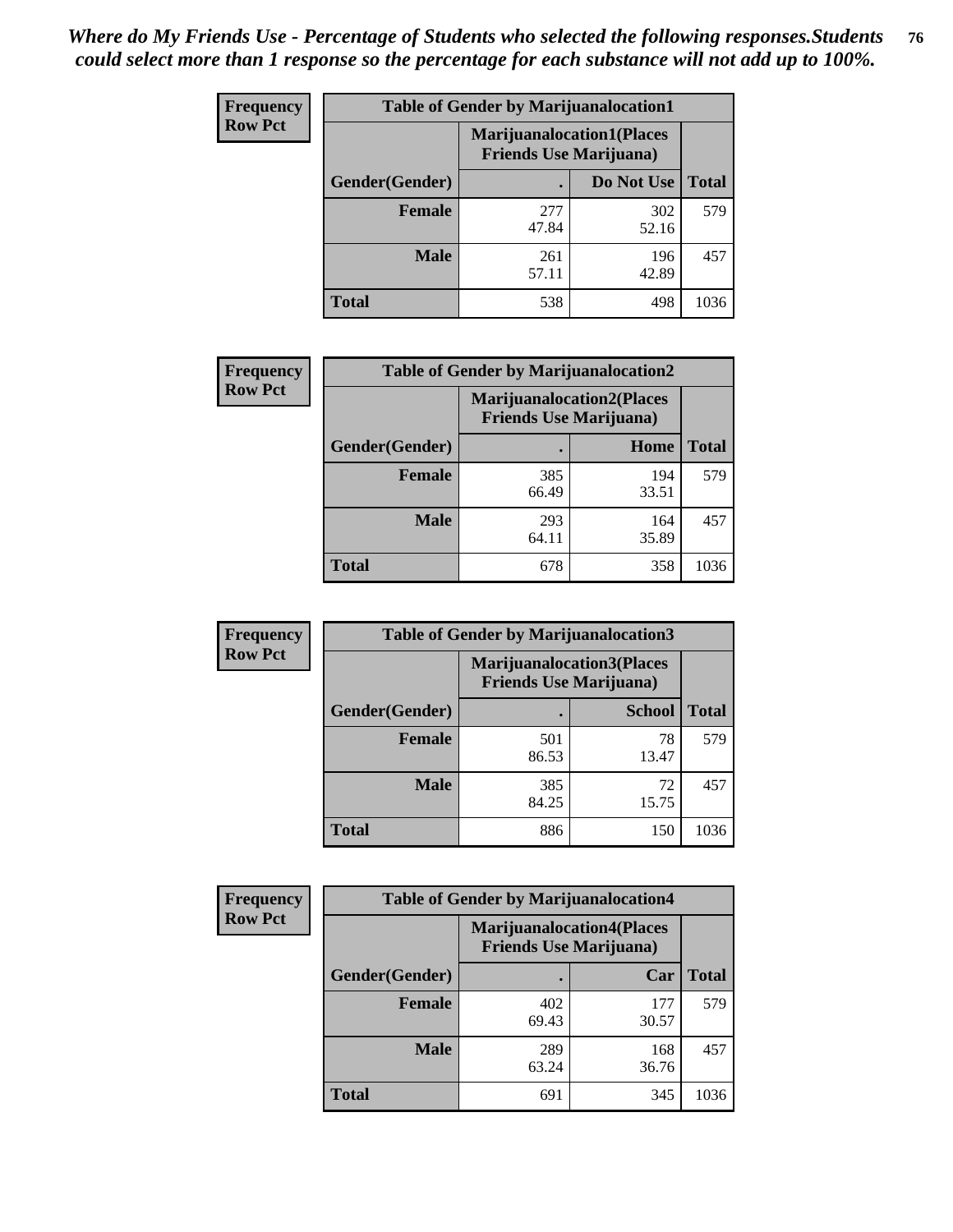| <b>Frequency</b> | <b>Table of Gender by Marijuanalocation5</b> |                                                                     |                                 |              |
|------------------|----------------------------------------------|---------------------------------------------------------------------|---------------------------------|--------------|
| <b>Row Pct</b>   |                                              | <b>Marijuanalocation5</b> (Places<br><b>Friends Use Marijuana</b> ) |                                 |              |
|                  | Gender(Gender)                               |                                                                     | <b>Friend's</b><br><b>House</b> | <b>Total</b> |
|                  | <b>Female</b>                                | 334<br>57.69                                                        | 245<br>42.31                    | 579          |
|                  | <b>Male</b>                                  | 254<br>55.58                                                        | 203<br>44.42                    | 457          |
|                  | <b>Total</b>                                 | 588                                                                 | 448                             | 1036         |

| <b>Frequency</b> | <b>Table of Gender by Marijuanalocation6</b> |                                |                                  |       |
|------------------|----------------------------------------------|--------------------------------|----------------------------------|-------|
| <b>Row Pct</b>   |                                              | <b>Friends Use Marijuana</b> ) | <b>Marijuanalocation6(Places</b> |       |
|                  | <b>Gender</b> (Gender)                       |                                | <b>Other</b>                     | Total |
|                  | <b>Female</b>                                | 409<br>70.64                   | 170<br>29.36                     | 579   |
|                  | <b>Male</b>                                  | 279<br>61.05                   | 178<br>38.95                     | 457   |
|                  | <b>Total</b>                                 | 688                            | 348                              | 1036  |

| Frequency      | <b>Table of Gender by Otherdruglocation1</b> |                                                                                |              |              |
|----------------|----------------------------------------------|--------------------------------------------------------------------------------|--------------|--------------|
| <b>Row Pct</b> |                                              | <b>Otherdruglocation1(Places</b><br><b>Friends Use Other Illegal</b><br>Drugs) |              |              |
|                | Gender(Gender)                               |                                                                                | Do Not Use   | <b>Total</b> |
|                | Female                                       | 161<br>27.81                                                                   | 418<br>72.19 | 579          |
|                | <b>Male</b>                                  | 152<br>33.26                                                                   | 305<br>66.74 | 457          |
|                | <b>Total</b>                                 | 313                                                                            | 723          | 1036         |

| Frequency      | <b>Table of Gender by Otherdruglocation2</b> |                                                                                |              |              |
|----------------|----------------------------------------------|--------------------------------------------------------------------------------|--------------|--------------|
| <b>Row Pct</b> |                                              | <b>Otherdruglocation2(Places</b><br><b>Friends Use Other Illegal</b><br>Drugs) |              |              |
|                | Gender(Gender)                               |                                                                                | Home         | <b>Total</b> |
|                | Female                                       | 464<br>80.14                                                                   | 115<br>19.86 | 579          |
|                | <b>Male</b>                                  | 361<br>78.99                                                                   | 96<br>21.01  | 457          |
|                | <b>Total</b>                                 | 825                                                                            | 211          | 1036         |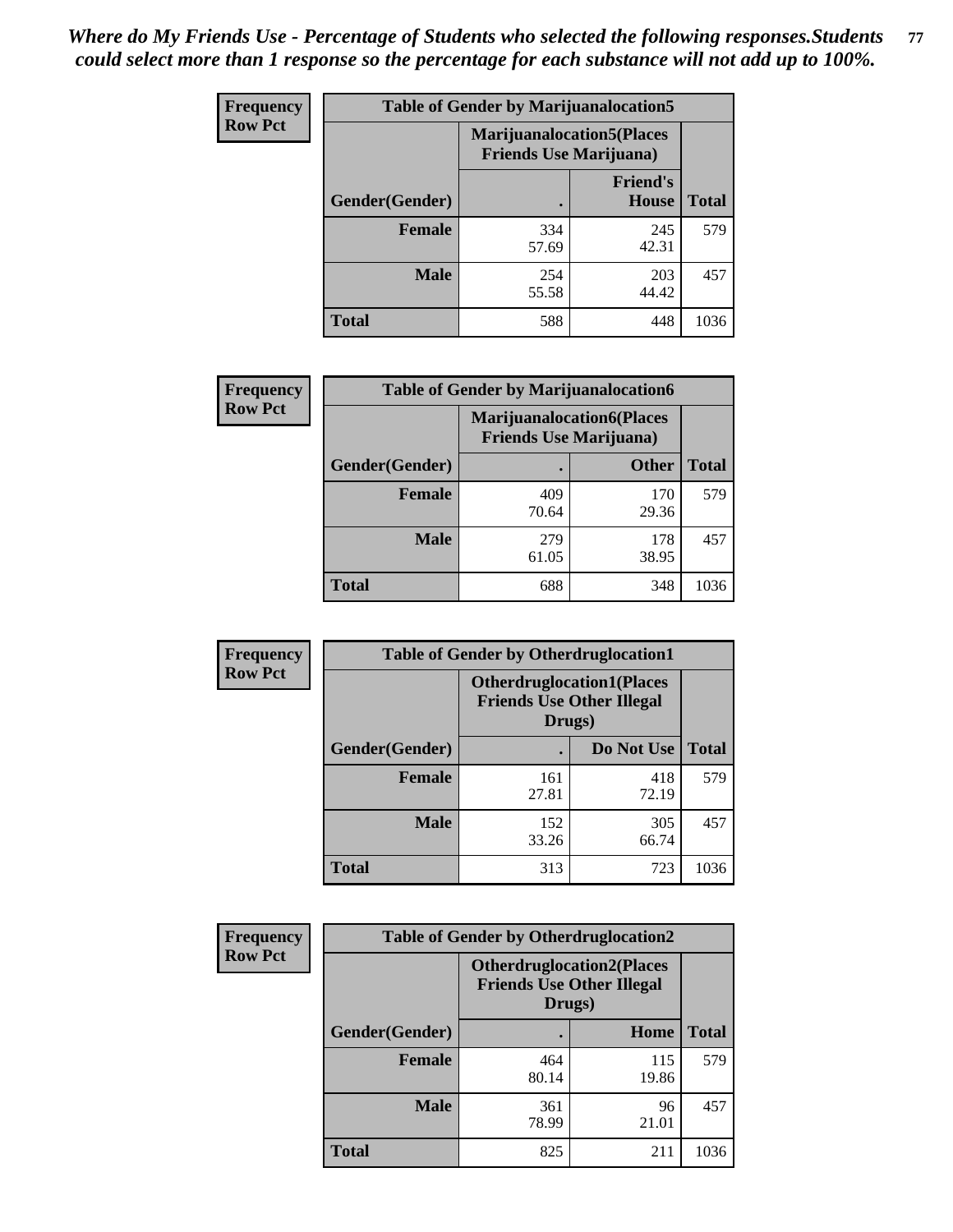| Frequency      | <b>Table of Gender by Otherdruglocation3</b> |                                                                                |               |              |
|----------------|----------------------------------------------|--------------------------------------------------------------------------------|---------------|--------------|
| <b>Row Pct</b> |                                              | <b>Otherdruglocation3(Places</b><br><b>Friends Use Other Illegal</b><br>Drugs) |               |              |
|                | Gender(Gender)                               |                                                                                | <b>School</b> | <b>Total</b> |
|                | <b>Female</b>                                | 519<br>89.64                                                                   | 60<br>10.36   | 579          |
|                | <b>Male</b>                                  | 399<br>87.31                                                                   | 58<br>12.69   | 457          |
|                | <b>Total</b>                                 | 918                                                                            | 118           | 1036         |

| <b>Frequency</b> | <b>Table of Gender by Otherdruglocation4</b> |                                                                                |             |              |
|------------------|----------------------------------------------|--------------------------------------------------------------------------------|-------------|--------------|
| <b>Row Pct</b>   |                                              | <b>Otherdruglocation4(Places</b><br><b>Friends Use Other Illegal</b><br>Drugs) |             |              |
|                  | Gender(Gender)                               |                                                                                | Car         | <b>Total</b> |
|                  | Female                                       | 486<br>83.94                                                                   | 93<br>16.06 | 579          |
|                  | <b>Male</b>                                  | 374<br>81.84                                                                   | 83<br>18.16 | 457          |
|                  | <b>Total</b>                                 | 860                                                                            | 176         | 1036         |

| Frequency      | <b>Table of Gender by Otherdruglocation5</b> |                                                                                |                                 |              |
|----------------|----------------------------------------------|--------------------------------------------------------------------------------|---------------------------------|--------------|
| <b>Row Pct</b> |                                              | <b>Otherdruglocation5(Places</b><br><b>Friends Use Other Illegal</b><br>Drugs) |                                 |              |
|                | Gender(Gender)                               |                                                                                | <b>Friend's</b><br><b>House</b> | <b>Total</b> |
|                | <b>Female</b>                                | 435<br>75.13                                                                   | 144<br>24.87                    | 579          |
|                | <b>Male</b>                                  | 354<br>77.46                                                                   | 103<br>22.54                    | 457          |
|                | <b>Total</b>                                 | 789                                                                            | 247                             | 1036         |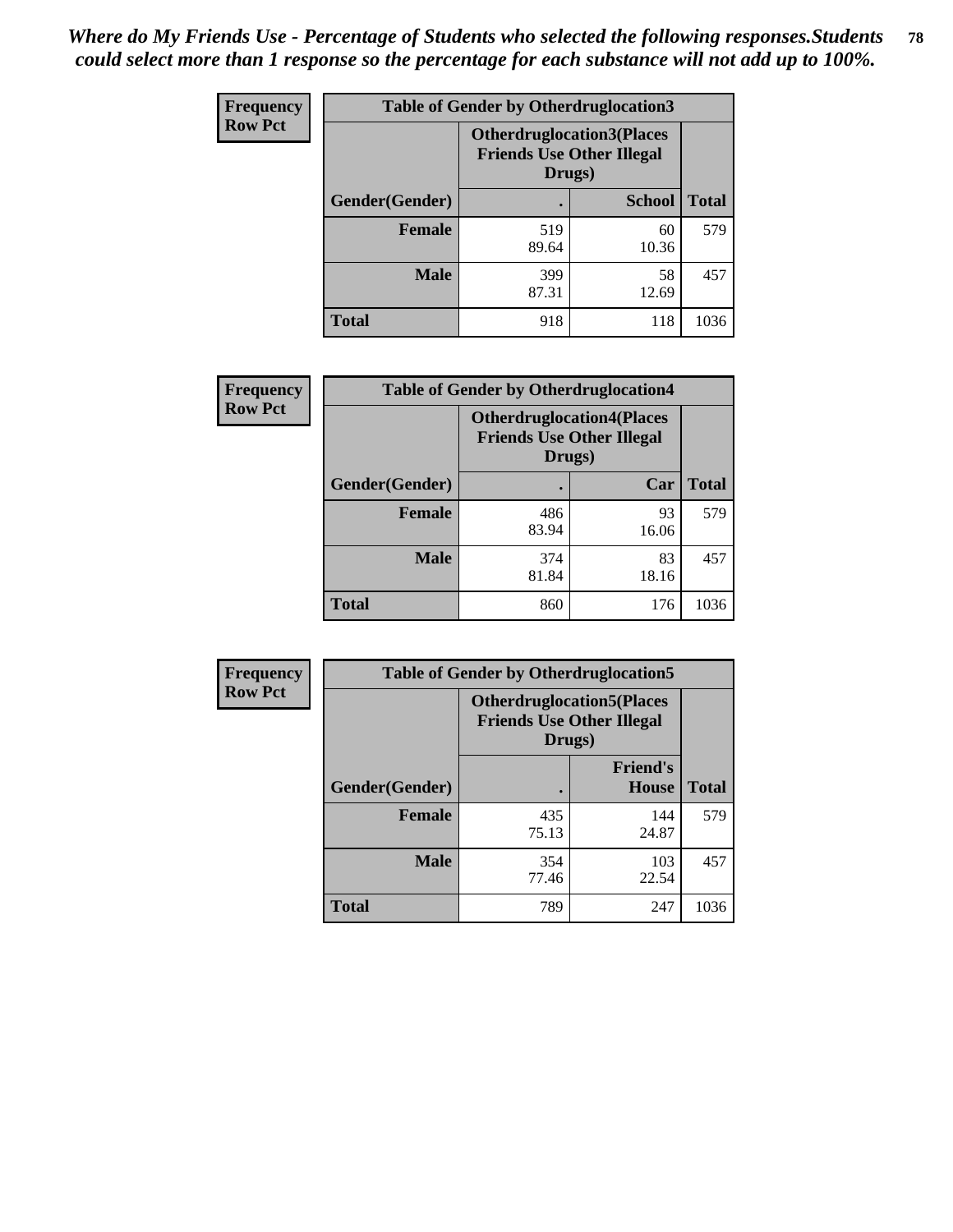| <b>Frequency</b> | <b>Table of Gender by Otherdruglocation6</b> |              |                                                                      |              |
|------------------|----------------------------------------------|--------------|----------------------------------------------------------------------|--------------|
| <b>Row Pct</b>   |                                              | Drugs)       | <b>Otherdruglocation6(Places</b><br><b>Friends Use Other Illegal</b> |              |
|                  | Gender(Gender)                               |              | <b>Other</b>                                                         | <b>Total</b> |
|                  | <b>Female</b>                                | 462<br>79.79 | 117<br>20.21                                                         | 579          |
|                  | <b>Male</b>                                  | 349<br>76.37 | 108<br>23.63                                                         | 457          |
|                  | <b>Total</b>                                 | 811          | 225                                                                  | 1036         |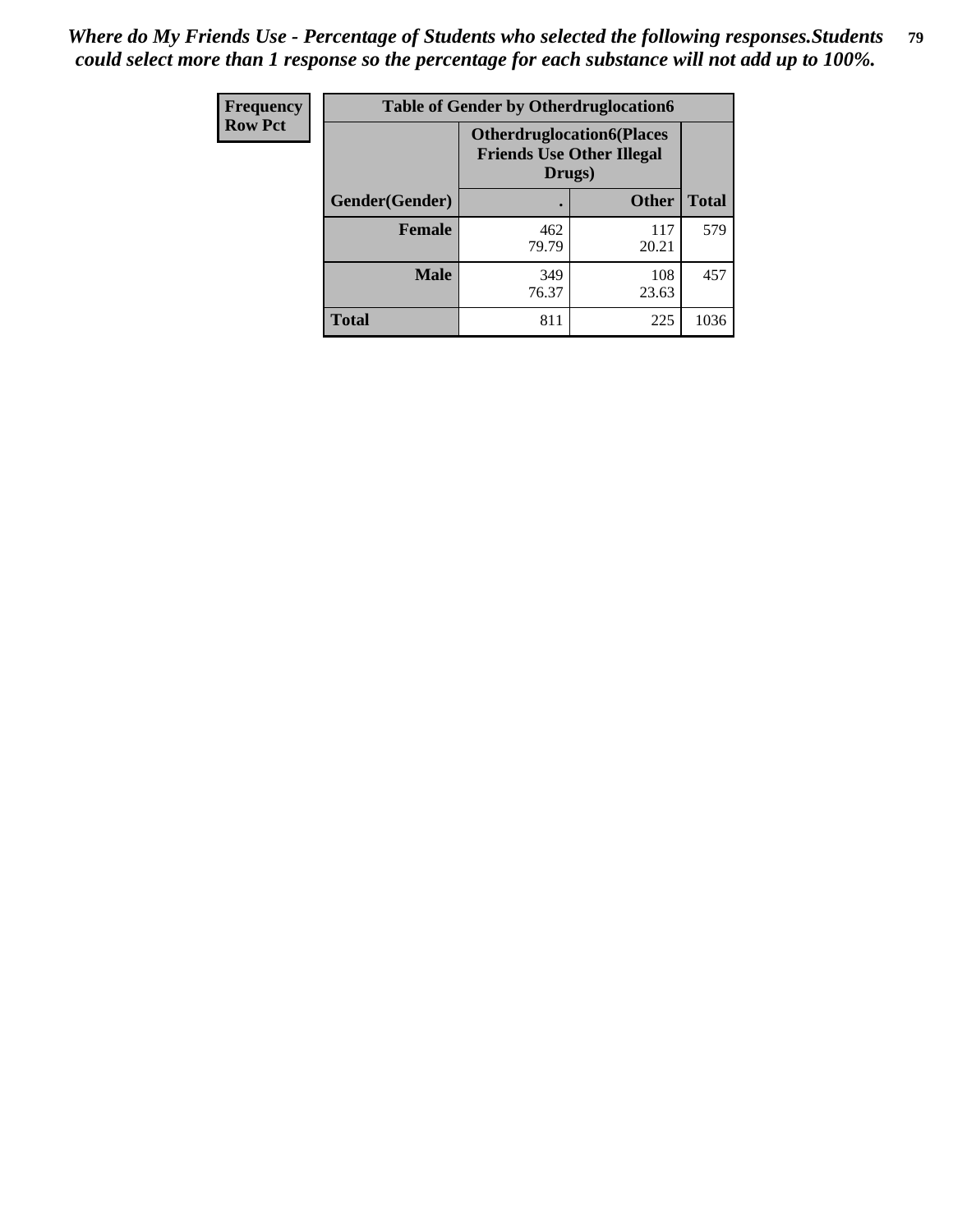| <b>Frequency</b> | <b>Table of Gender by Alcoholtime1</b> |                                                   |                      |              |
|------------------|----------------------------------------|---------------------------------------------------|----------------------|--------------|
| <b>Row Pct</b>   |                                        | Alcoholtime1(Times<br><b>Friends Use Alcohol)</b> |                      |              |
|                  | Gender(Gender)                         |                                                   | Do Not<br><b>Use</b> | <b>Total</b> |
|                  | <b>Female</b>                          | 399<br>68.91                                      | 180<br>31.09         | 579          |
|                  | <b>Male</b>                            | 304<br>66.52                                      | 153<br>33.48         | 457          |
|                  | <b>Total</b>                           | 703                                               | 333                  | 1036         |

| Frequency      | <b>Table of Gender by Alcoholtime2</b> |                                                          |                            |              |
|----------------|----------------------------------------|----------------------------------------------------------|----------------------------|--------------|
| <b>Row Pct</b> |                                        | <b>Alcoholtime2(Times</b><br><b>Friends Use Alcohol)</b> |                            |              |
|                | Gender(Gender)                         |                                                          | <b>On Way</b><br>to School | <b>Total</b> |
|                | <b>Female</b>                          | 537<br>92.75                                             | 42<br>7.25                 | 579          |
|                | <b>Male</b>                            | 413<br>90.37                                             | 44<br>9.63                 | 457          |
|                | Total                                  | 950                                                      | 86                         | 1036         |

| Frequency      | <b>Table of Gender by Alcoholtime3</b> |                                                          |                                |              |
|----------------|----------------------------------------|----------------------------------------------------------|--------------------------------|--------------|
| <b>Row Pct</b> |                                        | <b>Alcoholtime3(Times</b><br><b>Friends Use Alcohol)</b> |                                |              |
|                | Gender(Gender)                         |                                                          | <b>During</b><br><b>School</b> | <b>Total</b> |
|                | Female                                 | 544<br>93.96                                             | 35<br>6.04                     | 579          |
|                | <b>Male</b>                            | 425<br>93.00                                             | 32<br>7.00                     | 457          |
|                | <b>Total</b>                           | 969                                                      | 67                             | 1036         |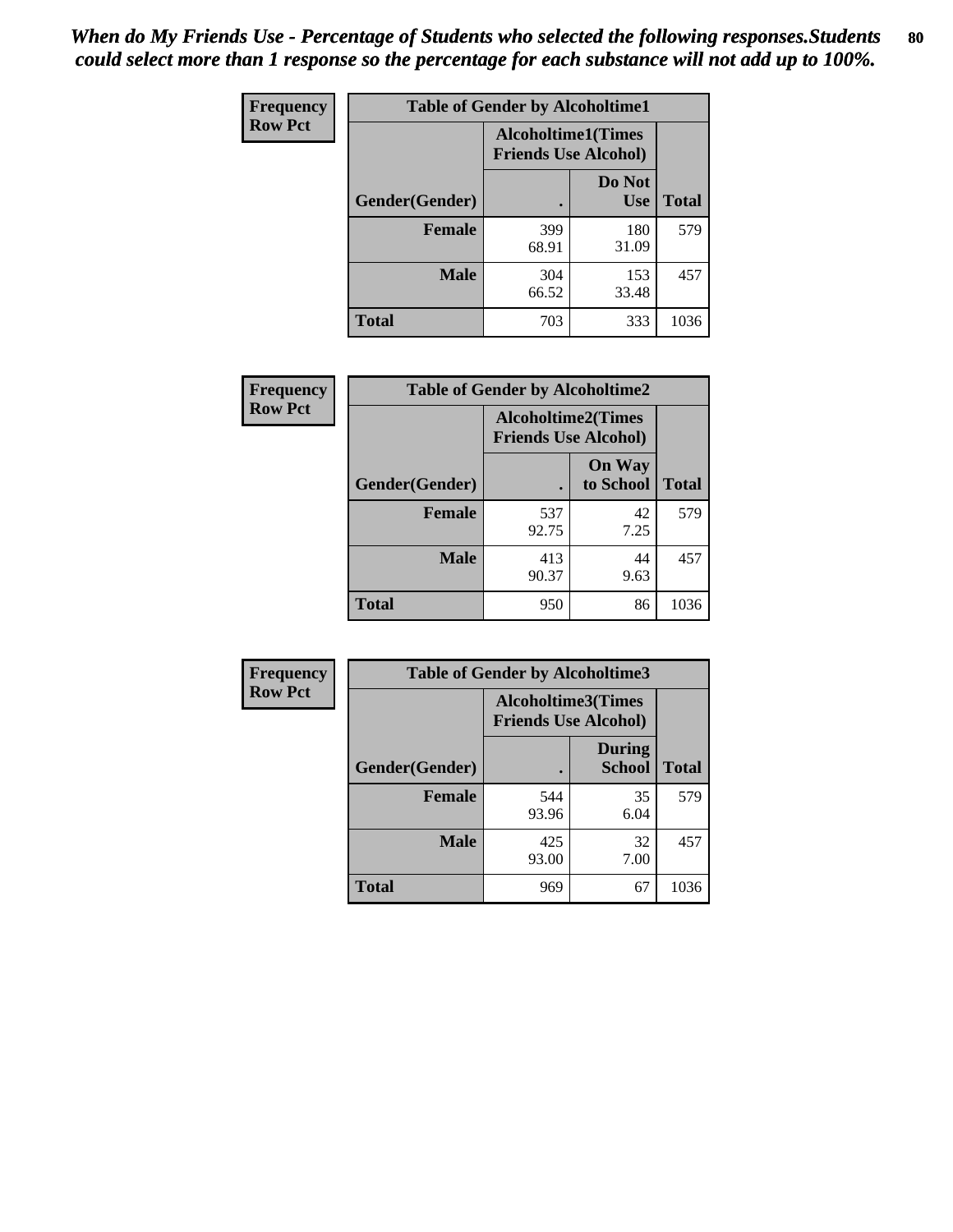*When do My Friends Use - Percentage of Students who selected the following responses.Students could select more than 1 response so the percentage for each substance will not add up to 100%.* **81**

| <b>Frequency</b> | <b>Table of Gender by Alcoholtime4</b> |                                                          |                                                |              |
|------------------|----------------------------------------|----------------------------------------------------------|------------------------------------------------|--------------|
| <b>Row Pct</b>   |                                        | <b>Alcoholtime4(Times</b><br><b>Friends Use Alcohol)</b> |                                                |              |
|                  | Gender(Gender)                         |                                                          | <b>On Way</b><br>Home<br>From<br><b>School</b> | <b>Total</b> |
|                  | <b>Female</b>                          | 526<br>90.85                                             | 53<br>9.15                                     | 579          |
|                  | <b>Male</b>                            | 411<br>89.93                                             | 46<br>10.07                                    | 457          |
|                  | <b>Total</b>                           | 937                                                      | 99                                             | 1036         |

| <b>Frequency</b> | <b>Table of Gender by Alcoholtime5</b> |                                                           |              |              |
|------------------|----------------------------------------|-----------------------------------------------------------|--------------|--------------|
| <b>Row Pct</b>   |                                        | <b>Alcoholtime5</b> (Times<br><b>Friends Use Alcohol)</b> |              |              |
|                  | Gender(Gender)                         |                                                           | Weeknights   | <b>Total</b> |
|                  | <b>Female</b>                          | 427<br>73.75                                              | 152<br>26.25 | 579          |
|                  | <b>Male</b>                            | 323<br>70.68                                              | 134<br>29.32 | 457          |
|                  | <b>Total</b>                           | 750                                                       | 286          | 1036         |

| <b>Frequency</b> | <b>Table of Gender by Alcoholtime6</b> |              |                                                          |              |
|------------------|----------------------------------------|--------------|----------------------------------------------------------|--------------|
| <b>Row Pct</b>   |                                        |              | <b>Alcoholtime6(Times</b><br><b>Friends Use Alcohol)</b> |              |
|                  | Gender(Gender)                         |              | Weekends                                                 | <b>Total</b> |
|                  | Female                                 | 160<br>27.63 | 419<br>72.37                                             | 579          |
|                  | <b>Male</b>                            | 171<br>37.42 | 286<br>62.58                                             | 457          |
|                  | <b>Total</b>                           | 331          | 705                                                      | 1036         |

| <b>Frequency</b> | <b>Table of Gender by Tobaccotime1</b> |                                                          |                      |              |
|------------------|----------------------------------------|----------------------------------------------------------|----------------------|--------------|
| <b>Row Pct</b>   |                                        | <b>Tobaccotime1(Times</b><br><b>Friends Use Tobacco)</b> |                      |              |
|                  | Gender(Gender)                         |                                                          | Do Not<br><b>Use</b> | <b>Total</b> |
|                  | <b>Female</b>                          | 261<br>45.08                                             | 318<br>54.92         | 579          |
|                  | <b>Male</b>                            | 257<br>56.24                                             | <b>200</b><br>43.76  | 457          |
|                  | <b>Total</b>                           | 518                                                      | 518                  | 1036         |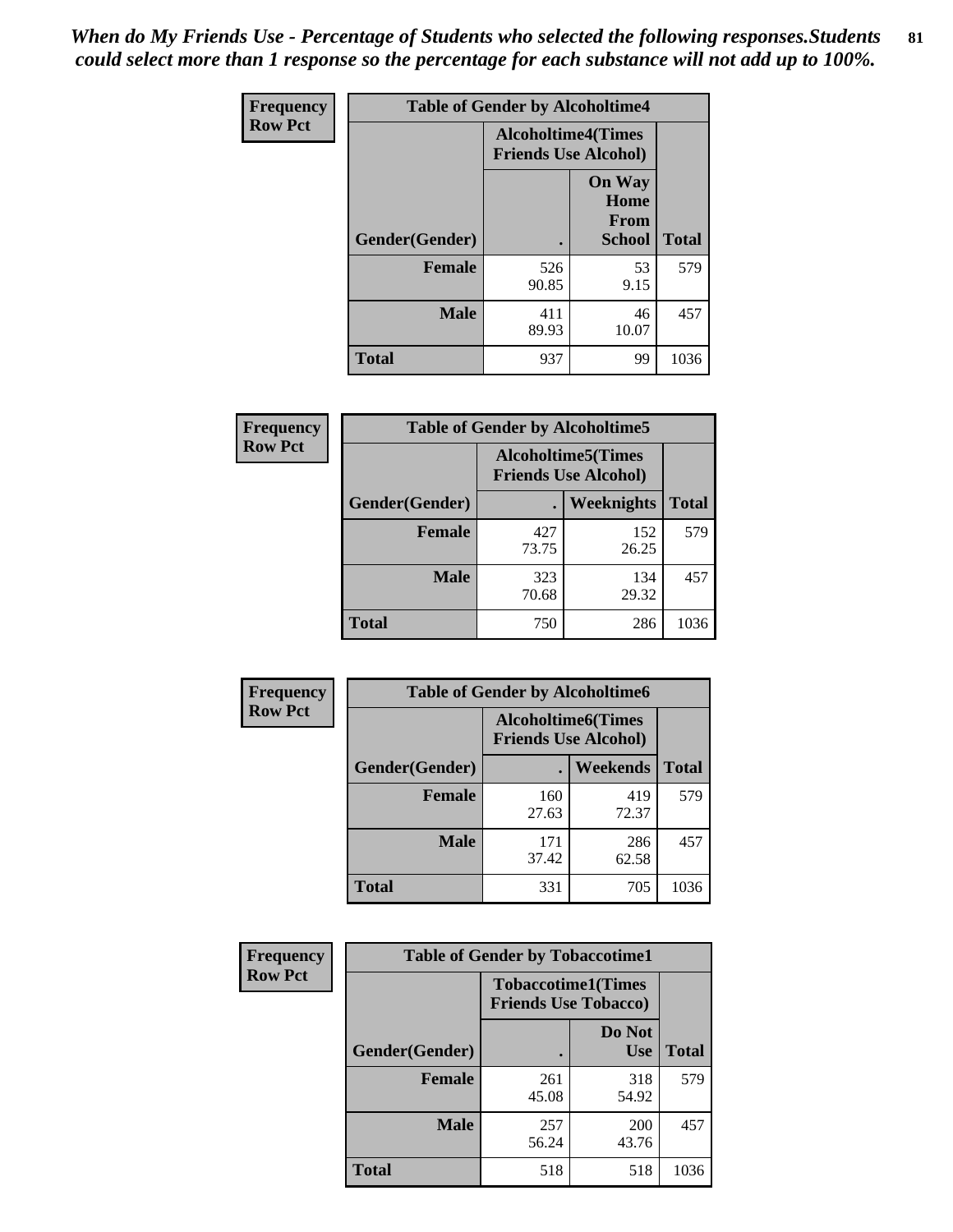| <b>Frequency</b> | <b>Table of Gender by Tobaccotime2</b> |                                                          |                            |              |
|------------------|----------------------------------------|----------------------------------------------------------|----------------------------|--------------|
| <b>Row Pct</b>   |                                        | <b>Tobaccotime2(Times</b><br><b>Friends Use Tobacco)</b> |                            |              |
|                  | Gender(Gender)                         |                                                          | <b>On Way</b><br>to School | <b>Total</b> |
|                  | <b>Female</b>                          | 400<br>69.08                                             | 179<br>30.92               | 579          |
|                  | <b>Male</b>                            | 299<br>65.43                                             | 158<br>34.57               | 457          |
|                  | <b>Total</b>                           | 699                                                      | 337                        | 1036         |

| <b>Frequency</b> | <b>Table of Gender by Tobaccotime3</b> |                             |                                |              |
|------------------|----------------------------------------|-----------------------------|--------------------------------|--------------|
| <b>Row Pct</b>   |                                        | <b>Friends Use Tobacco)</b> | <b>Tobaccotime3(Times</b>      |              |
|                  | Gender(Gender)                         |                             | <b>During</b><br><b>School</b> | <b>Total</b> |
|                  | Female                                 | 488<br>84.28                | 91<br>15.72                    | 579          |
|                  | <b>Male</b>                            | 350<br>76.59                | 107<br>23.41                   | 457          |
|                  | <b>Total</b>                           | 838                         | 198                            | 1036         |

| Frequency      | <b>Table of Gender by Tobaccotime4</b> |                                                          |                                                       |              |
|----------------|----------------------------------------|----------------------------------------------------------|-------------------------------------------------------|--------------|
| <b>Row Pct</b> |                                        | <b>Tobaccotime4(Times</b><br><b>Friends Use Tobacco)</b> |                                                       |              |
|                | Gender(Gender)                         |                                                          | <b>On Way</b><br>Home<br><b>From</b><br><b>School</b> | <b>Total</b> |
|                | <b>Female</b>                          | 526<br>90.85                                             | 53<br>9.15                                            | 579          |
|                | <b>Male</b>                            | 411<br>89.93                                             | 46<br>10.07                                           | 457          |
|                | <b>Total</b>                           | 937                                                      | 99                                                    | 1036         |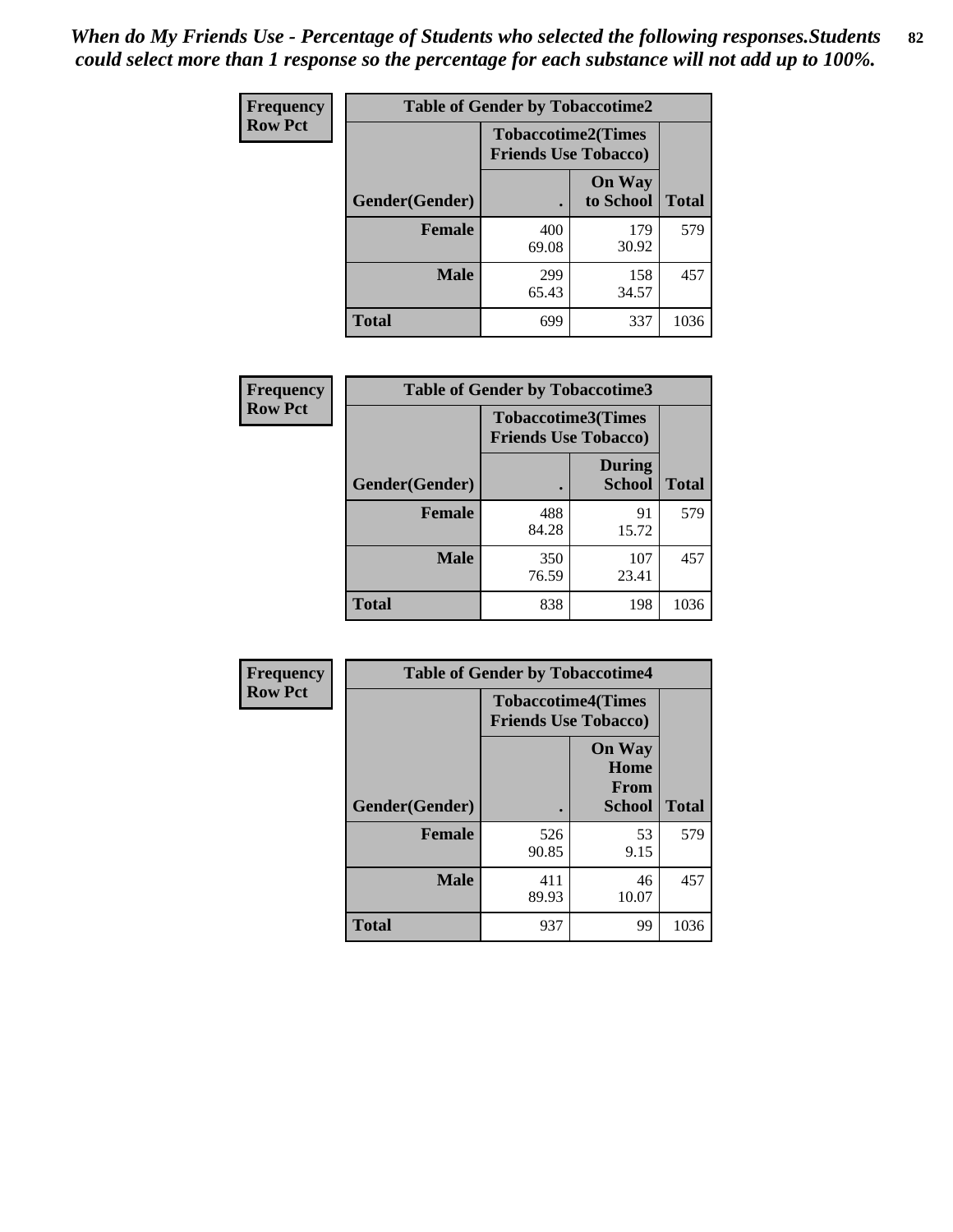| <b>Frequency</b> | <b>Table of Gender by Tobaccotime5</b> |              |                                                          |              |  |
|------------------|----------------------------------------|--------------|----------------------------------------------------------|--------------|--|
| <b>Row Pct</b>   |                                        |              | <b>Tobaccotime5(Times</b><br><b>Friends Use Tobacco)</b> |              |  |
|                  | Gender(Gender)                         |              | Weeknights                                               | <b>Total</b> |  |
|                  | <b>Female</b>                          | 353<br>60.97 | 226<br>39.03                                             | 579          |  |
|                  | <b>Male</b>                            | 258<br>56.46 | 199<br>43.54                                             | 457          |  |
|                  | <b>Total</b>                           | 611          | 425                                                      | 1036         |  |

| Frequency      | <b>Table of Gender by Tobaccotime6</b> |                                                          |                 |              |
|----------------|----------------------------------------|----------------------------------------------------------|-----------------|--------------|
| <b>Row Pct</b> |                                        | <b>Tobaccotime6(Times</b><br><b>Friends Use Tobacco)</b> |                 |              |
|                | Gender(Gender)                         |                                                          | <b>Weekends</b> | <b>Total</b> |
|                | Female                                 | 321<br>55.44                                             | 258<br>44.56    | 579          |
|                | <b>Male</b>                            | 238<br>52.08                                             | 219<br>47.92    | 457          |
|                | <b>Total</b>                           | 559                                                      | 477             | 1036         |

| <b>Frequency</b> | <b>Table of Gender by Marijuanatime1</b> |                                |                             |              |
|------------------|------------------------------------------|--------------------------------|-----------------------------|--------------|
| <b>Row Pct</b>   |                                          | <b>Friends Use Marijuana</b> ) | <b>Marijuanatime1(Times</b> |              |
|                  | Gender(Gender)                           |                                | Do Not Use                  | <b>Total</b> |
|                  | <b>Female</b>                            | 267<br>46.11                   | 312<br>53.89                | 579          |
|                  | <b>Male</b>                              | 262<br>57.33                   | 195<br>42.67                | 457          |
|                  | <b>Total</b>                             | 529                            | 507                         | 1036         |

| <b>Frequency</b> | <b>Table of Gender by Marijuanatime2</b> |                                                        |                            |              |
|------------------|------------------------------------------|--------------------------------------------------------|----------------------------|--------------|
| <b>Row Pct</b>   |                                          | Marijuanatime2(Times<br><b>Friends Use Marijuana</b> ) |                            |              |
|                  | Gender(Gender)                           |                                                        | On Way to<br><b>School</b> | <b>Total</b> |
|                  | Female                                   | 456<br>78.76                                           | 123<br>21.24               | 579          |
|                  | <b>Male</b>                              | 332<br>72.65                                           | 125<br>27.35               | 457          |
|                  | Total                                    | 788                                                    | 248                        | 1036         |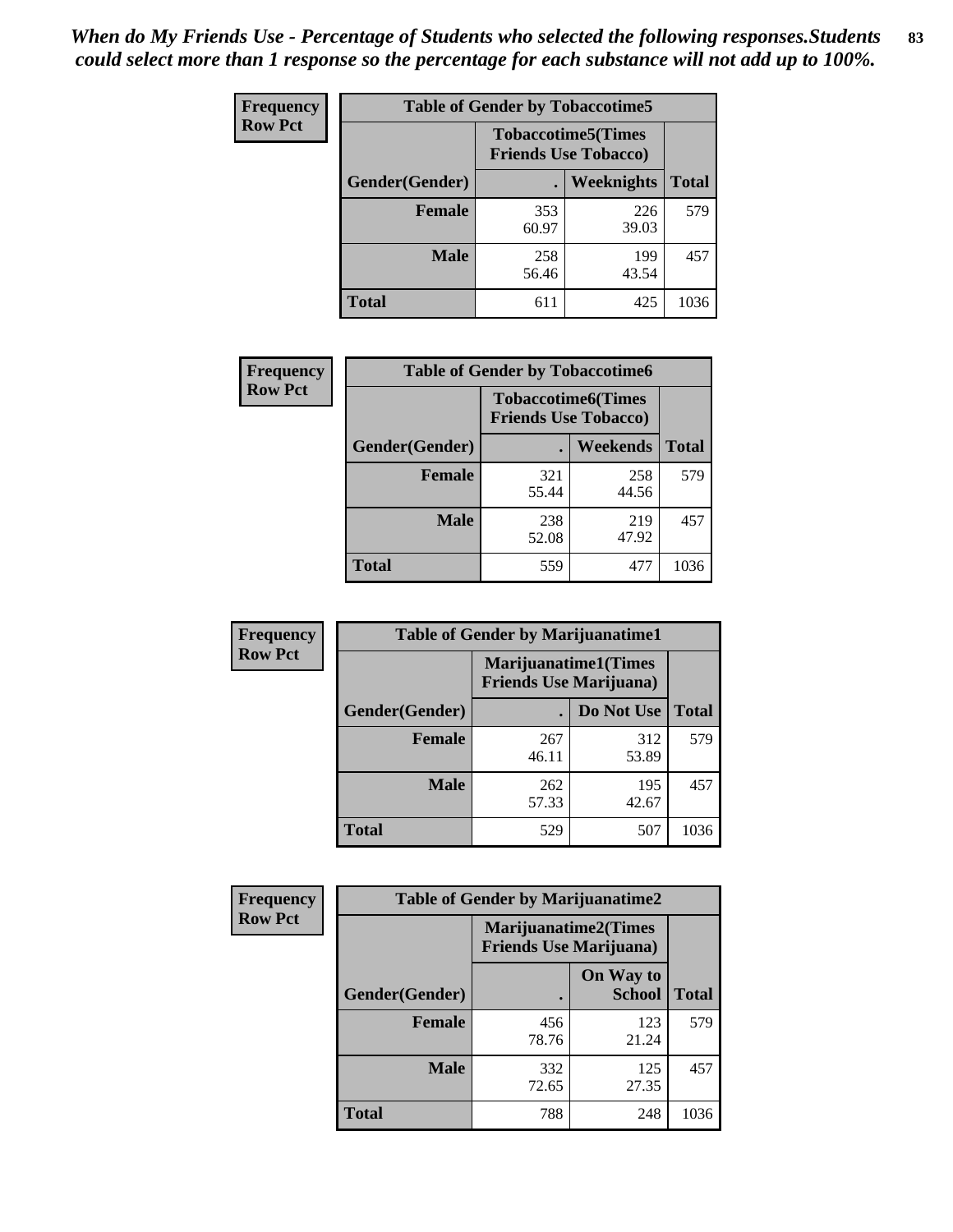*When do My Friends Use - Percentage of Students who selected the following responses.Students could select more than 1 response so the percentage for each substance will not add up to 100%.* **84**

| <b>Frequency</b> | Table of Gender by Marijuanatime3 |                                                        |                                |              |
|------------------|-----------------------------------|--------------------------------------------------------|--------------------------------|--------------|
| <b>Row Pct</b>   |                                   | Marijuanatime3(Times<br><b>Friends Use Marijuana</b> ) |                                |              |
|                  | Gender(Gender)                    |                                                        | <b>During</b><br><b>School</b> | <b>Total</b> |
|                  | Female                            | 520<br>89.81                                           | 59<br>10.19                    | 579          |
|                  | <b>Male</b>                       | 376<br>82.28                                           | 81<br>17.72                    | 457          |
|                  | <b>Total</b>                      | 896                                                    | 140                            | 1036         |

| Frequency      | <b>Table of Gender by Marijuanatime4</b> |                                                               |                                                       |              |
|----------------|------------------------------------------|---------------------------------------------------------------|-------------------------------------------------------|--------------|
| <b>Row Pct</b> |                                          | <b>Marijuanatime4(Times</b><br><b>Friends Use Marijuana</b> ) |                                                       |              |
|                | Gender(Gender)                           |                                                               | <b>On Way</b><br>Home<br><b>From</b><br><b>School</b> | <b>Total</b> |
|                | <b>Female</b>                            | 446<br>77.03                                                  | 133<br>22.97                                          | 579          |
|                | <b>Male</b>                              | 330<br>72.21                                                  | 127<br>27.79                                          | 457          |
|                | <b>Total</b>                             | 776                                                           | 260                                                   | 1036         |

| <b>Frequency</b> | <b>Table of Gender by Marijuanatime5</b> |                                                                |              |              |  |
|------------------|------------------------------------------|----------------------------------------------------------------|--------------|--------------|--|
| <b>Row Pct</b>   |                                          | <b>Marijuanatime5</b> (Times<br><b>Friends Use Marijuana</b> ) |              |              |  |
|                  | Gender(Gender)                           | ٠                                                              | Weeknights   | <b>Total</b> |  |
|                  | <b>Female</b>                            | 385<br>66.49                                                   | 194<br>33.51 | 579          |  |
|                  | <b>Male</b>                              | 272<br>59.52                                                   | 185<br>40.48 | 457          |  |
|                  | <b>Total</b>                             | 657                                                            | 379          | 1036         |  |

| <b>Frequency</b> | <b>Table of Gender by Marijuanatime6</b> |                                                               |                 |              |  |
|------------------|------------------------------------------|---------------------------------------------------------------|-----------------|--------------|--|
| <b>Row Pct</b>   |                                          | <b>Marijuanatime6(Times</b><br><b>Friends Use Marijuana</b> ) |                 |              |  |
|                  | Gender(Gender)                           |                                                               | <b>Weekends</b> | <b>Total</b> |  |
|                  | <b>Female</b>                            | 304<br>52.50                                                  | 275<br>47.50    | 579          |  |
|                  | <b>Male</b>                              | 214<br>46.83                                                  | 243<br>53.17    | 457          |  |
|                  | <b>Total</b>                             | 518                                                           | 518             | 1036         |  |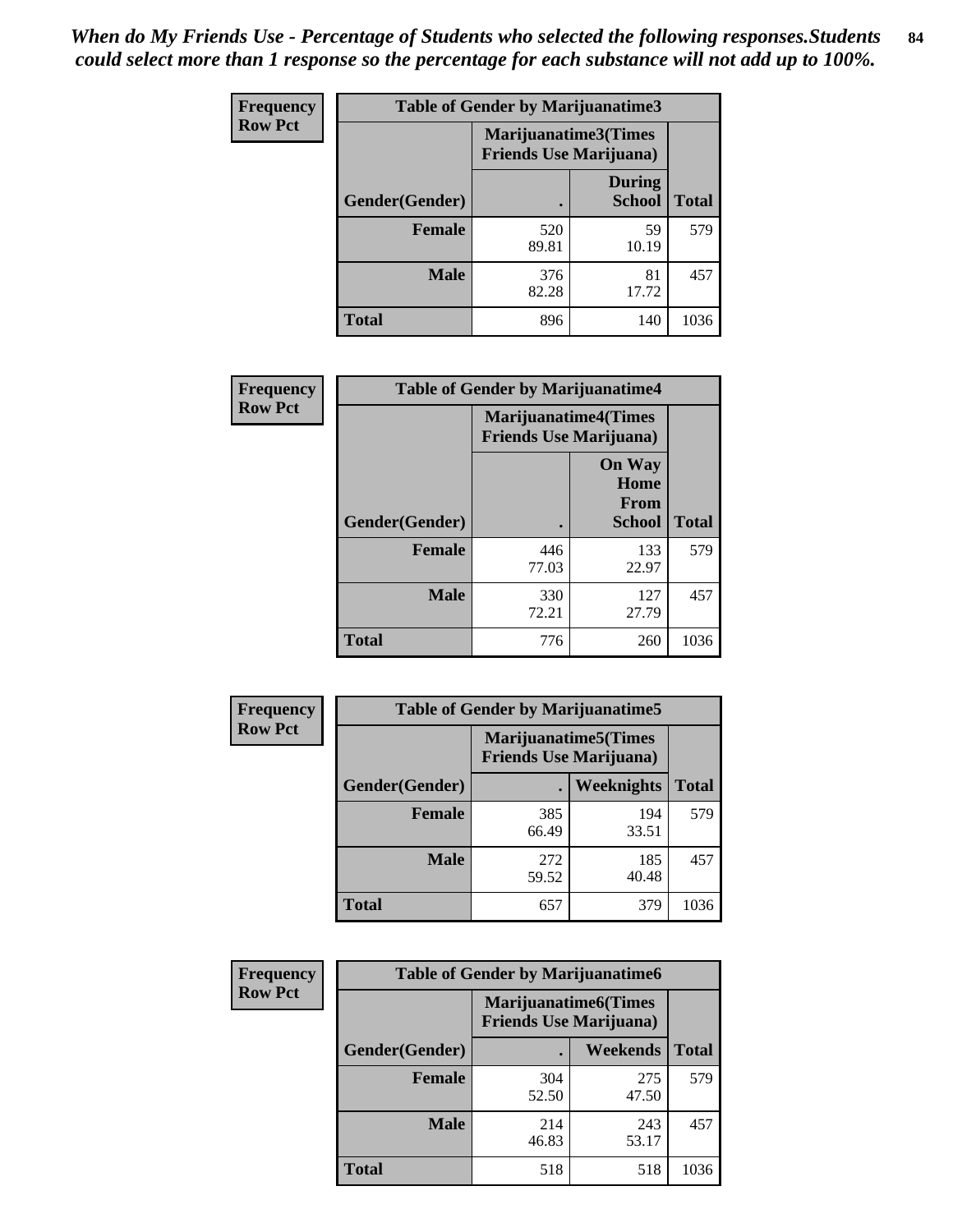*When do My Friends Use - Percentage of Students who selected the following responses.Students could select more than 1 response so the percentage for each substance will not add up to 100%.* **85**

| <b>Frequency</b> | <b>Table of Gender by Otherdrugtime1</b> |                                                    |                             |              |
|------------------|------------------------------------------|----------------------------------------------------|-----------------------------|--------------|
| <b>Row Pct</b>   |                                          | <b>Friends Use Other</b><br><b>Illegal Drugs</b> ) | <b>Otherdrugtime1(Times</b> |              |
|                  | Gender(Gender)                           |                                                    | Do Not Use                  | <b>Total</b> |
|                  | <b>Female</b>                            | 153<br>26.42                                       | 426<br>73.58                | 579          |
|                  | <b>Male</b>                              | 143<br>31.29                                       | 314<br>68.71                | 457          |
|                  | <b>Total</b>                             | 296                                                | 740                         | 1036         |

| Frequency      | <b>Table of Gender by Otherdrugtime2</b> |                                                                                   |                            |              |
|----------------|------------------------------------------|-----------------------------------------------------------------------------------|----------------------------|--------------|
| <b>Row Pct</b> |                                          | <b>Otherdrugtime2(Times</b><br><b>Friends Use Other</b><br><b>Illegal Drugs</b> ) |                            |              |
|                | Gender(Gender)                           |                                                                                   | On Way to<br><b>School</b> | <b>Total</b> |
|                | <b>Female</b>                            | 519<br>89.64                                                                      | 60<br>10.36                | 579          |
|                | <b>Male</b>                              | 393<br>86.00                                                                      | 64<br>14.00                | 457          |
|                | <b>Total</b>                             | 912                                                                               | 124                        | 1036         |

| Frequency      | <b>Table of Gender by Otherdrugtime3</b> |                        |                                                  |              |
|----------------|------------------------------------------|------------------------|--------------------------------------------------|--------------|
| <b>Row Pct</b> |                                          | <b>Illegal Drugs</b> ) | Otherdrugtime3(Times<br><b>Friends Use Other</b> |              |
|                | Gender(Gender)                           |                        | <b>During</b><br><b>School</b>                   | <b>Total</b> |
|                | <b>Female</b>                            | 527<br>91.02           | 52<br>8.98                                       | 579          |
|                | <b>Male</b>                              | 401<br>87.75           | 56<br>12.25                                      | 457          |
|                | <b>Total</b>                             | 928                    | 108                                              | 1036         |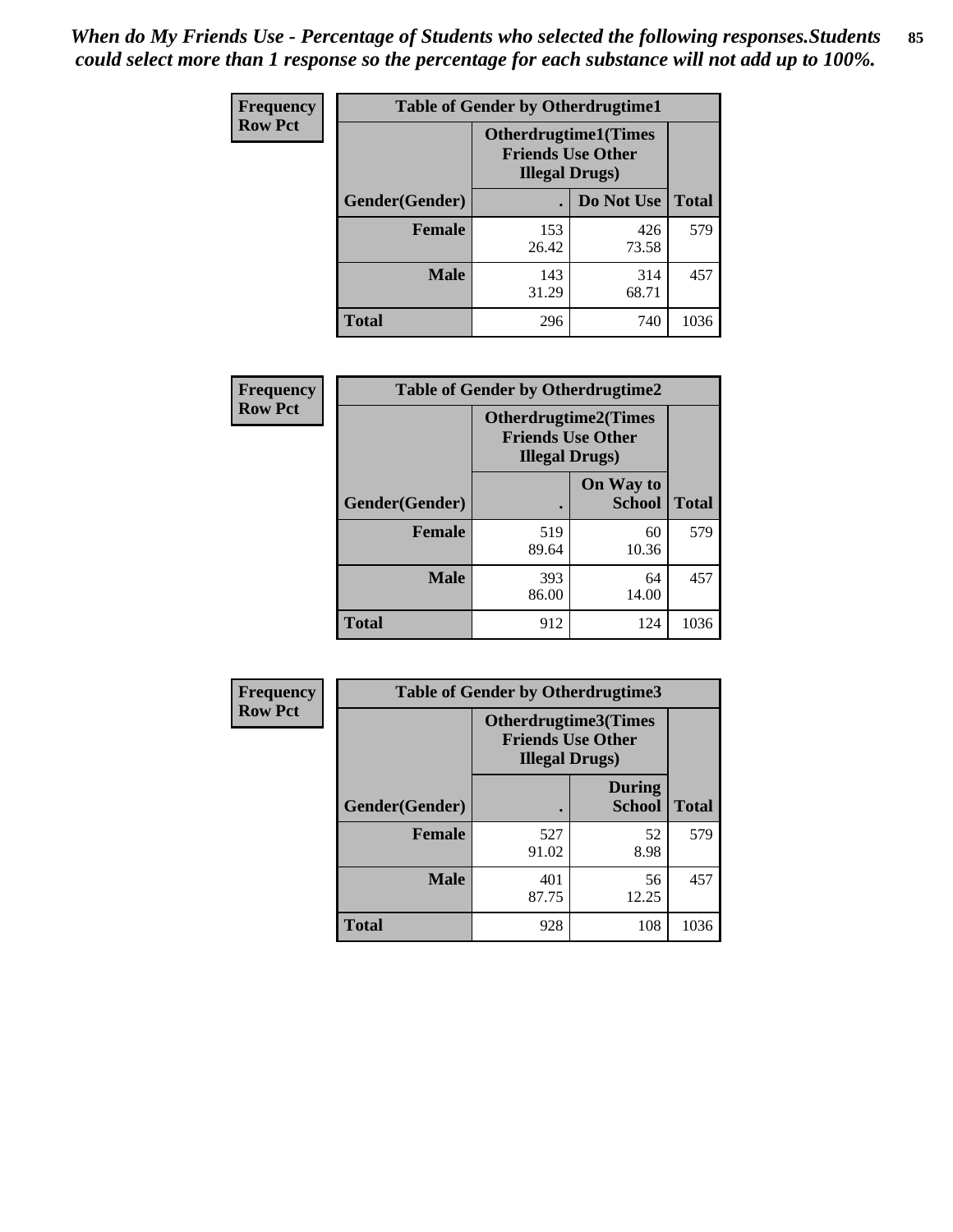*When do My Friends Use - Percentage of Students who selected the following responses.Students could select more than 1 response so the percentage for each substance will not add up to 100%.* **86**

| <b>Frequency</b> | <b>Table of Gender by Otherdrugtime4</b> |                                                    |                                                       |              |
|------------------|------------------------------------------|----------------------------------------------------|-------------------------------------------------------|--------------|
| <b>Row Pct</b>   |                                          | <b>Friends Use Other</b><br><b>Illegal Drugs</b> ) | <b>Otherdrugtime4(Times</b>                           |              |
|                  | Gender(Gender)                           |                                                    | <b>On Way</b><br>Home<br><b>From</b><br><b>School</b> | <b>Total</b> |
|                  | Female                                   | 510<br>88.08                                       | 69<br>11.92                                           | 579          |
|                  | <b>Male</b>                              | 397<br>86.87                                       | 60<br>13.13                                           | 457          |
|                  | <b>Total</b>                             | 907                                                | 129                                                   | 1036         |

| Frequency      | <b>Table of Gender by Otherdrugtime5</b> |                                                                                    |              |              |
|----------------|------------------------------------------|------------------------------------------------------------------------------------|--------------|--------------|
| <b>Row Pct</b> |                                          | <b>Otherdrugtime5</b> (Times<br><b>Friends Use Other</b><br><b>Illegal Drugs</b> ) |              |              |
|                | Gender(Gender)                           |                                                                                    | Weeknights   | <b>Total</b> |
|                | <b>Female</b>                            | 468<br>80.83                                                                       | 111<br>19.17 | 579          |
|                | <b>Male</b>                              | 359<br>78.56                                                                       | 98<br>21.44  | 457          |
|                | <b>Total</b>                             | 827                                                                                | 209          | 1036         |

| <b>Frequency</b> | <b>Table of Gender by Otherdrugtime6</b> |                                                                                   |              |              |
|------------------|------------------------------------------|-----------------------------------------------------------------------------------|--------------|--------------|
| <b>Row Pct</b>   |                                          | <b>Otherdrugtime6(Times</b><br><b>Friends Use Other</b><br><b>Illegal Drugs</b> ) |              |              |
|                  | Gender(Gender)                           |                                                                                   | Weekends     | <b>Total</b> |
|                  | <b>Female</b>                            | 414<br>71.50                                                                      | 165<br>28.50 | 579          |
|                  | <b>Male</b>                              | 329<br>71.99                                                                      | 128<br>28.01 | 457          |
|                  | <b>Total</b>                             | 743                                                                               | 293          | 1036         |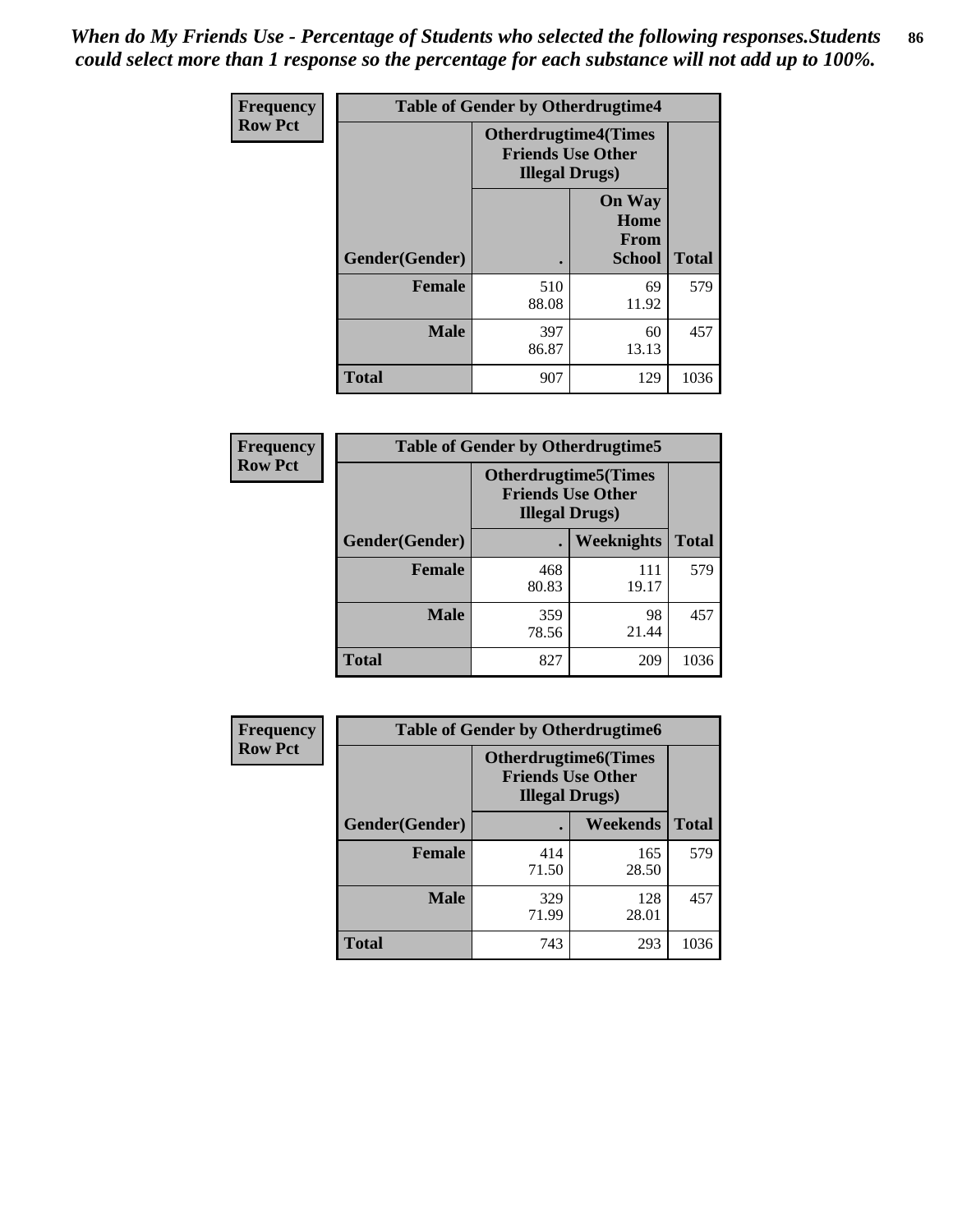# *Other Questions* **87**

| <b>Frequency</b> | <b>Table of Gender by Educationalcohol</b> |                                                                                                                                       |                |              |  |
|------------------|--------------------------------------------|---------------------------------------------------------------------------------------------------------------------------------------|----------------|--------------|--|
| <b>Row Pct</b>   |                                            | <b>Educationalcohol</b> (I<br>have been taught<br>about alcohol,<br>tobacco,<br>and other drugs<br>within the last year<br>at school) |                |              |  |
|                  | Gender(Gender)                             | <b>Yes</b>                                                                                                                            | N <sub>0</sub> | <b>Total</b> |  |
|                  | <b>Female</b>                              | 393<br>67.88                                                                                                                          | 186<br>32.12   | 579          |  |
|                  | <b>Male</b>                                | 315<br>68.93                                                                                                                          | 142<br>31.07   | 457          |  |
|                  | <b>Total</b>                               | 708                                                                                                                                   | 328            | 1036         |  |

| Frequency      | <b>Table of Gender by Rodedrinking</b> |                                                                                                                     |                |              |  |
|----------------|----------------------------------------|---------------------------------------------------------------------------------------------------------------------|----------------|--------------|--|
| <b>Row Pct</b> |                                        | Rodedrinking(In<br>the past 30 days I<br>have ridden in a<br>car with a driver<br>who had been<br>drinking alcohol) |                |              |  |
|                | Gender(Gender)                         | Yes                                                                                                                 | N <sub>0</sub> | <b>Total</b> |  |
|                | <b>Female</b>                          | 134<br>23.14                                                                                                        | 445<br>76.86   | 579          |  |
|                | <b>Male</b>                            | 90<br>19.69                                                                                                         | 367<br>80.31   | 457          |  |
|                | <b>Total</b>                           | 224                                                                                                                 | 812            | 1036         |  |

| Frequency      | <b>Table of Gender by Drugsschool</b> |                                                                                                                                     |                |              |  |
|----------------|---------------------------------------|-------------------------------------------------------------------------------------------------------------------------------------|----------------|--------------|--|
| <b>Row Pct</b> |                                       | <b>Drugsschool</b> (During<br>the past 12 months,<br>I have been offered,<br>sold,<br>or given illegal drugs<br>on school property) |                |              |  |
|                | Gender(Gender)                        | Yes                                                                                                                                 | N <sub>0</sub> | <b>Total</b> |  |
|                | <b>Female</b>                         | 100<br>17.27                                                                                                                        | 479<br>82.73   | 579          |  |
|                | <b>Male</b>                           | 143<br>31.29                                                                                                                        | 314<br>68.71   | 457          |  |
|                | <b>Total</b>                          | 243                                                                                                                                 | 793            | 1036         |  |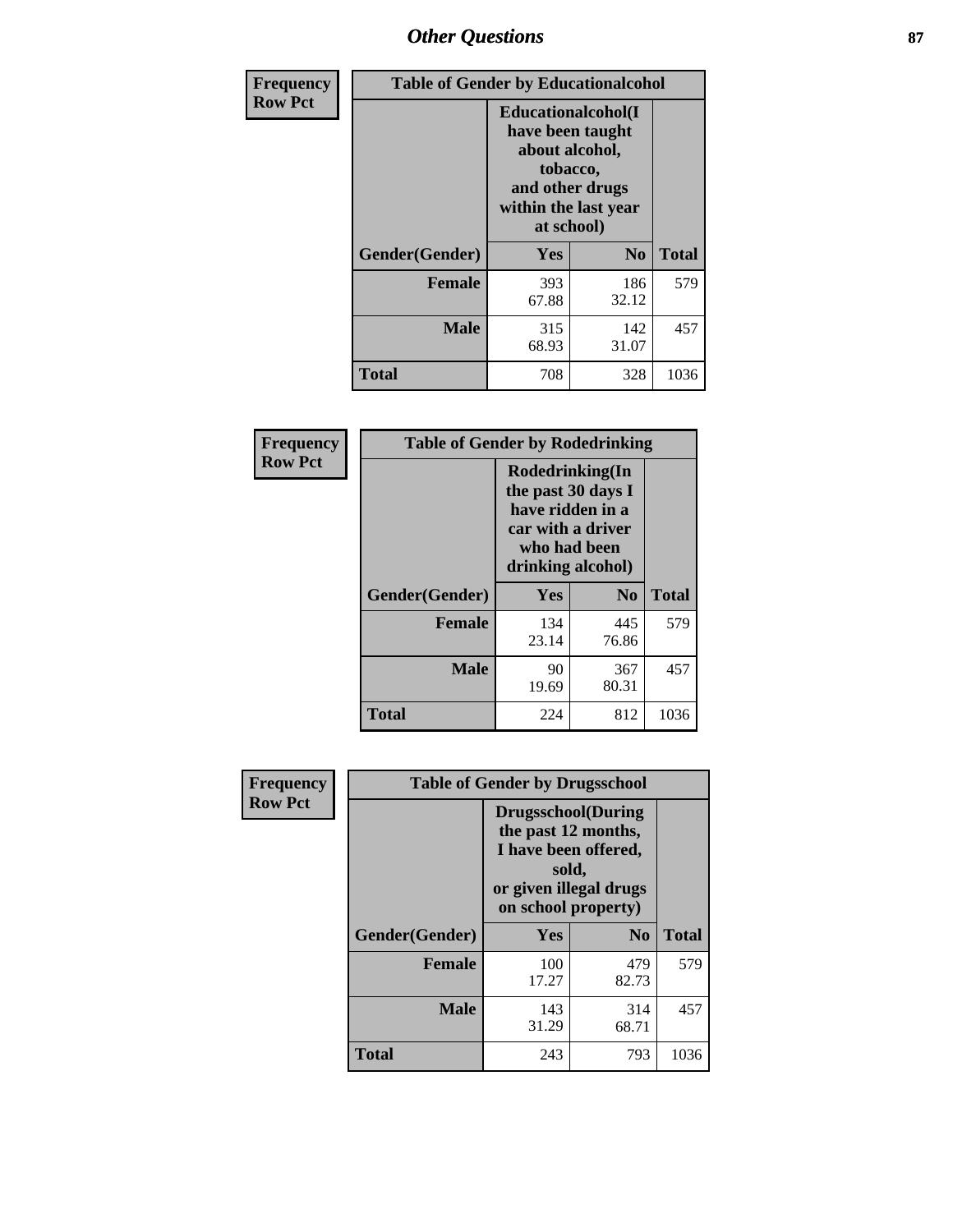# *Other Questions* **88**

**Frequency Row Pct**

| <b>Table of Gender by Bingedrinking</b> |                            |                                                                                                         |                   |                   |                        |                               |                   |              |
|-----------------------------------------|----------------------------|---------------------------------------------------------------------------------------------------------|-------------------|-------------------|------------------------|-------------------------------|-------------------|--------------|
|                                         |                            | Bingedrinking(I have drunk five or more<br>drinks of alcohol at one sitting during the<br>last 30 days) |                   |                   |                        |                               |                   |              |
| <b>Gender</b> (Gender)                  | $\mathbf 0$<br><b>Days</b> | 1 or<br>2<br>days                                                                                       | 3 to<br>5<br>days | 6 to<br>9<br>days | 10<br>to<br>19<br>days | <b>20</b><br>to<br>29<br>days | All<br>30<br>days | <b>Total</b> |
| <b>Female</b>                           | 486<br>83.94               | 26<br>4.49                                                                                              | 17<br>2.94        | 20<br>3.45        | 14<br>2.42             | 11<br>1.90                    | 5<br>0.86         | 579          |
| <b>Male</b>                             | 364<br>79.65               | 27<br>5.91                                                                                              | 13<br>2.84        | 14<br>3.06        | 15<br>3.28             | 14<br>3.06                    | 10<br>2.19        | 457          |
| <b>Total</b>                            | 850                        | 53                                                                                                      | 30                | 34                | 29                     | 25                            | 15                | 1036         |

| Frequency      | <b>Table of Gender by Educationaids</b> |                                                                                                 |                |              |  |
|----------------|-----------------------------------------|-------------------------------------------------------------------------------------------------|----------------|--------------|--|
| <b>Row Pct</b> |                                         | <b>Educationaids</b> (I<br>have been taught<br>about HIV/AIDS<br>at school in the<br>past year) |                |              |  |
|                | Gender(Gender)                          | Yes                                                                                             | N <sub>0</sub> | <b>Total</b> |  |
|                | <b>Female</b>                           | 387<br>66.84                                                                                    | 192<br>33.16   | 579          |  |
|                | <b>Male</b>                             | 329<br>71.99                                                                                    | 128<br>28.01   | 457          |  |
|                | <b>Total</b>                            | 716                                                                                             | 320            | 1036         |  |

| Frequency      | <b>Table of Gender by Suicideconsider</b> |                        |                |              |  |
|----------------|-------------------------------------------|------------------------|----------------|--------------|--|
| <b>Row Pct</b> |                                           | <b>Suicideconsider</b> |                |              |  |
|                | Gender(Gender)                            | Yes                    | N <sub>0</sub> | <b>Total</b> |  |
|                | <b>Female</b>                             | 55<br>9.50             | 524<br>90.50   | 579          |  |
|                | <b>Male</b>                               | 47<br>10.28            | 410<br>89.72   | 457          |  |
|                | <b>Total</b>                              | 102                    | 934            | 1036         |  |